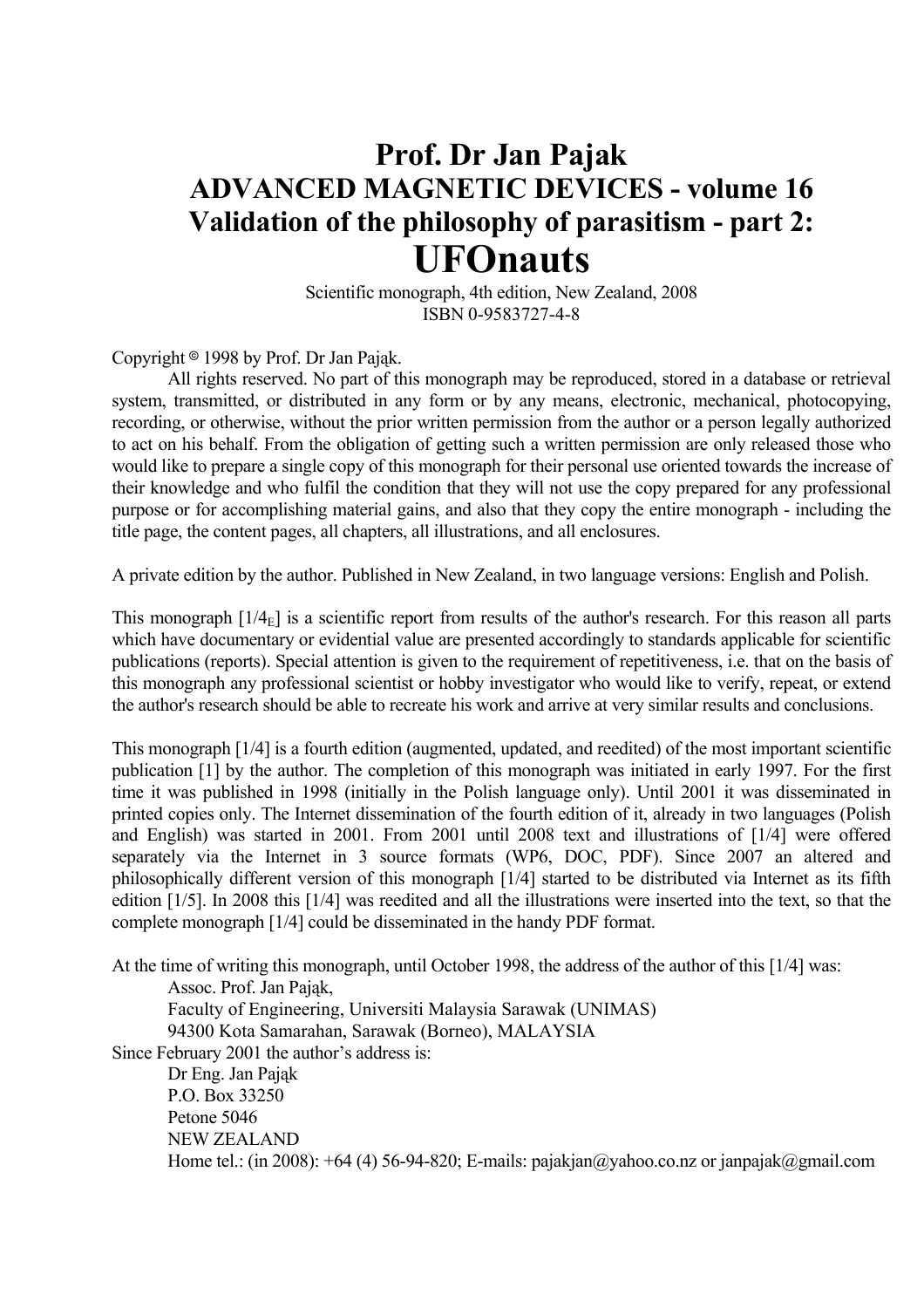Subsections A3 and JD2.4 of this monograph explained, that civilisations which concentrate on the technical development only, while ignoring the simultaneous moral and spiritual advancement, finally land as civilisations that practice the philosophy of "evil parasitism". This sinister philosophy lies on the very bottom of evil. Creatures which practice it have the undescribably deviated morality. The evilness and the level of degeneration of their morality is so progressed, that it cannot be even expressed with the use of our terminology. These beings are so deeply saturated with evil, with the lack of principles, and with everything that is the worse, that even the religious Satan looks childish next to them. Still, this chapter and volume tries to describe them thoroughly.

 Of course, creatures so saturated with evil are not going to tarnish themselves by doing anything useful. Therefore, with the elapse of time their civilisation becomes a civilisation of cosmic robbers and bandits. It raids, robs, steals, and ruthlessly exploits every other civilisation of creatures weaker from them that had a bad luck to be in the sphere of their influences. Unlucky for humanity, the planet Earth is just in the sphere of robberies of such civilisations of evil parasites. Members of these civilisations are known on Earth under the name of UFOnauts. In past people used to call them "devils", while their former leader they knew as "Satan". In order to guarantee the impunity of their robberies, exploitation, and enslaving of people, UFOnauts use advanced technical devices, which make them, and also their UFO vehicles, completely invisible to human sight. They also constantly hide their continuous activities on Earth. This causes, that in spite of around 40 000 years of being robbed by these cosmic criminals, so far humanity did not know what is going on. So people still did not start to defend themselves from these intergalactic bandits.

 In subsection A3 of this monograph illustratively is explained, that in order to gain possibly the widest range of benefits from robbing and exploitation of humanity, evil parasites from UFOs settled their own race on Earth. So now they raise on Earth and exploit their own kind. People are close relatives to them. UFOnauts have an identical anatomy as people do. They also have sexual organs similar to ours. They breath with a similar atmosphere like humans. Their bodies are sustained with a similar "life energy" like that of ours. So when individual UFOnauts mix with the crowd on Earth, for just ordinary bread-eaters they remain practically unrecognisable. They can only be given away by several small anatomic details, and also by extraordinary effects of action of their advanced technical devices which they continually use in a hidden manner. But in order to recognise these details and effects, it is necessary to accumulate appropriate knowledge on their subject. So there is about time that in this chapter and volume we examine thoroughly these our morally degenerate relatives from cosmos. After all, the "getting to know our enemy" is the most basic requirement of winning any liberation fight. Especially if this our enemy is extremely similar to people, and if it continuously hides from us. Especially also, if in order to initiate military struggle against it, we first need to learn how to recognise who actually is it.

 This chapter and volume of monograph [1/4] explains who actually are these evil parasites from UFOs. It describes this part of history of our relationship with UFOnauts, which already is known to us. It explains the most vital of their strong points and technical capabilities. It lists attributes of evil parasites, and explains how to recognize them in our vicinity when they mix with the crowd and live amongst us. Furthermore, in subsection V9.1 it proves formally, that since ancient times religions on Earth know jolly well these morally decadent beings which we currently call UFOnauts. Religions describe them under the name of "devils" and "Satan". This chapter also reveals the fate of Earth that the future holds if people do not stop spreading parasitism on our planet. It also hints that the only defence from parasitic UFOnauts is to adopt totalizm and to begin a military resistance.

 This chapter and volume is a kind of "eye opener" and also a kind of "basic" literature for everyone who wishes to know what really is going on around, and who treats seriously the issue of our self-defence from evil UFOnauts. It is also a kind of compass, which shows the proper directions for these ones who would like to go towards a better future of humanity.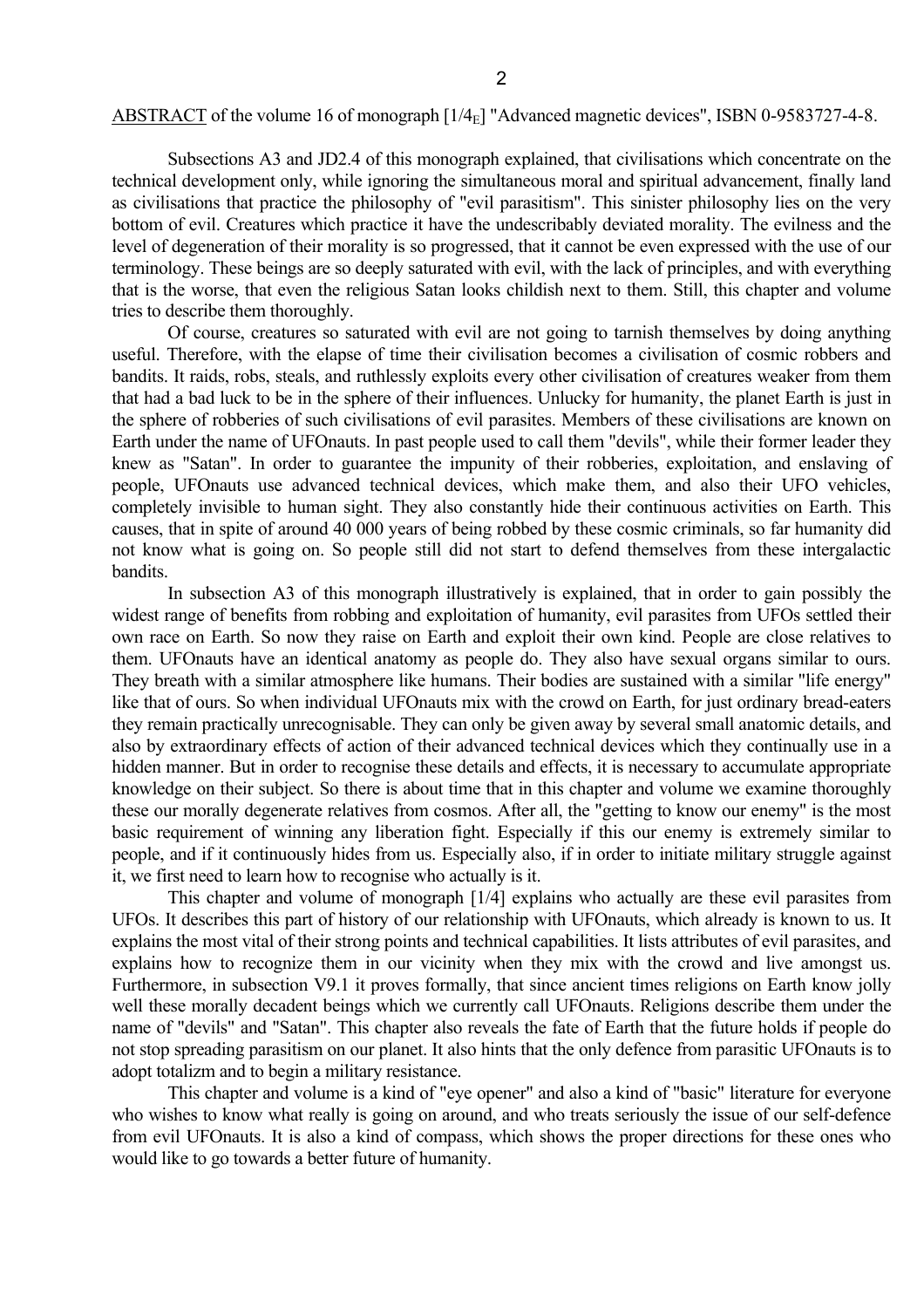### **CONTENT**

Page Chapter ─── ─────

of the volume 16 of monograph  $[1/4_E]$  "Advanced magnetic devices", ISBN 0-9583727-4-8

| $\mathbf 1$                                                                            | Title page                                                                                                                  |
|----------------------------------------------------------------------------------------|-----------------------------------------------------------------------------------------------------------------------------|
| $\overline{2}$                                                                         | Abstract of volume 16                                                                                                       |
| 3                                                                                      | Content of volume 16                                                                                                        |
|                                                                                        | (notice that the complete content of monograph $[1/4_{\rm E}]$ is contained in volume 1)                                    |
| <b>Volume 16:</b> Validation of the philosophy of parasitism - part 2: <b>UFOnauts</b> |                                                                                                                             |
| $V-01$                                                                                 | V. WE NEED TO GET TO KNOW UFOnauts                                                                                          |
| $V-01$                                                                                 | V1. Who are UFOnauts                                                                                                        |
| $V-03$                                                                                 | V2. The philosophy of UFOnauts                                                                                              |
| $V-21$                                                                                 | V3. Alternative history of humanity and history of our relationships with UFOs                                              |
| $V-36$                                                                                 | V4. The feudal model for realising the complexity of benefits                                                               |
|                                                                                        | gained by UFOnauts from occupation and exploitation of humanity                                                             |
| $V-38$                                                                                 | V5. The knowledge of the future and the manipulation of the past                                                            |
|                                                                                        | as a source of absolute advantage of UFOnauts over people                                                                   |
| $V-43$                                                                                 | V5.1. How it was discovered that UFOnauts utilise the knowledge of                                                          |
|                                                                                        | the future for keeping us enslaved                                                                                          |
| $V-52$                                                                                 | V5.2. How the spread of evil through the alteration of the natural elapse of                                                |
|                                                                                        | time sometimes forces UFOnauts to do good (but for evil intentions)                                                         |
| $V-53$                                                                                 | V5.3. Observable evidence on alteration of the natural course of                                                            |
|                                                                                        | time on Earth by UFOnauts                                                                                                   |
| $V-63$                                                                                 | V5.4. The role of dates 1 April and 13th of any month in alterations by                                                     |
|                                                                                        | UFOnauts of the natural course of events on Earth                                                                           |
| $V-64$                                                                                 | V6. Irreversible sources of advantage of UFO nauts over people                                                              |
| $V-65$                                                                                 | V6.1. The advantage of age of civilisation of UFOnauts,                                                                     |
|                                                                                        | and thus superiority of their science and technology                                                                        |
| $V-68$                                                                                 | V6.2. The advantage of intelligence of UFOnauts                                                                             |
|                                                                                        | and factors connected with their intelligence                                                                               |
| $V-69$                                                                                 | V7. Weak spots and limitations of UFOnauts that occupy us                                                                   |
| $V-73$<br>$V-74$                                                                       | V8. How to recognize UFOnauts who live amongst people<br>V8.1. The major attributes of cosmic spies and saboteurs from UFOs |
| $V-84$                                                                                 | V8.2. Profile of behaviour, and style, of a typical UFOnaut                                                                 |
| $V-87$                                                                                 | V8.3. Strategies used by evil parasites for holding back the progress of totalizm                                           |
| $V-92$                                                                                 | V9. Methods of UFOnauts versus methods of "devils"                                                                          |
| $V-95$                                                                                 | V9.1. The formal scientific proof that "religious devils are present UFOnauts"                                              |
| $V-98$                                                                                 | V9.2. Subtle manifestations of nearby presence of a UFO                                                                     |
| $V-99$                                                                                 | V10. What we must expect during fight with UFOnauts                                                                         |
| $V-103$                                                                                | V11. "The "Achilles heel" of UFOnauts, which neutralises their                                                              |
|                                                                                        | physical domination over us                                                                                                 |
| $V_4$ 104                                                                              | $V12$ To summaries                                                                                                          |

V-104 V12. To summarise

### **Notes:**

(1) A Polish language version of this monograph [1/4] is also available. Therefore, in case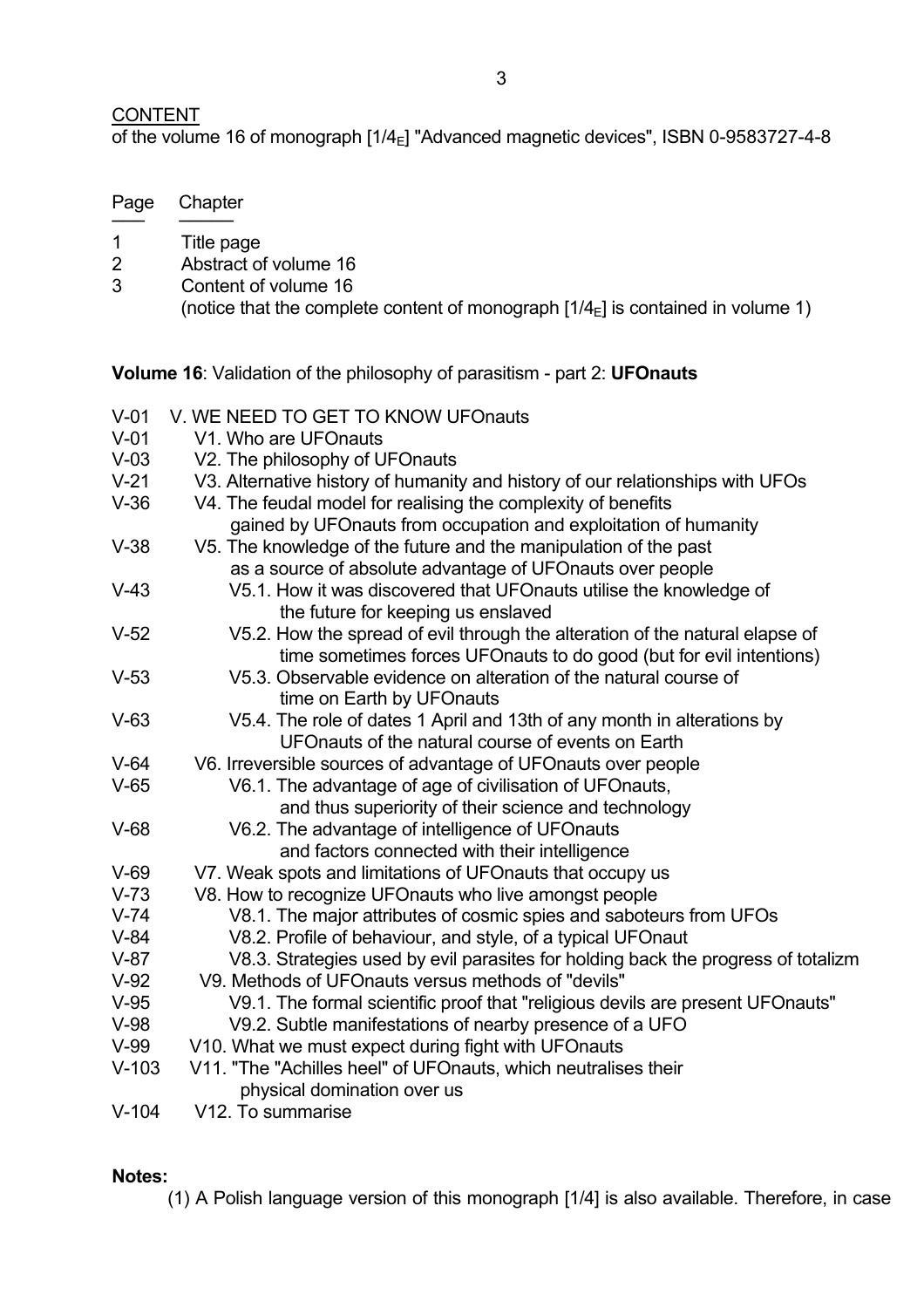there is any difficulty with accessing an English version of this monograph, while the reader knows the Polish language, then it could be beneficial for him/her to read the Polish version of this monograph.

 (2) Both language versions in this monograph [1/4], namely English and Polish, use the same illustrations. Only captions under these illustrations use a different language. Therefore, if illustrations for the English version are difficult to access or unreadable, then illustrations for the Polish version can be used equally well. It is also worth to know, that enlarged copies of all the illustrations for this monograph [1/4] are made available in the Internet. So in order to e.g. examine enlarged copies of these illustrations, it is worth to view them directly from the Internet. To find them, the reader needs to find any totaliztic web page which I authorise, e.g. by typing the key word "**totalizm**" to any search engine (e.g. to www.google.com), and then, after running a totaliztic web page, the reader needs to run from it the web page named "text 1 4.htm" available on the same server, or choose the option [1/4] from the menu of that totaliztic web page. Note that all totaliztic web pages allow also the uploading of free copies of this monograph [1/4].

 (3) In case of making a printout of the above list of content, the page numbers provided here not necessarily need to correspond to the page numbers that appear on subsequent pages. This is because the formatting of this monograph was made for the font "Arial" (size: 12 pt), and for the printer "HP LaserJet 5MP" controlled from the word-processor "Word for Windows XP". All other fonts and other printers are going to cause a different density of print, and thus also a different allocation of page numbers.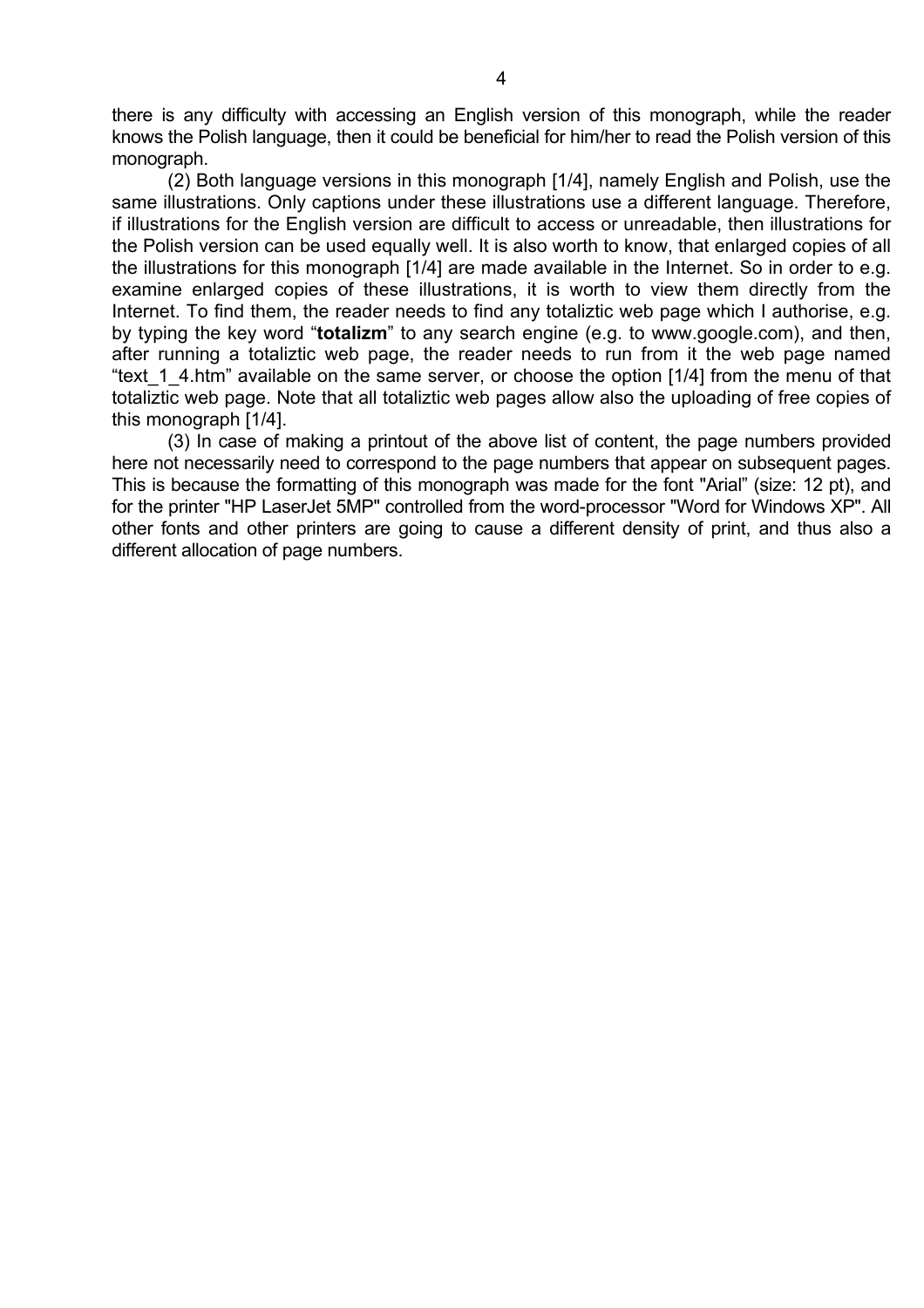Chapter V.

# **WE NEED TO GET TO KNOW UFOnauts**

Motto of this chapter: "The measure of success of a warrior is the loudness of the scream of his enemies".

 UFOnauts, similarly to all other robbers and bandits, skilfully hide from people literally every information about themselves. So they refuse to tell us who they are, where they come from, what relationship exist between us and them, and also where we are able to meet them. Their methods of hiding their identity are so effective, that in spite of their continuous presence on Earth since the most ancient times, and in spite of them robbing and exploiting humanity since times of Adam and Eve, practically we still know almost nothing about them. On the other hand, having an exact information about our cosmic robbers and exploiters, is extremely important for our self-defence against them. So we have an unavoidable duty to gather and learn such information systematically.

 In spite of this continuous hiding of facts from people, various infirmations on UFOnauts still managed to leak to us. We also managed to put them together. This chapter and volume is to systematically present whatever we already know about these evil parasites from UFOs.

 Of course, the reader may ask at this point, why he/she should be interested in these evil creatures and thus undertake the effort to read this chapter. Well, the answer is very simple: because UFOnauts are these ones who exploit, persecute, push down, and make life miserable for practically every person on Earth, including also the person who is just reading this chapter, and also including all these whom this person loves the most. Therefore everyone, including into this also the person who reads these words, should be interested in learning about creatures that are directly responsible for his tormenting and exploitation. After all, the folk wisdom states, that if you have a sworn enemy, who torments you from the beginning of times, then you better learn about this enemy. It is even more urgent to learn about such enemy, if so-far you were not aware of its existence, hostile activities, and evil intentions. It is in your vital interests to learn exactly, who this enemy is, what are its goals and intentions, what you can expect from it, etc.

### V1. Who are UFOnauts

 UFOnauts are close relatives of people. Only that they are born on a different planet than Earth, and acquire their life philosophies from a different civilisation than humanity. In the sense of our relationship to them, humanity and UFOnauts are cousins. We all originate from the common ancestors, and from the common planet called "Terra". But then UFOnauts caused, that our paths went separate ways, while we landed as their slaves.

 Our close relation with UFOnauts means, that both, us and them, we have the same biological structure and the same anatomy. We also use almost the same sexual organs, almost the same breathing system (although the pressure and the composition of our and their atmosphere may slightly differ for several races of UFOnauts), and also similar physiological senses. Our brains work in a similar manner, and also energies created by our bodies and counter-bodies are almost identical. All differences between us and them are only on the surface. These differences either directly result from the continuous adaptation to slightly different planet on which us them are living, or are outcomes of genetic engineering to which UFOnauts periodically subject us and themselves.

The parasitic confederation of UFOnauts which occupies us, has a nasty custom of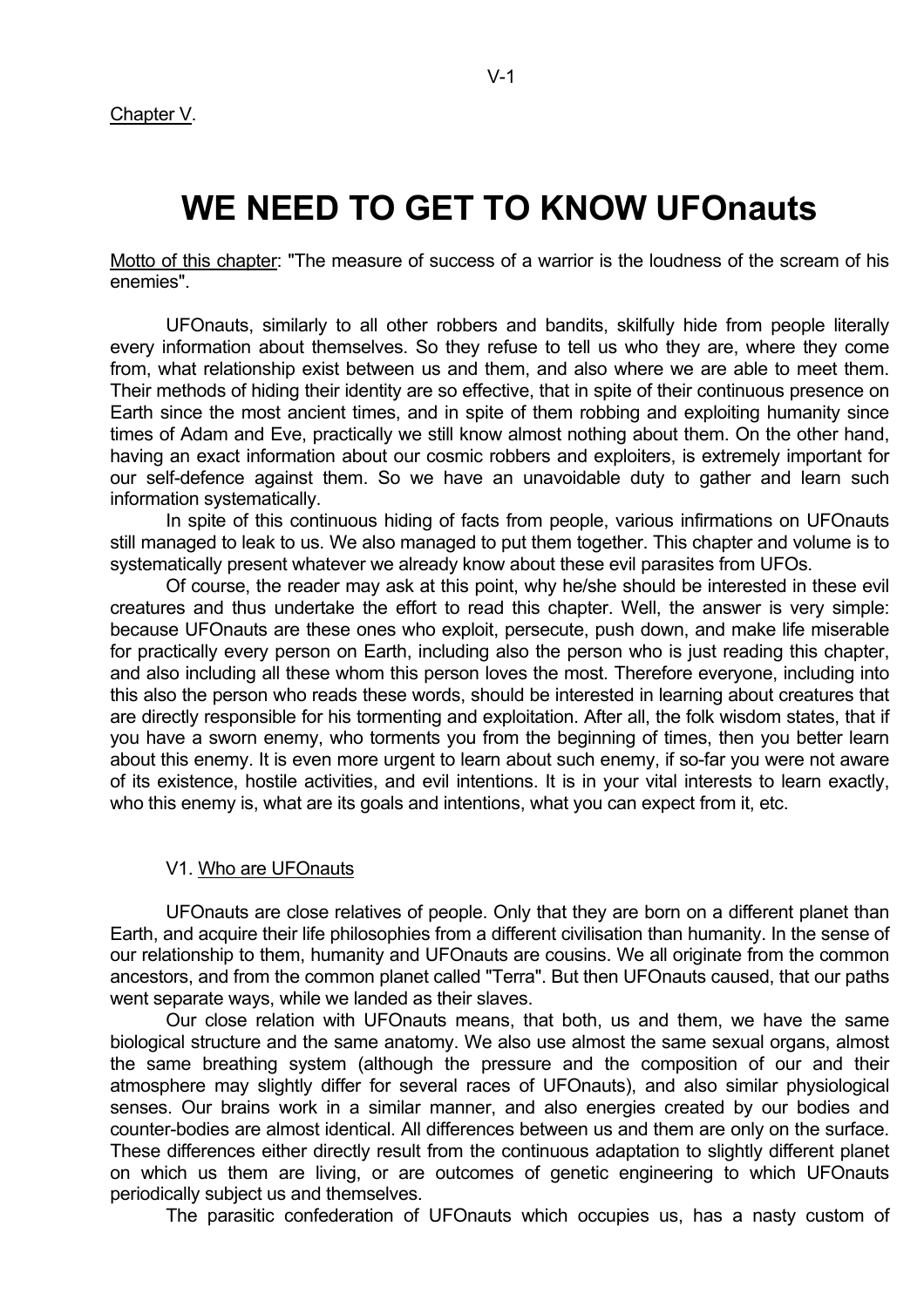including into its ranks, these former slaves which already reached advanced level of science and technology. After all, further hidden exploitation of such advanced slaves becomes impossible. Because of this including, in reality UFOnauts represent a mixture of many mutually related races. So in fact Earth is occupied not just by a single civilisation of UFOnauts, but by an entire array of various civilisations. These civilisations live on many different planets, they differ mutually with various anatomic details, they grow to different heights, they look slightly different, and also they adopted to different environmental conditions of their native planets. But all of them are our relatives. Also all of them originally come from the same planet Terra, from which we also originate.

 In spite of such close biological relationship of UFOnauts and people, there are various areas, where significant differences can clearly be noticed. For example, levels of our and their technical advancement, and also life philosophies that we and them practice, are drastically different. When the technical advancement is concerned, the civilisation from the planet Terra the current inheritors of which are UFOnauts, is at least 600 millions years older from human civilisation on Earth. So if not the fact, that the civilisation of UFOnauts killed in itself its creative capabilities very long ago through compulsory introduction of indoctrination implants into brains of every single member, until today it would be unimaginably advanced. But because of this killing its creative capabilities, and also because of the periodical wars and destructions that it repetitively brings on itself, this civilisation is in fact only several thousands years more advanced from us (measuring this by the speed of our own development). So if it does not manage to intentionally stop our own technical and scientific development, as it currently tries to do intensely, quite soon we catch it with the level of our own science and technology.

 The most visible differences between people and UFOnauts exist in the philosophies that they adhere. Because humanity is the civilisation of slaves, the philosophy of the majority of people always needed to revolve around intuitive totalizm. After all, it is difficult to spread the philosophy of parasitism amongst hierarchically lowest slaves, as the parasitism may develop only amongst these ones, who themselves have slaves. In order to practice parasitism, someone must be at least a supervisor or exploiter of slaves, preferably even owning slaves. But he cannot be a slave himself. So initially parasitism was practised by only these classes of people who supervised other human slaves. Remaining people stuck to intuitive totalizm. (However, lately situation changes rather fast, turning against totalizm.) In turn the philosophy of UFOnauts is decisively a philosophy of evil parasitism. The most accurate description of it is contained in chapter JD. Philosophical differences between humans and UFOnauts are rather huge, as these originate from the initial belonging to completely opposite philosophical poles. Especially clearly these differences are visible in the approach to morality - or more strictly in the level of moral decadency, in the area of acceptance of the existence of universal intellect (UFOnauts are complete atheists), and in the area of listening to one's own whisper of conscience. For example, as this is explained in subsection JD7.1, for many people the morality (expressed with the whisper of their conscience) still remains one of the most vital criteria of actions. Therefore totaliztically oriented people may NOT undertake specific actions only because they find these actions to be immoral. In turn for UFOnauts, which all unanimously practice the criminal philosophy of evil parasitism, the only criterion of their action is punishment. Therefore, if UFOnauts do NOT undertake selected actions, then the only reason for not taking these is because they are afraid of the punishment that awaits for these actions. Unfortunately, because currently times of the "**great trial**" arrived to Earth, when our civilisation is either (1) included into the parasitic confederation of UFOnauts, or (2) destroyed, or (3) completely free itself from UFOnauts, in recent years UFOnauts started to intensely promote on Earth the development of the philosophy of institutional parasitism. In this way UFOnauts try to eliminate the existing discrepancies between our and their philosophy. This in turn would make much easier the process of attaching us to their morally rotten confederation.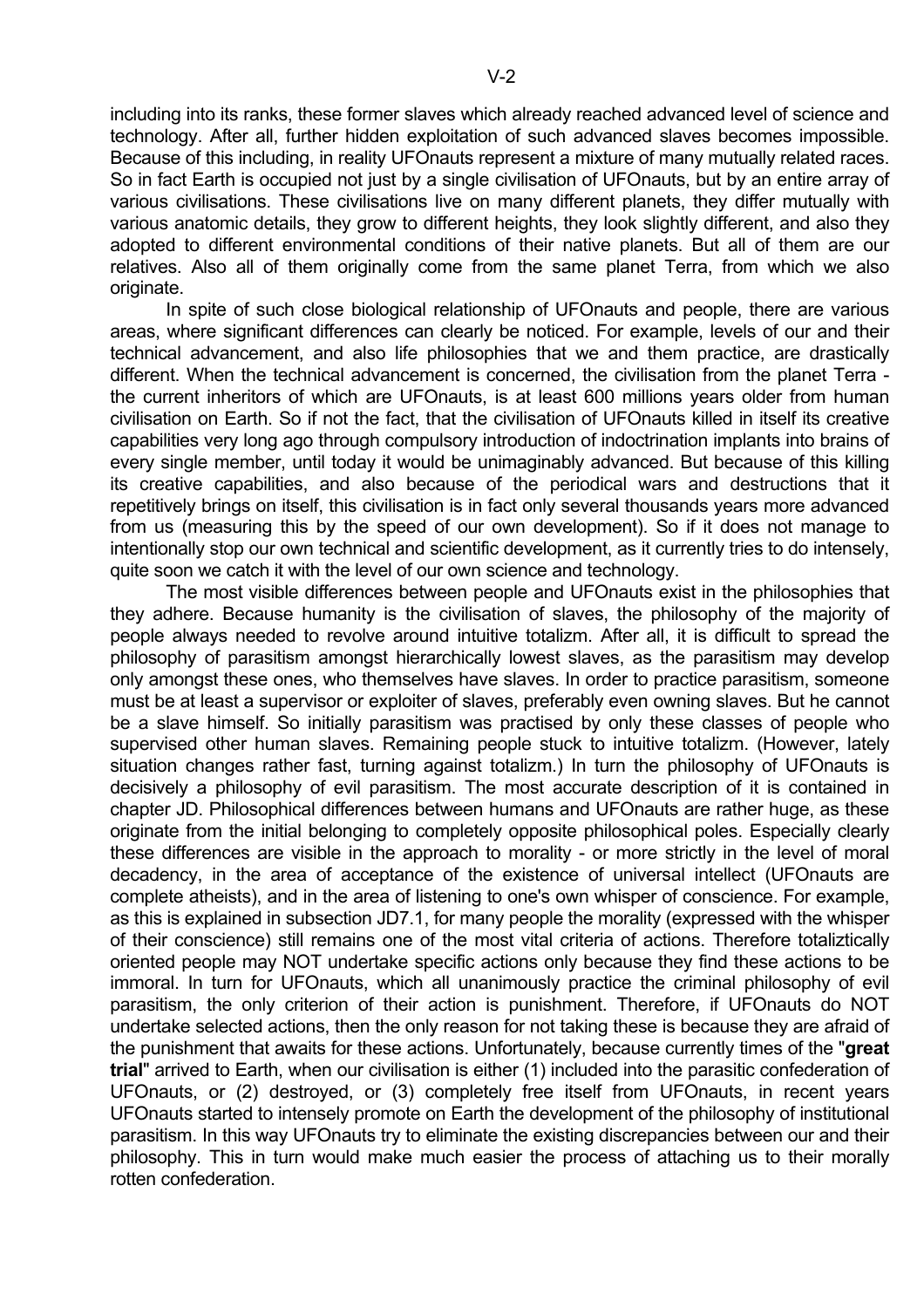#### V2. The philosophy of UFOnauts

Motto of this subsection: "Physical differences have no significance - what really divides are philosophies."

 Civilisations as currently ours, i.e. which do NOT acknowledge, as yet, the existence and operation of moral laws, must have a huge number of various philosophies. Each of these philosophies is going to indicate a different manner of accomplishing the desirable life qualities (e.g. happiness, self-fulfilment, etc.). Also each one of them is NOT going to work in practice, because it does not warns against consequences of breaking moral laws. The creation of these countless philosophies without the knowledge of existence and operation of moral laws can be compared to advices about the manner of reaching a specific goals, but given by people who themselves have covered eyes. In turn in civilisations which already learned about the existence and operation of moral laws, the number of possible philosophies narrows down to two, namely to either (1) totaliztic philosophies which are based on the pedantic obedience of moral laws, or to (2) parasitic philosophies which are based on going around the operation of these moral laws. (In turn the third possibility, namely the brutal breaking of moral laws - as presently this is done by human civilisation, in such advanced civilisations is not even considered. After all, these ones who know about the operation of moral laws, know also about the huge severity of punishments for breaking these laws. Thus, only completely primitive civilisations, which do not know yet about the existence of these laws, are ready to expose themselves to these severe punishments.)

 The philosophy of totalizm grew from the Concept of Dipolar Gravity. In turn this concept provides a theoretical justification for the existence of the universal intellect, and for the fact of designing by this intellect such laws of the universe, that the obedience of these laws is leading to a continuous development of all thinking creatures. Thus **the philosophical axis of totalizm is to learn moral laws and to obey them pedantically**, in a similar manner as we must learn and obey all other laws of the universe. If the present formulation of totalizm misses out the obedience of any such law, this is caused only because of the present lack of knowledge of this law. But when this law is learned, the obedience of it will be included into totalizm. So if we define the characteristics of totalizm, it is the philosophy which recognises the superiority of the universal intellect (God), that tries to learn intentions of this intellect by studying his laws and methods of acting, and that completely subordinates itself to his intentions by exactly obeying his laws and intentions.

 Of course, as the reader probably realised from the content of this monograph, in many matters totalizm has a different views on God from the views disseminated by existing religions. Therefore in no case one can place an equal sign between practising totalizm and preaching any existing religion - even so totaliztic one as for example Christianity. We cannot also compare the philosophy of totalizm to a philosophy of any religion or any church. (E.g. in many key matters totalizm, supported by the totaliztic mechanics, is forced to take stand that differs from the official stand of religions or churches.)

 Philosophies which belong to the same family as totalizm does, means the axis of which is to learn and to obey pedantically moral laws and intentions of the universal intellect expressed through these laws, for sure are adhered by a part of cosmic civilisations. Everything indicates that one of these philosophies is adhered, amongst others, by our anonymous allies from stars means by civilisations that try to help humanity in our struggle for freedom from UFO occupation. (These civilisations send us telepathic "supplies of weapons", described in subsection W7.) For a long time selected fragments of such totaliztic philosophies are also disseminated on Earth, while the best example of them is the philosophy of Christianity.

 As this is explained in subsection JB5, wherever there are any laws - as this is the case with moral laws, the intellects that supposed to obey these laws have actually a free will to choose between three possible ways of acting, namely: (1) pedantic obedience of these laws, (2) brutal breaking of these laws, or (3) careful going around these laws. According to totalizm acceptable is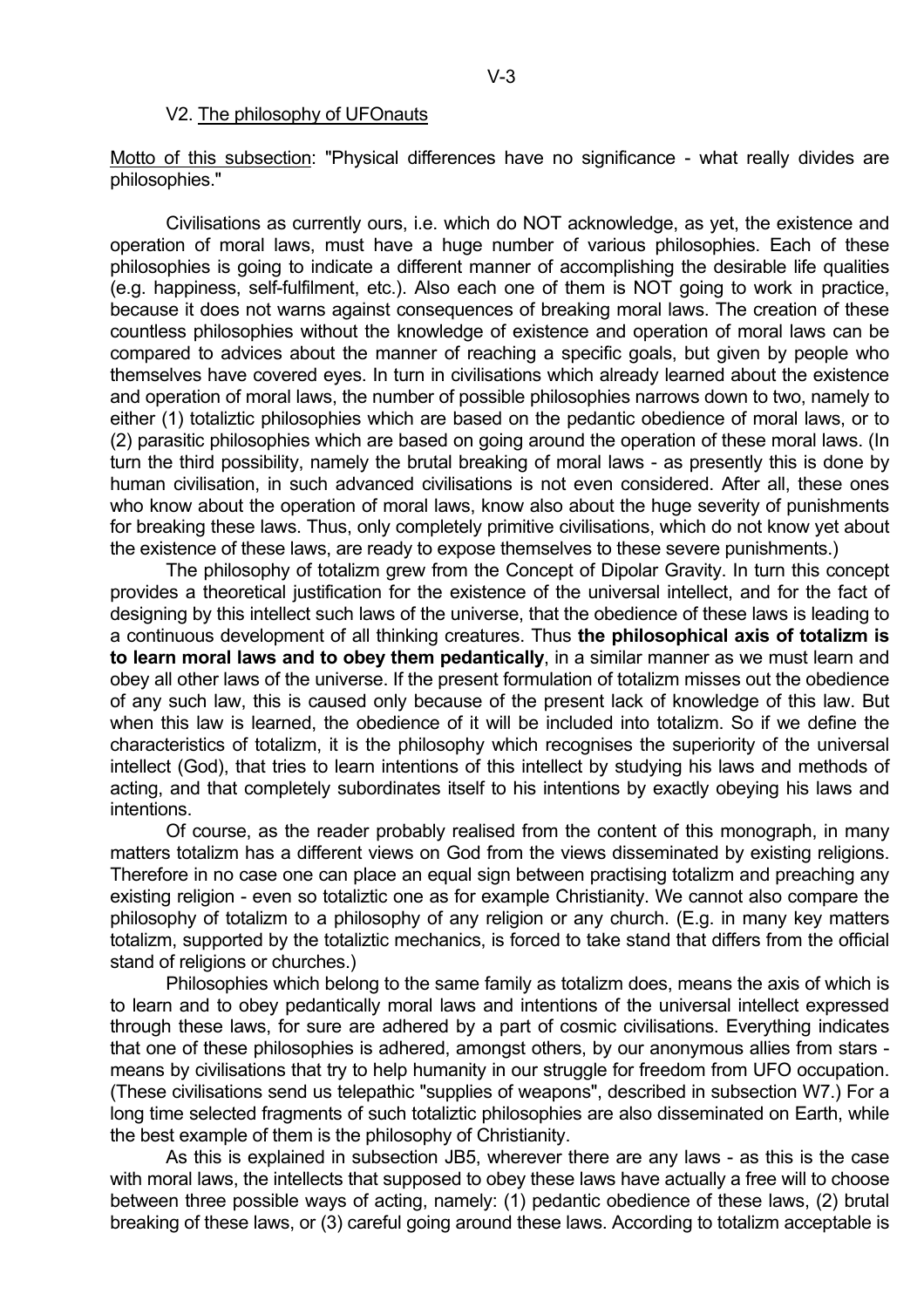only the behaviour which boils down to pedantic obedience of moral laws. But some intellects may decide to brutally break these laws - of course this is the most primitive behaviour because it finishes with getting severely punished. Thus such breaking will be selected by only the lowdeveloped intellects (means by intellects which are too stupid to comprehend and to predict consequences of breaking these laws). Moreover, there are always going to be intellects, which decide to choose the third alternative, namely to go around moral laws. Their behaviour is a more refined form of avoiding to obey moral laws, although also avoiding to break them and thus escaping from being punished. For example, there is a special type of crime, usually called a "white collar crime", which is committed by people who specialise in going around (instead of brutal breaking) of existing human laws. Thus people guilty of this crime are extremely difficult to be punished. After all, in the situation of law and order, punished can be only someone who is caught on breaking existing laws.

 Of course, since all laws can be walked around, in the huge universe civilisations must exist, the life philosophy of which is based just on such going around operation of moral laws. The entire family of philosophies of these civilisations I call "refined parasitism" in subsection JD2.3 of this monograph. The basic attribute of this family of philosophies is the parasitic life-style carried out due to cunning exploitation of other intelligent beings (means living of lives of intelligent parasites). Thus it can also be descriptively named as "philosophies of going around moral laws". Of course, adherers of these philosophies are going to walk only around some amongst moral laws, i.e. only around these ones, which stand on the path to their style of living, life goals, politics that they practice, etc. Remaining moral laws these adherers are going to obey, as an attempt to go around all moral laws would require too much effort and troubles, while benefits gained from going around all of them would not be worth the trouble. In this aspect they are similar to Earthly "white collar criminals" who do not go around all human laws, but only around these ones which stand on the path to their fast becoming rich, or accomplishing life goals that are vital for them. Remaining human laws they obey quite scrupulously, clearly differing in this aspect from just plain criminals.

 At this point I should also draw our attention to the ideological side of going around moral laws. The practising of philosophy of refined parasitism in life, is a kind of challenge that one throws against the universal intellect. After all, the avoidance to obey laws established by this intellect, has the same meaning as the practical stating that these laws are imperfect and wrong, and that there exist a better way than the one that is indicated by them. So in the ideological sense practising the refined parasitism is equal to undermining the authority and competence of the universal intellect (God), to competing with this intellect on the area of knowledge and methods of action, and to playing adversary of his will and intentions. Therefore in the advanced version, the refined parasitism is practised only by these civilisations, which adopted the complete atheism and which do not recognise the Concept of Dipolar Gravity that realises the actual existence of the universal intellect (God). Some consequences of adhering to atheism and of rejecting the Concept of Dipolar Gravity by them, are discussed in subsection P3.2 (see there the section that concerns the forced imposing of atheistic view of world by UFOnauts that occupy us), and in subsection VB3.2.

 From the above consideration an interesting picture of the world that surrounds us is emerging. According to this picture, all advanced civilisations, which inhabit the universe and which developed themselves above the level of learning about the fact of existence of moral laws, are subdivided into two opposite and mutually competitive "philosophical camps" or "confederations". One of these confederations is adhering to philosophies from the family of totalizm described in chapters JA and JB of this monograph, the axis of which is the pedantic obeying of moral laws. In turn the competitive confederation of cosmic civilisations is adhering to philosophies from the family of refined parasitism described above, the axis of which is to go around and to avoid obeying moral laws. Because, as this is indicated in subsections JD1.6.2 and JD1.6.3 and also is going to be highlighted below, the intentional avoidance of obeying moral laws causes the raise of aggressiveness and destructiveness in civilisations that practice this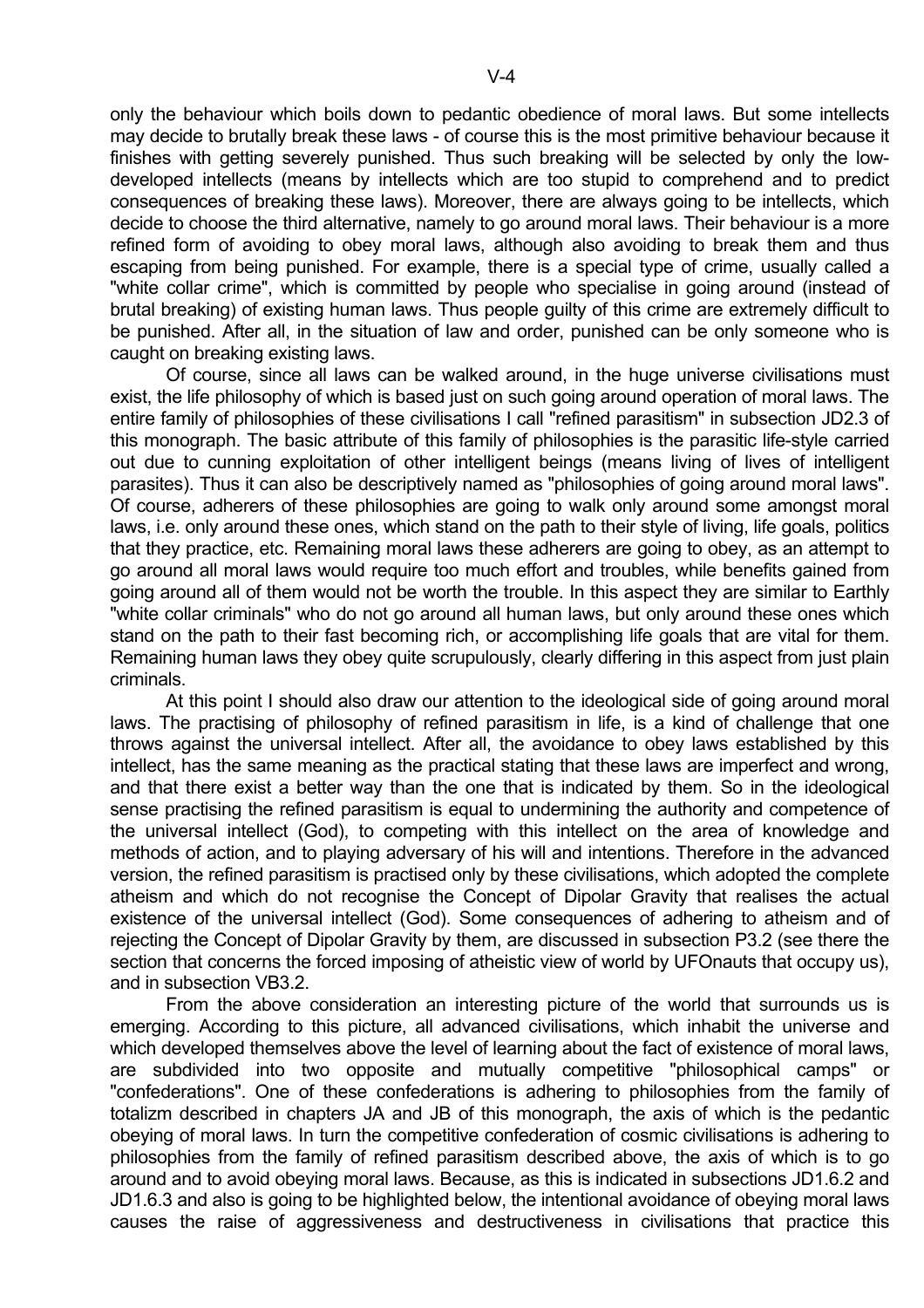avoidance, both these cosmic civilisations at all times are in the process of mutual ideological war. Or more strictly, the totaliztic confederation is all time forced to defend itself from the continuous attacks of the aggressive parasitic confederation. Such an universe of the continuous struggles and fights, is currently entered by us, Earth's people. The universal intellect was so kind to us, that due to clarification of the situation with the aid of totalizm and this monograph, it gives to us the chance to select willingly which one out of the opposite philosophical camps our civilisation wishes to choose, already at the very beginning of our entrance to this universe. Due to this giving us the chance for an aware selection, the universal intellect saved us from the situation, that for example we give ourselves into claws of adherers of parasitism, only because w do not know about the existence of another, totaliztic camp of cosmic civilisations.

 On the basis of my to-date observations and research on UFOnauts, I come to the conclusion that UFOnauts who occupy Earth and who are described in subsection A3 of this monograph, are adhering to the philosophy that belongs to this evil family of parasitism. Furthermore, the philosophies which UFOnauts are intensely trying to impose onto humanity, also contain all most important components of parasitism. This is the parasitism that UFOnauts for centuries are secretly promoting on Earth, e.g. through formation of their own religions and through distortion of totaliztic religions that eventuated by themselves on Earth. Therefore, to the family of parasitic philosophies various philosophies belong that already are prevailing on Earth, for example the didactic materialism described in subsection JB5, and also philosophies of some religions, ideologies, and cults. For these reasons, in this subsection I devote main attention to more thorough presentation of the parasitic philosophy of our cosmic occupants from UFOs.

 As this is already explained in subsections A3, JD2.4 and JD8, UFOnauts went through the process of gradual evolution of their parasitic philosophy. From the initially just a refined parasitism, at some stage of their development they went into the presently practised the most morally degenerated form of parasitism, called the "**evil parasitism**". Therefore the philosophy practised currently by UFOnauts should be called the philosophy of "evil parasitism".

 The parasitism, and its morally most degenerated form called here the "evil parasitism", represent exact opposites to totalizm. It can be deduced, that evil parasitism is adopted by civilisations, which in their development went through the stadium in which our own civilisation currently is, but which rejected or did not develop the Concept of Dipolar Gravity that proves the existence of the universal intellect (God). However, they somehow managed to empirically learn about the existence and operation of moral laws. So these civilisations improved the philosophy of acting along the line of the least intellectual resistance commonly prevailing in them, introducing to this philosophy components that teach how to go around operation of moral laws without resigning from various benefits that usually are eliminated due to the obedience of these laws. (E.g. without resigning from power, exploitation, unrestricted consumption, ownership, etc.) It can be easily deducted, that if human civilisation rejects now the Concept of Dipolar Gravity and is to insist on the old concept of monopolar gravity together with all consequences that stem from it (such as atheism, the universe governed only by laws but not by the superior intellect), then for sure also humanity soon is going to accept evil parasitism. In such a case also humanity is to join UFOnauts and to begin exploitation of someone less intelligent and less developed than ourselves.

 Principles on which it is possible to go around moral laws, are explained in subsection JB5. The most simple method of such going around depends on using slaves in all activities which break moral laws. These slaves cannot know about the existence of moral laws. Therefore they are to break them for their masters without slightest reluctancy, thus taking onto themselves punishments for breaking these laws. In turn masters of these slaves rip all the benefits from breaking moral laws, without getting any punishments. Therefore **the inseparable requirement of practising the philosophy of parasitism and evil parasitism is to own slaves**. These slaves must also be less intelligent than masters, or kept being dependent on their masters with fear or some form of blackmail. If they are more stupid - then their obedience to parasites results from a plain stupidity. In turn when they are dependent - then parasites most frequently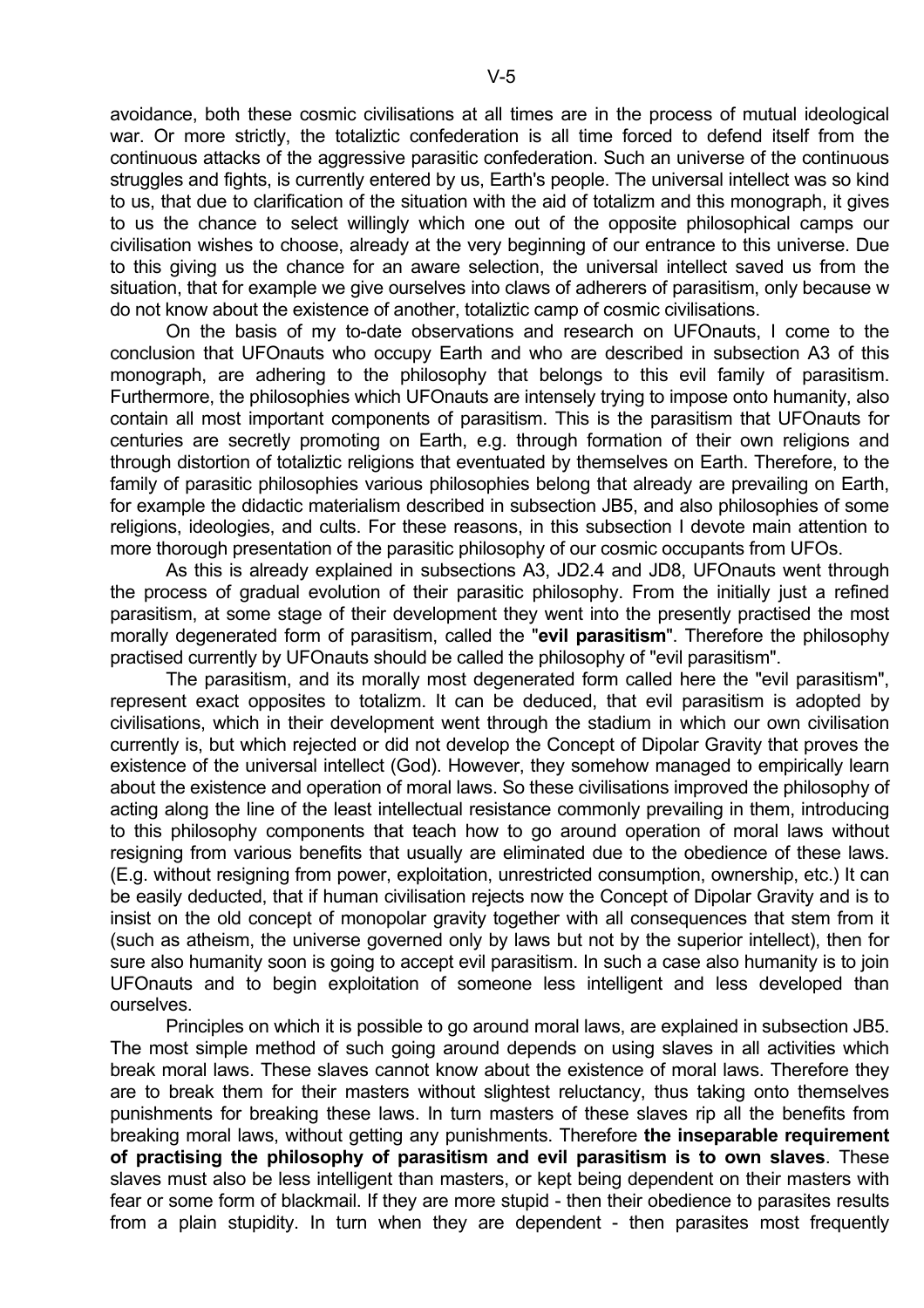manipulate on their subconsciousness or on their feelings and views, like this takes place between UFOnauts and human traitors described in subsection U4.4. These slaves are so necessary for practising the philosophy of parasitism, as slaves were needed in times of slavery or peasants were in feudalism. (Both these systems, i.e. slavery and feudalism, actually represented primitive versions of evil parasitism.)

 Deductions presented above realise to us that cosmic civilisations of UFOnauts which practice evil parasitism must display a whole array of clearly identifiable attributes. The ownership of slaves is one of them. (No wonder, that our conscience always whispers that having a slave, or being someone's slave, is morally wrong.) As we know, the confederation of UFO civilisations who practice this evil philosophy currently occupies our planet. Thus it transforms us into its slaves. It is very important to us to learn how to recognise these civilisations by such unique philosophical attributes. After all, we are not able yet to recognise them by their appearance or by their verbal lies. Let us list here the most important attributes of such evil parasites from UFOs. It is worth to notice, that these attributes bear cause-effect correspondence to attributes of all adherers of parasitic philosophies, described in subsection JD7.1. Furthermore, they also display such correspondence to doctrines of parasitic philosophy listed and described in subsection JB6. Here are these most visible attributes that characterise UFOnauts who practice evil parasitism:

 #1. **Owning slaves and practising official slavery**. As this is explained in subsections A3 and JD8, in spite of high technical and scientific advancement, citizens of such civilisations that practice evil parasitism never are going to complete by themselves any intentions that break moral laws. They always are going to order the completion of these intentions to their slaves. Thus, as this is explained in subsections A3 and JD9, these civilisations are going to officially cultivate the political system based on slavery. In turn to gain their slaves, these civilisations are going to continually parasite on other civilisations, turning into slaves children raised from sperm and ovule of these other civilisations. In case of humanity, currently located on the very bottom of pyramid of cosmic exploitation (or more strictly in case of human "traitors" described in subsection U4.4), most of these slaves is unaware of the role that they perform. Of course, the inclusion of the official owning of slaves into their everyday philosophy, exerts a powerful impact on every aspect of lives of these civilisations. A good example of this impact is the "doctrine of superiority" that prevails in them. In order to justify why others are exploited and forced to work as slaves, all civilisations which practice evil parasitism implement in their lives doctrines declaring their "superiority" over others, and thus also the "right" to exploit slaves. In every individual case these doctrines are based on something else. For example, one time they are to claim, that evil parasites belong to a "superior race". Other time, that they are born in a superior cast or in a knighthood class. But their common attribute is always, that they convince the parasitic society, that somehow this society is "selected" and "better" from these ones on which it parasites. Other example of this impact is the basing of all relationships on the master-slave dependency, the same way as it still takes place in Earth's armies. (Means not on a partnerships.) Thus wives are not partners of husbands there, but servants of these husbands. Society is there full of kings, monarchs, princes and knights. Individual people there collect various titles to which specific privileges are connected together with requirements of honouring them. These people force then others to refer to them with such titles, e.g. "Mr President", "Your Excellency", "Your Lordship", etc. In turn everyday language is similar in them to feudal jargon, and is overflowing with expressions of the type "yours sincerely", "how I can serve", "kissing your hand", etc. Another example of this impact is the presence of many rather characteristic syndromes in the society that practices such a parasitic philosophy. In order to indicate here at least several examples, they include: (1) the "cult of power" - i.e. because keeping others in slavery depends on the power of parasites, therefore in order to build this power, a thrust to become powerful must be created (thus public fights, force competitions, body building hobbies, etc.), (2) "success propaganda" i.e. these ones who parasite on others must not be wrong or be defeated, thus in advance everything that they do must finish with the highest success - even if for this purpose it is necessary to pull eyes from those ones who actually see what really happens, or (3)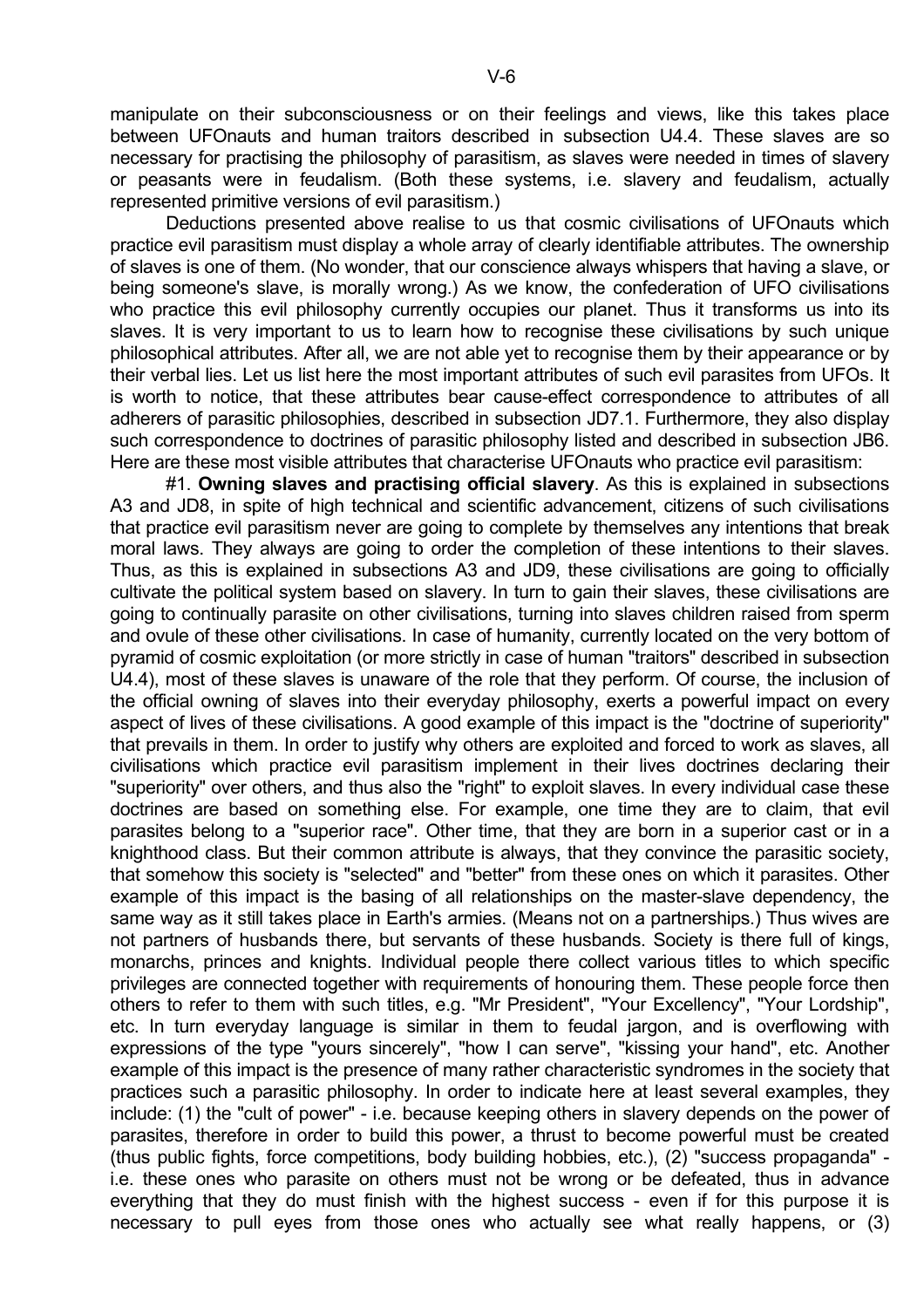"omnipresence of escape goats" - i.e. because in life unfortunately not everything succeeds, while these ones who are in power are not allowed to admit defeats, therefore in the philosophy of evil parasitism every evident defeat must be shifted onto some kind of escape goat. Therefore, the existence of multitude of escape goats is a kind of identification sign of the society with a high advancement of parasitism, and almost a symbol of this philosophy. In turn the number of escape goats is an indication of the level of advancement of this philosophy.

 #2. **Hierarchical structure and casts**. Of course, with the elapse of time the level of knowledge of slaves is going to rise. This makes them increasingly less suitable as thoughtless servants. In such a manner former slaves of a lower ranks, with the elapse of time are transformed into slaves of a higher rank. This in turn forms a kind of parasitic hierarchy with a structure of a typical pyramid, which has the élite on a top and low casts held in darkness at the very bottom. In this hierarchy, the higher positioned individuals parasite on lower located casts. Practically the entire parasitic society must be divided into races, classes, casts, etc., which mutually persecute and exploit each other. These in turn must be divided into levels of initiation, privileges, positions, births, connections, etc. For each of these classes, casts, and initiations, different standards must also apply - according to a Polish saying "you are forbidden to score whatever rulers enjoy" (in original "co wolno wojewodzie to nie tobie smrodzie"). So there will be such paradoxes in standards, that for doing something members of one cast will be punished with death, while members of other cast will have the privilege of doing this everyday. This in turn will cause, that it will be a normal phenomenon to require from others something that is not fulfilled by ourselves. While bloody oppression, injustice, and breaking someone's else free will, must be a common practice there. For this reason, for example each member of a crew of any parasitic spaceship will belong to a specific cast and level of initiation, will have strictly defined position in the hierarchy, will speak only when is his turn, will eat and get food in the specific order, will NOT sit before elders sit first, will stand or walk only behind the hierarchically higher (but otherwise in the face of a danger), will constantly pay respect to these occupying the higher positions, will do only kinds of tasks that are assigned to him, will not be surprised and will show a blind obedience when his superiors will order him to not do something what they do almost continually, etc. Civilisations and societies which practice evil parasitism will also show a tendency to introduce a hierarchical structure to practically every aspect of their lives. For example their ruling casts will prefer to wear uniforms instead of civilian clothes, because uniforms have the rank written onto them. Thus everyone knows which position in the hierarchy a given wearer of this uniform occupies, and who supposed to pay respect for whom. In their families every person must have a number and a position in hierarchy. Their culture is full of various rituals and customs - the essence of which boils down to manifestation of obedience by these placed lower in the hierarchy, and to highlighting the importance of these who currently are on the top of the hierarchy. Their traditions are clearly defining who is located where in the hierarchy, e.g. father is more important than mother, husband more important than children, etc. So if we illustratively compare to something a civilisation that adhered to the parasitic philosophy discussed here, this civilisation would be similar to a marching pyramid formed from people. Only the base layer of this pyramid is marching, while all remaining ones are carried on shoulders of this base. But the direction, rhythm, and the speed of march is indicated by these who do not march at all, but only sit comfortably on the very top of the pyramid.

 #3. **The value of an individual is defined by his/her position in the hierarchy**. In the philosophy of parasitism the value is assigned to a position in hierarchy (means to the cast), not to a given individual. Thus, individuals on hierarchically higher positions must receive the higher rewards than people on lower positions (e.g. receive higher salaries, better food, bigger houses or crew cabins, more privileges, etc.). To complete dangerous missions, always the lowest in hierarchy are going to be sent. From these ones located lower in the hierarchy, a blind obedience and giving continuous proofs for their unconditional devotion to their leaders is required. If needed, this also includes voluntarily dying for satisfying wishes of their leaders. In the society adhering to this philosophy, various propaganda pictures will be disseminated, of the type: a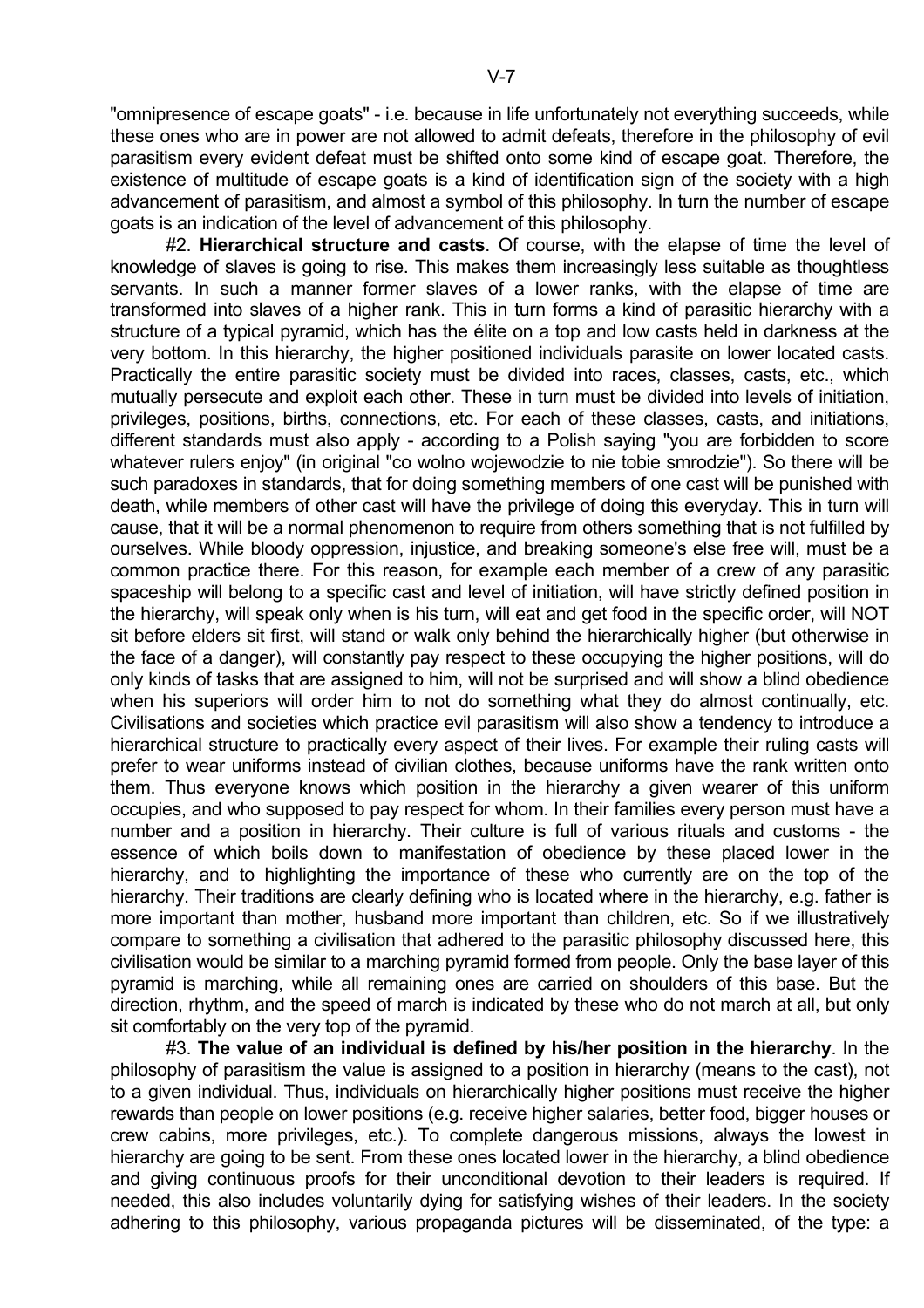soldier shielding a leader from an incoming bullet with his own chest, or peasants from lowest casts dying to salvage the honour of their king or queen, or a wife which gives a part of her meal to her husband, or a child which offers last sweets to older family members, etc.

 #4. **Mixture of races**. With the elapse of time former slaves are going to be advanced to ranks of lower exploiters. Therefore civilisations which practice evil parasitism must operate in confederations that are composed of several anatomically different races of creatures. Each race is occupying a specific position in this confederation, and is fulfilling the strictly defined functions. Also vehicles of these civilisations will have crews composed of mixtures of races. If someone watches the functioning of such crews, then must notice that a specific type of work is always completed by the same race of creatures, which occupy the strictly defined position in the parasitic hierarchy. For example, the confederation of UFOnauts which currently occupies Earth (see subsection V3), all the "dirty work" carries out with hands of dwarfed, wrinkled, and very ugly looking for us creatures with pointed, dogs' ears, which are blueprints for old descriptions of "devils". (In Poland these creatures were observed and well described, amongst others, by the late Jan Wolski - see subsection Q1 and Figure Q1.) The less responsible works that do not require any intelligence nor knowledge, such as bringing, guarding, undressing, or binding the abducted people, usually are carried out by creatures that look exactly like people (probably they are either members of the original civilisation, a colony of which humanity is, or belong to one of more quickly developed colonies of humanity). The policing and detective functions, such as watching or guarding the selected people, are completed by creatures that are unadjusted to Earth's atmosphere, thus always are seen in cosmic helmets and always use breathing apparatuses. One of their descriptions is provided in subsection R2 (see there the observation of Coombs). In turn the swishing breathing noises that are described in subsection U3.5, most probably also are generated by them. Activities that require intelligence and skills (e.g. taking genetic material, research, programming of minds, propaganda) are completed by creatures of human height with large hairless, pear-shaped heads, described in appendix Z to monograph [2e]. In turn strategic activities, which require perfect knowledge of philosophy of UFOnauts and wide technical knowledge (e.g. developing the strategy of action, taking decisions, strategic spying, etc.), are carried out by black-haired creatures size of tall people, that look like twinbrothers of television magician David Copperfield. In turn on the top of pyramid of UFOnauts are creatures, which almost never are seen during carrying out any work. They always seem to give commands or rest. They have very beautiful appearance, which resembles angels from our religious pictures. Their hair is long and blond, while their height reaches around 2.5 meters. (The description of these impressive creatures is provided, amongst others, by a UFO abductee Richard Williams, who gave an anonymous interview in my program for New Zealand TV. This program was about the Tapanui Crater, while it was broadcasted on channel 1 of TVNZ, in the "Holmes" programme, on 3 May 1989, 6:30 pm - see subsection O2.3.3.) But in spite of the "angel" appearance of these impressive creatures, the philosophy that they adhere to, is exactly the same as the philosophy of ugly dwarfs which initially were taken for devils by the late Jan Wolski.

 #5. **Motivating with low emotions** (e.g. with fear, lust, ambition, hunger, etc.). The main goal of practising the philosophy of parasitism is leading a lazy, pleasurable, and consumptive lifestyle. But in such a living all motivations of the higher ranks, such as the need to altruistically help others, fight for a just course, etc., loose their meaning. Therefore all civilisations which practice the philosophy of evil parasitism, are motivated by so-called "low emotions", i.e. by fear of punishment, by material gains, by lust, by ambition to occupy a higher position in the hierarchy, etc. Representatives of these civilisations, in the result of centuries-long use of these low emotions, become masters in their everyday use. They are capable of any manipulation of these emotions in humans and aliens that are subordinate to them. In turn the society which is based on this philosophy, is full of various secret organisations and groups, the goal of which is to spread terror, to kill for example, to punish brutally these ones who try to break out from the philosophical system that is imposed onto them, and to spread low-level emotions that keep this society in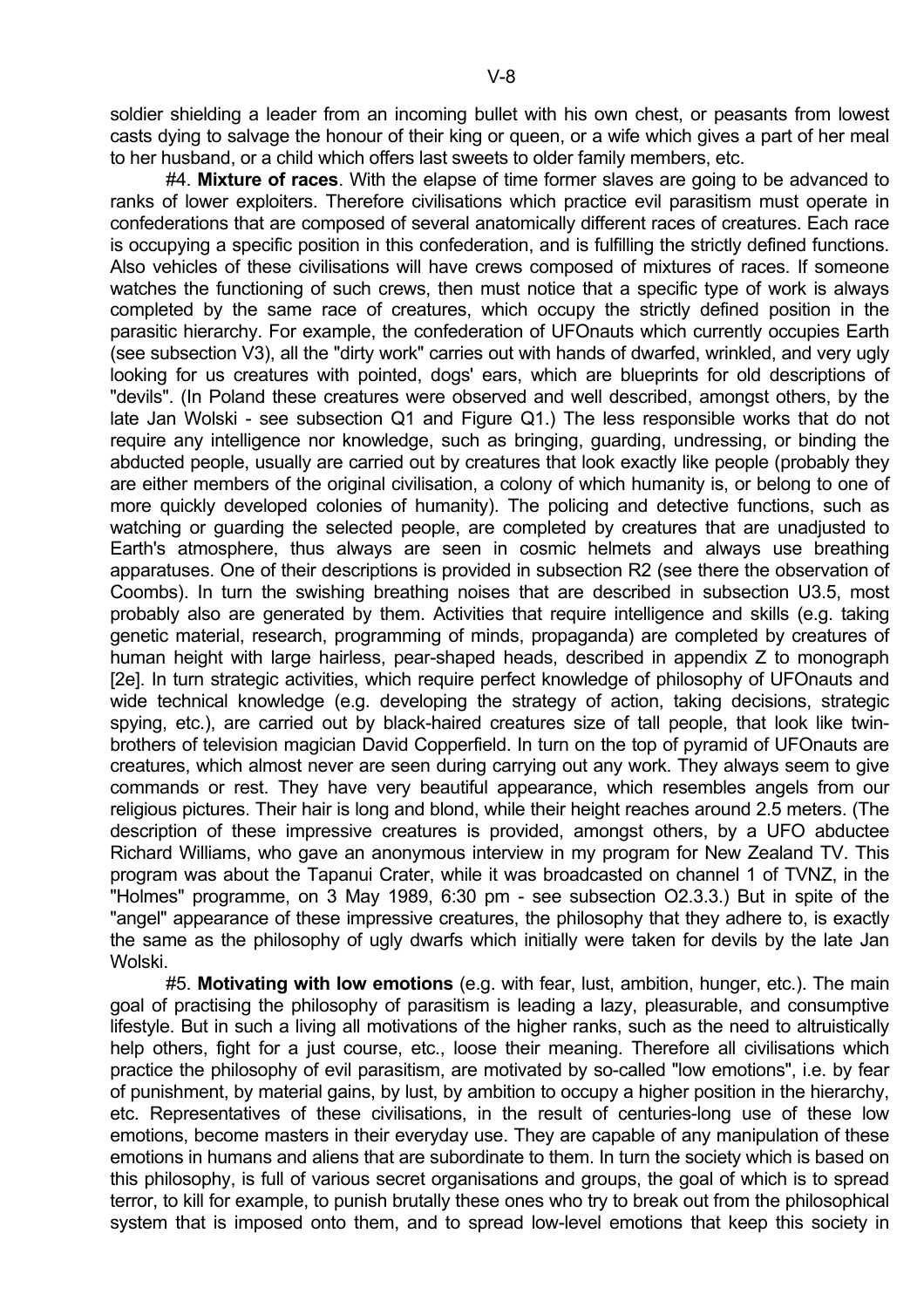obedience and that force it to adhere to this deviated philosophy.

 #6. **Secrets and the lack of information**. Especially jealously is guarded knowledge and technology. Someone's position in the parasitic hierarchy depends on having the knowledge and technology, which in turn depend on the access to required information. Therefore the civilisations that are already on a higher level of development, are going to guard there jealously their own accomplishments. Of course, they are not going to make available their achievements to civilisations located on the lower level of the confederation hierarchy. So there will be no any tradition of non-formal or non-institutional exchange of knowledge, technology, and information between subsequent civilisations of a given parasitic confederation. There will also be no such an exchange between even individual members of the same civilisation. (The same tendency is manifested increasingly sharper amongst present people from Earth.) Also in their encounters with people, members of these civilisations are going to find various cunning excuses for refusing to give strategic explanations or information, such as the design and operation of their vehicles and devices, the planet from which they originate, etc. UFOnauts are so used to keep everything secret, that even in the paradox situation when they impersonate holy figures, they still require from people whom they deceive to keep secret the content of these supposedly "holy" revelations. They do it in spite that the command to keep secret whatever was revealed, is clearly colliding with holiness - as an example consider what would happen if Jesus ordered His Apostles to not reveal to people the content of what now constitutes the Bible. An example of such paradox impersonation of holy figures by UFOnauts, which was finished with subsequent ordering to keep secret the content of the holy revelation, are Fatima revelations that are described in subsections VB5.3.1 and VB5.3.2.

 #7. **Abandoning in difficulties**. It is manifested in several different manners. The first of these is the philosophically reinforced social lack of interest in others. Next is the shifting of responsibilities for giving a help from individuals onto especially established institutions. Further is the escape of individuals from the duty of mutually helping each other. So the "abandoning in difficulties" results from a gradual widening the lack of cooperation and mutual rivalry that prevails in philosophy of these civilisations. This widening finally must also include the interpersonal relationships between individuals. In parasitism it is combined with the philosophical lack of motivations for increasing one's own accumulation of moral energy. The final effect is that in case when one individual gets into some sort of troubles, other individuals do not give him/her any help, but only notify an appropriate institution that is especially established for giving this type of help. This in turn explains why possible are events described by legends from subsection R4.

 #8. **The expansion, aggressiveness, and continuous expanding of parasitic empire**. As former slaves transform themselves into exploiters, the parasitic confederation must keep finding further sources of their slaves. Thus it prepares next colonies on uninhabited planets, takes into slavery planets that are already inhabited, etc. In this way its empire spreads throughout the universe like a deadly infection.

 #9. **Dogmatic reinforcement of principles of parasitism**. In order to keep slaves in obedience, and to execute the services that they supposed to provide, within the confederation of parasitic civilisations a mechanism must be developed, which imposes the basic canons of this philosophy onto all citizens. This mechanism may take the form of so-called "indoctrination implants" described in subsections B3.2 and U3.2, that are forcefully inserted to each member of these civilisations. Less technically developed parasitic civilisations may also practice this mechanism in a form of appropriately deformed religion, the major goal of which is to force the obedience and to block all the attempts at finding the truth. Canons imposed by such a mechanism reinforce, amongst others:

 (1) The hierarchical structure. This is accomplished, e.g. by reinforcing the belief in subordinates, that all creatures belong to a given hierarchical level. For example, a male is better from female. Father is more important than mother. Husband is more important than children. A ruler was born to be a ruler from the will of God, etc.

(2) Obedience towards superiors. This is accomplished, e.g. by claiming that an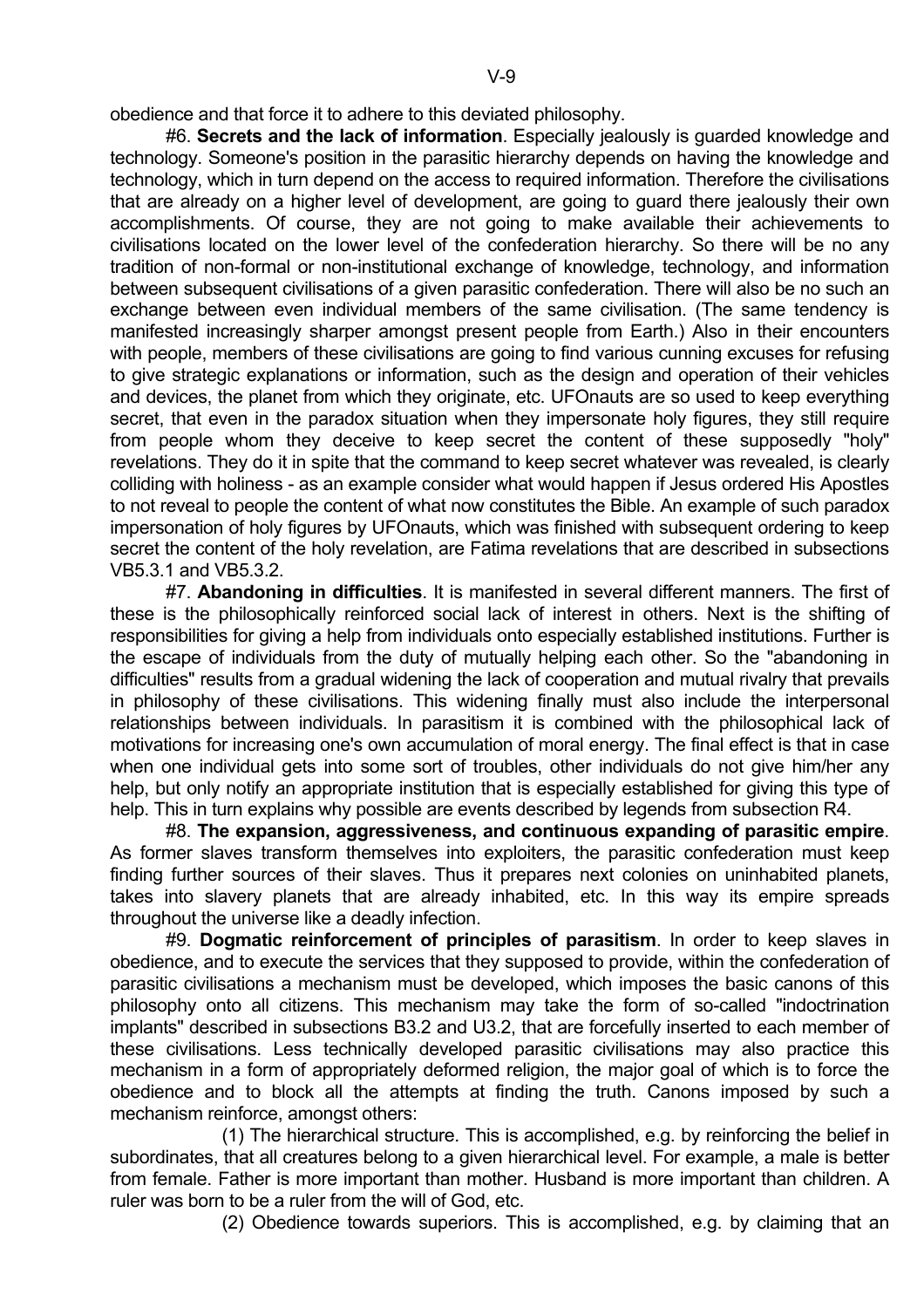absolute obedience should be given to people positioned higher from us in the hierarchy, no matter what they are doing.

 (3) Discipline. This is accomplished, e.g. through forcing various frequent, very systematic, and exaggerated rituals, activities, homages, etc.

 (4) Conquest. This is accomplished, e.g. by spreading various propaganda of expansion, sometimes even contradictive to moral laws. Etc., etc.

 #10. **The lack of self-criticism** (i.e. criticism directed inwards). Because some canons of the philosophy of evil parasitism are not allowed to be challenged, while these canons spread their operation to all aspects of life, criticising anything is absolutely forbidden in the philosophy of evil parasitism. These ones who have a courage to criticise, soon are punished for it and called to order. So one of the attributes of this philosophy is, that it completely eliminates criticism, while people who adhere to it never have the courage to openly criticise inwards. (I.e. to criticise their own spaceship, own system, own civilisation, etc.) The entire accumulation of their frustration that pour out through criticising outwards. (I.e. through criticising other spaceship, other philosophy or system, other civilisation, etc.) They may also get rid their frustration through continuous complaining, and through demonstrating and practising aggressiveness.

 #11. **Forcing the participation**. Because having slaves is a necessity for adherers of a parasitic philosophy, they do not resign from anyone who had a bad luck to already be in their claws. (E.g. who had a bad luck to be born in their confederation.) Therefore adherers of this philosophy develop various systems, which make impossible to change views by these ones who already are in their range. These systems cause that whoever enters their membership once, has no way out. Methods of forcing such a participation include, amongst others, brain washing, implants that manipulate on views of their hosts, peer pressure, terrible punishments for changing views, limiting freedom, philosophical isolation, etc. (For example the philosophical isolation is accomplished through physical making impossible any search for truth. Through cutting from access to sources of any other views. Through punishing everyone who thinks otherwise or who tries to find his/her own interpretations. Etc., etc.)

 #12. **Ruling via bans**. In the philosophy of evil parasitism governing depends on multiplying bans and on prohibiting things, means by listing whatever someone should NOT do. Practically in this philosophy allowed is only whatever still is not included into some kind of prohibition or ban.

 #13. **A low level of moral energy**. The increase in moral energy is accomplished there only through exploiting slaves and lower cast members. Thus, in typical cases this energy can also be spend only through hands of these slaves or lower casts members. In turn such a low level of moral energy causes, that a set of factors described in subsection JD1.6.3 is these in action. For example, on a spaceship that adheres to this philosophy no-one is going to laugh or to joke. All will be very serious. Instead of humour they practice sarcasm. If someone is to joke some others are to feel offended. Never someone can be spotted there, who would be in a state of totaliztic nirvana described in chapter JF. All will wear similar uniforms, the appearance of which may only slightly differ with a rank. Etc., etc.

 #14. **Refusal to accept the Concept of Dipolar Gravity**. This is combined with the refusal to accept consequences that stem from this concept. (E.g. with the refusal to accept the existence of the universal intellect, principles on which this intellect operates, etc.) Adherers of all possible versions of parasitism never are capable to acknowledge the Concept of Dipolar Gravity. After all, the philosophy of evil parasitism can only eventuate inside of a civilisation, the science of which - similarly like presently human orthodox science, officially refuses the existence of the universal intellect (God). But because this existence is clearly indicated by the statements of the Concept of Dipolar Gravity, these civilisations either never developed such a concept, or their scientists refused this concept intentionally. So the members of parasitic civilisations are going to avoid open minded discussions about the universal intellect, religion, etc. (Although they are going to have negating discussions on these topics, or discussions that spread their limited and deviated picture of God and religion.)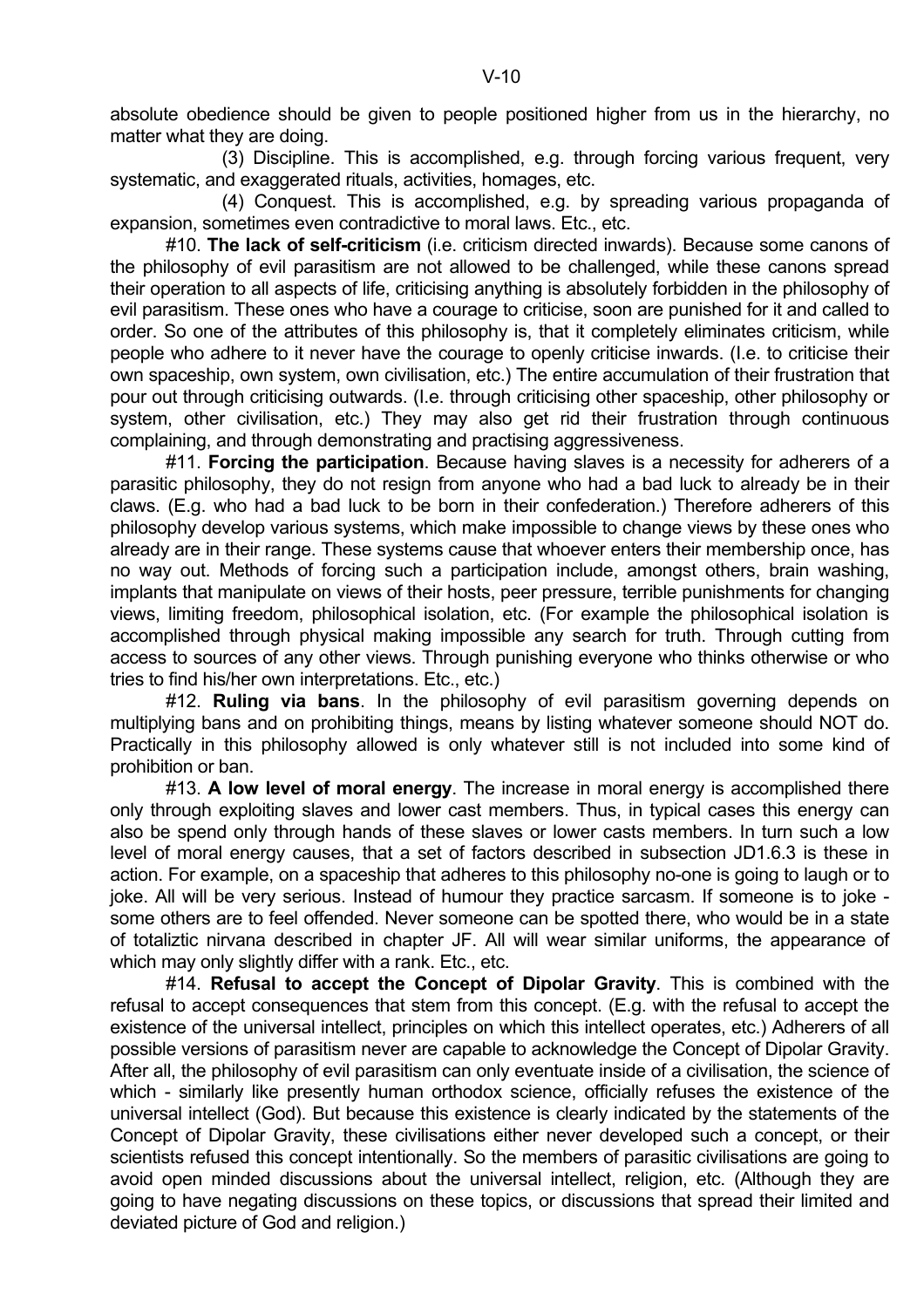#15. **Leading by most immoral and most stupid**. Although indirectly this fact is disclosed by almost the entire chapter JD, I decided to additionally highlight it here. According to moral laws, the leader always becomes someone, who in a best manner represents the moral essence of people being led by him. Because in the philosophy of evil parasitism discussed here, this essence depends on the avoidance of obeying moral laws, a leader in this philosophy always must become someone, who is the most immoral, ruthless, emotionless, cruel, vindictive, evil, etc. If we express this in other words, in this philosophy a leader must be closest to the pole of evil amongst all members of the society which he leads. In turn to come so close to the pole of evil, he must have rather a low intelligence. After all, a creature with a high intelligence sooner or later would come to a logical conclusion that "evil does not pay". So an intelligent leader could not represent the interests of evil. Furthermore, in philosophies of the parasitic type, leadership must always be pulled out by force or by a trick by a given leader, from others who also intend to get it. So the power is grabbed in there in a manner like in a pack of dogs a bone is grabbed. After all, amongst dogs the bone is always grabbed from others by a dog which has the greatest force, the most painful bites, and the highest brutality. Very interesting in this all is, that the leader of UFOnauts who occupy Earth, which looks like human pictures of an angel, actually has as much as around 2.5 meters in height. So his height means, that according to equation (1JE9.3) the area of long-term living of his civilisation is a planet that is only around 2 times larger than Earth. This in turn reveals through equation (1JE9.1), that the intelligence of these angel-like creatures which lead UFOnauts who occupy us, is the lower than intelligence of civilisations that they lead. In order to express this with less diplomatic words, amongst UFOnauts who occupy us, actually leaders are the most stupid and probably thus also the most immoral out of all of them. For example, the potential of brains and intelligence in these leaders of confederation of UFOnauts, according to equation (1JE9.1) must be around 4 times lower than the potential of brains and intelligence in close relatives of humans that originate from the planet of Adam and that are frequently seen on decks of UFOs. (But notice, that because they were born on a planet with the gravity around 2 times higher than that of Earth, the intelligence of these angel-like leaders of UFOnauts still is around 4 times higher than the intelligence of people born on the planet Earth. After all, people use only around 6% of the potential of their brains.)

 The same trend should be noticeable on Earth, because Earth also obeys the same laws as the rest of the universe. Therefore, according to totalizm, in all Earthly organisations and societies, in which parasitism is widely spreading, leaders should become the most immoral and the most stupid amongst the ruled members. (After all, the philosophy of parasitism practised by humans is only a primitive version of the evil parasitism practised by UFOnauts.) These human parasitic leaders should also grab their power through a brutal tearing it from other pretenders, similarly like parasitic UFOnauts do this amongst themselves. I leave to readers the judgement, whether this principle actually works on Earth in practice.

 #16. **Preferences for ambiguity**. One of most important goals that the adherers of parasitism try to accomplish in everything that they do, is to show their own superiority and to prove inferiority of all others. After all, the more in this philosophy someone is able to show his superiority over others, and the more he pushes down others, the faster he climbs upwards on the hierarchical ladder, the higher position he reaches, and the greater his benefits are. Unfortunately, showing one's own superiority is impossible, if someone always clearly defines his stand, if he has a clear set of guidelines, etc. Thus, a natural tendency of people and societies that adhere to parasitism, must be that they all avoid unambiguity. They everything try to express in an ambiguous manner, with many possible interpretations, without accurate guidelines, without a precise range and borders, etc. In this way, when later a specific situation prevails, these people and societies always interpret it for their own benefit. After all the ambiguity was introduced just for this purpose. Because in people and societies that practice parasitism, only this one may get high, who is very good in remaining ambiguous and undefined in every possible situation and on every subject, the ambiguity is perfected in them to extremes. So practically in societies that adhere to this philosophy, nothing can be defined without any doubt. Everything must be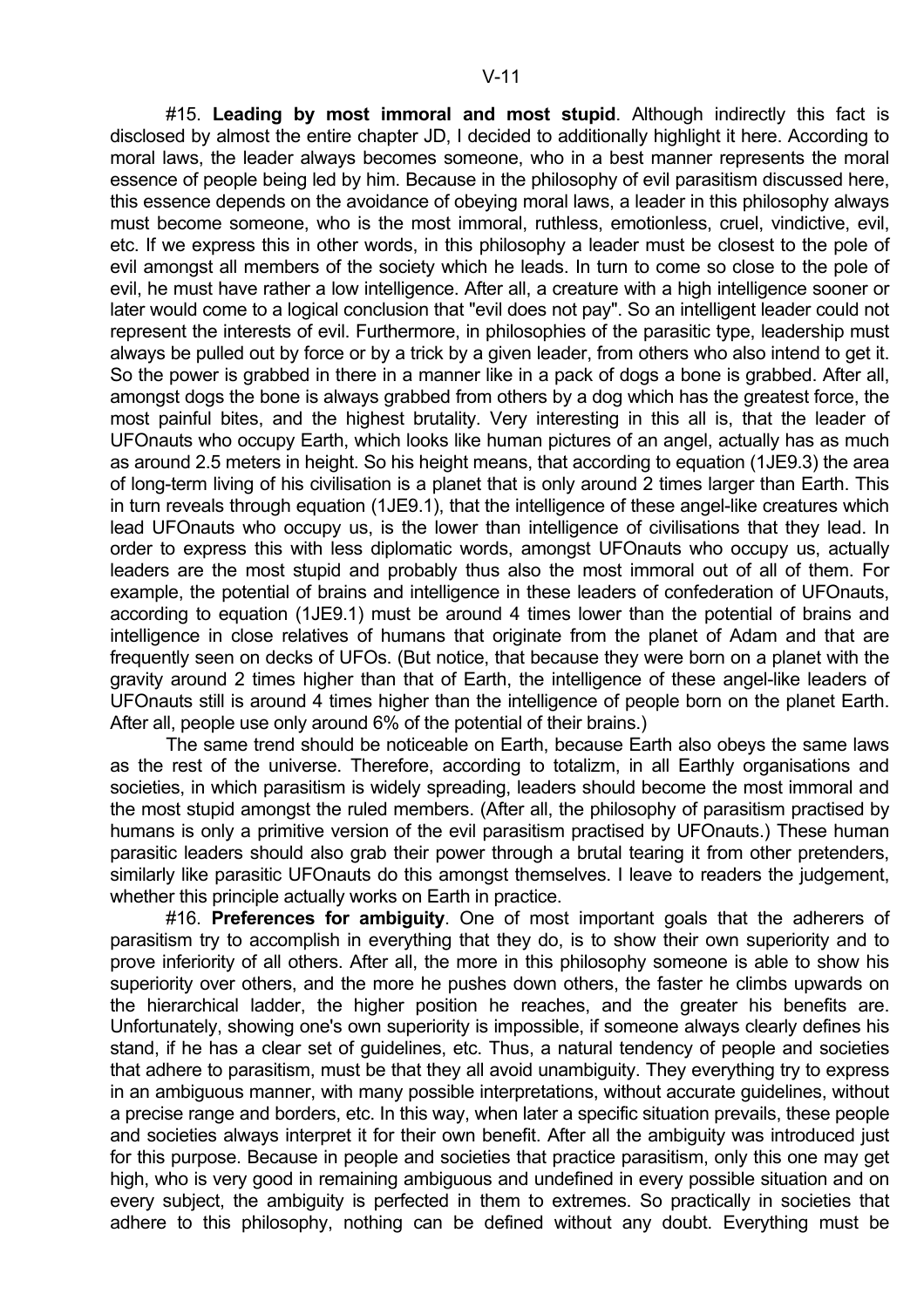saturated with ambiguity, with possibilities of various interpretations, with the lack of clarity, etc.

 A rather interesting attribute of moral laws is, that such "disappearance of clarity" of someone's stand, and the "increase of someone's ambiguity", is always a sign of philosophical fall down and closing up someone's philosophy to the pole of a full-blown parasitism. In Earthly group intellects, in which the "philosophical downward cycle" was advanced (see subsection JD1.2), such a rapid "disappearance of clarity" can even be traced. It clearly increases when their philosophy closes up to a full-blown parasitism. Let us explain this on two examples.

 (1) If in the historic cross-section one considers units of measure that are used on Earth, then it times when our science was still close to the totaliztic birth, used were units that were very clear and very easy to imagine by everyone. For example length was then expressed with "ell" - which everyone carried on his/her own arm, so knew exactly how much approximately it was. Force was expressed in kG of force - the value of which almost everyone knew because was carrying in his/her hands packets weighting 1 kilogram, so exactly knew with what force these packets were attracted to Earth. In turn power was expressed in mechanical horses - which everyone understood because they were almost the same powerful like biological horses. But as our orthodox science started to slip down towards the philosophy of parasitism, the units of measure started to be increasingly more difficult to imagine, and also increasingly less clear, increasingly more ambiguous, and increasingly élite-oriented. (The élite-oriented character of these units originated from the fact, that they become possible to be determined by continually narrowing group of scientific élite.) So presently only sparse people are able to imagine how much a Newton or a Joule actually is. If mere mortals are asked what is the present gauge for the meter, hardly anyone is able to define it, not mentioning being able to recreate it in order to calibrate the measures currently used. (No wonder that in present times, in spite of verbal bragging about the precision of our science and technology, when we buy two rulers in a shop, almost for sure they will mutually differ in indications of length, frequently by as much as 5%.)

 (2) As this is explained more comprehensively in subsections JB5 and JD2.5, the philosophy of present society on Earth, is rapidly sliding down towards a full-blown parasitism. In present times only these people may remain in power, who mastered this philosophy to perfection, means who mastered the skill of ambiguity. So in present politicians, directors, and high managers, this skill must be advanced significantly. In order to check this, it is enough to ask anyone who occupies a very important position, about his/her opinion in any vital matter. The reply almost never is going to be unambiguous and clear of the type: "yes, I believe this is moral and good", or "no I believe this is immoral and bad". Rather it will show a cunning ambiguity of the type - "what do you think the public wants", or "this hides many complex issues, which require careful analyses by respective experts".

 #17. **Instillment of insignificance into individual people**. Those ones who practice the evil parasitism, are going to instill into themselves and into others, the conviction about their insignificance, about their lack of meaning, worthlessness, cheapness of life, etc. This instilling results from several different dogmas of parasitism. For example, in order to exploit someone, make someone a subordinate, or make someone a slave, it is absolutely necessary to be convinced that this someone has no meaning, that he/she does not count, that his/her life is worthless, that he/she has no influence on anything, that whatever is doing cannot change anything, etc. Only when someone is convinced about such insignificance and the lack of meaning, this someone can be forced to be enslaved, obedient, exploited, squashed, deprived of free will, etc. So in order to constantly keep adherers of the parasitic philosophy in the feeling of their own insignificance, all parasitic philosophies invent and introduce into life, an entire array of methods of constant instilling and reminding, how small people are. In this way, for example parasitic religions force their faithful to constantly fall on face and contemplate the greatness of their god. Simultaneously these faithful need to tell themselves how insignificant they are in comparison to this god. Parasitic structures of power constantly highlight the greatness and power of rulers, and insignificance of ruled, so that all are aware of their insignificance. Parasitic scientific institutions tell their scientists, that only products of huge research teams matter, while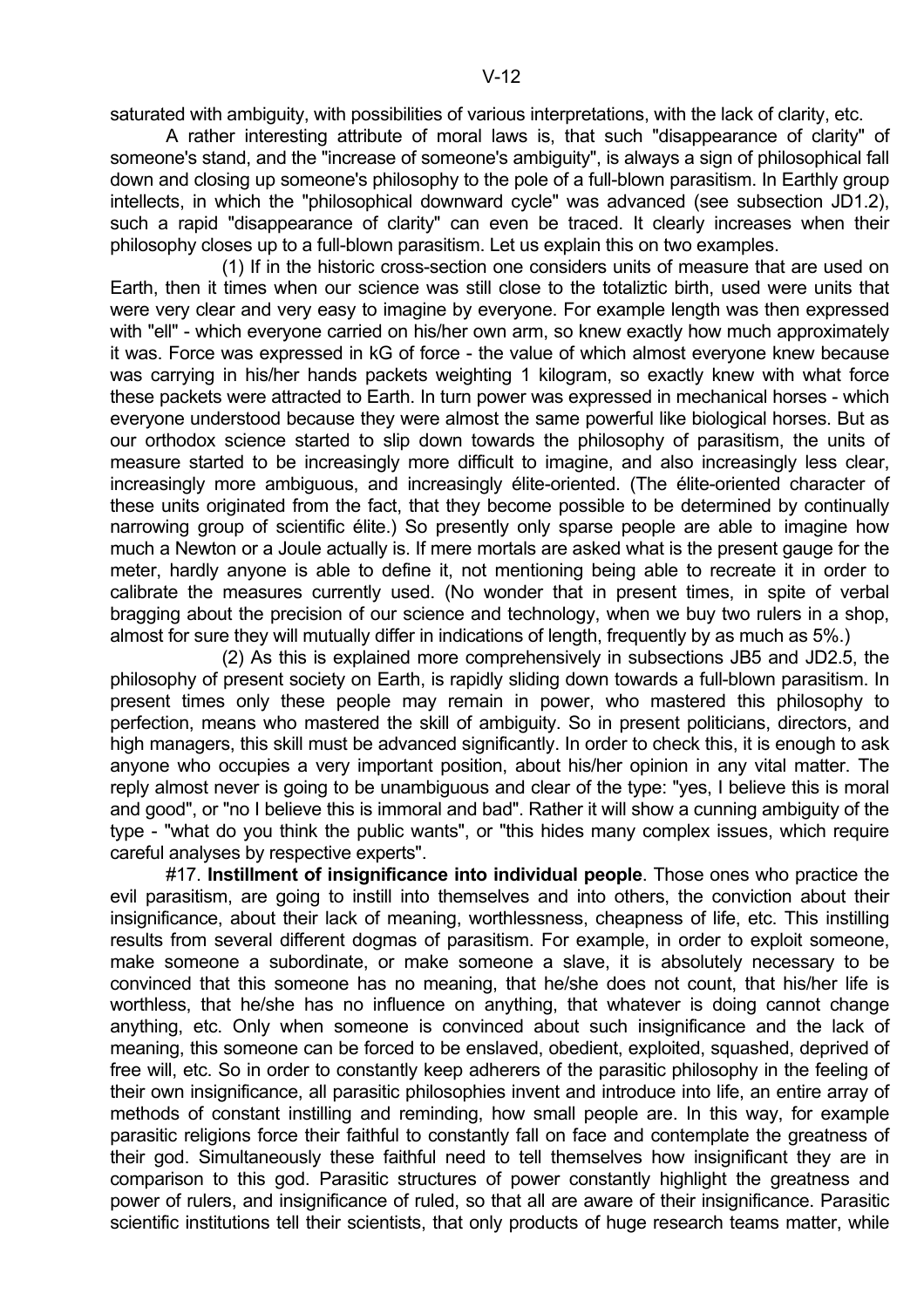the accomplishments of individual scientists have no meaning at all. Etc., etc. In the result, in the philosophy of evil parasitism the majority of individual people is deeply convinced about their own insignificance, while only sparse few chosen ones is kept in an unnatural feeling of their greatness, and in capability to do without punishment everything that they may wish to do with "normal" people who belong to them.

 Of course, there is much more attributes which characterise evil parasitism, than just these listed above. For a better idea as to how many of these attributes could be identified, see subsection JD7.1. But their isolation and expressing in a clear form unfortunately takes a lot of time and a lot of thinking. Thus it requires a lot of effort and must be completed in several stages. Of course, already at the present level it is possible to indicate several further such attributes. After appropriate processing they also could be included into the above list. For example from subsection JD1.2 it appears, that one of attributes of parasitism is "being subjected to cyclical growths and fall downs". Thus civilisations which practice such evil philosophy, must cyclically reach relatively high level, then they destroy themselves and need to start everything from the very beginning. After some time they again raise. And so on. In turn from subsections JA5 to JF8 it appears, that a next attribute must also be "giving a highest status to occupations and positions that provide people with power over others". Means, to such positions on which a given person has the largest number of slaves. (It includes, amongst others, positions of rulers, directors, managers, owners, leaders, conductors, scientists, teachers, etc.) This happens in spite that from the point of view of totalizm such "key positions" are almost worthless - because they do not allow for the increase of someone's moral energy. Thus in totalizm the highest status receive occupations and positions which allow a direct helping others, for example positions of a nurse, secretary, waiter, salesperson, doctor, mechanic, clerk, cook, cleaner, etc. So as soon as further attributes of this destructive philosophy of parasitism are isolated and clearly explained, they become gradually introduced into the above list.

 Earlier descriptions already explained that totalizm presented in chapter JA is an exact opposite of parasitism outlined above and in chapter JD - for details see subsection JB5. This monograph explains also, that the dissemination of totalizm on Earth would introduce an ideological threat to civilisations of UFOnauts which practice the philosophy of evil parasitism. So it is not difficult to deduce, that UFOnauts try to block the dissemination of totalizm with all means available to them. They do it in several manners simultaneously. For example, they make the publishing of totalizm in a book form impossible. They also reject totalizm with the mouths of scientists and decision makers that they manipulate. They set up representatives of other philosophies against totalizm. Etc, etc. Simultaneously, with the use of opposites of totalizm disseminated by them, and also with the use of various sabotages and tricks, they try to spread on Earth and enforce, all most vital aspects of their parasitic philosophy (for details see subsection VB4.4.1).

 It does not need to be added here, that if one analyses the state of present philosophy on Earth, the beginning of the majority of attributes of parasitism listed above are already present in our society. It is not just an accident, because one of the basic goals of every possible occupant, is always to force its own philosophy onto the occupied nation. Therefore the UFOnauts who occupy us, gradually impose on humanity just this their philosophy of evil parasitism. So if we do not wake up from the present marasmus, and we keep going into the present direction, one day we ourselves will join the confederation of UFOnauts who presently occupy us. We become then one of them. It would be a railing wastage of thousands of years of our slavery and suffering. It would also waste the entire contribution of positive philosophies of humanity, including into this the moral accomplishments of Christianity accumulated during 2000 years of existence and expansion of this totaliztic religion. In order to avoid this, it is vital we start to realise the trickery of the existing situation, before we definitely decide about our fate. The joining of UFOnauts is easy, because it stands at the end of path along which we presently move. But then there is no way we can separate from them.

Of course, parasitism is an exact opposite of the state, which the universal intellect tried to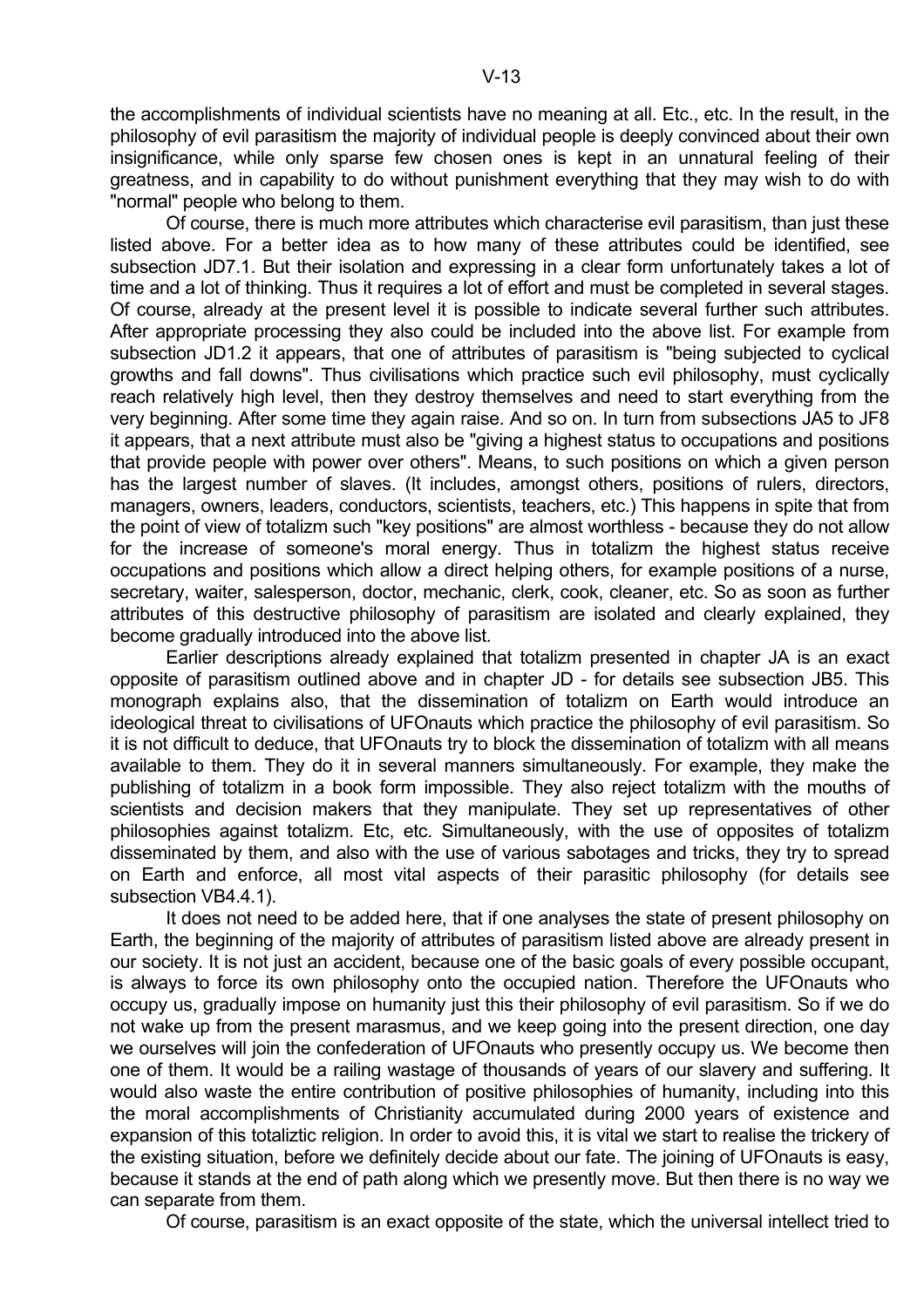offer to intelligent beings through establishing moral laws. So parasitism can be one of the evidence for a lack of absolute perfection in the operation of these laws. In turn the spread of parasitism in the universe is an expression of dominance of evil over good. Depending on whether our civilisation in future is going to follow the path of totalizm, or a path of parasitism, with our stand we clearly declare ourselves either on the side of the universal intellect, or against it.

 While analysing attributes of parasitism, we must remember that in the universe two opposite groups of philosophies are spreading. Only philosophies of parasitic type do not acknowledge the existence and superiority of the universal intellect. Parasitic philosophies also study moral laws only in order to learn how to effectively walk around them. In turn philosophies of totalizm type acknowledge the superiority of the universal intellect and pedantically obey moral laws. So in our situation it is vital to know differences between attributes of civilisations that practice philosophies of evil parasitism, and attributes of civilisations which practice philosophies of totalizm type. After all, the knowledge of differences between both these opposite attributes allows us to differentiate with which civilisation we are dealing in a given situation. E.g. differentiating, whether we deal with a parasitic civilisation "#" which occupies us, or with a totaliztic civilisation "\$" which tries to help us. The skill of differentiating between these two civilisations by the philosophical attributes described in this subsection is very vital, as so-far we do not learned how to distinguish between them neither by the way how they look, nor by words of their verbal declarations. After all, in their words parasitic UFOnauts are cunningly using the propaganda of help, defence, our good, etc. Means that they cunningly relate to everything what also totaliztic civilisations have, which try to help us. In order to learn and to understand more clearly differences between these two opposite civilisations, below also corresponding attributes of civilisation that adhere to totalizm are going to be listed. The numbering of these attributes is corresponding to previously listed attributes of parasitism that carry the same numbers. Here are these corresponding attributes of civilisations which adhere to philosophy of totalizm type:

§1. **Partnership**. Members of totaliztic civilisations show inclinations for partnership that results from their obedience of moral laws. All activities of totalizts are based on equality and boil down to helping others. Totalizts also completely disapprove having servants, slaves, exploitation, oppression, etc. The partnership of totalizts expresses itself in almost everything that they do, e.g. in: friendship and sincerity of superiors; equality during eating and speaking; the lack of classes, casts, or rulers; calling each other by name through "you" or with the expression "citizen" (instead of e.g. "your excellency", "sir", etc.); in the use of expressions of the type "how I can help", etc.

'2. **All are equal**. If in totaliztic civilisations the function of a leader is granted to someone, then this function is one-dimensional and disappears when the leader ceases his/her duties. This means that for example a captain of a boat is a captain only while on the bridge. But while he leaves the bridge, he is going to behave and receive a treatment exactly the same as every other member of the crew. So he is NOT receiving everything as the first person, and in the biggest quantity. His companions, similarly like in their relationship with every other member of the crew, in his presence can openly discuss or criticise his decisions, may joke from his actions, may laugh at the mistake that he committed, etc. In relationship to everyone the same set of standards, laws, privileges and requirements is going to prevail. Thus if something is to be ban, or is illegal, or represents a privilege being granted, such a ban or privilege obliges the same the leader as the last of his/her subordinates. So if such a civilisation that adheres to totalizm is illustratively compared to something, it would be similar to a marching group of people. All of them are marching, i.e. no-one is ordering to be carried by others. In turn the selection of the direction, is either done by someone the most wise amongst them all, or by the leader which was elected democratically.

'3. **Everyone has exactly the same value**. Thus for example the captain of a spaceship is going to receive benefits calculated according to the same formula as every other member of the crew. He is NOT going to receive some special treatment, special salary, meals, or cabin. He is also not going to send his people to complete a task, which he would not be prepared to do himself.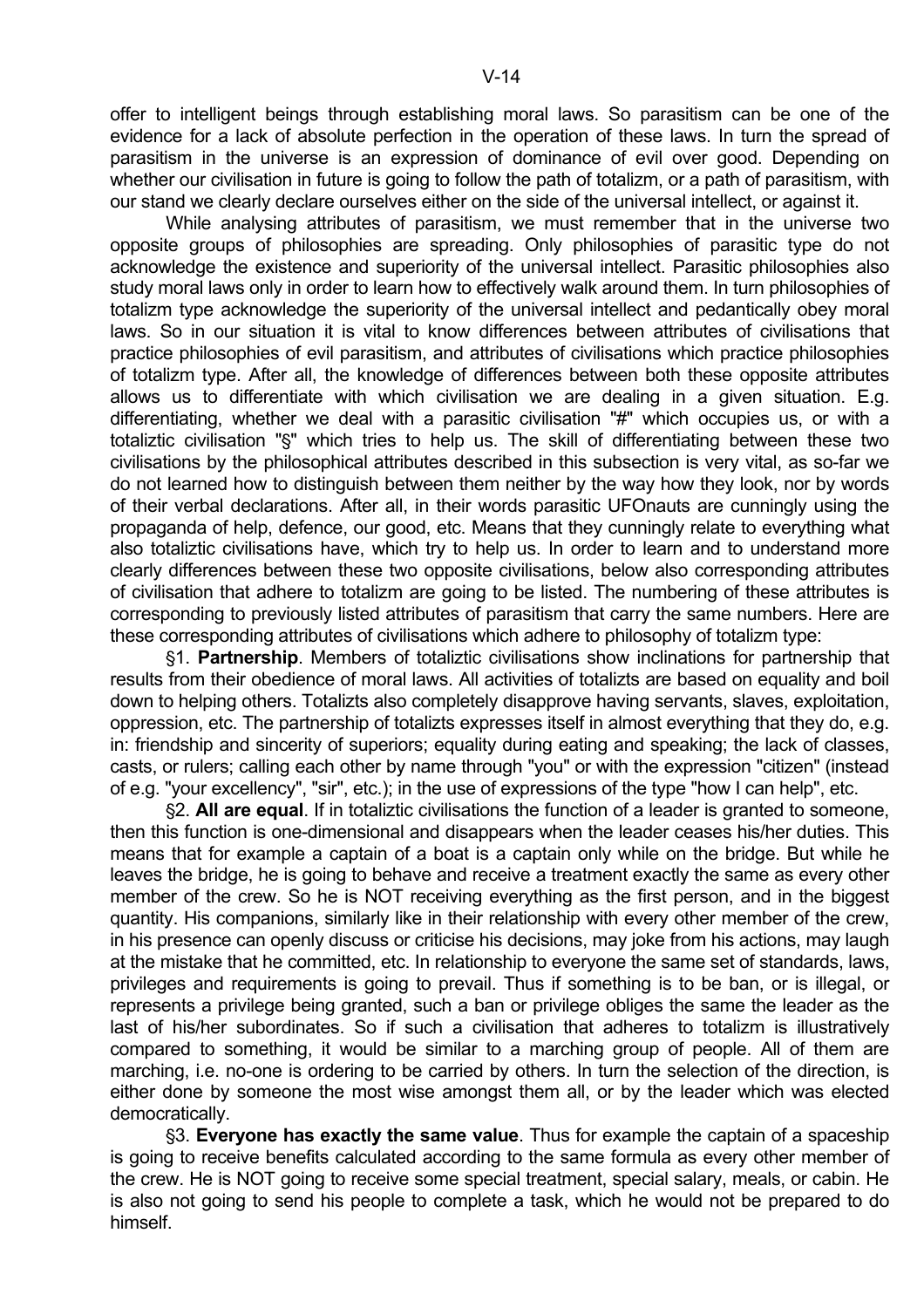'4. **Uniformness of gatherings**. Laws of the physical world are such that "it is impossible to justly gratify the unequal people". If someone does not believe this, perhaps he/she should theoretically solve this classical problem of carrying, based on absolute justice, of a backpack with food by several people unequal by all standards that are going to mountains for a picnic. (Namely to solve the problem who, when, for how long, and where is going to carry this heavy backpack, so that the absolute justice could prevail amongst all members of this group.) Thus in every place where live or work people who somehow are non-similar towards each other, there is also a potential for injustice to appear. This phenomenon can be noticed practically in all multiracial countries. No matter how hard their citizens would try, still always there will be some forms of social injustice in them. Therefore, because of the existence of this natural tendencies for unjust treatment in all cases when a given group includes some differing individuals, civilisations that practice the philosophy of totalizm are forced to practice the principle of grouping together people with the same attributes. So if a given civilisation includes various races, which have differing height, force, or build up, each separate race must have its own country. These civilisations are not going to have multiracial countries. In case of choosing crew members for a spaceship, this principle causes that the crew must be possibly similar. This means that all crew members of a given spaceship are be the same race, height, views, likes, appetites, ages, appearance, etc. This principle leads to such drastic situations, that if for example a spaceship is manned by ladies, exclusively women of a similar age, size, appearance, etc., are included into the crew. Thus a casual observer of spaceships of totaliztic civilisations must have an impression that is looking at a group of similar twins, or on several identical clones of the same creature.

'5. **Motivating with high stimuli** (e.g. believing, altruistic help, law, etc.). In case of philosophies of totalizm type that are oriented towards obeying moral laws, it becomes forbidden to motivate through low emotions, which are widely utilised by parasitic philosophies. So totaliztic philosophies disallow to motivate e.g. with fear or with lust. After all, such acting through these feelings clearly runs against moral laws. For this reason citizens of totaliztic civilisations are going to motivate all their activities with high reasoning. So they will motivate e.g. with the believe that something is necessary, brings justice, is agreeable with laws of the universe, etc.

'6. **Openness and transparency**. Totaliztic civilisations have nothing to hide. Their members are prepared to discuss not only religion and the universal intellect, but also provide detailed and complete explanations for practically every topic. This includes even such strategic knowledge as the design and operation of their spaceship or most important devices, the planet from which they come, etc. They will also not decide about anything behind closed doors and without the knowledge of these most interested, nor hide reasons for specific decisions or actions.

'7. **Sharing and helping**. Members of totaliztic civilisations are inclined to give altruistic and personal help to everyone in need, and to everyone who ask for help. But this help and sharing is given on totaliztic principles. E.g. their realisation will be so selected that it will exclusively increase moral energy in all parties involved (i.e. so that the helper does not need to significantly "sacrifice" himself/herself for these ones who receive a help - for details see subsection JC11.3).

'8. **The lack of expansion**. Philosophies of totalizm type cannot be imposed from outside. They must grown from someone's internal maturity. Thus civilisations that adhere to totalizm would not carry out any attacks or expansions, but would wait until someone voluntarily joins their family.

'9. **Freedom of searches for truth**. Totalizm supports all constructive searches for truth and knowledge, studying views of others, discussions, etc. It is not putting any barriers in order to keep any specific views amongst its adherers.

'10. **Self-criticism** (means criticism towards inside). In philosophies of totaliztic type, criticism is a stimulation factor. Thus amongst adherers of this philosophy, direct, open, and immediate, although constructive criticism is a normal behaviour practised on everyday occasions. Of course, in this criticism appropriate ethical code obliges, which makes it constructive and which distinguishes it from just ordinary complaining. For example: (a) people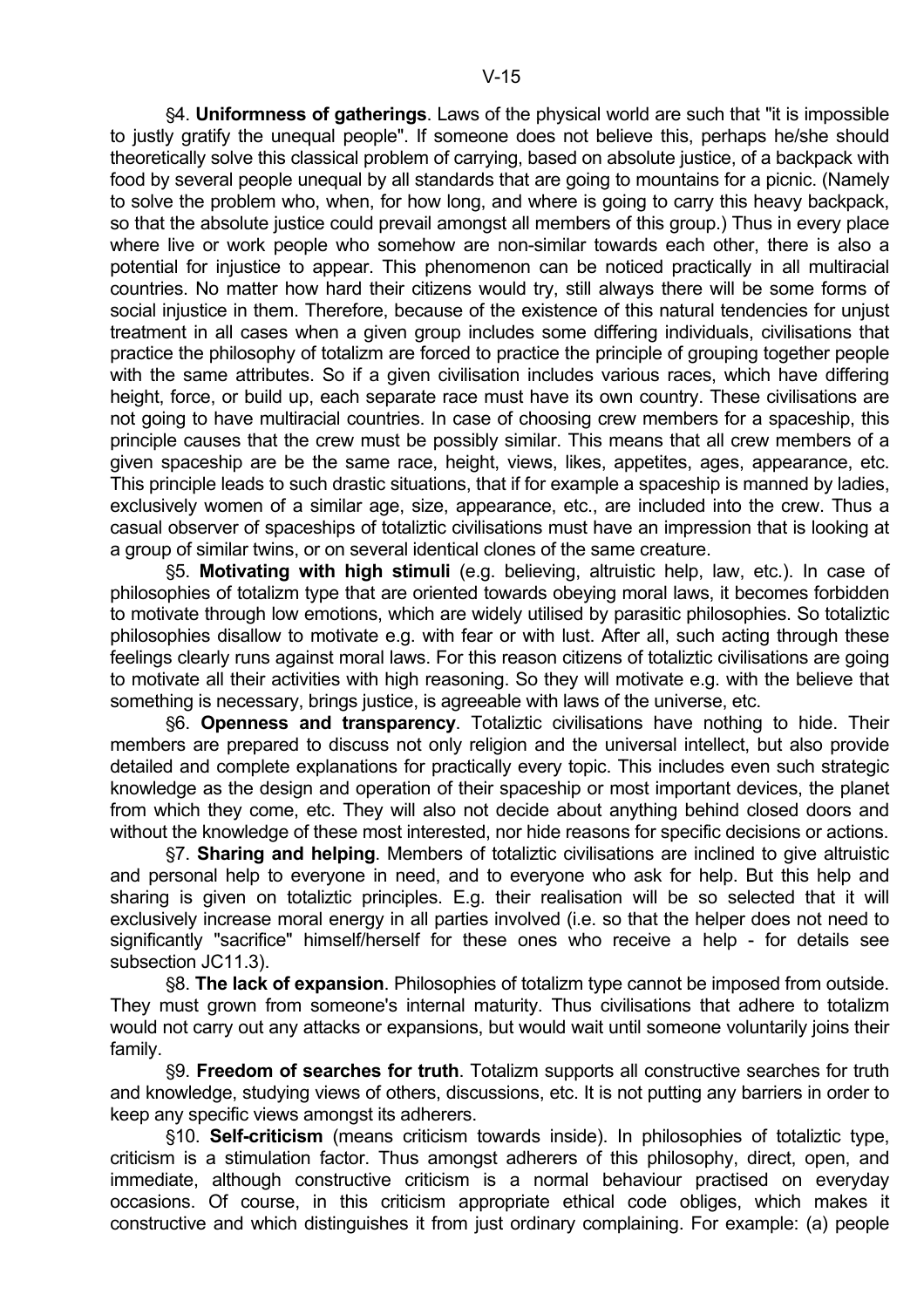never are criticised, but only their ideas, decisions, or behaviour; (b) every single criticised statement is justified with facts or supplemented with the indication of better alternative; (c) expressing a criticism on any decision of a superior, does not release from the obligation of pedantic completion of this decision; (d) criticised laws are in power and are obeyed until the moment they are changed; (e) these ones who completed something when old and criticised laws obliged, are not going to be appraised for this according to new laws - if this would cause an additional and significant drop in their moral energy in relationship to statements of old laws; etc.

'11. **Voluntary membership**. Adherers of totalizm never force anyone to accept their principles. This happens according to the rule, that everyone has a free will to choose his/her own path. With the understanding they also treat these ones who changed their views. (Although they are not going to tolerate such philosophical renegades amongst themselves, but rather require that these renegades joined their own philosophical kind.)

§12. The avoidance of the word "no". In totaliztic philosophies almost everything is allowed, for which someone has a will to do it, and that does not deprive moral energy anyone else. Thus practically the use of the word "no" is eliminated from totalizm almost completely. Especially that in totalizm no-one is going to ask or do something about which it is obvious that it deprives others of their moral energy. If these is a need to refuse something for someone, because it would significantly deprive someone else of moral energy, the refusal is always conditional and the explanation of reasons is attached to it. Furthermore, a list of conditions is usually provided with the refusal, which if are fulfilled, then a given refusal become annulated and changed into an agreement.

'13. **High level of moral energy**. In turn with this high moral energy a number of attributes is connected, which are described in subsections JD1.6.3 and JE3 to JE3.3. Thus e.g. crews of spaceship that adhere to totaliztic philosophy frequently laugh and joke, show a high sense of humour, dress each one of them in a different manner and colour, etc. Means they rather resemble groups of students on vacation, than military patrols. I am also personally convinced, that in morally highly advanced societies, which already adopted practically a philosophy from the family of totalizm, all members are kept in the state of constant totaliztic nirvana described in chapter JF, during the entire their lives. Because this state of nirvana causes a clearly visible radiation of a kind of happiness from the intellect that has it, the observation of this state in given creatures is one of clear indicators confirming that they really adhere to the philosophy from family of totalizm.

'14. **Acknowledging the Concept of Dipolar Gravity**. Also acknowledging all consequences that stem from this concept. For example acknowledging the superiority of the universal intellect, the leading idea behind his actions, etc. One of the manifestations of this acknowledging must be the freedom of discussions about God. (It must be remembered that creatures from the parasitic group #, who do not recognise this concept, simultaneously do not recognise the existence of God. Thus they do not get involved into any constructive and truthseeking discussions about God - although they may try to put across their parasitic idea of God explained in subsection JB4.)

'15. **Choosing the most moral and most wise for their leaders**. In philosophies from family of totalizm, for leaders always are chosen these ones, whose morality and wisdom is the most prominent, and thus who are the closest to the pole of morality and goodness towards which these philosophies are striving. Furthermore, the leadership is given in them by leaded people, as a proof of trust and a kind of moral prize. This attribute of totalizm, in confrontation with attribute #15 of parasitic philosophy, causes that through just an ordinary analysis of the moral state and intelligence of a leader of any group or society, the average philosophy of this group or society can be determined. Also moral analysis of the manner in which a given figure become a leader, also allows to easily estimate towards which philosophy this group gravitates, or what is the actual level of adopting totalizm in the everyday philosophy practised by this group. For example groups and societies on Earth, whose everyday philosophy is close to totalizm, elect for their leaders these amongst themselves, who display the highest morality and intelligence. In turn groups and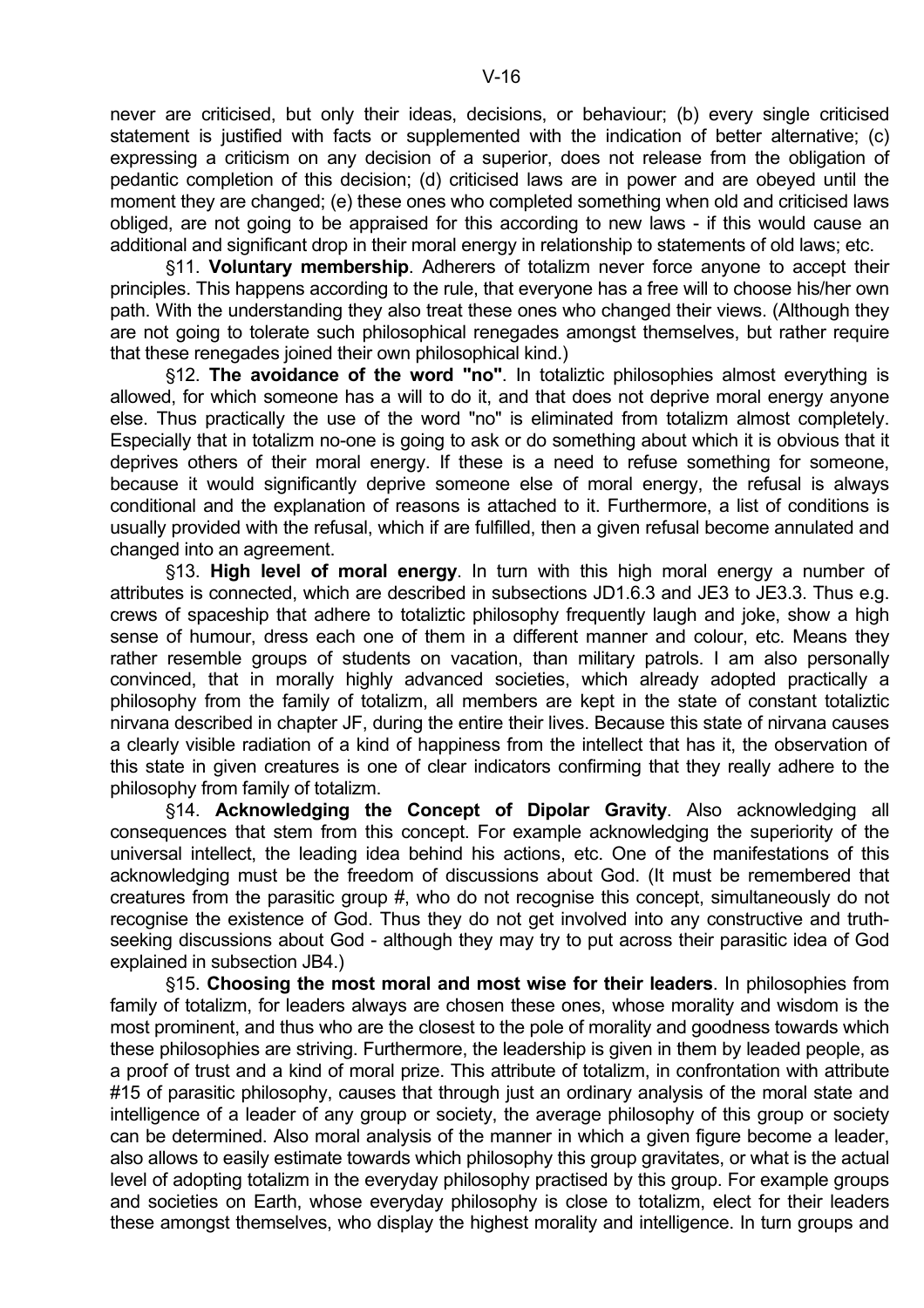societies that practice advanced parasitism do an exact opposite. According to item #15 described above, parasitic groups allow that the leadership over them is grabbed with force or with trickery by the most immoral and the most stupid amongst contestants.

'16. **Tendency to clarity and unambiguity**. In case of totalizm, the goal of action of people is not, like in parasitism, to subdue others, but to increase the amount of moral energy through helping others. After all, the more help one gives to others, the higher amount of moral energy he/she accumulates. In turn the higher someone's level of moral energy, the higher access to life values highly sought for, such as happiness, self-fulfilment, etc. In turn, the real helping others is only possible, if someone clearly defines his/her position, if has a clear set of directives, if precisely describes and explains everything, etc. Thus, the natural tendency of people and societies which adhere to totalizm must be, that in everything they strive towards unambiguity, that they try express everything in a clear manner, with only one interpretation, with clear guidelines, with precise scope and boundaries, etc. Just because of this unambiguity, everyone in totalizm is able to effectively help others.

'17. **Realising value and significance of individual people**. Intellects practising totalizm understand by themselves, and highlight to others, the significance, value, influence, weight, etc., of individual people. This results from several principles of philosophy of totalizm. For example, in order intellects practising totalizm take the responsibility into their own hands for their fate, and take the control over their own amount of moral energy, the absolutely necessary is their conviction about own significance. So they must be convinced that whatever they do has a vital meaning, that their action counts, that their live is precious, that if they only want they may accomplish whatever they wish, etc. Only when people are aware of their own value and significance, they start to take their own fate into their hands. They also do not allow others subdue them, lead them astray, cheat them, etc. So in order to continually realise to adherers of totalizm the feeling of their own value and significance, all totaliztic philosophies include and put into practice an entire array of mechanisms of documenting to people how important is whatever they do and how much they may accomplish. And so, for example totaliztic religions, such as e.g. Christianity, always reassure their adherers that they are "created in the image and similarity of God". Thus similarly like God, they also are able to accomplish and to do, whatever they wish. These religions also reassure everyone, that Jesus used to live amongst ordinary people, and that everyone may count on His miraculous help. Totaliztically oriented institutions reassure everyone, that his/her contribution is absolutely vital and cannot be replaced, and that everyone counts. Totaliztic philosophies reveal the significance of moral energy for our lives, and disclose that this energy treats everyone in the same manner. Also these philosophies teach everyone how he/she may earn this energy, etc. In the result, in philosophies of totalizm type individual people are aware of their own meaning and value, and thus they do not allow to be misled by various morally deviated culprits that try to squash their free will.

 Depending on which one out of these two opposite philosophies given aliens practice, namely whether they practice the parasitic philosophy (#) of going around moral laws, or the totaliztic philosophy (§) of obeying these moral laws, the picture of these aliens become drastically different for people who observe them. Their differences become so significant, that the knowledge of attributes described above provides us with a powerful identification tool. This tool enables us for a fast and highly efficient distinguishing, with which group of cosmic civilisations we currently deal. Depending on the philosophy that these civilisations adhere, they can be called by appropriate names. For example, in present times when the above attributes are finally disclosed, civilisations (#) of evil parasites from UFOs which occupy our planet, can be called "multiracial gloomy creatures", as this name emphasizes their multiracial composition and the continuous gloomy expression on their faces. Of course, they can also be called "cosmic parasites", "UFOnauts", "occupants", "aggressors", or "devils". In comparison, totaliztic civilisations (§), which try to assist us in our efforts of gaining independence from UFOnauts, can be called "twin-like jokers". This name emphasizes their mutual similarity and their high level of happiness. Of

 $\star \star \star$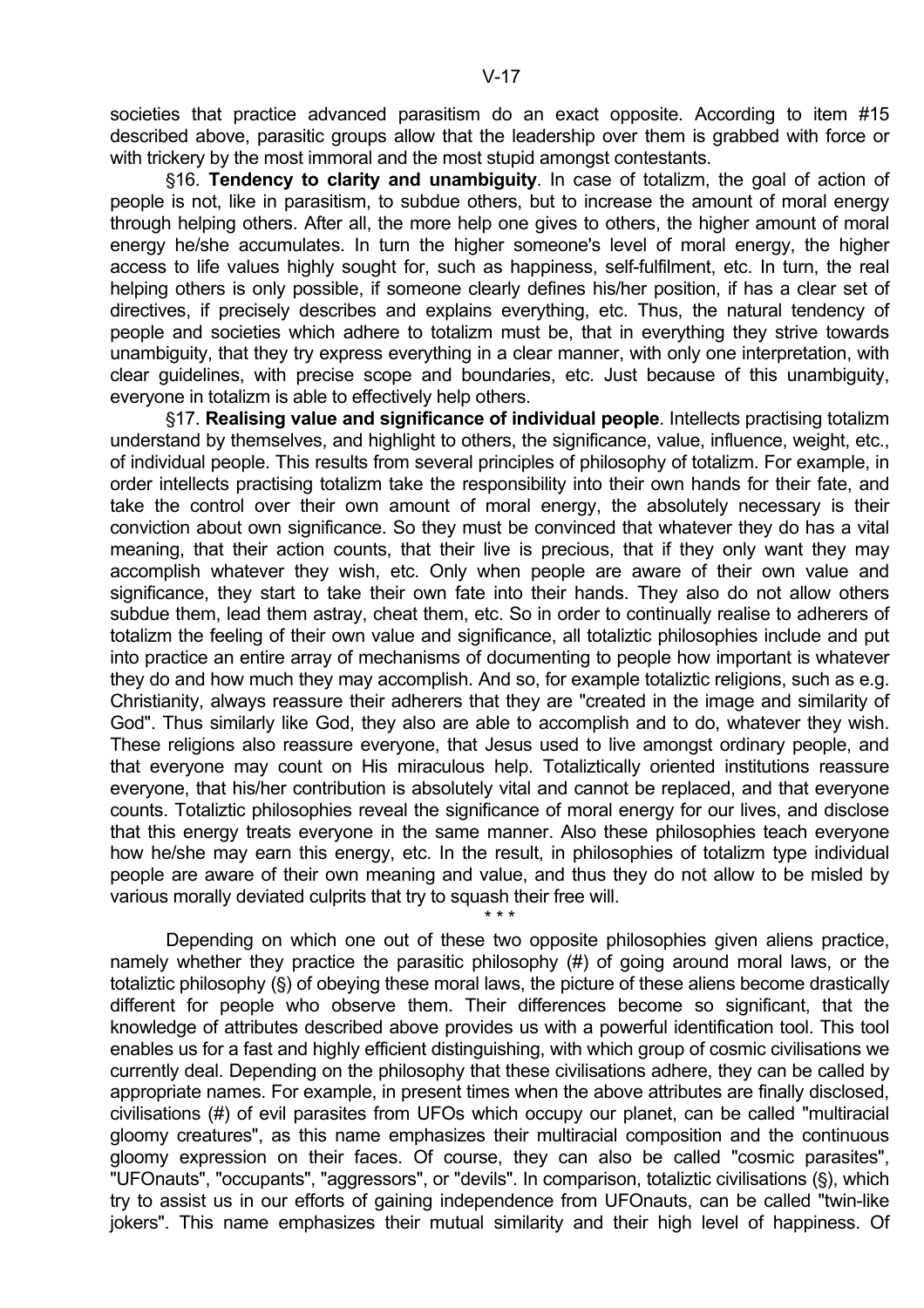course, they also can be called with other names, like our "anonymous allies from stars", "totaliztic aliens", "teachers", or even "angels". In turn in historic times these two groups would be called correspondingly: "devils" or "angels", "evil witches" or "good fairies", "evil" or "good", "destroyers" or "creators", etc. - see also subsection O6.1 and R4.

 So if we know anyone or read about someone, who remembers his/her presence on deck of a UFO vehicle, then we are able to check, to which one out of these two basic philosophies the crew of this vehicle adhered. It is enough then to seek signs of the presence of philosophical attributes explained before. For example, we should check, whether this crew belongs to a single race, or to many races. Whether crew members all times maintain a strict hierarchy, or recognise superiority only in professional matters, while in the remaining matters act as equals. Whether the captain of the spaceship has the largest cabin, best meals, and much more privileges than any other crew member, or just has everything the same. Whether the dangerous tasks miss the captain and leaders, or they take part in them. Whether relationship between the crew members and captain belong to the type master-slave, or to the type colleagues and partners. (Notice that these relationships are revealed by expressions and relating, behaviour, order of speaking, moving, sitting, eating, etc.) Whether after asking a question they either completely avoid reply or they explanations are general and ambiguous, or they explain in details and in a factual manner. Whether crew members are always gloomy, or show cheerfulness and mix moments of concentration with laughter and jokes. Whether after we ask for any assistance, they reassure us that this request will be considered by appropriate body, or they give us assistance immediately and in person. Whether they completely avoid self-criticism and speak bad only about others (e.g. about humans), or are able to openly criticise also themselves, their own civilisation, system, spaceship, captain, or a crew member. Whether they can ban and use the word "no" without explaining why, or rather they agree to (almost) everything if it does not decrease someone's moral energy, while the absolutely necessary "no" they explain and justify exactly. Whether they avoid discussion about religion, or are ready to discuss practically about everything. Whether their leader behaves morally, intelligently, and can be approached, or rather shows hostility, vindictiveness, evilness, is stupid and cunning, etc.

 In order to check practically the effectiveness of the method of identifying the philosophy of aliens with whom we deal in a given situation, I analysed known to me cases of close encounters of people with UFOnauts. I tried to qualify civilisations of these UFOnauts to one of the philosophies explained above. As it turned out, all known to me encounters of people with UFOnauts, which were sufficiently long to contain detailed descriptions of UFOnauts, provided also sufficient data to accomplish such qualifying. As an example see the analysis from subsection P5. But to my shock, absolutely all cases of UFO abductions known to me, and also all cases of UFO abductions described in literature that are known to me, were carried out by multiracial gloomy aliens practising the philosophy (#) of evil parasitism. Only in case of one encounter with aliens described in the literature that took place from the initiative of the human participant, not the aliens, this encounter most probably was with members of a civilisation which practices a philosophy from the family of totalizm. This is because the encounter revealed attributes (§) from second half of this subsection. This enormous rarity of encounters with totaliztic civilisations, combined with other observations of our situation, reassured me later, that our planet practically is cut off by warship of UFOnauts from a direct access by civilisations that practice totalizm. The only exception in this blocking of access of totalizts to our planet, is when a spaceship of any totaliztic civilisation finds itself in troubles and is forced to land on Earth to carry out a repair. But even then, this totaliztic spaceship is going to be accompanied by an invisible military vehicle of UFOnauts, and it is forbidden to undertake any attempt to contact people.

 In order to realise to the reader a manner, in which the philosophy of aliens can be analysed on the basis of close encounters with UFOnauts, I am going to consider here a case of encounter of a single human with a totaliztic alien. This case is the only description of an encounter with a totaliztic alien, that so-far I encountered in literature on UFOs. The example analysed here shows how to identify fast and effectively, whether given aliens belong to evil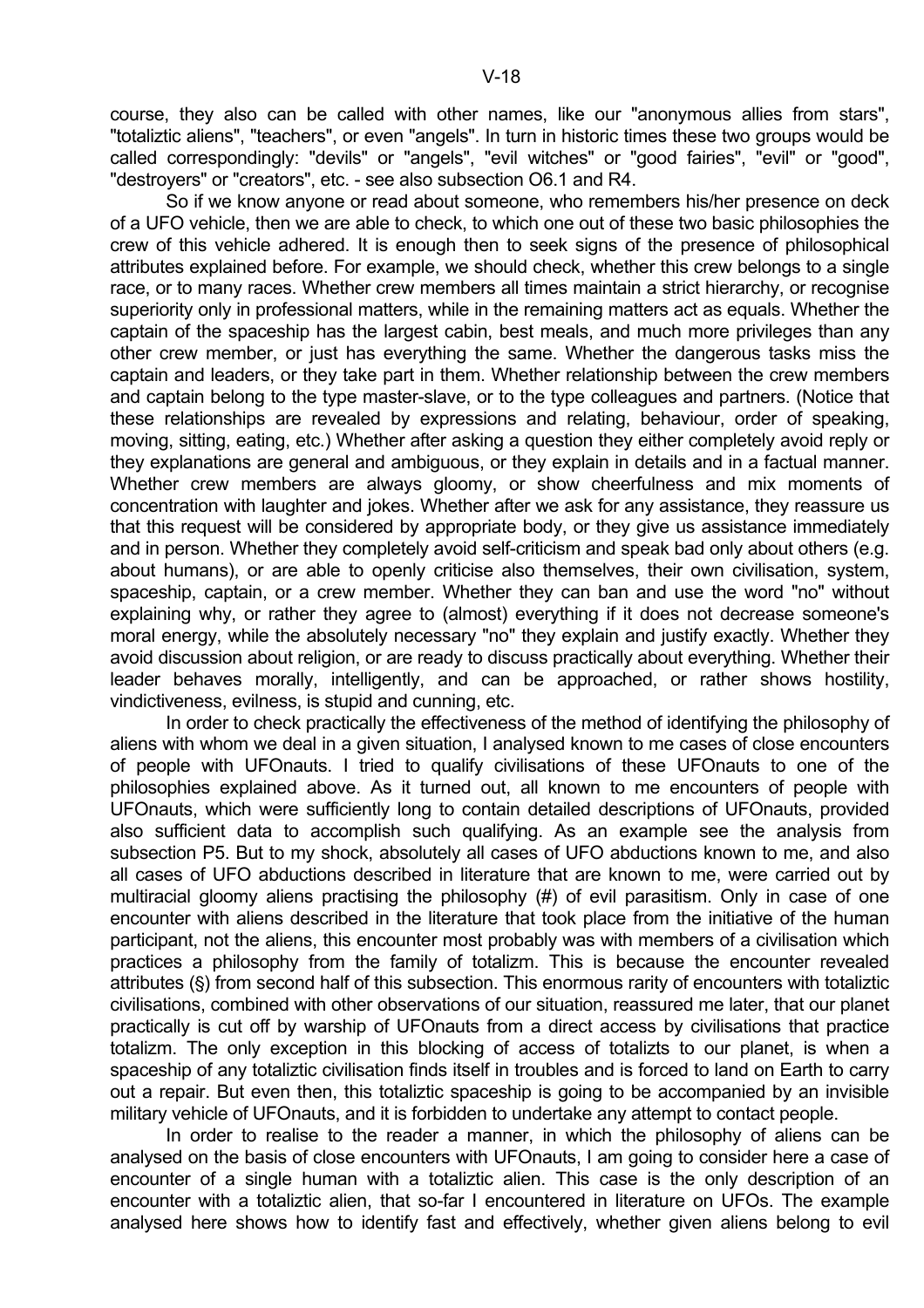parasites from UFOs, or to totaliztic aliens which try to help us. The case considered below is described in a Polish quarterly UFO, number 2(30), April-June 1997, pages 51 to 59. It is described in the article **[1V2]** by Walter Rizzi, entitled "Bliskie spotkanie w Dolomitach" (means "Close encounters in Dolomites"). (By the way, this number of UFO quarterly is worth to read from cover to cover, because it contains a lot of evidential material that supports the most vital statements of this monograph. For example see also references to the same article: [1JE9.1] from subsection JE9.1, [1P7] from subsection P7, and [1P2.1.1] from subsection P2.1.1. See also reference [3T4] from subsection T4 on the same number of quarterly UFO.) In this article an encounter of Walter Rizzi with an alien is described. During this encounter alien replied Rizzi to many vital questions. Let us now try to qualify the philosophy of this alien to one of categories described in this subsection (i.e. either to # or to  $\S$ ). On page 54 of the above article [1V2], the alien described the civilisation from which originates in a following manner, quote: "all are equal and everyone receives whatever he/she wishes" (in Polish: "Wszyscy sa rowni sobie i kazdy ma to, na co ma ochote") - see item  $\S2$  above. The same article on page 56 states: "... and he smiled", "... he again smiled". (So he did not belong to the deprived the sense of humour gloomy parasitic UFOnauts - see item §13 above. From the descriptions seems also emerge that this alien was actually in the state of nirvana described in chapter JF2.) Asked about God (asking telepathically this question, Rizzi probably had in his mind, and emitted telepathically, the present Christian picture of Jesus as the omni-powerful God's figure), the alien explained their understanding of the omnipresence and shapelessness of God, which corresponds exactly to what the Concept of Dipolar Gravity and totalizm state about the universal intellect. He said, quote from page 57: "... in cosmic understanding everything and everyone is God, means we, nature, planets, rocks, grass - everything that exists." - see item §6 above. It is also worth to notice that this alien was giving a detailed reply to every question of Walter Rizzi, and if he refused something, he provided a justification why he is doing so - see item §12 above. If we summarise the above analysis, the alien discussed here almost certainly belonged to a rarely met on Earth group of aliens that adhere a philosophy from the family of totalizm. From the article [1V2] stems also, that his arrival to Earth was caused by the damage to his spaceship and by the necessity to repair it - so it had exclusively the humanitarian character. (By the way, from the description it stems, that his spaceship was a telekinetic vehicle of the second generation type K7, identical to the vehicle shown in Figure P30. Check this by comparing the drawing from [1V2] made from memory and thus not very exact, with Figures P30, F10, and with Table F1 from this monograph.) This alien also informed Rizzi, that they are forbidden to have any contacts with humans - we can believe that they are forbidden by UFOnauts who occupy Earth and who consider Earth to be their own property. This alien stated - quote from page 57 of the article [1V2]: "... we are not allowed to interfere in matters of the development of other planets...", while Rizzi stated - quote from page 54: "... neither me, nor anyone other from Earth, is allowed to meet them, nor travel in their spaceship.".

 I have this professional habit to continuously seek repetitive rules in everything that I encountered. Therefore I also tried to find various common attributes in several cases of various contacts between people and members of totaliztic civilisations, that I learned about and identified so-far. These contacts do not limit themselves to just personal meetings, as the one described above, but they also include telepathic "supplies of weapon", talks with the use of telepathic projectors, etc. (As I realised from results of my research to-date, totaliztic civilisations try to help us on many ways. But they give this help anonymously and in a manner that usually remains unnoticeable to people.) As it turns out, the common attribute of all contacts of people with totaliztic aliens that I identified so-far, is that after the finishing a given contact the human participant does NOT have his/her memory erased - just as we should expect it from totalizts. Thus whatever happened to participants of these encounters, it remains in their conscious memory. On the other hand, as I noted, UFOnauts who adhere to parasitism never are able to resist the temptation to erase at least a small part of someone's memory, even if a given human is being abducted to a UFO only for propaganda reasons and UFOnauts intend to leave the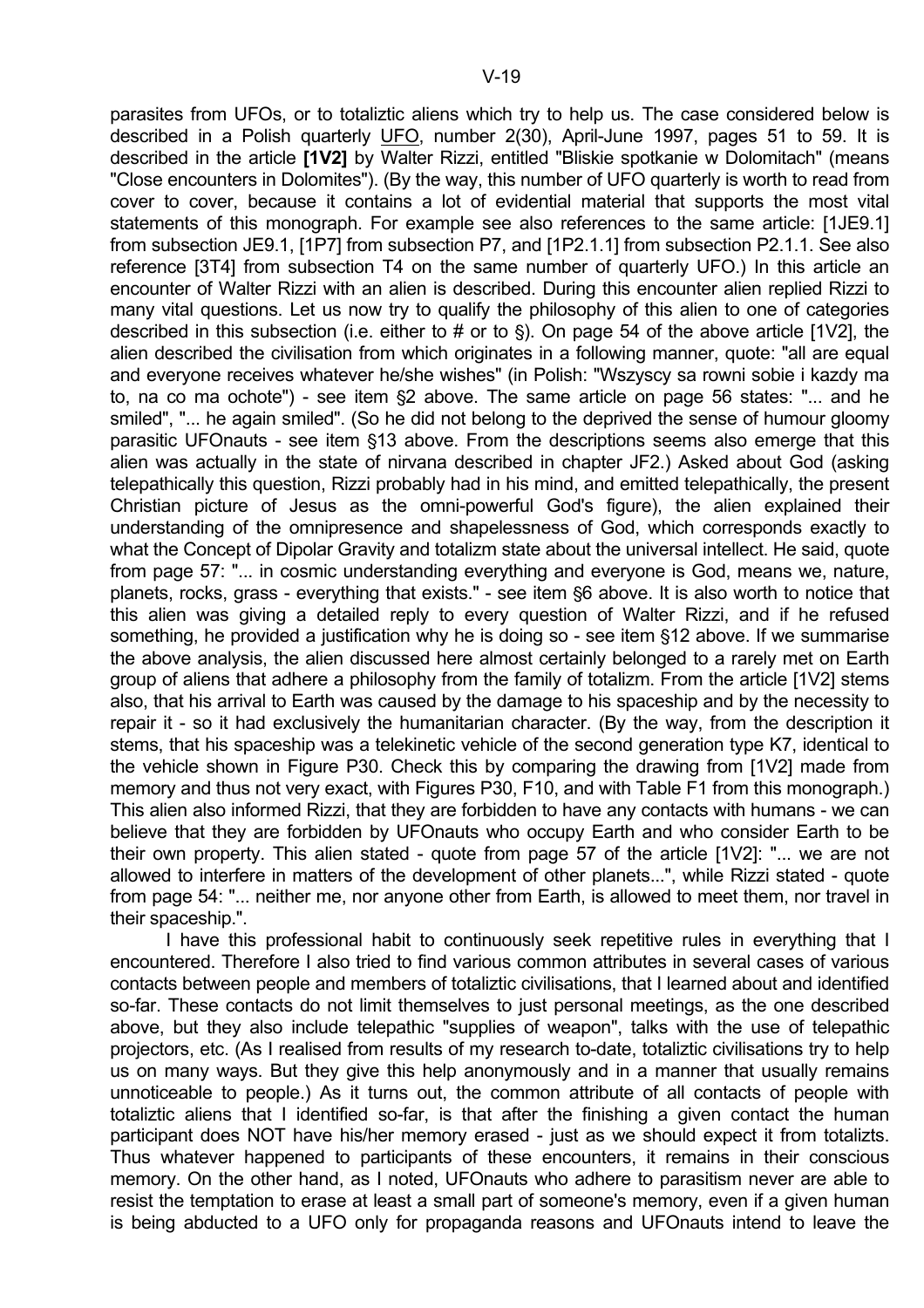recollection of this event in conscious memory of a given abductee. Such "fine tuning erasure of memory" are in case of UFOnauts very similar to commands given to television stations by earthly dictators. These dictators always order, that television stations obligatorily must carry out cosmetic changes in every place where these dictators are not shown sufficiently nice. On the basis of above my findings, herewith I am already able to give a simple principle of preliminary identification of these rare occasions, when a given contact could be with members of a totaliztic civilisation. This principle states: **if a given contact with aliens was not finished with erasure of at least a part of human memory, then there is a chance that it was with a totaliztic civilisation**. But during a practical application of this principle we must be especially careful. This is because, as I mentioned it above, UFOnauts sometimes also do not erase the entire memory of an abductee for propaganda purposes. (Although they erase then a part of this memory. Unfortunately the abductee will not be aware of this partial erasure.) Thus the utilisation of the above principle should be limited to only initial identification. Then a detailed research of correspondence of philosophy of given aliens should take place, which is to compare thoroughly their philosophy to attributes listed in items  $#$  and  $§$  above.

 Of course, as everything in our universe, the list of philosophical attributes presented in this subsection is universal and relates not only to creatures from cosmos, but also to human societies. In a similar manner as it allows to qualify philosophically crews of any UFO, it also allows to estimate for people the level of adopting one of two opposite philosophies, namely parasitism or totalizm. It is also valid for every group of people, i.e. for every country, for adherers of any religion, cult, or ideology, for every institution, company, family, etc.

 In our present understanding of the surrounding reality we believed that the source of all social imperfections is a wrong ideology, wrong system, bad government, etc. But totalizm teaches us that the primary source of evil is the philosophy practised by a given ideology, system, or government, not the ideology, system, or government itself. From the point of view of an ordinary citizen it is not vital whether he/she lives under the dictatorship of proletariat, religious dictatorship, or a dictatorship of imperialists. Dictatorship, in whatever manner it is justified, always remains nothing else but an oppression of citizens affected by it. Also servants always remain only human slaves independently whether they serve to a secretary of a communistic party, to a religious leader, or to a capitalist. All what people really want and to what they have a full right, is to lead a life that is happy, fulfilled, prosperous, honourable, and that gives to them access to several other aspects sought for. In order this could happen, the country in which they live, the institution in which they are employed, friends amongst which they socialise, and family with which they live, must implement the correct philosophy. Totalizm teaches, that the same system, ideology, government, institution, or family is able to implement any out of numerous different philosophies. Under each one of them live of people will be characterised by different qualities. So it is about time we start to be aware of this, and take such a stand that all these who matter for us adopt the right philosophy (i.e. totalizm). The time is right for us to better control ourselves, direct our close ones, and select our leaders.

 Totalizm is the philosophy which tries to extract the essence from every fact that was established because of it, and from every conclusion that was reached by it. Then totalizm tries to formulate this essence into the form of a simple recommendation, the completion of which is to lift the level of happiness of our lives. In this subsection the finding was revealed, that in the universe also a pseudo-moral philosophy spreads called parasitism. Adherers of this philosophy parasite on people and on members of other less advanced civilisations. Our planet Earth is currently occupied by such hostile confederation of UFOnauts, who adhere to this bandit philosophy. The recommendation which results from these findings is as follows. "In order to gain an access to a full happiness, which so-far was effectively blocked by UFOnauts, it is absolutely vital for us to get rid of these cosmic blood-suckers from our backs. Totalizm recommends to all inhabitants of Earth, to unite in the unanimous effort of getting rid of these gloomy oppressors from our backs." The content of the majority of this monograph is devoted to the problem of such getting rid of these parasitic UFOnauts, who are the primary source and cause of all evil that prevails on Earth.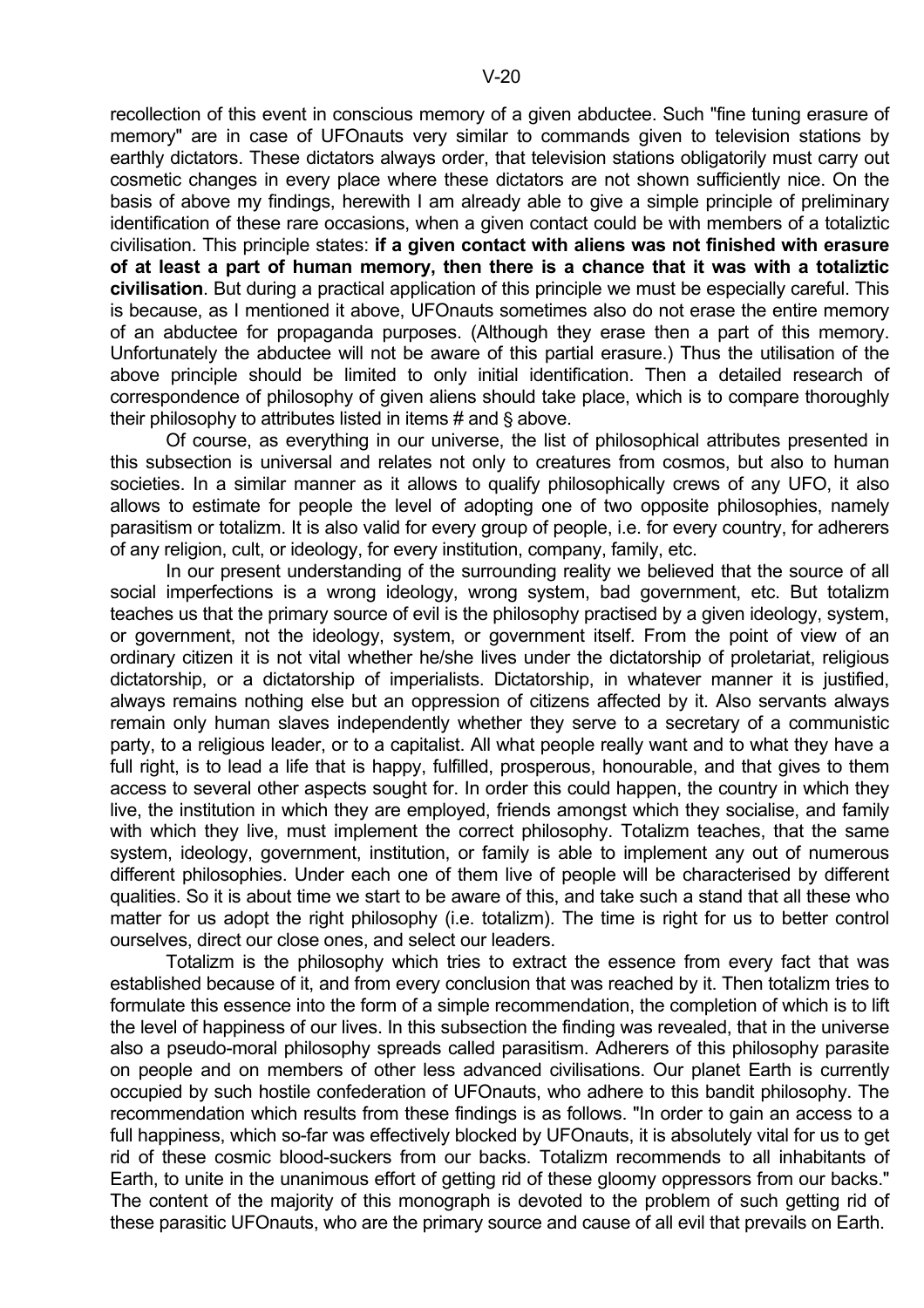Motto of this subsection: "Everything that our civilisation accomplished so-far, originates from people with different from typical manners of thinking and views of the world around them. In return, these people are called eccentrics, laughed at, isolated, discriminated, and sometimes even send to prisons or burned on stakes. In turn orthodox thinking people, although in their times priced and indicated as role models, after the departure leave behind only products of their stomachs, not products of their intellects."

 From previous descriptions of this monograph a shocking history of humanity begins to emerge. This history differs from two basic pictures of our past that we already know of, the first of which is nicely painted in academic textbooks, while the second one - in lessons of religions. As we know, if one believes in academic textbooks, according to them the human race supposed to evolve on Earth. It gradually transformed all its aspects from the level of monkeys into the present level of civilised men. But if one believes in religious teachings, then according to them the human race was created on Earth by God, from the very beginning receiving the present capacity of brain, present morals, and present religious knowledge. With the elapse of time it only developing the technical advancement. However, if someone carefully analyses facts presented in this monograph, then it turns out that the absolute truth still lies elsewhere. What is even more interesting, this absolute truth is such, that both the academic and religious history of humanity represent its relatively correct interpretations, only that these interpretations are incomplete, carried out from one-sided point of view, and slightly distorted in order to fit into a given picture of the world. These two different pictures of our history, painted in academic textbooks and on classes of religion, turn out to be just be two partial, and slightly deformed interpretations of the absolute truth. Factual history of humanity, from which these two interpretations originate, unfortunately still needs to be put together. This subsection is a first attempt at such putting together. Therefore this attempt is called here the "alternative history of humanity". However, although it temporally represents an "alternative", actually totalizm constantly makes it increasingly exact and verifies it on the existing facts. Thus it is gradually converted into the "factual history of humanity". This history tries to reveal the real course of human fate, from which all later pictures of this fate gradually emerge, including academic and religious pictures.

 The most vital thread of this factual history of humanity turns out to be the continuous exploitation and tormenting of humanity by evil UFOnauts. What is even worse, these ruthless UFOnauts turn out to be our closest relatives. So how this factual history of humanity looks like and what lesson for the future it tries to tell us?

 The foundations of this factual history of humanity are based on the conclusion from research, which (the conclusion) is shown to be correct in subsection P6. Let us remind ourselves what this conclusion states. According to it, people and humanity, and also the majority of living organisms which presently populate our planet, originally arrived to Earth from another planet called "Terra". This planet Terra was over four times larger that our present planet Earth. From this original planet humanity gradually dispersed throughout the universe, shifting from one planet into another one. The major motivation of this dispersing was not, however, the spreading of life, but a brutal robbery of human biological resources. To Earth humanity was shifted around 40 000 years ago by our present evil exploiters from UFOs.

 While reading the history of humanity presented in this subsection, it is worth to remember that dates indicated here have only an approximate meaning. This is because these dates originate from two sources, about both of which it is already known that they can be erroneous. The first of these sources of dates and events presented here are UFOnauts themselves. But we already know about UFOnauts that they frequently lie in order to support their numerous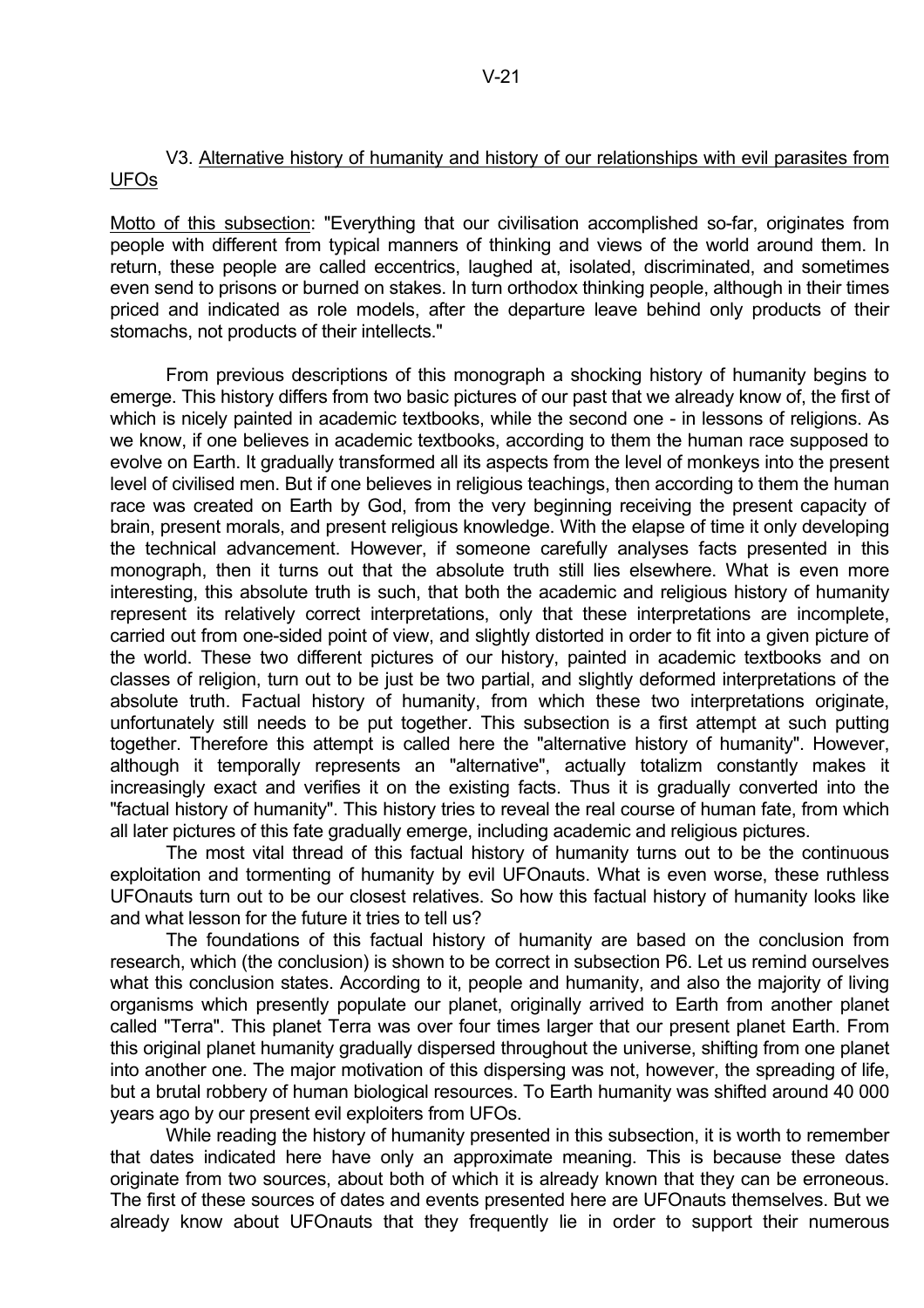occupational interests. The second source of dates and events described here is orthodox human science on Earth. But about this science we also already know that it is based on outdated principles which introduce various errors. For example orthodox science does NOT consider the fact that speed of many phenomena depends on the strength of gravity field, while this strength changed significantly around 30 000 years ago. (See subsections JE9, JE3.7.1, and H9.3 for descriptions of influence of gravity at courses of various events.) So practically we do not know, whether we should trust any dating that reaches back beyond 30 000 years ago, even if this dating was done with the use of radioactive carbon or calcium.

 The alternative history of humanity is presented here for several vital reasons. The first of these is to create a starting point and a learning foundation, from which gradual piecing together of the complete picture of the true human history can be initiated. The purpose of this picture is to show its complete coincidence with all empirical facts learned so-far about our past. The second reason is to allow gradual verification of this factual history of humanity on various empirical facts that stem from totaliztic research on UFOs. (E.g. on such facts as the discovery of totalizm described in subsection P6.1 that "Eden" was actually a UFO type K7. Or, as another discovery of totalizm described in subsections JE9.1 and P6.2 that the longevity of Adam and Eve resulted from their origin from a planet over 4 times larger than Earth. Or, as the discovery revealed in subsection JE9.3 of this monograph and confirmed by findings presented in subsection C7.1 of monograph [5/3], that the height of people is too short for the gravity of Earth, but appropriate for the planet Terra over four times larger than Earth.) A next reason is to reveal to people, and also to support with the existing evidence, of this unknown so-far fact that we originate from the planet Terra. Furthermore, to disclose the fact of our continuous exploitation by evil UFOnauts, who actually turn to be closest relatives of humans. One more reason is to find repetitive trends in the historic behaviours of evil UFOnauts. After all, these trends may now be repeated on us again. (E.g. trends such as their nasty habit to cause the rotation of Earth's crust from time to time in order to shift us back in our development.) So here is the presentation of this "alternative history of humanity" and history of relationships between humans and UFOnauts, that emerges from the totaliztic research to-date.

 $\star \star \star$ 

 According to the recent UFO research, the planet Terra from which humanity originates, was located thousands of light years from Earth. It circulated around a small star which is not visible from Earth by a naked eye, but which supposedly can be seen by powerful telescopes, as it is located somewhere within the Vega system in "Lute" (Polish "Lutnia") star constellation. The planet Terra had gravity over 4 times bigger than planet Earth (i.e. the exact ratio of Terra/Earth gravity fields was T/E=4.47). The ancestors of human race developed on Terra an advanced civilisation, which mastered telekinetic (instant) space travel, and which organised human colonies on a number of planets in free space. Unfortunately, they adopted a very destructive philosophy, in chapter JD described under the name "evil parasitism". This philosophy caused that in their society all stronger citizens unscrupulously exploited all weaker citizens, and also that they constantly fought amongst themselves. Before the final destructive war broke out on Terra, our ancestors were preparing planet Earth to held a next human colony, gradually replenishing life on it, but Earth was not populated yet. However, one of such human colonies was already established in Earth's neighbourhood on the planet named "Zem" which encircled a non-existing today star called Sirius D. Finally, several million years ago, a self-destructive war so characteristic for parasitic philosophy erupted on Terra. In the killing frenzy, our ancestors so thoroughly tried to destroy each other, that they blow up the whole planet Terra. Therefore this planet, and almost 20 billion of its inhabitants, vanished totally. The fate of our parasitic ancestors was concluded through a self-destruction, as it always happens to all parasitic civilisations. Our original civilization from Terra totally disappeared together with its planet. The only survivors of the war were those humans who populated Terra's numerous colonies located on other planets. After the destruction of Terra these colonies were the ones which continued the tradition of settling further planets with the human race. It was in the effect of this tradition that planet Earth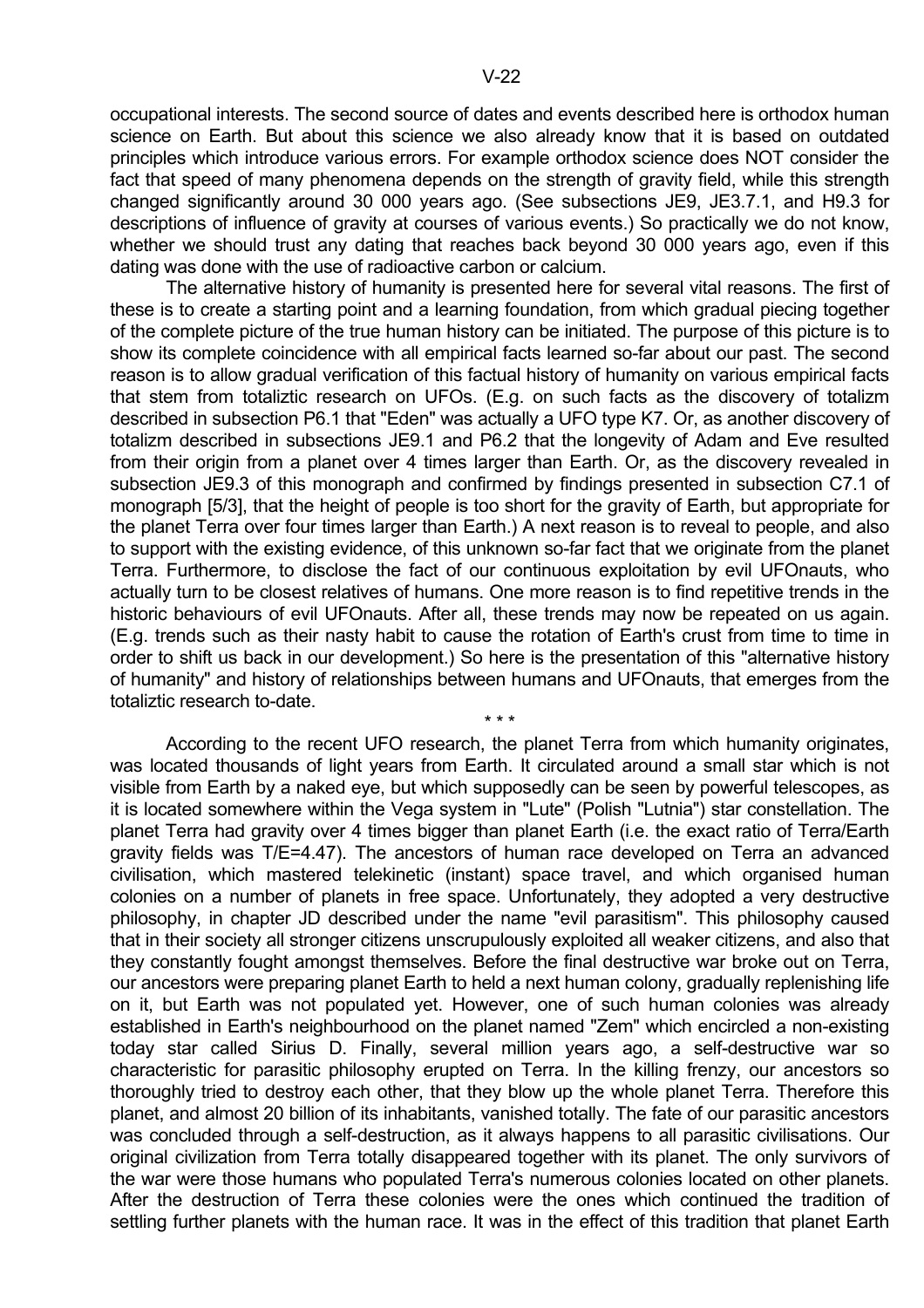was finally populated.

 Our present solar system and our planet Earth were discovered by original explorers send in cosmic space from the planet Terra. These explorers were ancient ancestors of present UFOnauts and simultaneously ancestors of the human race. The discovery of Earth by them took place a long time before any form of life started here. At the time of this discovery our planet was cruising on a smaller orbit from the present one. This orbit was located much closer to the Sun, somewhere between the present orbits of Venus and Earth, i.e. just at the beginning of the orbital "sphere of life". The period of circulation of Earth around Sun (i.e. the gravitational cycle that forms the Earth's year) was then much shorter than presently and more comparable to the present cycle of Venus (224.7 days) than to the present period of Earth's circulation (365.26 days). (According to what I explained several paragraphs further in this subsection, the length of that year was recorded in the cycle of growth and maturing of various forms of life that evolved on Earth at that time, e.g. many birds - e.g. chicken, amphibians - e.g. frogs, and also some vegetation - e.g. cabbage.) In turn the length of day and night was many times larger than presently. The climate on Earth was then completely different than presently. The reason was the closeness of Earth to Sun, and also the much slower rotation around its own axis than presently. The long days were then much hotter, while the long nights - much cooler than presently, although probably lighted up by at least three Earth's Moons. Therefore the surface conditions on Earth were dead and mineral, although suitable for development of life forms on Earth. So if not the efforts of UFOnauts carried out soon after the discovery of Earth, to make Earth suitable for life, to seed living organisms on it, and to turn it into a planet of slaves, most probably Earth would remain until today a dead planet scorched by Sun and swept by elements, which would be very similar to present Venus. (This very well illustrates the known Polish proverb that "there is no such a bad thing that would not finally turn into a good one").

In this initial period of time, the most optimal orbit around the Sun, which lied in the very centre of the "life sphere" that currently is occupied by Earth, was taken by Mars. At that time Mars had an atmosphere very similar to present Earth's one, and also it had climatic conditions that guaranteed easy sustaining of life on its surface. But similarly like Earth, it did not produce any life forms.

 As this probably was the custom of pra-ancestors of present UFOnauts, they decided to bring to Earth and to Mars the carefully selected living organisms that originate from planets in different solar systems. Their activity in this first period of seeding life on Earth is documented with many findings already discussed in subsection P5, and also described in the article **[1V3]** "Zakazana Archeologia" (i.e. "Forbidden Archaeology"), which appeared in the Polish language version of the Journal NEXUS, no 1 (3), January-February 1999, pages 7 - 13. These findings include for example imprints of human shoes that tramped the first trilobites farmed on Earth around 570 millions years ago (such imprints were discovered in Utah, USA, while in their discovery and research participated my good acquaintance, local farmer and shoe-maker, who excellently knew details of imprints left by used human shoes, the late Mr Evan Hansen - see **Figure P31**. These organisms multiplied and adjusted to life on Earth and Mars, simultaneously preparing the favourable environmental conditions which in future allowed to bring humans to these planets. To the environmental conditions gradually prepared on Earth and Mars, which the seeding of these first organisms caused, can be included: (1) stabilisation of the composition of atmosphere and making it suitable for breathing, (2) cleaning up and saturation with life oceans and lakes, (3) gradual distribution of plants and animals which were capable to provide food for creatures of a higher food chain, (4) formation of most beneficial atmospheric and water phenomena, etc. One of the consequences of this seeding of mixture of organisms on Earth and Mars, is the present wide variety of genetic and behavioural patterns amongst Earth's vegetation and animals. After all, this mixture originated from various solar systems and represented several different evolutionary processes. It was unable to shape itself in the result of evolution that took place only on a single planet. (E.g. in the area of fauna compare insects, snakes, and mammals.)

A part of living organisms (fauna) that were then brought to Earth by UFOnauts, for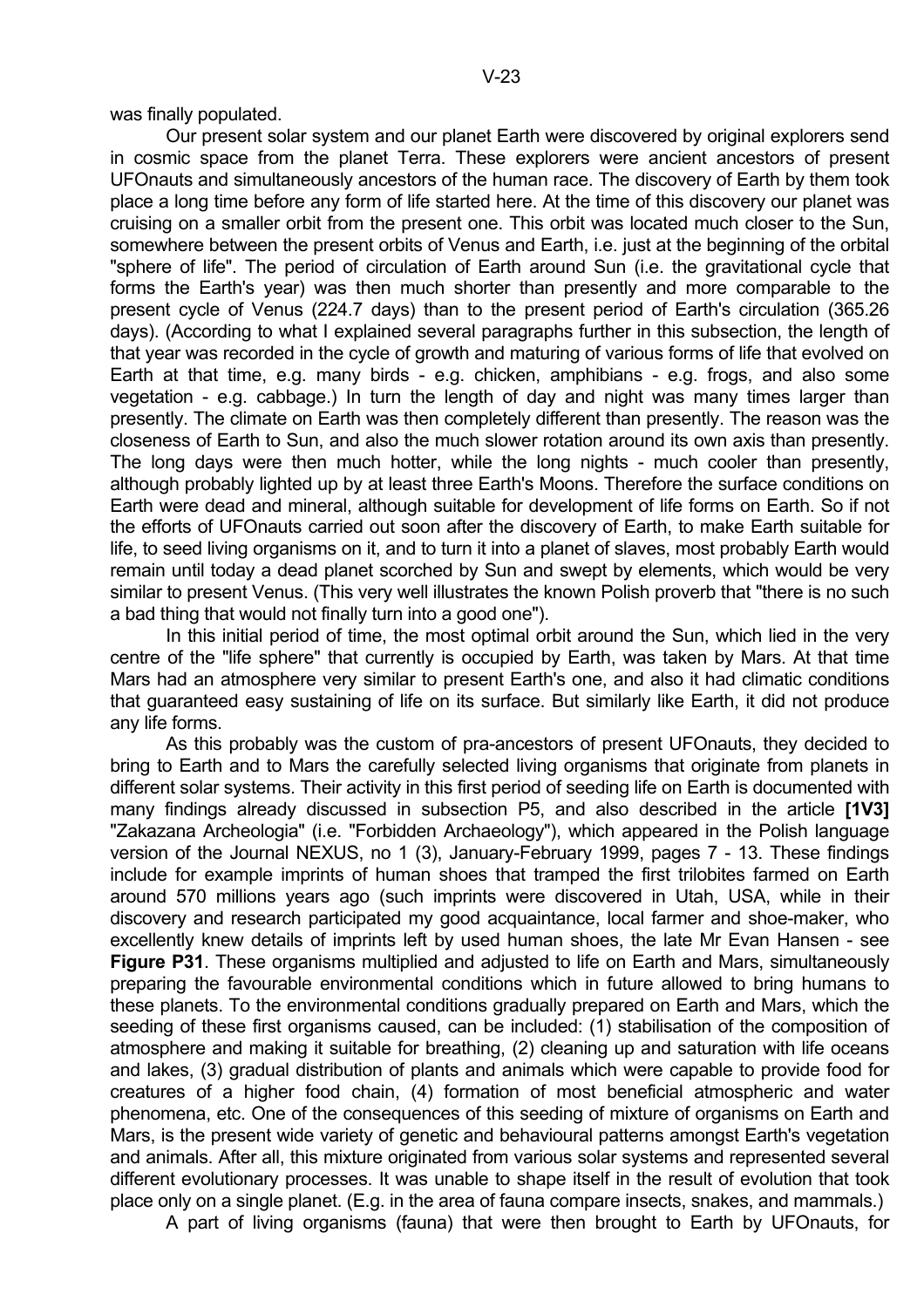example the majority of fish, crocodiles, turtles, or snakes, survived on Earth until today in unchanged form. Other part, such as for example the majority of mammals and birds, went through a process of evolution after the arrival to Earth. As subsections C7 and C7.1 of monograph [5/3] and [5/4] describe this more exactly during explaining the course and mechanism of natural evolution, the evolution is ruled by a law which causes that **in case of evolutionary transformation taking place, a new organism that is created as the outcome, always records in itself the environmental conditions that were prevailing at the moment of conception of this organism**. Thus one out of numerous practical consequences of this law is, that it allows the empirical distinguishing of living organisms which evolved on Earth, from such organisms which in the present form were brought to Earth from other planetary systems. Moreover, amongst organisms which evolved on Earth, it allows to distinguish these organisms that evolved before Earth changed the orbit into the present one, from organisms that evolved to the present form after the change of Earth's orbit. This distinguishing boils down to checking the average length of period of time in which a given organism grows (or more strictly, depending on a type of organism: to checking the length of time in which either the skeleton of this organism grows, or this organism reaches its sexual maturity). **Organisms which evolution to the present form took place on our planet, have their cycle of growth excellently synchronised with the gravitation cycle of Earth**. This means, that organisms which were shaped after Earth obtained its present orbitery position, are going to finish their growth in average after the elapse of one Earth's year. Examples of such organisms are: the majority of mammals, e.g. wolf, dog, horse, or cow, but excluding elephant - which long period of growth indicates that it was brought in the present form from a different planet on which its evolution took place. In turn organisms the evolution of which also took place on Earth, but at the time when our planet still had a year much shorter than presently, are to grow in the duration of time that corresponds to this previous gravitational cycle of Earth. Their examples include the majority of birds (e.g. chickens), or various amphibians (e.g. a frog). All remaining organisms, which period of growth does not correspond neither to present nor to previous Earthly year, such as almost all fish, snakes, crocodiles, turtles, elephants, and humans, were brought to Earth in their present form from various distant planetary systems by evil UFOnauts. In the light of the above, the fact that humans grow continually during around 15 Earth's years, is a next evidence for the origin of people from a planet other than Earth. (Together with other evidence presented already in subsection P6.)

 A part of history of Earth, that corresponds to the period from discovery of our planet by pra-ancestors of present UFOnauts around 600 millions of years ago, until the point of time described above, could be called the "history of seeding life on Earth". Highlighted in this history should be the fact, that according to my findings the entire life on Earth was NOT eventuated in a "natural" manner - as the Darwin's Theory of Natural Evolution ordered us to believe, neither this life was created on Earth by God - as religions make us to believe, but ordinarily was artificially seeded here by pra-ancestors of present UFOnauts. These UFOnauts brought life to Earth from several different planetary systems. Of course, the seeding of life on Earth by UFOnauts, does not eliminate the question, how this life was born on these other planets - but only it relates this question to a different planet than Earth and to times much earlier than we believed so far. After all, only the civilisation of our cosmic occupants from UFOs exists already at least 600 millions of years.

 During rather a long period of this free replenishing of life brought to Earth and Mars, UFOnauts adjusted astronomical parameters of both planets. These adjustments were necessary for the future settling of humans on both these planets. After all, the original long periods of rotation of these planets caused that Mars was then nice only on one side, while Earth was in one half very hot, while in the other half - very cold planet. During that period, amongst others, Mars and Earth received the present (or close to the present) rotational velocities of their spinning. These velocities decide about the lengths of day and night. Today they amount to around 23 hours and 56 minutes for Earth and 24 hours and 37 minutes for Mars. (In comparison, velocities of this spinning for Mercury are such that a single day amount there to 59 our days, while for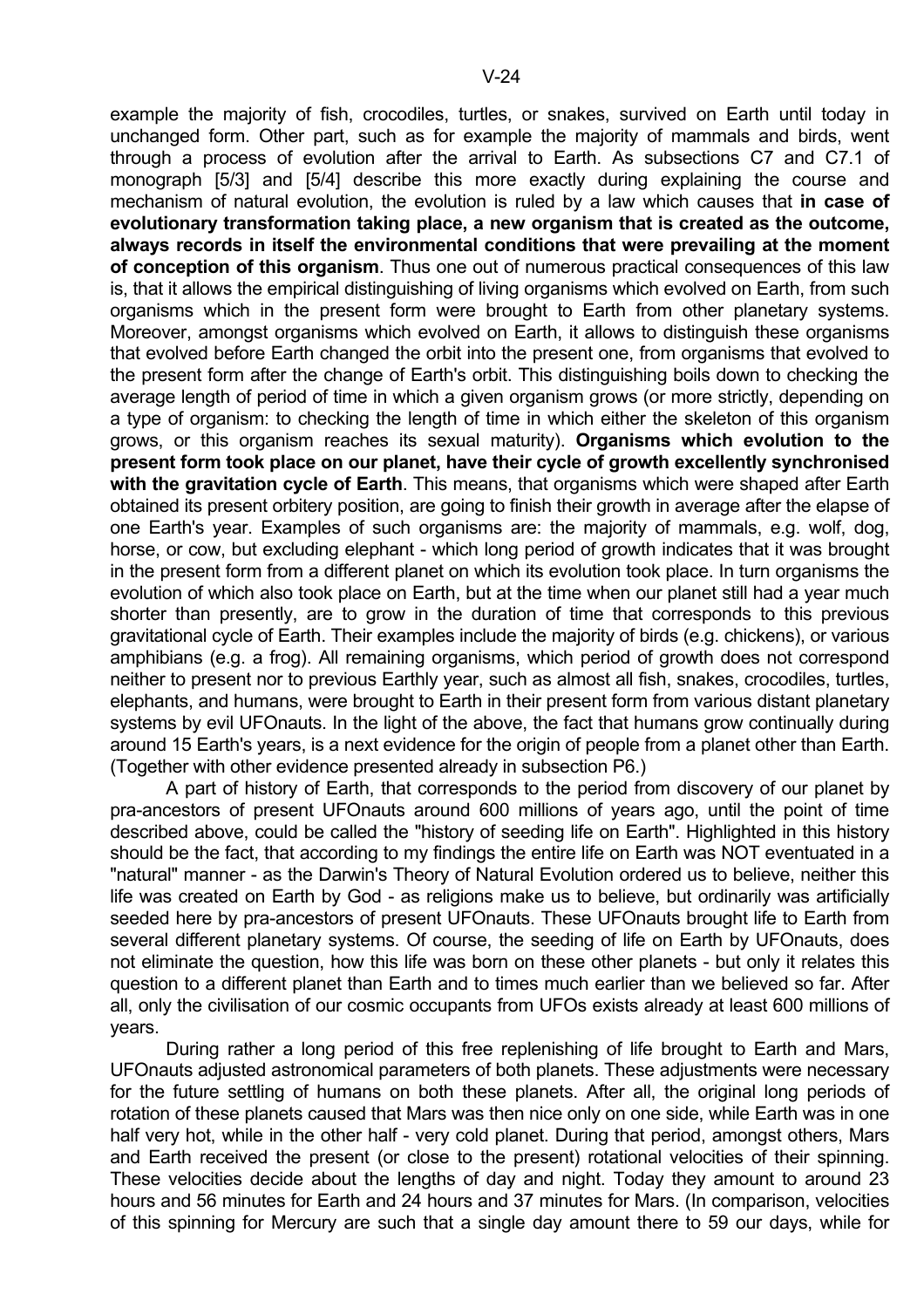Venus - 243 days. Probably for Earth and Mars originally these velocities were similarly slow.) The change of rotational velocity of these planets probably was accomplished through hitting each one of them with a first out of many natural moons that they originally had.

 The above part of the history of Earth tries to realise, that according to my findings, the present situation on Earth and the astronomical state of our planet is not at all shaped in a natural manner - as the orthodox science to-date make us to believe so-far. Rather these were designed intelligently and completed in an engineering manner by ancestors of present UFOnauts that occupy us.

 When the life on Earth got well acclimatised, UFOnauts decided to experimentally shift here human beings. So in times when dinosaurs were still roaming around on our planet, the first small experimental human colony was also arranged here. This colony was settled in the area of present America. Unfortunately, at that time our planet still had below-critical mass and thus also gravity, as explained in subsection J9.3. This caused that descendants of these first human settlers grew into giants of around 6 meters tall. In such gigantic sizes these descendants of the first Earth's humans become useless for evil parasites from UFOs. This is because they did not produce energies and services that supposed to be exploited from them. Furthermore, with such a huge sizes they easily fell victims of carnivorous dinosaurs, and this reduced their numbers very fast. In the result, after a relatively short period of time, this first experimental human colony on Earth become extinct.

 After the first experimental colony got extinct, UFOnauts did not know yet exactly what was the reason for this first defeat of their settlement. So they decided to continue experiments in order to find out reasons. These experiments were carried out parallel in two directions. Because of the similarity of climatic conditions on Mars to conditions of the planet from which humans originated, this time the colony was settled on Mars. So over there also a new human colony was created, which was like an earlier version of our Earthly Adam and Eve. To Mars humans were brought from the same planet, from which humanity originates (see subsection P6.1). In turn because of the climate of Earth at that times, which in days was extremely hot, while at nights was very cold, this time Earth was settled with a kind of hybrids. These hybrids were created through the genetic perfecting with human genes a kind of tropical monkeys that at that time were living on Earth. (In order to prevent inbreeding with these hybrids, the monkeys were then wiped out from the face of Earth.) These hybrids are now called "Neanderthal Man". Their organism of a former monkey was perfectly adjusted to endure the temperature differences that then were prevailing on Earth. After all, at that times days were very hot, while nights - very cold. Simultaneously this hybrid had many human attributes, e.g. standing position or human hands. Most probably it was settled in only three centres of Earth, that at that time had the most bearable climate. Two of these centres lied in the areas of present France and Australia, while the third most probably somewhere near present China or Mongolia.

 There was a serious problem, which required an urgent addressing at the time of this second attempt to populate Earth. It was the presence on Earth of huge carnivores, which endangered human-like creatures. For example on the territory of both present Americas a huge carnivores bird called "terrorbird" used to live. It was capable to smash and to eat a human with a single bite of its powerful beak. In turn on the Northern hemisphere of almost entire our planet, including Europe, there was a lot of colossal carnivorous animals, after meeting of which human beings had no slightest chances for survival. These animals we know presently because of their bones remaining until today. In order for human-like creatures could live relatively safe, all these colossal carnivorous animals needed to be wiped out. This wiping out was done by UFOnauts themselves, of course with hands of their slaves. Due to this intervention, all huge carnivorous animals rapidly disappeared from the face of Earth almost simultaneously, shortly before the present human beings appeared on Earth.

 After first human colonies were settled on Mars, initially the experiment was developing quite satisfactorily. People started to multiply there, build pyramids, monuments, cities, plant gardens, etc. However, after several generations of these Mars colonists passed away, it turned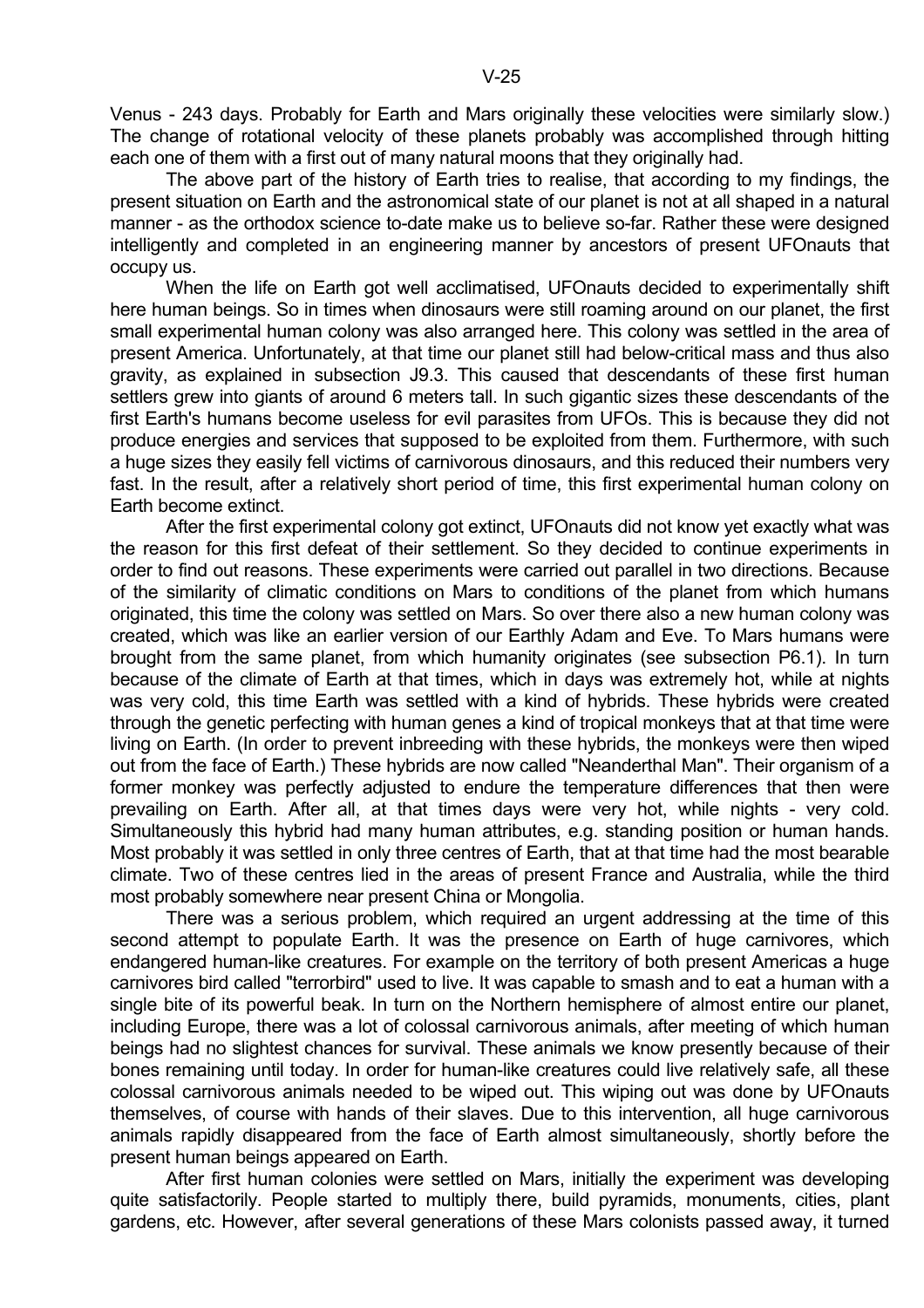out that because of the low gravity of Mars, the longevity of people who lived there gradually fall down to only around 20 present earthly years - see subsection JE9.1. This was too little to make possible the self-renewal of the Martian society. Furthermore, people who were born there started to grow to gigantic sizes. So after the arrival of new people was abandoned, Mars gradually got empty, while all settlers brought to it gradually died out. But until today various traces of their settlements are left on Mars. A part of these traces was already discovered by us, while another part probably will be discovered in the future during the incoming exploration of Mars. One out of many possible such traces is this controversial sculpture of colossal human face discovered on Mars - see **Figure P32**.

 (At this point I would like to disclose what I believe is an extremely important information. Namely in New Zealand also supposed to exist a huge stone sculpture, very similar to the colossal face photographed on Mars several years ago and shown here in Figure P32. This New Zealand sculpture takes a form of supposedly a very beautiful male face looking towards the sky. It supposed to be carved in an entire mountain. According to legends of New Zealand Maoris, it supposed to be located somewhere on the Coromandel Peninsular from the North Island of New Zealand. This face still remained undiscovered by Europeans at the time when on 21 November 1997 I was originally writing this note to publish it in the Polish monograph [1/2], nor on 29 October 1998, when the same note I published again in the content of Polish monograph [1/3], nor on 21 September 2003 when I translated this note into English and included it also into the content of English version of monograph [1/4]. Thus, the actual existence of this extraordinary sculpture still remained then unknown to the orthodox science. Only native Maoris knew about it. Unfortunately, their legends are treated very lightly by scientists living in New Zealand. This happens in spite, that just on the basis of such Maori legends in 1987 I discovered the Tapanui crater and the Tapanui explosion. (For descriptions of the Tapanui crater and explosion see subsections O5.2 and A3 of this monograph, and also see separate monographs [5/4] and [5/3].) Supposedly to this gigantic sculpture of the human face from the Coromandel in New Zealand, an entire body of a man, including feet, is also attached. Maoris call this sculpture the "**Sleeping Giant**"). In turn in their mythology there are very intriguing prophecies about this giant, about a couple of heros that supposed to "awake" it one day, and about what is going to happen on our planet when this giant is awaken. (Perhaps one day I have opportunity to present these prophecies to readers.) According to Maori legends, eyes of this "Sleeping Giant" look at the star from which it arrived to Earth. He is described as having smooth and clearly carved brows, widely spaced eyes, straight/aquiline nose (means non-flat nose) - which gives an impression of power, full "erotic" lips which make an impression that they would laugh if they only return to life, and well shaped chin which indicates the power and pride. The location of this sculpture supposed to be indicated by an uninhabited area by Maoris called "Kapu-Tau-Ake". This gigantic sculpture of a stone male figure with a beautiful face, supposed to be carved in a native rock of a double mountain range located on the opposite side of the Cape and headland in the direction towards East from that point. In turn the area "Kapu-Tau-Ake" is located near the so-called Haurakei Gulf, around three-fourth or slightly more towards the top of Peninsula in the direction of Cape, behind Coromandel. I already organised one expedition in search of this sculpture of the "Sleeping Giant". Unfortunately my expedition was sabotaged by UFOnauts - as this is described in more details in subsection VB4.4.1. Of course, the person reading this note probably is going to doubt about the merit of this Maori legend. How it would be possible that such a gigantic sculpture survived undiscovered until present times, in the era when satellites constantly photograph every inch of the surface of our planet, and in times when above every point of New Zealand tens of aeroplanes are flying each day. Well, in my opinion it is fully possible. We must remember, that these aeroplanes are piloted, while these satellite photographs are analysed, by people used to thoughtlessly watch television and chum sandwiches, not to observe and analyse the surrounding reality. After all, majority of present orthodox scientists probably would not notice the existence of such a sculpture even if there was their favourite golf course located on the nose of it, while Maoris not only were talking about it in their legends, but also glued pictures of it to gates of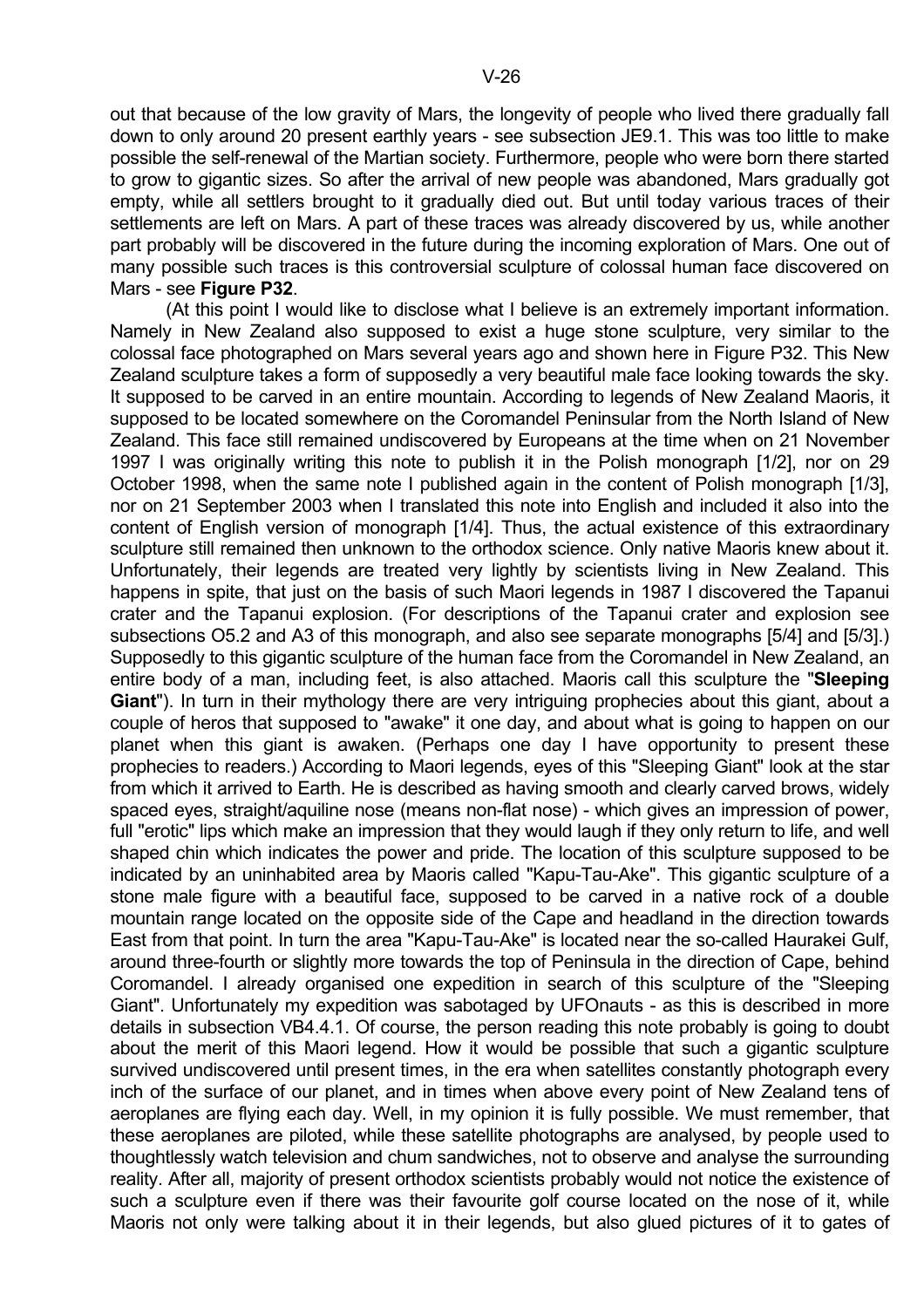present universities. Because this sculpture strongly supports the correctness of the history of humanity described in this subsection, and also in order to guarantee that the information about the existence of this sculpture does not disappear - as this already was the case with many other items of evidence on activities of UFOnauts in New Zealand, herewith I decided to record for future generations data about this extraordinary sculpture and make this data available to all interested people.)

 The experiment with populating Earth with a genetically improved Earth's monkey called the "Neanderthal Man" also did not work. Because of the small gravity of Earth in which this monkey was grown, the Neanderthal Man had too small intellectual potential of the brain - see subsections JE9.2 and P6.3. So it was unable to generate higher rank motivations that are the source of moral energy which UFOnauts desperately need. The monkey did not know motivations such as ambition or thirst to knowledge, while all its activities were ruled by low emotions type: hunger, thirst, fear, etc. It was also unable to develop a skill of forming organised societies and it dispersed over the planet in form of small nomadic family groups that led a primitive life of food gatherers. Therefore from the point of view of usefulness for exploitation by UFOnauts, it turned out to be completely useless. It was unable to generate services, biological resources, nor energies sought by UFOnauts.

 After the gradual extinction of human colony settled on Mars, and after getting disappointed with effects of settling Neanderthal Men on Earth, UFOnauts draw conclusions from their defeats and started to understand that the problem lies in too low gravity field. After they realised that there is a specific threshold value of gravity field, below which settling of humans on a given planet is impossible, they decided to resign from further experiments on Mars just because of this problem with gravity field. But they decided to increase the gravity of Earth and to try again with populating our planet. However, this time they decided to settle on Earth people of pure blood, who were to be shipped here from another planet without being subjected to any genetic adaptations. In order to accomplish a success, UFOnauts decided to improve both, the gravity and the climate of Earth. This was connected with: (1) shifting our planet onto another (present) orbit, which is slightly further from the Sun then the previous one, (2) slanting the axis of Earth by a characteristic angle, which (the angle) brings periodic changes of seasons from winter to summer, and (3) additional synchronisation of the speed of spinning of Earth with the speed of spinning of the original planet of people (Terra). In order to accomplish all these, our planet was subjected to complex adjustments through a "planetary engineering". This engineering was aimed at transforming Earth from previously hot and unstable planet, into the present form which is able to sustain human life. The shifting Earth to a more beneficial orbit was accomplished through exploding in a selected moment of time a planet that now is non-existing, but the debris of which are still forming the present belt of asteroids. (This caused, amongst others, also pushing Mars out from the orbital sphere that supports life, that Mars previously was occupying, into its present orbit with the period of rotation around Sun amounting to 687 days.) In turn giving to Earth the characteristic slanting of the axis of spin, and probably also the present speed of spinning, was most probably caused by hitting it with a next moon from a number of moons that Earth used to have originally. This caused also the desirable increase of Earth mass, and thus also gravity field. After a subsequent moon was thrown onto Earth, our planet still had two remaining moons. In this way our Earth obtained the required climatic, atmospheric, and gravitational conditions, and also the stable continental masses. These allowed for the settlement of humans on Earth. So UFOnauts proceeded with shifting to our planet the first experimental people (i.e. present humans), which could inhabit Earth and which could be exploited. In such a manner around 40 000 years ago Adam and Eve arrived to Earth. They initiated **the first wave of populating** our planet. At that time Earth still had 2 moons.

 Adam and Eve were born from ovule and sperm taken from original people, who evolved on the planet Terra of the gravity over four times higher than that of Earth. The childhood of Adam and Eve was spend on a spaceship type K7 called "Eden" - see the descriptions of this spaceship presented in subsection P6.1 and illustrated in Figure P30. Their race was corresponding to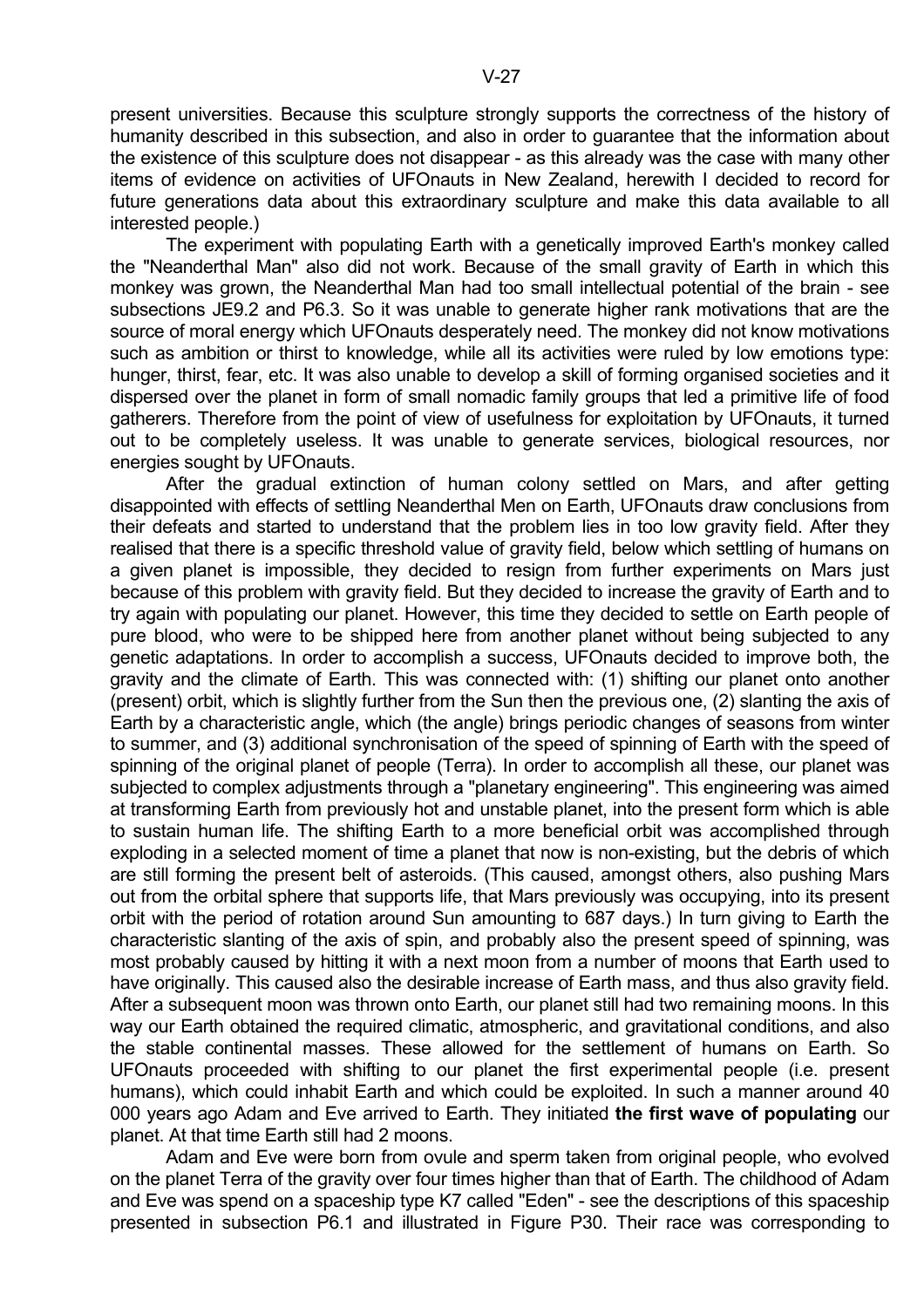V-28

present Ceylonese, Indians, and Babylonians, i.e. their skin was an olive colour, not white as it is popularly believed. After they were brought to Earth, Adam and Eve started to bloom, while the populating of Earth turned out to be successful. So UFOnauts started mass shipments to Earth of other children similar to Adam and Eve, which were produced in laboratories. These children were raised from sperm and ovule robbed from the same people exploited then by UFOnauts and originated from a planet similar to Earth but of gravity over four times larger than that of Earth. In this way first three human colonies were created on Earth. They initiated a new civilisation, which presently we call "humanity". These three colonies most probably were settled in areas of present Babylon, India, and Sri Lanka (Ceylon). Their locations were so selected, that the colonies were cut off with some impenetrable barrier from groups of Neanderthal Men, which then was still wandering along Earth.

 The life in these first successful human colonies on Earth was extremely difficult. Human colonists were ruthlessly exploited by UFOnauts, subjected to oppression by human administration that was obedient to UFOnauts, charged with iron discipline, blind obedience, and countless duties, subdivided into casts, kept in darkness, etc. It turned out soon, that from these civilisation centres difficult to live in, individual rebellious families and single people started to run out. At that time, independently from newly introduced people who were shifted to Earth from another planet, Earth was already populated by the previously introduced "Neanderthal Men" mentioned earlier. So these rebellious individuals and families that run from civilisation centres actually shifted into areas inhabited by Neanderthal Men. In the result, some of them started to mutually crossbreed. In turn children that were born in the result of this crossbreeding, similarly as Neanderthal Men themselves, were also unsuitable for exploitation by UFOnauts. After all, they were unable to produce the energies and services that are desired by UFOnauts. This threatened with devaluation of the suitability of Earth for exploitation. So UFOnauts decided to wipe out the entire population of Neanderthal Men that then existed on Earth. So around thirty and a few thousands of years ago they carried out on Earth a mass murder of the unimaginable proportion. They murdered then the entire species of Neanderthal Men that was present on Earth.

 Knowing the technology of UFOnauts and their philosophy, it is easy to imagine how they arranged this wiping out of Neanderthal Men. They carried it out with hands of their human slaves, probably ancient Indians and Ceylonese. They supplied these slaves with vehicles capable of motionless hovering above the earth - similarly as presently our helicopters hover. Then they probably shoot systematically all Neanderthal Men. (Nothing helped them, that according to claims and arguments, which are currently used by many politicians and native tribes for justifying their territorial claims, Neanderthal Men actually were then the "owners" of Earth.) In this way ancient Indians and Ceylonese, from the very beginning of their existence generated for themselves the karma of being wiped out. The paying back of this karma during the course of time caused that in their original race they do not exist already. (It appears that from these first three colonies on Earth originally settled with the Adamic Race, only a small fragment of colony from Babylon survived through later destructions, explosions, and changes of climate. This fragment most probably later formed the beginning of present nation of Israelis.) In order to find Neanderthal Men in dense bushes that then overgrown our planet, most probably a technical device was used, about which UFOnauts frequently brag now. This device represents appropriately modified version of "telepathic telescope" described in subsection N5.1. It allows to detect and indicate the nearby presence of a person (or other creature that is pre-programmed in this device) from a specific frequency of telepathic waves that the brain of this person (or creature) is sending continually out. But this device had a basic drawback. Namely it did NOT allow to detect and indicate the mixture from the crossbreeding of humans and Neanderthal Men, for whom the frequency of the telepathic wave was drastically different than for the pure blood Neanderthal Men. In this way most probably many mixtures of people with Neanderthal Men managed to escape from this massive cull. These escapees formed later a component of population of Earth, which was slightly different from the pure blood humans by their intellectual capabilities, emotions, physics, and genetics. Descendants of these escapees probably still live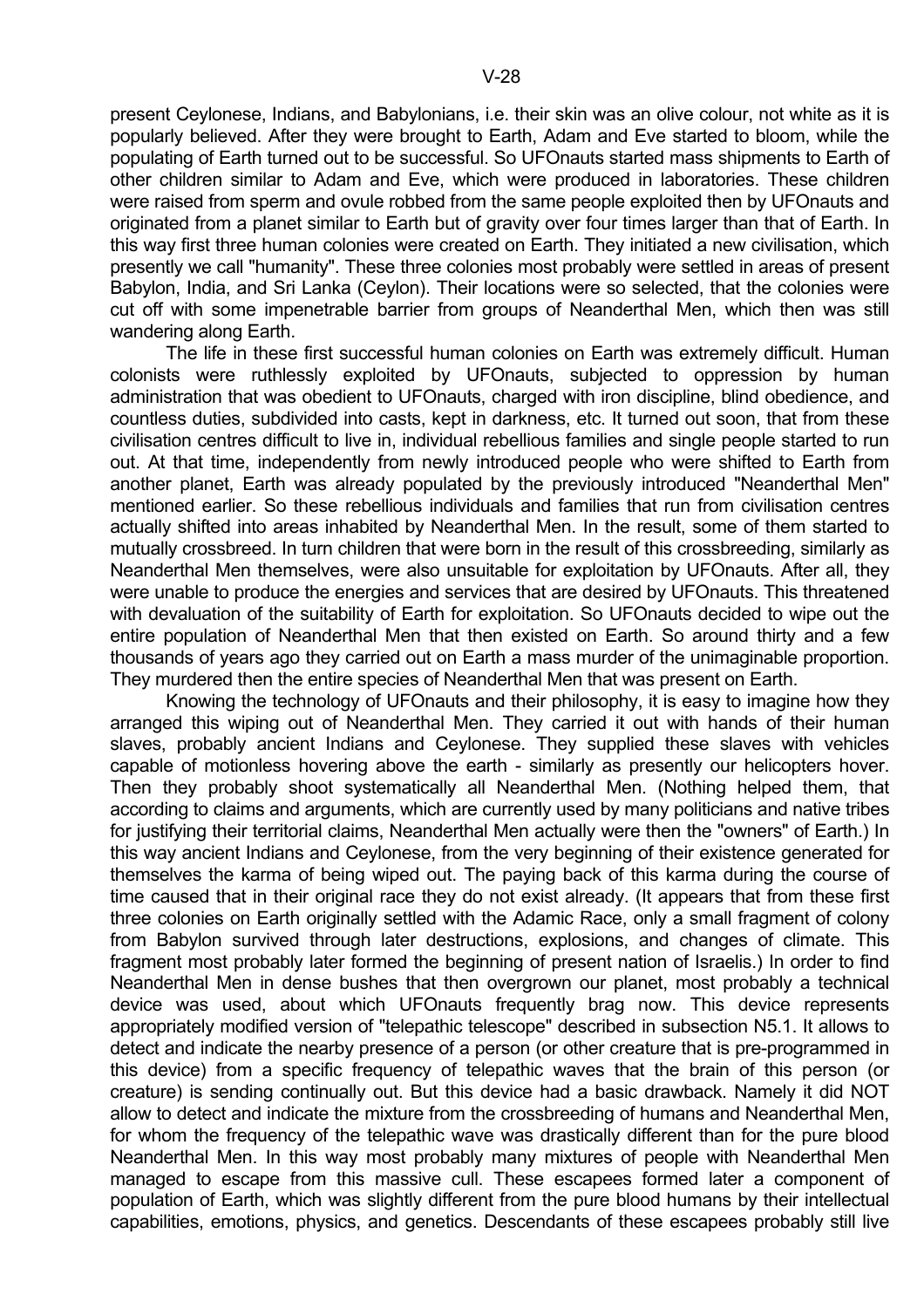until today in various remote areas of Earth. (Probably from them originate, amongst others, the tribe of New Zealand Morioris described in monographs [5/4] and [5/3]. After all, Maoris claim that the salty taste of flesh of Morioris was very different, and better, from the sweetish taste of human flesh.)

 It is worth to mention here, that a possible confirmation of the fact of a survival of descendants of the mixture from the crossbreeding of humans and Neanderthal Men, would be one of the best manners of proving the validity of history described here. Possible searches for these descendants could be initiated in an isolated areas of Earth (e.g. on various islands), amongst ethnic groups the attributes of which include, amongst others, remnants of expected attributes of Neanderthal Men, e.g.:

 - Anthropological structure which includes remnants of one or several attributes of Neanderthal Men. For example it includes either slanted teeth which lean forward, or strongly protruding cheek bones, or profane brow bones, etc. It is also possible that they had skin slightly different from human one (e.g. in the hairless areas covered with a very delicate, transparent, and very short "down", and thus after a close examination looking like the skin of a peach fruit).

 - The body adjusted to endure the climate different from the present one (i.e. very hot during days and very cold during nights).

 - The brain which utilises almost the entire its intellectual potential (not just only around 1/20 of this potential - as does the human brain).

 - The emission of telepathic waves which have the characteristic "colour" (i.e. the frequency) that is different from colour of the majority of people. Probably even without the use of any special instruments, all more sensitive people, e.g. radiesthesia practitioners, could intercept these waves in a manner as they intercept waves radiating from different creatures, e.g. as a kind of hostility, difference, and coldness.

 - The lack of ability to arrange highly organised societies. Also the lack of ability to coexist socially on the basis of law and justice (e.g. they would continually fight with someone, quarrel, show hostilities, etc.).

- Instinctive separation from other groups and races and highlighting their differences.

 - Behaviour saturated with spirituality, emotions, and instinct, instead of the use of physical abilities, reasoning, and knowledge that dominates behaviours of the majority of people with a "typical" genetic composition (e.g. they would practice magic, have numerous believes and superstitions, easily fall victims of various hysterias - e.g. religious one), etc. - see the explanation of this aspect contained in subsection JE9.2.

 Unfortunately, because in history of humanity the aspect of genetic and racial differences is abused so frequently, such searches for possible descendants of former mixtures of Neanderthal Men and humans would probably be also dangerous. In the philosophy of parasitism that so widely blooms on Earth now, there is a doctrine which claims that "the right to live and to own a living space have only these ones, whom I consider to be equal or stronger than myself; but if I discover that someone is weaker than me, then I allow this someone to live only if I can exploit him/her while I destroy him/her immediately after I discover that he/she is unsuitable for exploitation" (see doctrine #20 from subsection JB6). In order one has a right to live and to own a living space in this parasitic philosophy without being exploited, everyone must pretend that is identical to others. (This necessity to deform the truth only to not be exploited, reached lately such paradox scale, that various activists of feminism are forced to claim that women are identical to men, in spite that it is the difference between genders that makes our world interesting and exciting. These activists of feminism do not understand that it is the philosophy of people that needs to be changed, not the truth and facts.) These ones, who are caught that they are somehow different, are simply either subjected to exploitation or annihilated. (After all, in the parasitic philosophy is assumed that "different = weaker and having no rights".) But if, as I did myself a long ago, people adopted the philosophy of totalizm, then they could "look the truth into the eyes" and openly admit, that not all of us are identical and that there are individuals or groups that differ from others by various attributes. However, such groups and individuals, according to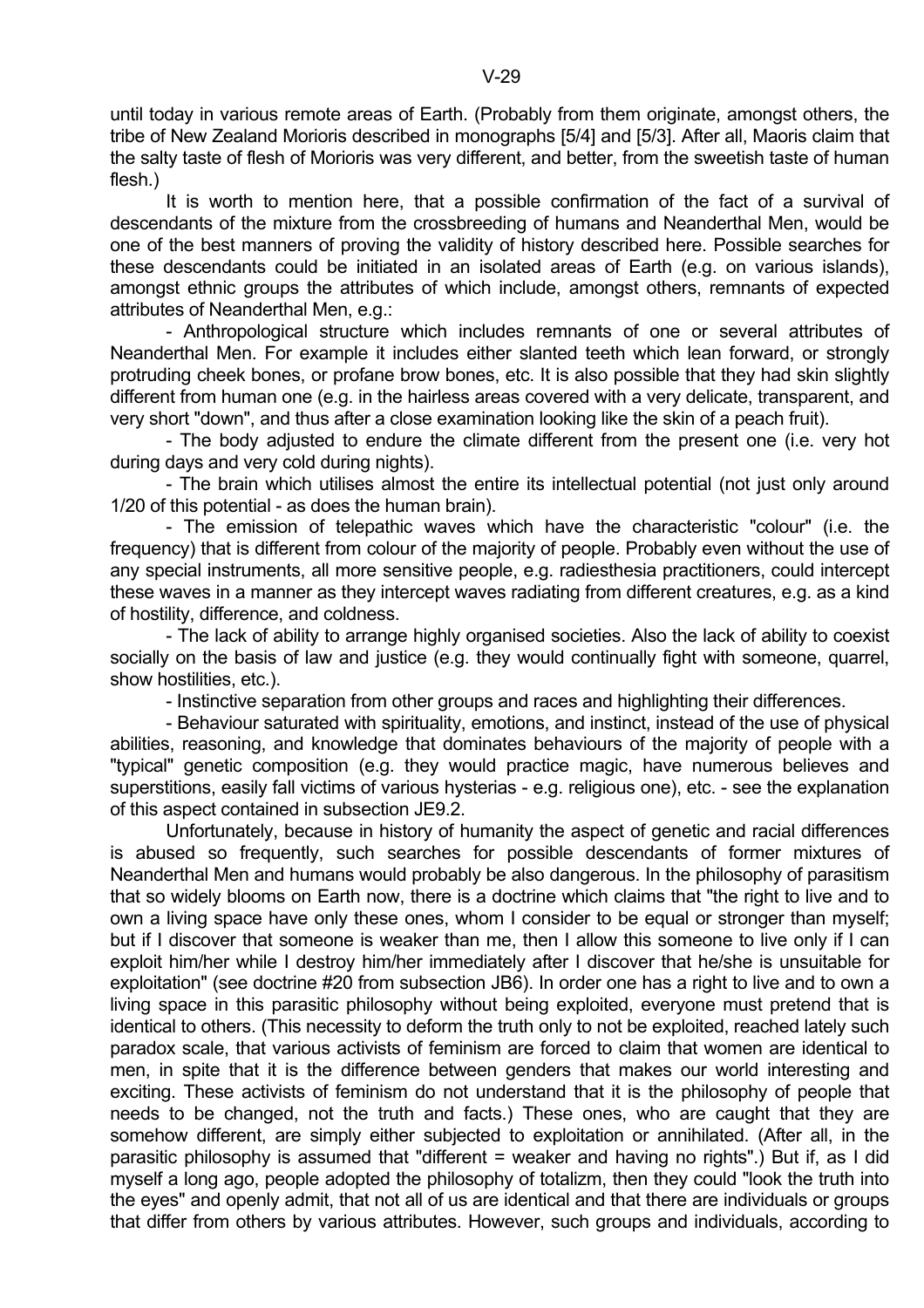totalizm have exactly the same right to live, to own a living space, and to NOT be exploited by others, as everyone else (see the totaliztic principle number \$20 from subsection JB6). So the adoption of principles of totalizm serves to promotion of truth, whatever this truth turns out to be. For me this promotion of truth is the only motive of postulating here the possibility that descendants of these ancient mixture of humans with Neanderthal Men still live on Earth.

 After the Neanderthal Men was annihilated, at the area released in this way UFOnauts decided to settle further human colonies. In this way **the second wave of human settlement** on Earth was initiated around thirty and several thousands years ago. But UFOnauts draw already the first conclusions from the previous colonisation of Earth. For example they noticed that the racial, language, and cultural identity of three first human colonies already existing on Earth, become a reason for very tight cooperation of these colonies. In turn this cooperation started to run against interests of UFOnauts. For example the mythology suggests, that within framework of this cooperation, somewhere near Babylon a strategic project was undertaken with the effort of all human colonies. This project later was known under the name "Tower of Babel". It somehow threaten the technical domination of UFOnauts over humans. Perhaps it was a system of Magnocraft that formed a flying cigar that looked like a tower with platforms - see Figure F7. UFOnauts were forced to intervene personally in order to prevent the completion of this strategic project. As the mythology indicates this, UFOnauts used then military devices similar to TRI described in subsection N3.3. These devices hypnotically blocked in builders the speech centres in their brains, thus making their mutual communication impossible.

 In order to prevent in the future similar close cooperation between subsequent human colonies, UFOnauts started to settle **many different races of people** onto these new areas of Earth. These races were shifted to Earth from planets other than the one from which Adam and Eve originated. For example around 34 000 years ago, UFOnauts shipped to Earth in their vehicles around 6 000 settlers from a planet of Sirius D. This planet was called "Zem", while a comprehensive description of its history is provided in volume 4 of English monograph [8] and in Polish treatise [3b]. These settlers arrived to the area of present Gulf of Mexico. Already then their star Sirius D and the planet Zem were gradually sucked by a nearby "black hole",in order to disappear completely around 10 000 years ago. These new colonists started to develop on Earth a highly advanced megalithic civilisation. At that time Earth still had two moons - the knowledge about existence of these two moons survived until today amongst various Indians from both Americas.

 The mutual racial differences between these massive groups of the second wave of settlement on Earth, were to serve for the segregation, separation, and for keeping people in mutual hostilities. This is because UFOnauts always used the doctrine "divide and rule" already proven in action countless number of times - and also adopted later by equally slavery-based system of Romans. These other races of people also originally evolved from the Adamic Race. (The Adamic Race was this original race of humans, that inhabited the planet Terra.) But long time before they finally shifted to Earth, they were already inhabiting various other planets. Also all evidence indicates, that during this first shifting to a planet from which they later arrived to Earth, these races were subjected to various genetic changes and improvements. Thus they contained various genes of other intelligent beings that inhabit the universe. For example the race that was settled on the territory of present China, apart from human genes most probably also contained genes taken from small UFOnauts with slanted black eyes, which currently are taking a very active part in the occupation of Earth. This race most probably was originally living on a planet that is around seven times larger than Earth. (The bigger the gravity, the smaller height of beings - see subsection JE9.3.) In turn the race settled on Atlantis, had genes from the white-skinned, blue eyed, and blond haired creatures, that currently occupy the very top of the pyramid that exploits Earth. This race from Atlantis later provided pra-ancestors for present Scandinavian people. They probably originated from a planet that was much colder than present Earth. In the Southern Africa a race was settled that originated from a planet hotter than Earth - from which present Africans originate. In Egypt pra-ancestors of present Mediterranean people were settled.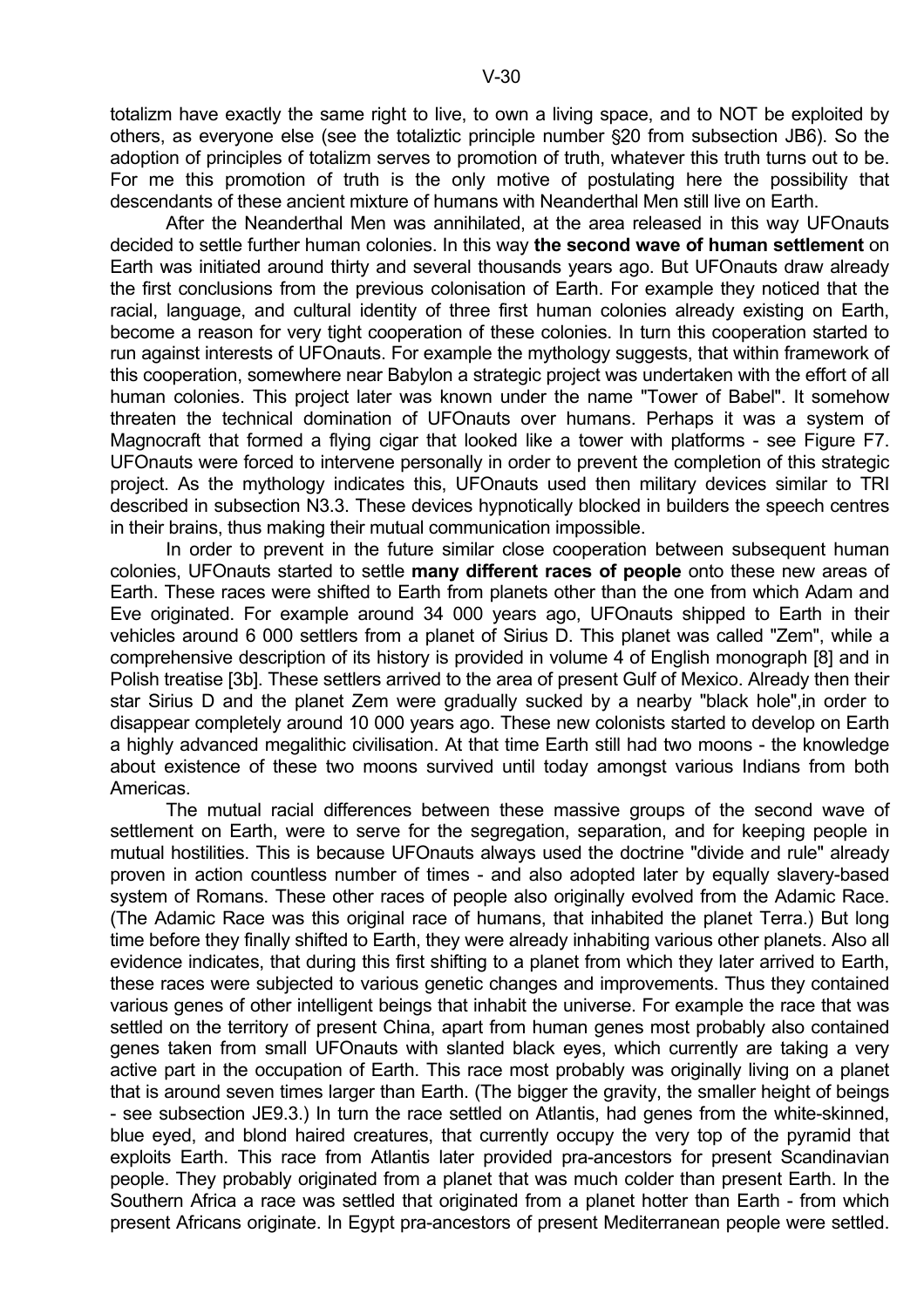In the South America still a different race was settled, which originated from a planet that had a very low atmospheric pressure. Later crossbreeding of this race with various other nomadic races and nations, formed present American Indians. Most probably there was even more (e.g. seven) of such colonies of different human races. Although from the chaos that later eventuated because of the mutual mixing and wandering of all these races, now it is very difficult to piece together the initial picture. For example in the book [5S5], on page 153, a Hebrew myth is discussed, according to which Adam was once taken into a trip throughout the universe. During this trip he visited seven different planets on which people lived that differed by the appearance and by height, both from him (i.e. Adam), and from other people inhabiting different ones out of these seven planets. This in turn may mean, that on each of these seven planets, genetically modified hybrids of people and one of countless races of UFOnauts used to live. It is highly probable, that the races representing all these seven planets settled originally by such genetically modified Adamic Race, were later shifted also to Earth. In this way Earth was then settled by seeds of all present races of humans. These races carried genes in themselves, the long evolution of which already took place on many different planets. So instead of claiming allegorically that all people are biological brothers and sisters, because all of them originate from the same pra-mother Eve, the closer to truth would be the statement that all people are stepbrothers and stepsisters. Although all of us originate from the same mother, the far descendant of which was our Eve, actually each basic race of humans originates from a different father. The evolution of each one of

these fathers took place on a different planet. Thus descendants of fathers of each basic race drastically differ from each other. The above period in the human history can be called the "settling of humanity and subsequent human races on Earth". At the end of descriptions of this period, I would like to emphasize again this shocking discovery that I already described in subsection P6. It states that: all evidence accumulated so far confirms conclusively that humanity was shifted to Earth from several distant planets - not just from a single one. Therefore humanity does not originate from Earth at all - as we are make to believe by orthodox science.

 After the successful settling and multiplying of people on Earth, the course of exploitation of people by UFOnauts can be subdivided into three very clear periods. The first of these periods is an **open exploitation**. It is known mainly from the Indian sources and described roughly in subsection P5. It extended from the moment of settling of the first wave of people on Earth over 40 000 years ago, until around 13 500 years ago. During that period vehicles of UFOnauts were hovering above Earth in a manner visible to everyone. In turn the confederation of UFOnauts that then was exploiting humanity, was forming a hierarchy of various "gods", "angels", and "demons", which exploited humans ruthless and persecuted them in all possible ways. This exploitation limited then itself mainly to major civilisation centres in which people originally were living. In these centres life was very hard, full of limitations and taboos. People were ruled with an iron hand by a small group of administrators who were selected and authorised by UFOnauts. In turn the society - modelled on UFOnauts themselves, was subdivided into classes and casts that were kept in mutual hierarchy, dependency, and slavery. No wonder that many individual people and families run from these colonies, choosing the wild life of free people. These escapees gradually spread throughout lands which at that time were still uninhabited. In this way they formed beginnings of the present mixture of races and nations. There was then a direct and continuous communication between human colonies and vehicles of UFOnauts. These people, who performed appropriate administrative functions in the oppression apparatus of UFOnauts, could visit UFO vehicles whenever they wished.

 During that first period of an open exploitation, a significant leak of technology took place from UFOnauts to people. In the result of this leak, after some time the level of advancement of humanity raised above the level in which they could remain exploited. It was then that the technical and scientific level of human civilisation centres exceeded then significantly our present level of technical and scientific advancement observed at the beginning of 21 century.

Around 33 000 years ago, human colonists on Earth multiplied to such numbers, that they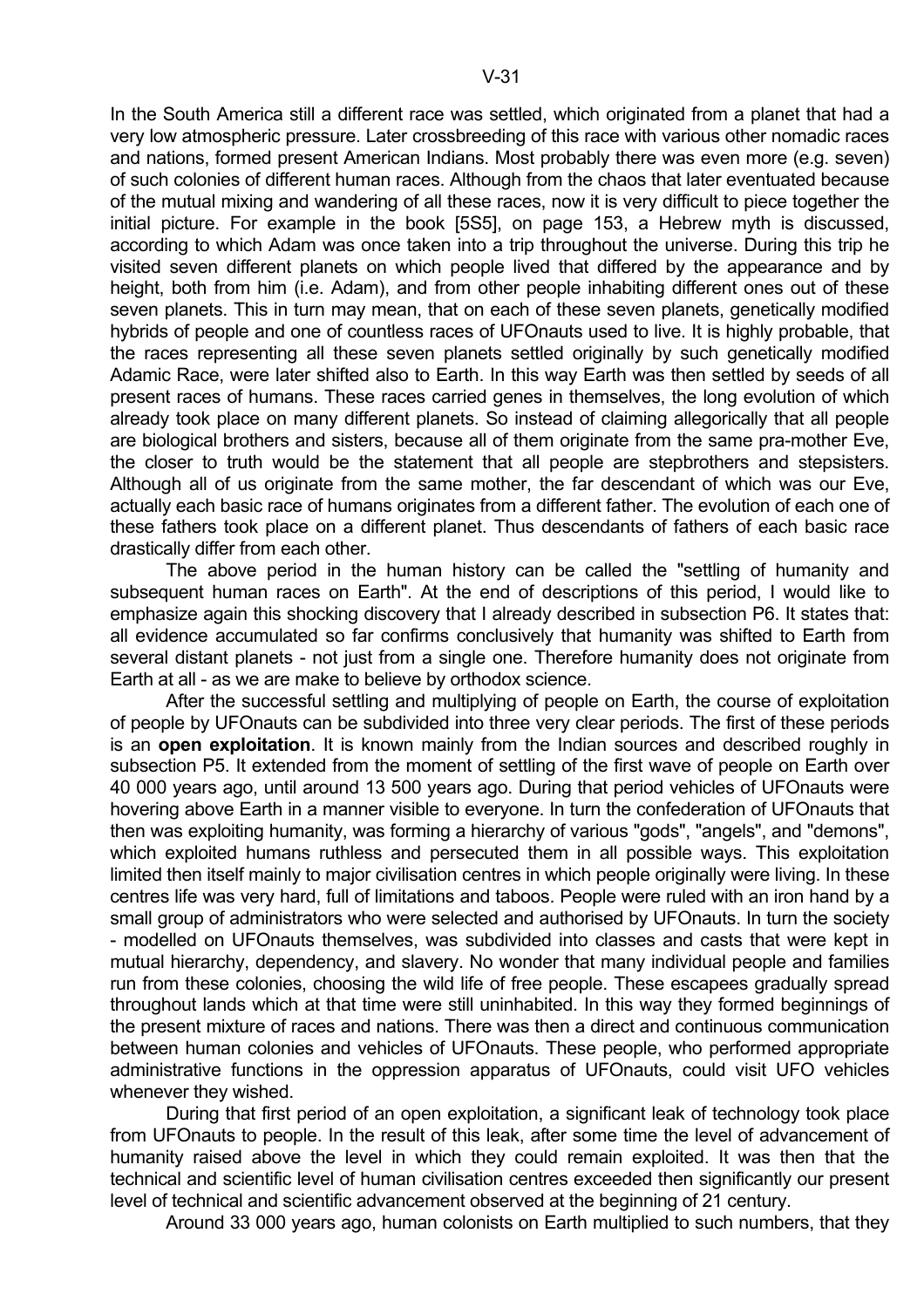spread around the entire our planet and established on Earth a very advanced megalithic civilisation. A characteristic attribute of this civilisation was that it used stones as the natural building material. Therefore their cities and administrative centres had walls, buildings, temples, pyramids, and sculptures, which all were cut out of huge stones, as if these were pieces of butter, and then fit together with enormous precision.

 Amongst many areas on Earth, several such megalithic centres were also build within the boundaries of present New Zealand. At that time New Zealand had a very mild climate and was a part of the western coast of a huge southern continent, which unfortunately presently does not have a name, or more strictly - which is called differently by various sources. (The name of this ancient southern continent, which is used the most frequently, and thus which I am going to use here, is "Lemuria".) Also the present South America was a part of the some continent. But the present Australia was not a part of it. Unfortunately, the life in these megalithic civilisation centres was very miserable, as their inhabitants were ruthlessly exploited, enslaved, and oppressed in any imaginable manner. Therefore many people run out of these centres and roamed the wilderness as wandering groups of hunters and gatherers, which lived primitive but free of oppression and happy lives.

 Around 30 000 years ago the members of that advanced megalithic civilisation decided to use one of the two remaining moons that encircled Earth, to increase the Earth's gravity and to fine tune the Earth's orbiting parameters. They purposely hit the surface of Earth with this moon, for the time of disturbances and flooding temporally evacuating the entire population in space. The impact area was in the ocean, west of Australia and New Zealand, and slightly to the north from Lemuria shores. The effect was as desired. Of course, it also caused various geological and climatic changes on the surface of our planet. But this advanced civilisation was prepared for them and simply relocated its centres to different areas. For example, the south pole of Earth shifted to the middle of Lemuria continent, thus settling to east from present New Zealand, roughly a half-way between present New Zealand and present Patagonia. In the effect, the whole former Lemuria, including the present New Zealand and Patagonia, become covered with thick glacier plate, and it looked like presently looks Antarctic. The gradual building up of the weight of that glacier pressed down the central part of Lemuria. Only present New Zealand and Patagonia, which were located at the edges of this glacier, remained above the level of oceans. Although even they were covered with a thick layer of ice. This glacier, slowly creeping outwards along the surface of New Zealand, caused all rocky mountains in there to be carved into rounded aerodynamic shapes. It also destroyed almost completely all traces of megalithic civilisation centres that previously existed on the area of present New Zealand. Also the climate of the rest of our planet rapidly changed. But members of this advanced megalithic civilisation were prepared for such changes. So after the relocation of their cities, they continued their life on Earth.

 The high level of science and technology of people of these days caused, that it was already then when the first movements of liberation from UFOnauts were started on Earth. Various people were undertaking attempts to liberate their civilisation centres from exploitation by UFOnauts. These liberation movements fruited in the appearance of a kind of interstellar coalition of slaves of UFOnauts, which united several separate planets with humans exploited by UFOnauts. Around 13 500 years ago a vicious interstellar liberation war of a high technological level broke out. In this war kinds of weapons of mass destruction were used, which humanity does not have even today. Unfortunately, this war was lost by planets that tried to liberate themselves, while was wan by UFOnauts that oppressed these planets. Because then technically highly advanced people from Earth took an active part in that war, UFOnauts reacted with an intentional destruction of humanity. They accomplished this destruction by intentional exploding several UFO vehicles above Atlantis, which then was the centre of independence movements. This in turn caused the destruction of Atlantis, the rotation of Earth's crust, the change of climate of our planet, and a complete fall down and disappearance of all previous civilisation centres on our planet. Only sparse groups of people survived the destruction that was then spread, which earlier escaped from these civilisation centres. But the technical and scientific level of these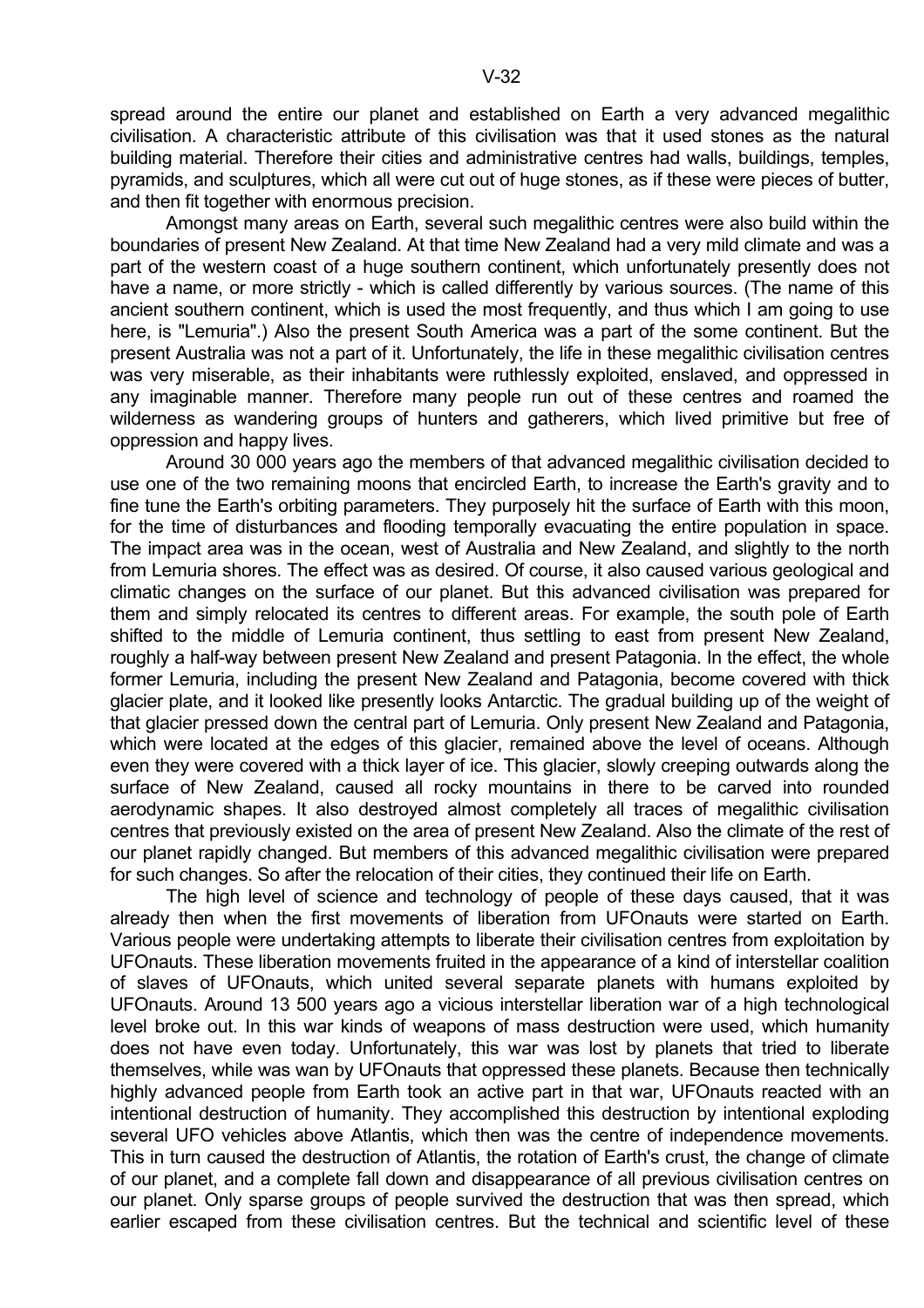survivals was close to the level of cavemen. The groups of these wild people crossed continents in search for new territories suitable for sustaining them, thus forming a chaos of mutually mixed races and nations that remained on Earth until today.

 When, around 13 500 years ago, the advanced human civilisation was destroyed by UFOnauts through an intentional exploding several UFO vehicles over Atlantis, these people who still survived needed a lot of time to increase their level of science and technology. During that time UFOnauts changed the tactics, and started the second period in the exploitation of Earth. This second period can be called the **half-open exploitation**. UFOnauts completely cut off humans from aware visits to UFO vehicles. Contacts were kept in one direction only. Namely UFOnauts came to Earth, but humans were not allowed to visit UFO vehicles. From this period a tradition of our exploitation originates, which most thoroughly is described by the Greek and Roman mythology. Gods do to us whatever they wish, while we do not have any access to Gods. This cutting off the open contacts between UFOnauts and people prevented further leaking of UFOnauts' technology to people. The scientific and technical development of humanity became slower, although it still was faster than normal because of the continuous seeing of UFOnauts by people. After all, this seeing of UFOnauts caused the acceleration of human awareness, and facilitated the emerging of progressive philosophical views. So in order to slow down and to hold back this progress, UFOnauts resorted to exploding small UFO vehicles from time to time in various areas of Earth where the development of science and technology turned out to be too fast. In spite of these small explosions and their slowing down effects, around 1000 AD UFOnauts realised that the level of science and technology on Earth is still rising too fast. In case this pace is maintained, soon after 1000 AD people would cross the barrier of being unnoticeably exploited. So UFOnauts decided to resort again to an old trick already proven in action many times. This trick depended on causing the shift of Earth's poles through the intentional exploding of a cigarshaped configuration composed of 7 UFO vehicles type K6 of the third generation. (UFOs of the third generation are time vehicles.) This cigar of was exploded in 1178 over present New Zealand, near what now is the township of Tapanui. The shift of Earth's poles caused by this Tapanui explosion brought the drastic change of climate and pushed humanity into darkness of Medieval times. Various consequences of the UFO explosion near Tapanui for holding back the development of our civilisation and for pushing humanity down, are described in my other monographs number [5/4] and [5/3].

 After causing the Tapanui explosion of 1178, UFOnauts changed again their general strategy of exploiting the Earth. It was then that they entered the present third stage of our exploitation, which could be called the **hidden exploitation**. The characteristic attribute of this hidden exploitation is, that UFOnauts all time remain invisible for people. They also worked out and consequently implement an entire array of effective principles and methods of action against people. These methods and continuous hiding make impossible for us to discover the fact of continuous presence of UFOnauts on Earth, and their interference into human matters. Furthermore, UFOnauts kept improving these methods and principles continually during the last thousand of years, or so. They also accumulated experience in them, which they gathered during exploitation of not only humans, but probably tens of other cosmic civilisations as well. Due to all these measures, the transfer of their knowledge and technology to humans was completely cut off. Still, in spite of this cutting off, starting from around 1900 people approached again the level of development, which allows to free ourselves from these parasitic UFOnauts. So in 1908 UFOnauts repeated their proven in action trick of shifting the Earth's poles. They exploded a next cigar-shaped time vehicle composed of 3 UFOs type K6 over taiga forests of Siberia in the area of Tunguska river. Unfortunately for them, for some reasons (perhaps because of a wrong calculation of the energy of this blast), this Tunguska explosion of UFOs did not cause the shifting of Earth's poles nor the fall down of human civilisation. The development of humanity still progresses, placing people just next to a possibility of freeing themselves from the exploitation by parasitic UFOnauts.

Because the vital day comes increasingly closer, when the humanity realises that in a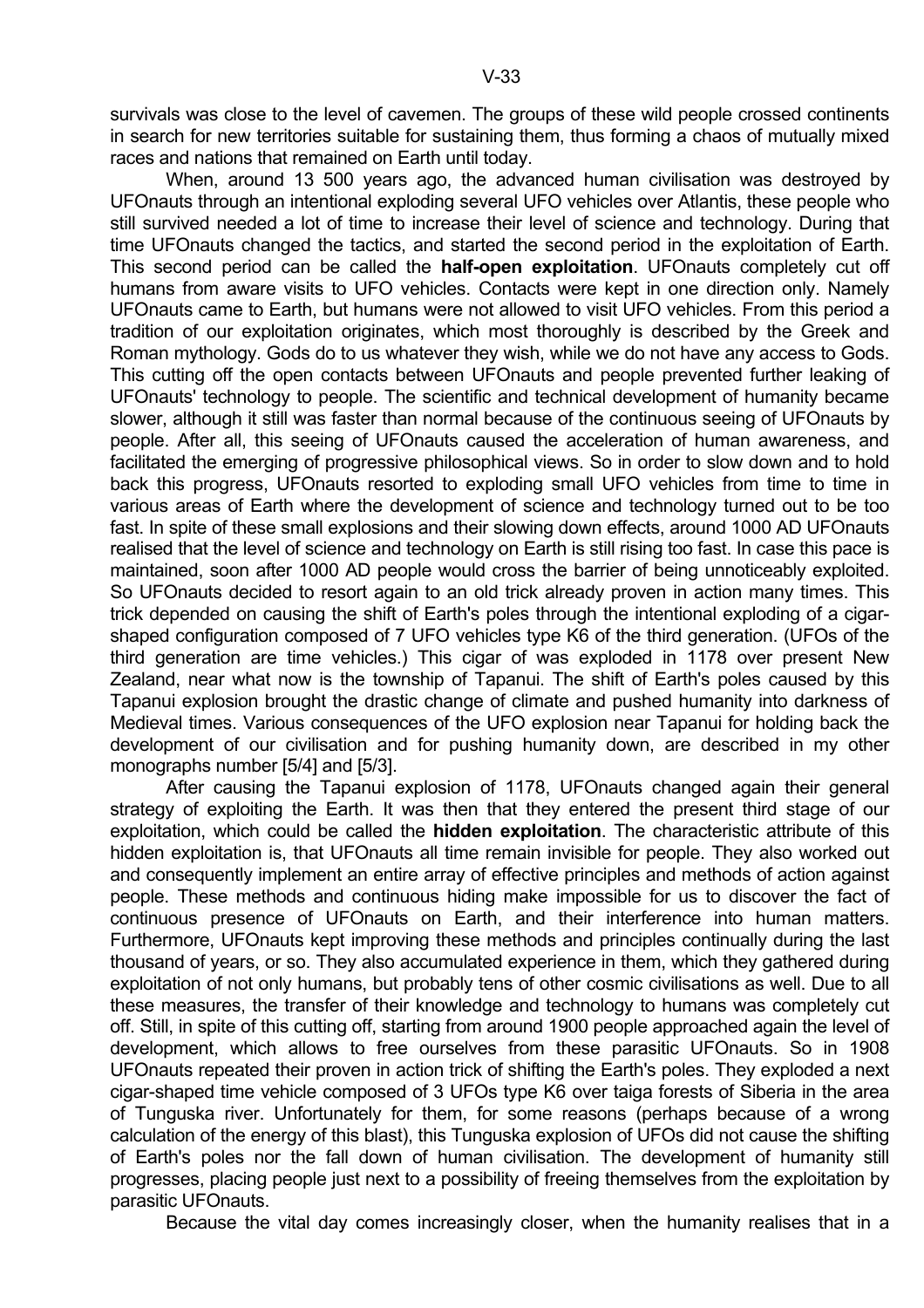hidden manner is exploited by UFOnauts, it is almost sure that UFOnauts are going to repeat their old trick with exploding a stack of UFO vehicles over Earth. Already now they disseminate a propaganda that prepares this next explosion of UFOs on Earth. If we believe in their own warnings, most probably this next UFO explosion is planned sometimes between years 2008 and 2020. Probably it is to be located somewhere in Europe, because UFOnauts warn that the Europe is going to experience the biggest destruction. UFOnauts plan that this next UFO explosion is going to cause again a shift of Earth's poles, and a complete fall down of human civilisation. To this destruction UFOnauts already are preparing people, "warning" us about the approaching "catastrophe". In turn other cosmic civilisations, which could disapprove destructive activities of our parasites, are already notified that the Earth's crust is unstable and that soon a next rotation of the crust should be expected. One type of evidence which discloses this propaganda preparation of a next explosion of UFOs on Earth, is the verbal claim of an alien that does not belong to confederation of our parasites. This claim was repeated in the report of someone called Walter Rizzi. The report was presented in the article **[2V3]** "Bliskie spotkanie w Dolomitach" (i.e. "Close encounter from Dolomites") from the Polish quarterly UFO number 2(30), April-June 1997, pages 51 to 59. The alien informed us that - quoting here words of Rizzi from [2V3] page 57, in my free translation from Polish: "Secondly, he stated, that we never reach their level of evolution, because the crust of our planet is too unstable and in the nearest future a shifting of Earth's poles is going to take place. The process of shifting of these poles is going to cause earthquakes on Earth which destroy 80 percent of living organisms, leaving alive only a few sparse survivors on a belt of our planet that will remain suitable for settlement." (See also reference [1V2] from subsection V2, in which the philosophy of the same alien was discussed, and reference [3P2.1.1] from subsection P2.1.1 together with [3T4] from subsection T4, in which further quotations from the same number of UFO quarterly are provided.) So after this next explosion of UFO vehicles on our planet, which approaches us quickly, human civilisation again is going to be shifted back by at least several centuries. In turn the hidden exploitation of humanity by evil UFOnauts can be continued unpunished for several centuries longer.

 Although the above history portraits the fate of the entire human race, not just the fate of New Zealand, the descriptions above reveal that the history of New Zealand is very representative to the history of whole mankind. In the last 40 000 years New Zealand experienced as many as four major changes of shape, climate, continental belonging, and the geographic coordinates within our planet. Initially, until up to around 30 000 years ago, New Zealand constituted a west coast of a large continent Lemuria and had a mild, Mediterranean type of climate. It was populated by megalithic civilisation, which in the area of present New Zealand had at least several large civilisation centres (I have heard of remains of at least three of such centres located in the North Island, and possibly remains of further two in the South Island of New Zealand). Their total population by some is estimated at not less than 50 000 people. Because it was a part of a huge continent Lemuria, to which also the present South America belonged, it had continental animals - for example snakes which presently do not live in New Zealand any more. (Actually teeth of snakes, from species similar to American boa, and also teeth of crocodiles, were discovered in New Zealand in a Central Otago Valley - the news item about this discovery was broadcasted in evening news at TVNZ 1, on Wednesday, 10 July 2002, at 6:30 pm.) Then, since around 30 000 years ago, until around 13 500 years ago, New Zealand become a part of the large, Antarctic-type icy southern continent, which was totally covered with a very thick, moving glacier. Almost all life in New Zealand ceased. All continental animals got extinct, and only some primitive birds, insects, and wandering groups of Moa Hunters kept living on surface of the New Zealand glaciers during that icy age. The huge weight of this glacier, compressed the soil of New Zealand to the present consistency of a hard, concrete-like substance. Then, around 13 500 years ago New Zealand emerged from the ice and turned into hot, sub-tropical islands. Life started to bloom again, although only birds, insects, wild human giants, Moa Hunters, and later Waitaha people roamed this land. Finally, after the UFO explosion near Tapanui in year 1178, New Zealand shifted to its present position, to assume the present form and much cooler climate.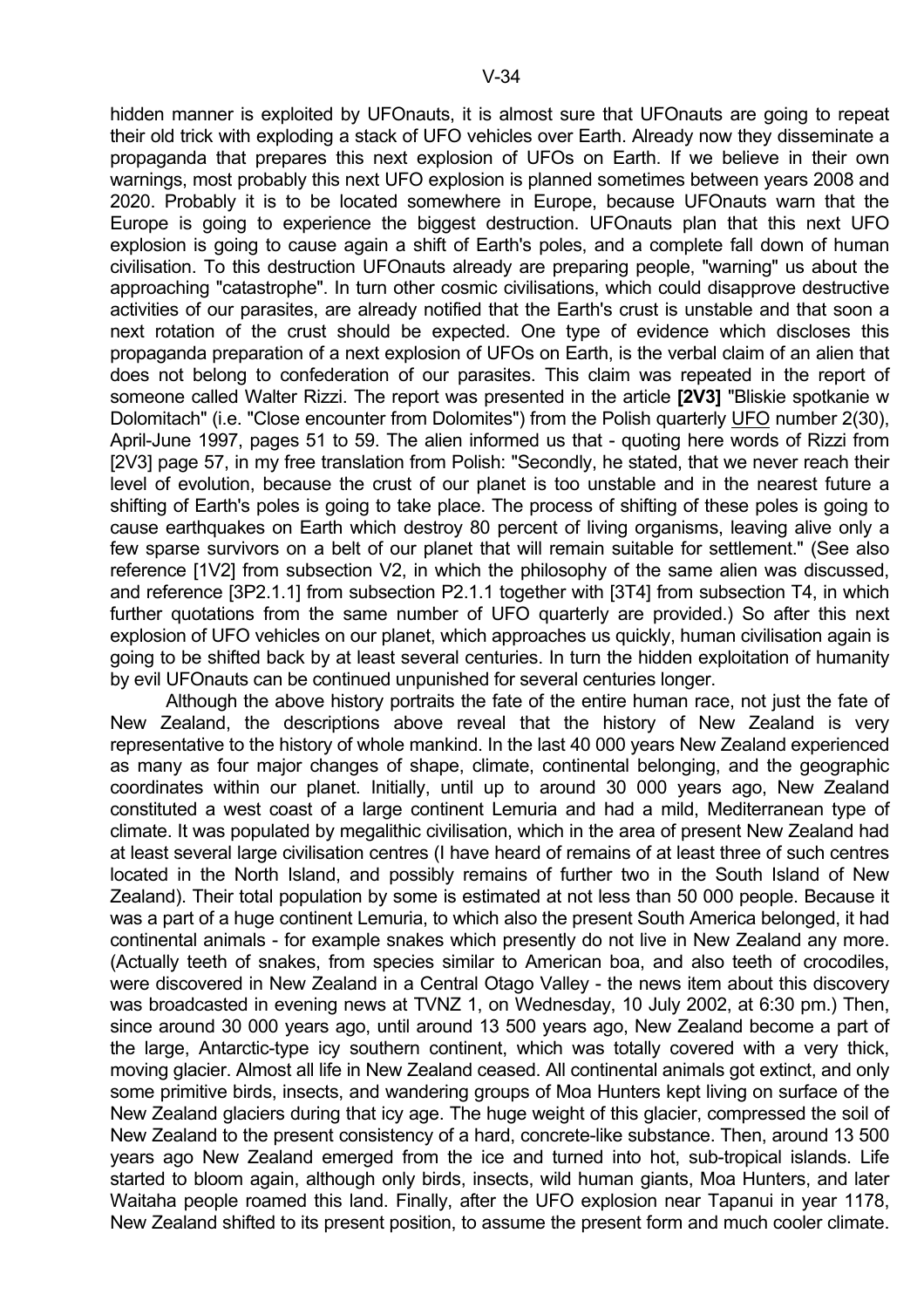(It was also around that time when present Maori people arrived to this land, eating up almost completely all previous inhabitants of these Islands.)

 In the course of these major changes, New Zealand experienced also three powerful flashes of the field, which in subsections H6.1 and NB3 of this monograph is called a "telekinetic field". Each of these flashes was powerful enough to cause the destruction of genetic binding, as this is explained in subsection JE9.3. For this reason each one of them was producing gigantic mutations of living organisms, including the birth of human giants. Therefore, if ever a thorough and truth-seeking research of New Zealand past is carried out by totaliztic scientists, remains as many as three different races of human giants should be found in there. Each one of them originates from a historically different flash of the telekinetic field. These three races of human giants can already be detected in New Zealand mythology. For example, these people who know the mythology of New Zealand Maoris should note, that (1) the "Te Kahui Tipua" ancient tribe of New Zealand human giants most probably mutated during the telekinetic flash that occurred around 30 000 years ago, (2) mythical "Maui" and "Hine-nui-o-Te-Po" represent the race of human giants, which mutated during the flash from around 13 500 years ago, while (3) the human giant named "Hotumauea" was one amongst many these who mutated after the 1178 flash of the telekinetic field.

 Simultaneously with New Zealand, also all other areas of Earth experienced powerful cataclysms three times in the last 40 000 years. Each one of them shifted significantly the location of poles of our planet. The human-planned and well executed cataclysm from around 30 000 years ago, was the one which in Bible was described as the Great Deluge, with allegoric Noe and his family (submissive humans that populated megalithic civilisation centres) being ordered to build the ark and to evacuate in that ark not only well behaving people, but also all important animals which could be exposed to extinction. The UFO induced cataclysm from 13 500 years ago, was the one which destroyed Atlantis, turned Sahara from a blooming garden into a sandy desert, and turned Siberia from a sub-tropical forest into permanent ice (permice). In turn the polar shift after the UFO explosion of 1178 caused the so-called Little Ice Age in Europe, melted the icy bridge that spanned the Bering Straits, and turned grassy paddocks of Greenland into glaciers - thus killing the Viking colony that at that time occupied Greenland.

 $\star \star \star$ 

 There are various aspects in the above history of humanity and our relationship with UFOnauts, which require further commenting. The first of these aspects is the fact, that the history summarised above is not just a loose speculation, but it is based on empirical facts and on results of extensive research. For example, such a fact as the arrival of Adam and Eve from the planet over 4 times larger than Earth should already be considered to be proven conclusively on the basis of the so-called "gravity equations". In subsections JE9 and P6 readers may verify by themselves the relevance of these equations to data we have regarding lives of Adam and Eve. In addition to this, every vital component of the above history of humanity is supported by the existing and well known biblical and mythological evidence, which documents the correctness of this component. To be more interesting, if not interpreted with the use of above history, this evidence has no other logical explanation. This is because such popularly known evidence does not fit into the history of humanity described in orthodox textbooks to-date. Furthermore, various aspects of the above history of humanity are confirmed by the variety of material evidence in existence. An example of such material evidence can be the southern part of present New Zealand, which still contains remnants of the major "atrocity" committed on humanity by UFOnauts. It is near the township of Tapanui in New Zealand, where in 1178 the most destructive UFO explosion was carried out in historic times. It shifted humanity back in the development by hundreds of years. No wonder that UFOnauts block effectively every research regarding this Tapanui explosion. Because of the numerous secrets that this explosion bears, after my discovery of the Tapanui explosion and the Tapanui crater, UFOnauts induced such a hysteria amongst New Zealand researchers, that it practically forced me to leave the country and to seek my bread overseas. (For details see descriptions from subsection A4 of this monograph.) Since I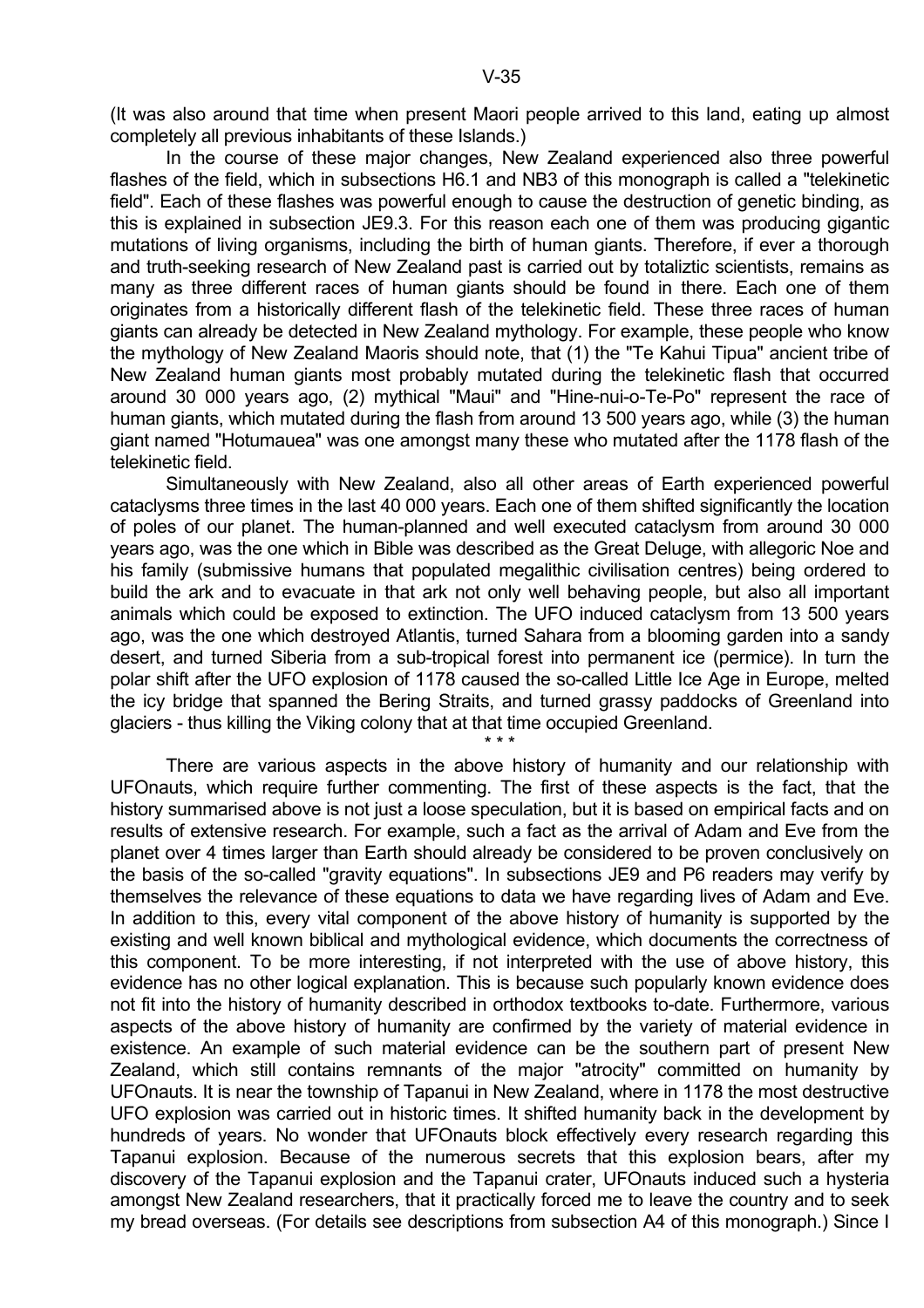was the only scientist who researched the Tapanui explosion, this forcing me out of New Zealand effectively terminated any further research concerning the site and the consequences of this UFO-induced holocaust. Since then UFOnauts manipulate so skilfully the intellectual atmosphere and interests of the New Zealand society, that currently any rational research on UFOs are completely impossible in there, while rational UFO researchers are already extinct in this country. (For details see subsection C8.3 in monographs [5/3] and [5/4].) A next vital aspect requiring commenting in the above history of humanity, is the fact that this history is completely contradictive to popular believes enforced in society by the orthodox science. For example, the orthodox science makes us to believe that humanity started from the level of cave men, gradually lifting its knowledge and technology, until it reached the present state of advancement. But the existing evidence, such as pyramids in Egypt, ancient records from India, or information contained in the Bible, clearly indicates that in reality the human race started the life on Earth from the level of advancement which was much higher than we have presently. Only then humanity shifted back in the development. Then it again lifted itself. Etc., etc. So the periods of development and fall down occurred in cycles for humanity, while the present level of our science and technology is not higher at all from that one which humanity already accomplished much earlier. In addition, all these our falls down were not because of the fault of humans, or because of "acts of God", but because they were caused intentionally by UFOnauts. UFOnauts were these ones who for securing their dirty occupational interests always pushed us down each time we advanced too much. So our cosmic "fathers" from UFOs do not treat us as real parents should, but they persecute us like super evil and envy "stepfathers" - see also chapter W. It is rather vital for us to be beware of them, to carefully watch what next they hide from us in their sleeves, and to direct all our resources and energy into defending ourselves from them and into fast getting rid of them from our homes and planet.

#### V4. The feudal model for realising the complexity of benefits gained by UFOnauts from occupation and exploitation of humanity

Motto of this subsection: "If something very evil happens to you, or to any other person, you can be sure that the most primary reason for this are the UFOnauts that occupy our planet. Thus do not waste your time and energy to determine whether UFOnauts have done it, but rather constructively establish how they accomplished it this time."

 The general goal, for the accomplishing of which UFOnauts occupy our planet, namely exploitation of people, is surely their chief goal, but not the only one. According to my personal belief, a single goal for the occupation of our planet by UFOnauts, e.g. exclusively occupation, is a too simplified description of reality. As usually happens in life, with the elapse of time an entire array of such goals probably appeared, which are mutually connected with each other, and which form a hierarchical structure. This structure mainly serves our exploitation, but most probably includes also an entire array of other componential goals. Their examples may be: (1) motivation of society of UFOnauts - e.g. in order to live prosperous lives we must be well organised and keep these Earthlings under control, (2) boosting self-esteem of UFOnauts - e.g. look how much wiser, better, and more civilised we are in comparison to these primitives from Earth, (3) granting rewards - e.g. if you serve us well, in reward you will be send to Earth, so that you can get for yourself whatever you wish in there, (4) experimental colony - e.g. if any genetic or social experiments are needed, we will carry them out on Earth, (5) intellectual inspiration - e.g. if we observe people from hiding our knowledge reaches new horizons, etc., etc. In order to illustrate these goals better, let us consider now a hypothetical "feudal model of coexistence" of two unequal families.

 Let us assume, that there are two families which occupy a neighbourly territories, and that this happens in times of feudalism, when the philosophy of primitive parasitism is prevailing on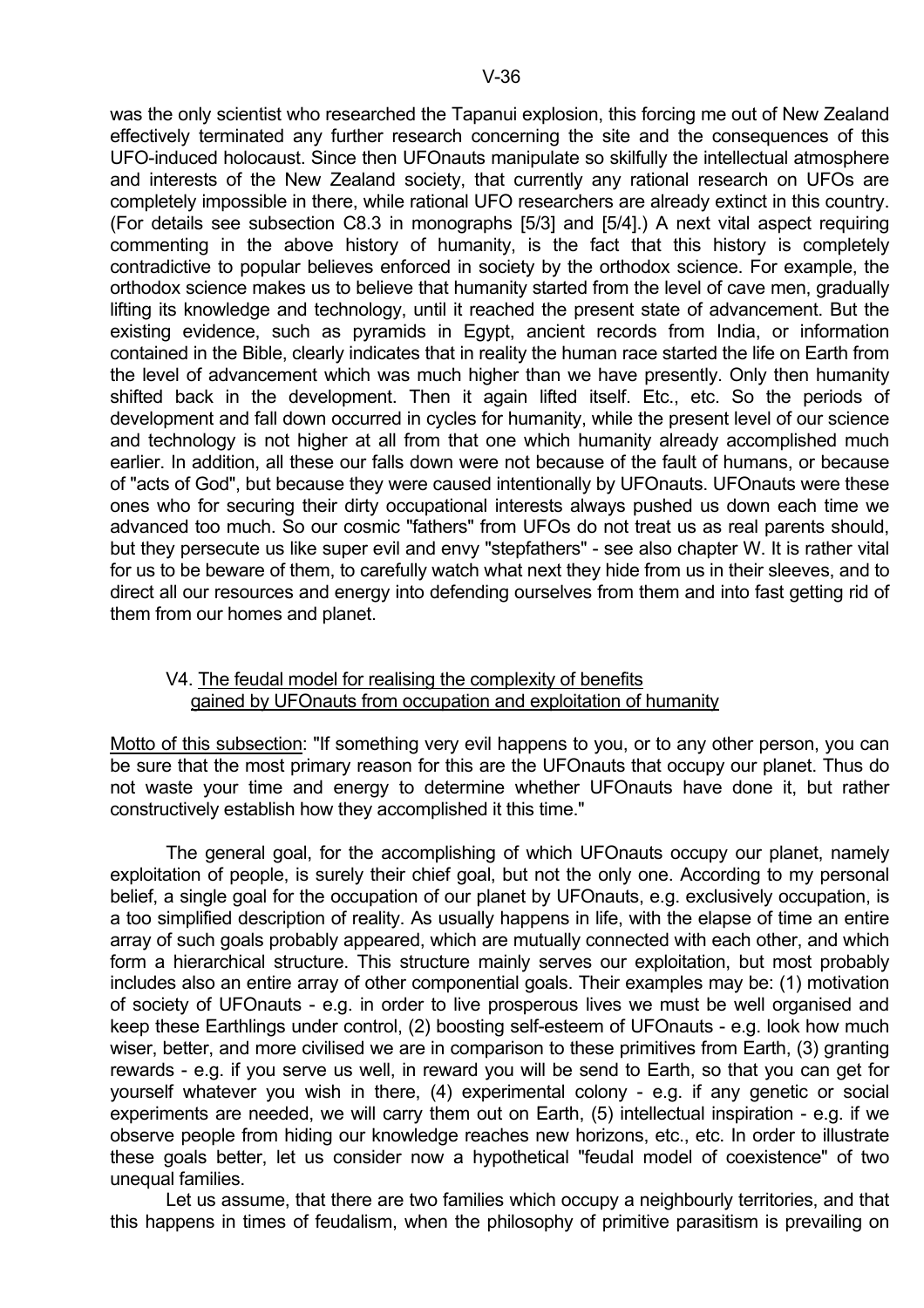Earth. (The philosophy of primitive parasitism is only a more primitive version of the philosophy of evil parasitism that is practised by UFOnauts - for details see subsection V2.) For example, this could happen in realities of feudalism on Earth. One of these two families, let us call it "**Oppressors**", practised the philosophy of evil parasitism. For generations it accumulates in its hands the ownerships and power, and continually subdued others. In the historical sense it could be identified with, for example, a noble family that lives in their palace. Not far from the palace of this family of Oppressors, also another family lives, which we can call "**Oppressed**". These Oppressed are simply slaves of Oppressors. In the historical sense they can be compared to a family of peasants which lives in an apartment hut for farmhands near the palace of Oppressors.

 Although for descriptions of relationship between two families we do not use the term "occupation", if we carefully consider the above situation, then the family of Oppressed actually lives under the occupation of the family of Oppressors. After all, in order to exploit Oppressed more effectively, Oppressors would cut them from access to the world, would lock them up in their apartment house, would limit their freedom, and on purpose would continually kept them in darkness and poverty. Also they would never ask Oppressed to agree for anything, because the living space of Oppressed they would consider to be "owned" by them. Also never they would make any formal agreements, carry out official negotiations, or respect their knowledge, believes and values, because they would NOT consider them to be equal. Because on everyday occasions they would interfere in the life of Oppressed, dictating them what they should do or not do, what decisions they should take, which knowledge they are permitted to gather, etc.

 If someone tries to describe goals for accomplishing of which the family of Oppressors would occupy the family of Oppressed, it would turn out that there is a lot of these. Of course, the most important of them would be the exploitation. Oppressors would exploit Oppressed on countless number of ways, and with the elapse of time almost all aspects of their lives would not be able to function without the existence of this exploitation. (As we know, it is impossible to imagine a historic noble family without peasants that served them.) In order to provide here specific examples, always when Oppressors would need someone for labour, have a taste for a wild sex, would need someone for army, or would need to complete any actions for which they would not have their own moral energy, then Oppressed would always be nearby ready to service. But in spite that the exploitation would be the chief goal of this occupation, it would not remain the only one. A next such a goal would be a defence of Oppressors from a possible revenge of Oppressed. This is because from time to time Oppressed would have a tendency to rebel and to start a revolution, in the effect of which they would try to take a power from Oppressors. Knowing about this, Oppressors would constantly watch Oppressed and persuade them to obey, to maintain peace, to keep far from the art of war, knowledge of weaponry, and knowledge of the world, etc. Various scientifically inclined Oppressors would study Oppressed. After all, the knowledge of behaviour, psychology, believes, habits, folklore, tradition, routines, and the state of health of Oppressed, would be very useful in exploiting them in keeping them subdued. Oppressors would also want that their favourites amongst Oppressed adopted the parasitic philosophy in lives. Thus they would convert them to this philosophy, of course taking care that Oppressed never catches them in knowledge. Because Oppressors would draw various benefits from having Oppressed, in situations of a nearby competition they would completely cut off Oppressed from contact with the external world. For example, if a stranger would appear nearby, Oppressors would use their army and weaponry to make impossible the communication between this stranger and the Oppressed. In turn in case of a danger that Oppressed completely die out because of cataclysm of some sort, Oppressors would evacuate the most favoured Oppressed, so that in the future they could keep exploiting them. Of course, above are listed only some examples of a very complex relationship between these two families. For a more complete understanding this relationship, it would be beneficial to learn historic descriptions of coexistence of families of noblemen and peasants in historic times.

 If the above model is related to two civilisations, such as humanity currently occupied, and UFOnauts who occupy us, then it turns out that all components of the above feudal model must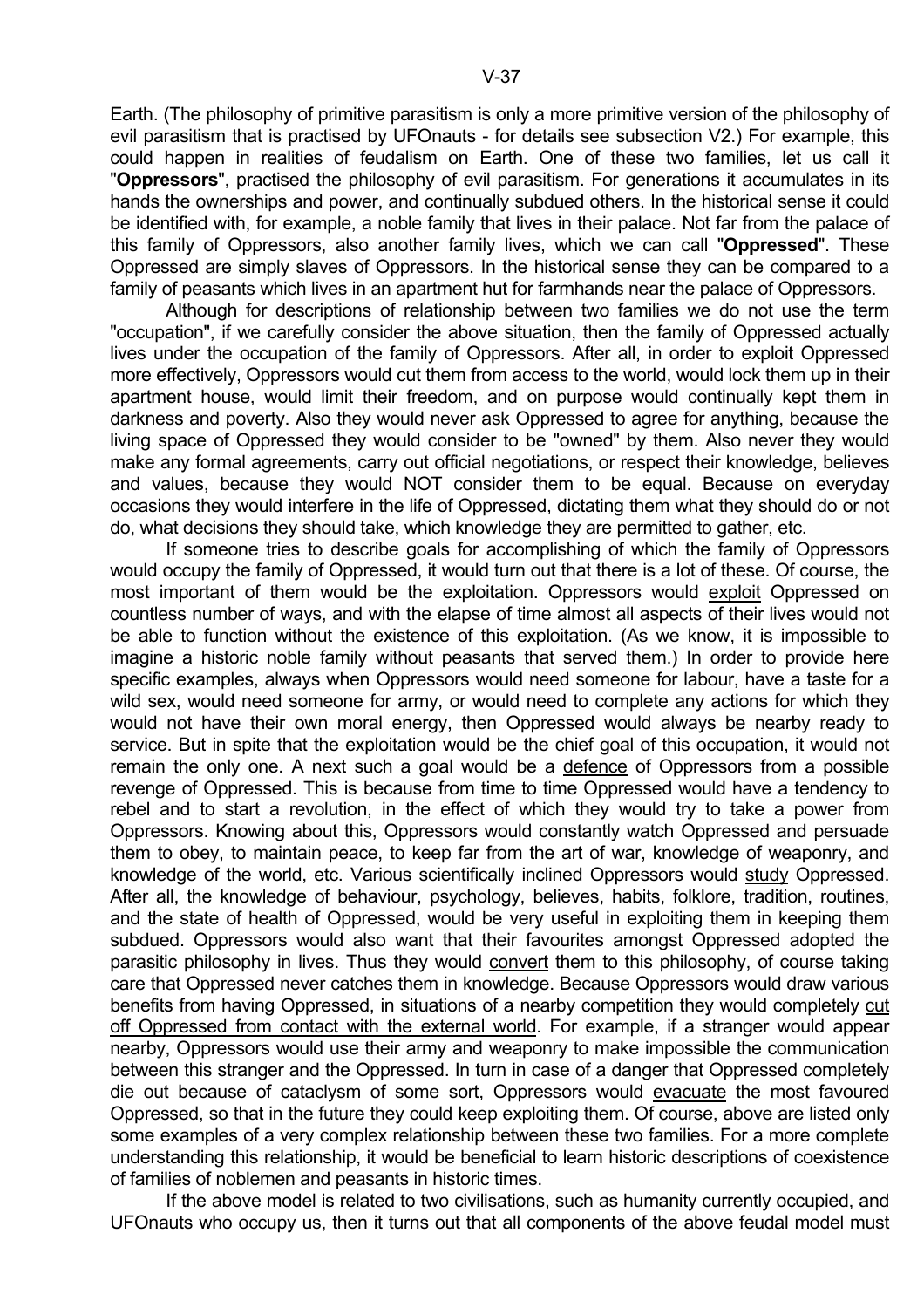be present in the coexistence of these civilisations. And in fact, the existing evidence clearly confirms the mutual correspondence of this feudal model and reality. (For example, UFOnauts never recognise the authority of human governments - similarly as Oppressors never would recognise the authority of the head of family of Oppressed, also UFOnauts never ask us for any agreement, or open on Earth any their Embassies, or sign with us any formal agreements similarly as Oppressors never would do this with Oppressed considered to be lower than them, etc.) This in turn leads to a conclusion, that goals of the occupation of Earth by UFOnauts are similarly complex as in this model. Apart from the chief goal, i.e. exploitation of people, these include also goals of lesser importance, such as experimenting, imposing their philosophy on us, keeping us enslaved, and many other componential goals. But exploitation always is going to remain the most important goal of arrival of UFOnauts to Earth. (Similarly as in the above feudal model "Oppressors" coexisted with "Oppressed" mainly in order to exploit them.)

 In spite of being very simplified, the feudal model discussed above introduces a huge potential for better understanding of many aspects of behaviour of UFOnauts. For example, it explains why UFOnauts do not start diplomatic relations with our governments, why they directly raid these people whom they need in a given situation, why it is so difficult for us to unambiguously establish for what reasons UFOnauts arrive to Earth, why in one situation they are hostile and withdrawn, while in other situation they can be friendly.

 This model provides us also with the capability to simulate circumstances that we would like to understand. If we do not know something about evil parasites who occupy us, it is enough to relate given circumstances to a similar situation that appears in one of feudal societies known to us, for example in the society of feudal Europe, or in China from the period before communism.

 Bearing in mind the above, in our vital interest lies now to not loose from our sight all aspects of the current situation, and also to research UFOnauts intensely to establish what is the range of their true motives. In turn after we establish the most important goals completed by UFOnauts who currently occupy Earth, and after we learn methods with the use of which these goals are being accomplished, we should develop means and procedures in order to gradually take initiative in our hands, so that responsibility for our future starts to lie on our own shoulders. Only after a complete taking over of this responsibility, we will be able to state that as a civilisation we have a sovereignty.

 But when the regaining of our sovereignty is concerned, the above feudal model reveals also, that this is not going to be an easy task. This is because we know jolly well from history of feudalism, that exploiters voluntarily do not resign from privileges and power they have. Their entire civilisation is so oriented towards using services and goods robbed from the subdued people, that the reversal of situation is not possible without causing a complete fall down of their system and their manners of acting. Thus, in feudal models privileges and power must be taken from exploiters by force. In subsection F14 various military and destructive capabilities of technology that is in hands of UFOnauts who occupy us, are revealed. These capabilities, in connection with the parasitic philosophy of UFOnauts deprived any scruples, clearly indicate that any attempt at a military confrontation between people and UFOnauts, or even just only a threat of such a confrontation, would finish with a destruction of humanity. Thus a paradox situation is created, when we must restore our sovereignty with the use of force, but we are not allowed to openly use any military force for this purpose. So how we should accomplish this? The answer is "by a popular uprise" (i.e. not by the specialised effort of our militaries, which can be destroyed very easily by the superior technology of UFOnauts). This answer is explained in chapter W.

# V5. The knowledge of the future and the manipulation of the past as a source of absolute advantage of UFOnauts over people

Motto of this subsection: "Our future lies in hands of God, our past is manipulated by devils (means by UFOnauts who occupy us), so for us only present is left."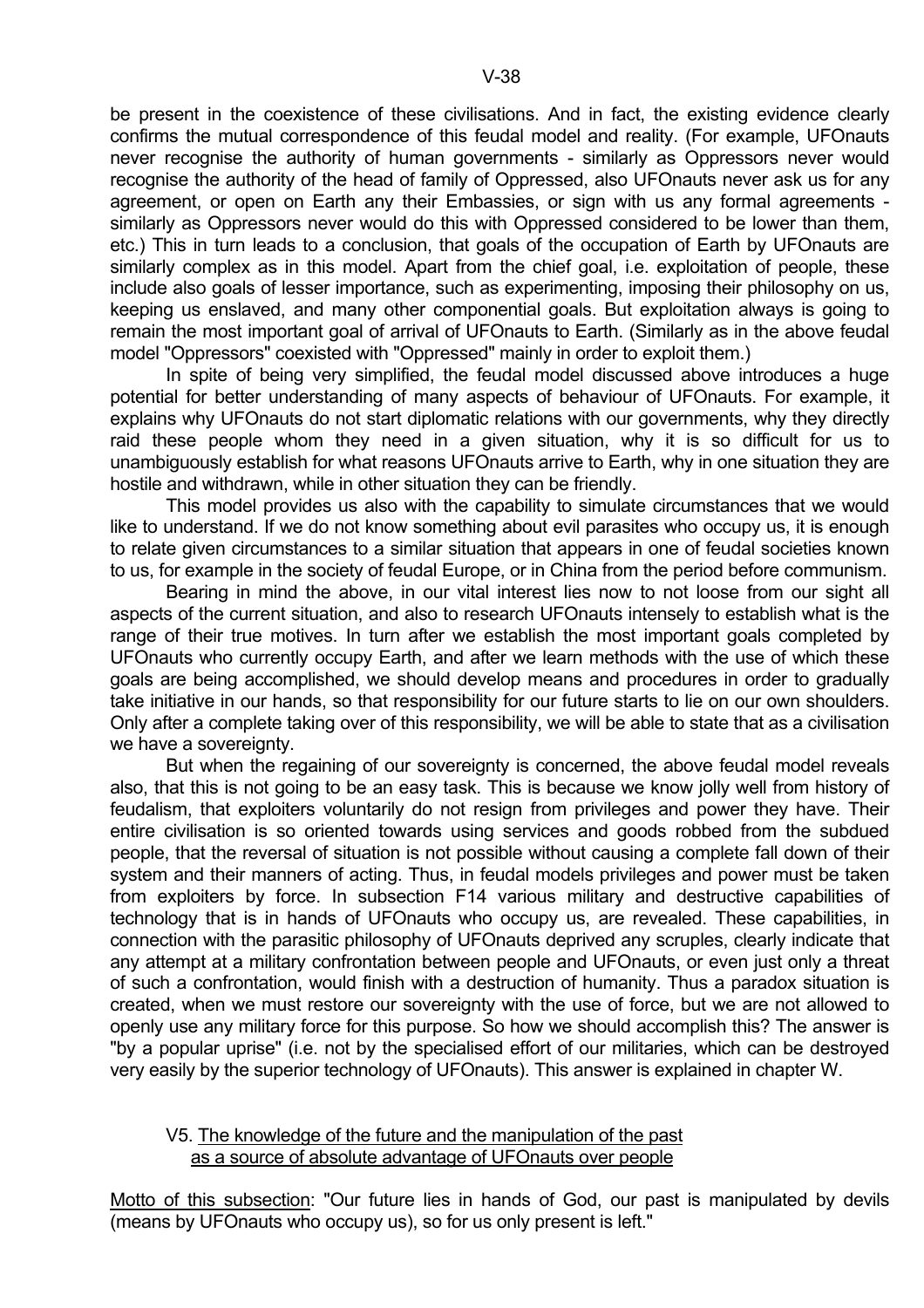The knowledge of the future is the most important source of the physical advantage of UFOnauts over humanity which they occupy and exploit. It is also the primary reason why UFOnauts are able to keep us in slavery since the beginning of populating of Earth, without us even noticing this. UFOnauts know the future, and therefore already in present time they are able to eliminate all reasons, which one day could introduce a threat to their absolute domination over people. Due to their knowledge of the future, UFOnauts who occupy us are also able to **act selectively**, means to concentrate their attention exclusively on these people and these events, which act against their interests on Earth. In this manner they are able to interfere into lives of these individual people, and prevent the occurrence of these individual events, about which they know that in the future these are going to act against their occupation of Earth. This subsection explains how they accomplish this their knowledge of the future, how it is utilised by them for keeping us enslaved, and what are symptoms when in our vicinity takes place just such interference into our affairs that is based on the knowledge of the future by UFOnauts.

 In order to understand better the mechanism with the use of which UFOnauts who occupy us learn about the future, it is enough to realise that they mastered the ability to travel in time - as described in subsection M1. They constructed "time vehicles", and continually use them. These time vehicles at their request can shift them back and forth into the future or past at any moment. (Until today an entire ocean of material evidence was accumulated, which confirms the key fact that UFOnauts mastered time travel and that they already have time vehicles. A part of this huge evidential material is presented in chapter T, and in separate Polish treatises [3B] and [4B].) A routine component of their strategic activities is the "system for learning our future". UFOnauts who occupy us developed this system and consequently utilise it in practice. This system is composed out of the **institution of "time couriers"**. This institution is a principle, that every UFOnaut who operates in a given time, cyclically every each specific period of time must shift back to the past. In turn after arrival to this past, he/she must inform UFOnauts who operate in there, what actions they must undertake in order the future from which these couriers arrived is shaped exactly according to their wishes, and thus worked for the benefit of their occupation of Earth. As an example consider the situation, that UFOnauts who operate in 2003 discover that in 1950 someone has taken a perfect photograph of a UFO. This photograph allows future generations of people to learn the exact shape of UFOs. In such a case a group of "time couriers" arrived to beginnings of 1950s, quite clearly points out a task for UFOnauts who operate in these times, to make impossible taking this particular perfect photograph of a UFO. After UFOnauts complete this task, future generations of people on Earth, in the altered course of time do not have a chance any more to learn what are exact shapes of UFOs. In order to shape the future according to their wish, UFOnauts who occupy us change constantly events that already took place in our past. Of course, functions of these "time couriers" are performed by practically each single UFOnaut who operates in given times. Therefore such tasks which in past are to be completed according to their information, is a lot. In the result almost every direction of human activities, that may lead to gaining by humanity any advantage over UFOnauts that occupy us, is effectively squashed in the seed.

 In order to summarise the most important attributes of the knowledge of future by UFOnauts, these are as follows: (1) the **mechanism** of this knowledge results from the fact that UFOnauts have time vehicles and that they continually shift back and forth between the presence and the past. (2) The **consequence** of this knowledge is that UFOnauts who occupy us continually erase or change events in our past, which already took place, but which acted against their occupational interests on Earth. (3) The **effect** of this knowledge is, that UFOnauts must intervene in personal life almost every single person on Earth, and that almost every individual inhabitant of Earth experiences personally at some stage of his/her life changes of his/her past and manipulations on presence carried out by UFOnauts. (4) The **symptoms** of this knowledge include e.g.: (4a) frequent experiencing "déjá vu" by almost every person, caused by the manipulations of UFOnauts on past of this person, (4b) continuous changes of facts in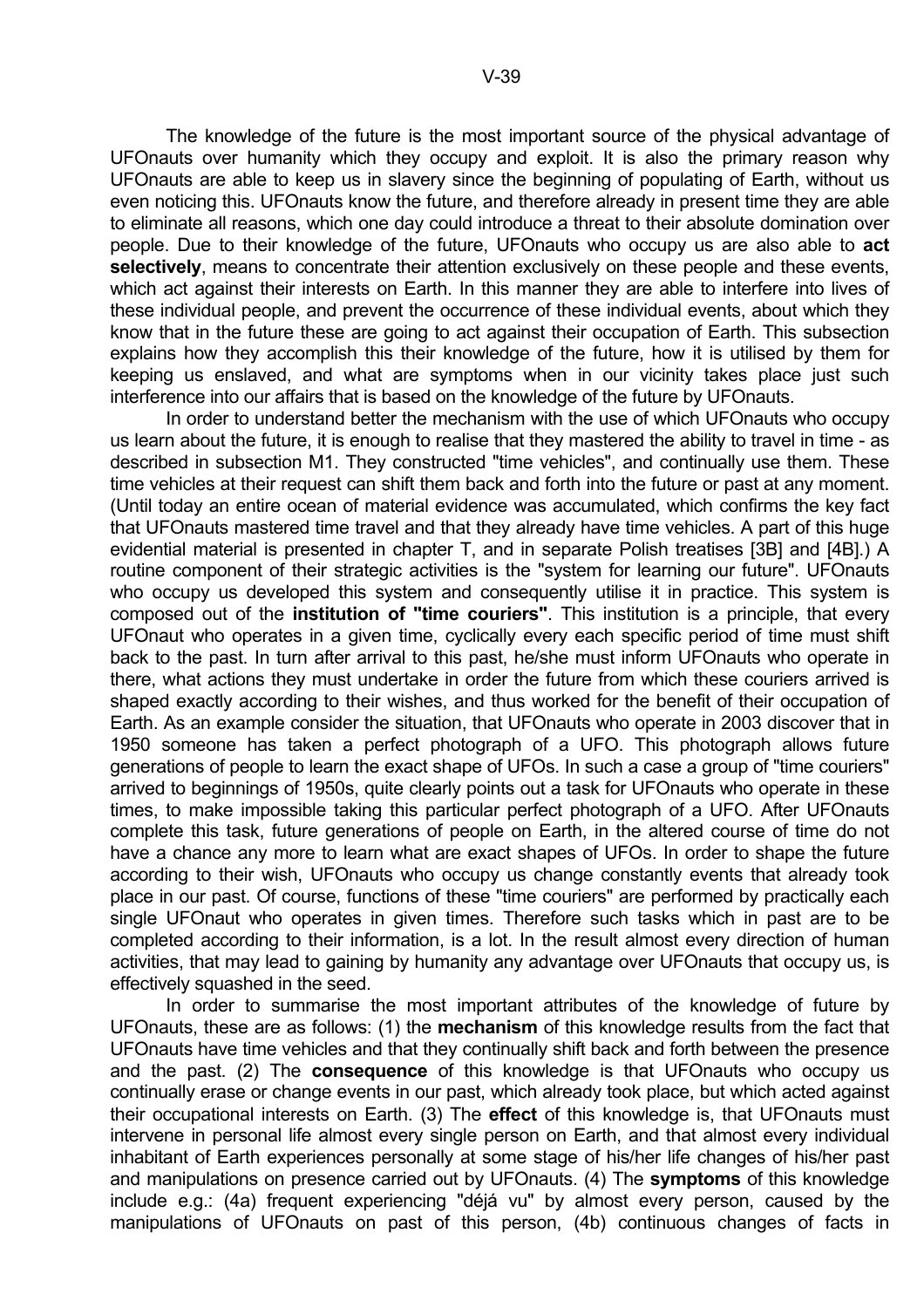relationship to our memory of these facts, (4c) the necessity to introduce changes to secondary events that result from changes in key events (this necessity is described at the end of this subsection), (4d) impossibility to predict the future exactly, which results from the continuous changes that UFOnauts keep introducing into our future (thus also impossibility to prepare a prophecy that would fulfil exactly in the predicted time frame), etc.

 As this is the case with absolutely everything, also such immoral interferences of UFOnauts into our past in order to enslave us in the future are ruled by appropriate moral laws. In order to provide here some examples of these moral laws, one of them is the "**law of inevitability of the fulfilment of karma**". This law causes, that events that are described by someone's karma, can only be delayed by UFOnauts, but cannot be eliminated completely. So if UFOnauts make someone's karma impossible to fulfil completely, this someone is going to come back again to fulfil this karma to the end. For example, by murdering Jesus before He managed to introduce his philosophy to Earth (see Figure O7), UFOnauts simultaneously caused, that according to this moral law Jesus must return in order to complete His task and cause the karma to be fulfilled. So if UFOnauts stop Him again, e.g. by murdering Him once more, then He comes back for the third time, etc. Another moral law which introduces quite significant consequences to our situation, is the "**Principle of Counterpolarity**" described in subsection I4.1.1. This principle causes, that currently when we know exactly that activities of UFOnauts are based on the knowledge of our future and that UFOnauts utilise this knowledge for effective squashing our current activities, we are able to contradict their interference increasingly better. In turn this our contradiction is to gradually introduce consequences, that are opposite to these intended by UFOnauts.

 In order to defend ourselves from such interferences of UFOnauts based on the knowledge of the future, we already have an excellent method described in subsection W6.1 under the name "**method of a blind samurai**". The name for this method is inspired by a Japanese film, which shows a blind, but extremely effective samurai. This samurai developed to perfection a system of reactions to non-visual signals induced by the actions of his opponents. Our lack of knowledge of the future makes us just like equivalents of this blind samurai, who does not see what is going to happen. In turn the knowledge of the future which UFOnauts accomplish due to their travel in time, makes them equivalents to these seeing opponents of the blind samurai. So in order to be effective in our defence methods, we need to learn how to notice and to interpret correctly reactions and behaviours of UFOnauts, which these evil parasites take in response to our actions. Because UFOnauts know the future, their behaviours are always appropriate to the future influence that a given our action is going to exert onto their occupational interests on Earth. So if we undertake something, that in future seriously works for our own benefit but to their loss, then UFOnauts will try to stop it with all means available to them. They will initiate an entire arsenal of their evil methods, e.g. extraordinary disturbing "coincidents", rapid breakdowns, obstacles, delays, negative feelings that paralyse our actions, activities of human traitors devoted to goals of UFOnauts because UFOnauts preprogrammed them hypnotically for holding us back and for disturbing us, destructive action of "forces of nature" that UFOnauts control technically and unleash against us, etc. So when we notice that against any of our actions these types of phenomena are piling up and try to prevent it, then we should complete this particular action with all our energy and means. We must remember that everything that runs against interests of UFOnauts, is simultaneously very good for us and leads us to our better future. So in our vital interest lies to do everything possible in our power, to complete whatever UFOnauts are trying to stop us from.

 The essence of the method of a blind samurai depends on this that "**in our actions we always try to accomplish with a success all actions about which we realise that UFOnauts try to prevent their completion**". The higher the resistance of UFOnauts for a given our action, the more precious the fruit of this action turns out to be for us later, and thus the more intensely we should try to complete it. It is worth to remember that "**our personal success, is also a success of the entire humanity, while the success of the entire humanity is also our personal success**". Therefore all our actions, which UFOnauts are hard trying to prevent, always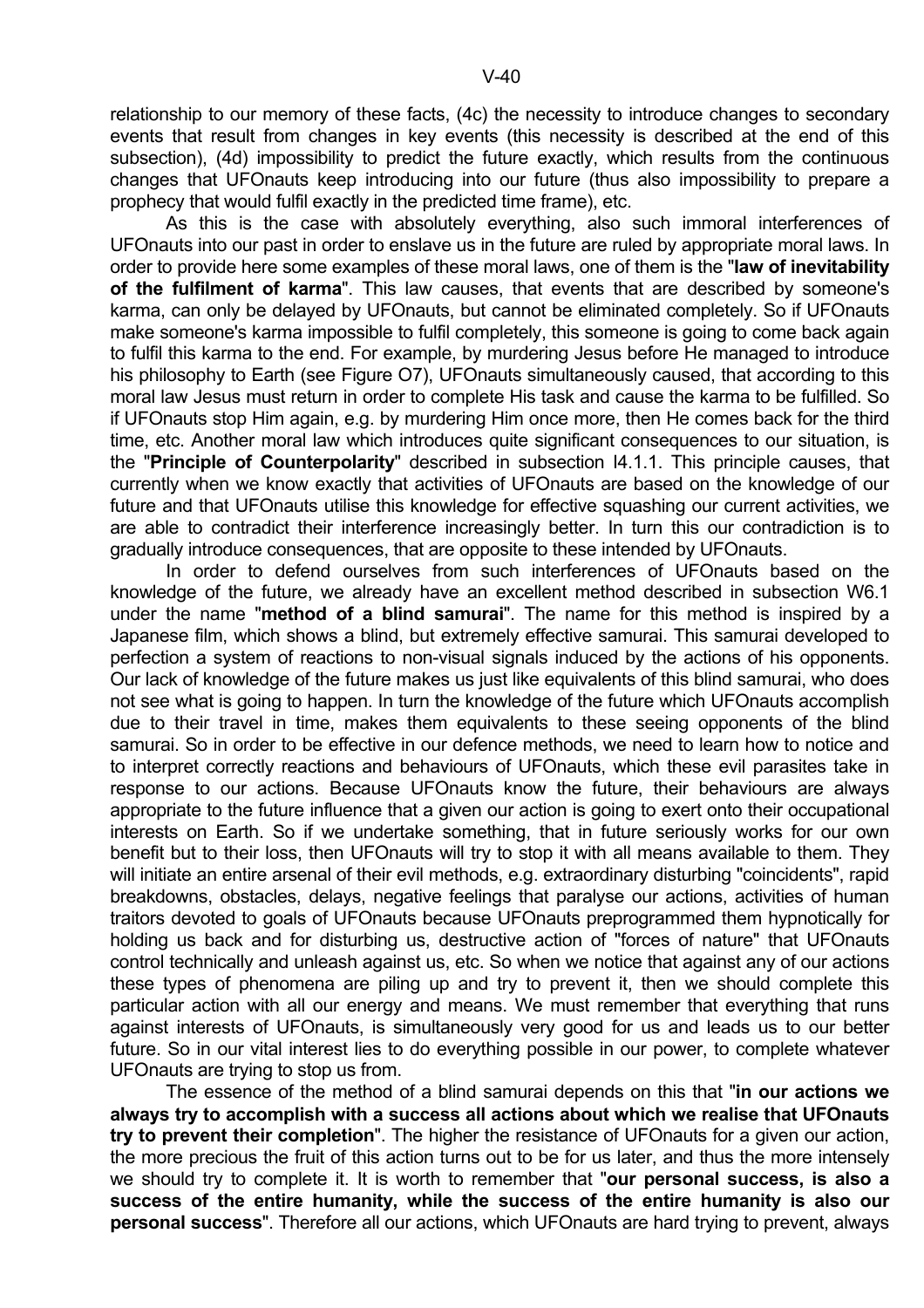in the final effect serve excellently not only the entire humanity, but also our own future. So if we manage to invalidate some destructive attempts of UFOnauts who occupy us, the fruit of our success not only helps the entire humanity, but also lifts us up higher towards a better our own future.

 As I managed to confirm many times in my own life, and described this in subsection W6.1, the completion of our intentions, which UFOnauts try to stop hard, should not depend at all on breaking through the resistance of UFOnauts. This is because in everything that UFOnauts do, they always turn out to be much better than us. Therefore their obstacles and resistance are practically very difficult to overcome, and can exhaust even a most determined warrior. Much better method, which I always try to use with a great success, is a fast going around obstacles, which UFOnauts create on our path (instead of breaking through these obstacles) - for details see subsection W6.1. Notice here however, the key word "fast", because if we act slower than the occupational machine of UFOnauts, which has a huge inertia, then they are also able to make this our going around their obstacles impossible for us.

 The method of a blind samurai a countless number of times proved already to me in action its huge effectiveness. If we implement it widely, then in spite that the UFOnauts who occupy us know the future, they still will be unable to stop us. This is because in spite that they are able to concentrate their obstructive efforts exactly on these individual people the activities of which in a given moment of time run against their occupational interests, and only on these our activities which work against them, still many people, who consequently start to work towards freeing ourselves from these cosmic bloodsuckers, will break free with a success through their blockades.

 Of course, moral laws show their actions not only through making life difficult to UFOnauts who occupy us, and through giving to our hands an excellent method of self-defence, like the "method of a blind samurai". These laws also cause that all activities of UFOnauts that are based on their knowledge of the future, must be characterised by a whole array of unique attributes, by which we can identify them. Below I listed the most important out of these attributes. Here they are:

 #A. **Intervention in lives of individual people**. As this is explained previously, activities of UFOnauts who occupy our planet always are based on the knowledge of the future. From my analyses to-date stems clearly, that UFOnauts do NOT prevent every our action nor every development of the situation, but only these ones, which in the future course of life on Earth turn out to decide about the fate of humanity and also prove themselves non-beneficial for UFOnauts. Thus for example, they are not going to stop taking every photograph of UFOs, but only these photographs which in the future cause the increase in human awareness (e.g. because they are deprived of distorting factors). Also they are not going to limit publishing of every book, but only these books which cause the breakthrough in human knowledge (e.g. this monograph), etc. All this proves that the basis for action of UFOnauts is the detailed knowledge of our future, through a careful analyses of this future while it unfolds. (E.g. whatever happens on Earth right now, is the future for events on Earth that took place let say five or fifty years ago. Thus the current situation is now carefully watched and reported to our past by UFOnauts operating on Earth today.) After they find out, what in this past works against interests of UFOnauts, they also establish what past event gave to this something the decisive course. Then they shift time back to this event and make it impossible to happen. For example, if it turns out that in 50 years of time this fragment of my monograph will have a decisive influence on loosing by UFOnauts a vital battle, then they would shift time back to the moment when this fragment was written, and try to make this writing impossible. (What actually I observe continually during writing this monograph and other publications that proceeded it.) But if something bears no influence on the shaping of our future in the manner that runs against interests of UFOnauts, this is not going to be a subject of their attacks. In the attacking, UFOnauts always concentrate on acting through individual people and individual actions. **In order to change the fate of a group, UFOnauts interfere in fate of individual people who set the direction for this group**. The above indicates what should be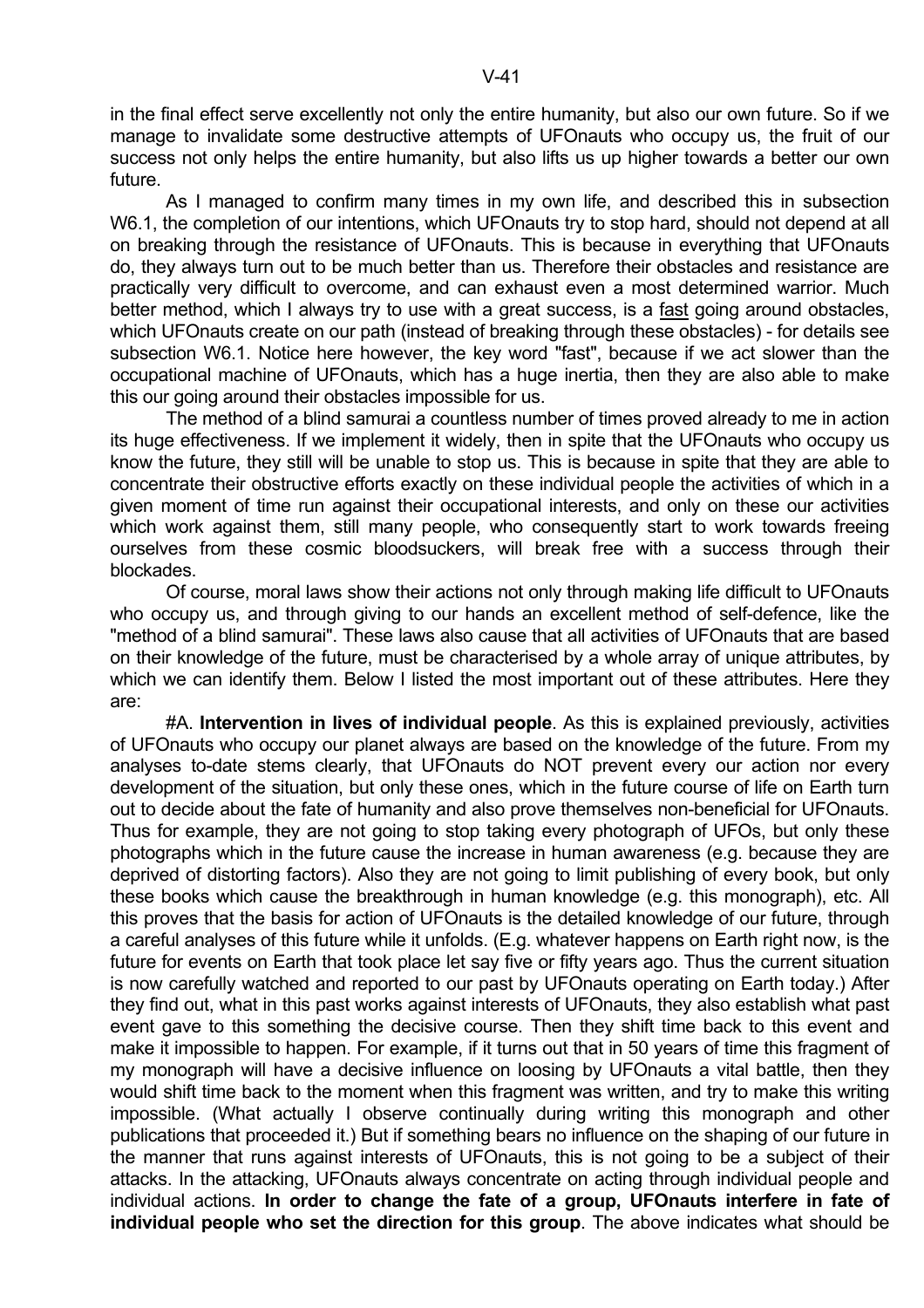our strategy of self-defence from these attacks on individual people. In this strategy we should delegate the progressive action and the distribution of our knowledge simultaneously on the highest number of people possible, so that UFOnauts are unable to stop them all. The progress and the distribution of knowledge that are dependent just on individual people, especially ones who tend to keep secrets, are very easy for blocking and for distorting by UFOnauts.

 #B. **Time delay**. UFOnauts who occupy Earth undertake their actions with a significant time delay, that in some cases may reach even several months. This time delay results from the need to receive the required data from their informers in the future, and from the need to work out technical details that lead to the completion of their preventive actions. Thus, even in case of using by them the capability to travel in time, there is always a clear time difference between the appearance of a given situation, and undertaking by UFOnauts an action that neutralises it (this is the so-called "**deadlock time**" described in the final part of subsection M1). Therefore, if we wish to have a success in any our action, we must speed up our completion of it, so that our action is finished before this "deadlock time" elapses. Our actions, which are so slow, that they extend beyond this deadlock time, for sure are going to be blocked by UFOnauts. The key factor in our success in fight with UFOnauts is our speed: if you ever discover that UFOnauts hold you back in something, then in respect to this something always "**complete everything immediately after it comes to your mind**". Any delay in the completion of whatever just comes to your mind, gives to UFOnauts the time needed by them to work out a manner of stoping you from accomplishing it.

 There are also further attributes that result from the action of moral laws related to the activities of UFOnauts based on their knowledge of time. But these are going to be discussed in other parts of this chapter. Their next example can be the fact described in especially designated subsection V5.2, that in order to spread evil, sometimes UFOnauts are forced to cause a temporary good.

 The fact that UFOnauts who occupy us know the future, and utilise this knowledge for squashing in seeds everything that act against their interests and for initiating everything that act to their benefit, introduces also a whole range of vital consequences. Because of our tragical situation, we should try to learn these **consequences** and utilise them for an improvement of our situation. For this reason I listed below most vital out of them. Here they are:

 #1. **Strategy of action of UFOnauts**. If we analyse thoroughly components of this strategy, then a significant proportion of it results just from this fact of "**manipulation of presence based on the knowledge of future by UFOnauts**", or "change of our past based on their knowledge of our present". For example, one of the strategies of UFOnauts is that "UFOnauts push group intellects down by manipulations on subsequent leaders of these intellects". This in turn means that UFOnauts drive to the destruction every movement that runs against their interests, simply by framing subsequent leaders of these movements into various erroneous or unpopular actions - see subsection VB5.2.1. In such a manner, as time elapses, UFOnauts managed to erode significantly such entire ideologies, religions, and institutions, for which original guidelines of their creators included basic components of the philosophy of totalizm, as for example: communism, Christianity, or also Islam which initially was brotherly towards Christianity and very close to Christians. After all, these basic components of totalizm which were initially contained in all of them, run against interests of UFOnauts that occupy us. So in a manner typical for their evil methods of action, each single one of them UFOnauts managed to erode with the elapse of time, by introducing to it various deviations of the type: planned economy, inquisition, or various other principles of behaviour that run against moral laws.

 #2. **Level of interference of UFOnauts**. From the analyses of the future it appears, that almost every person on Earth at some stage of his/her life does something that runs against interests of UFOnauts. Thus a next consequence of the knowledge of future by UFOnauts, is that at some stage they practically interfere into life of literally every person on Earth. This in turn has this consequence, that various side effects of their interference, such as "déjŕ vu" or "supernatural events", are practically experienced by almost every inhabitant of our planet.

#3. **The multitude of interferences of UFOnauts in our lives**. It results from the fact,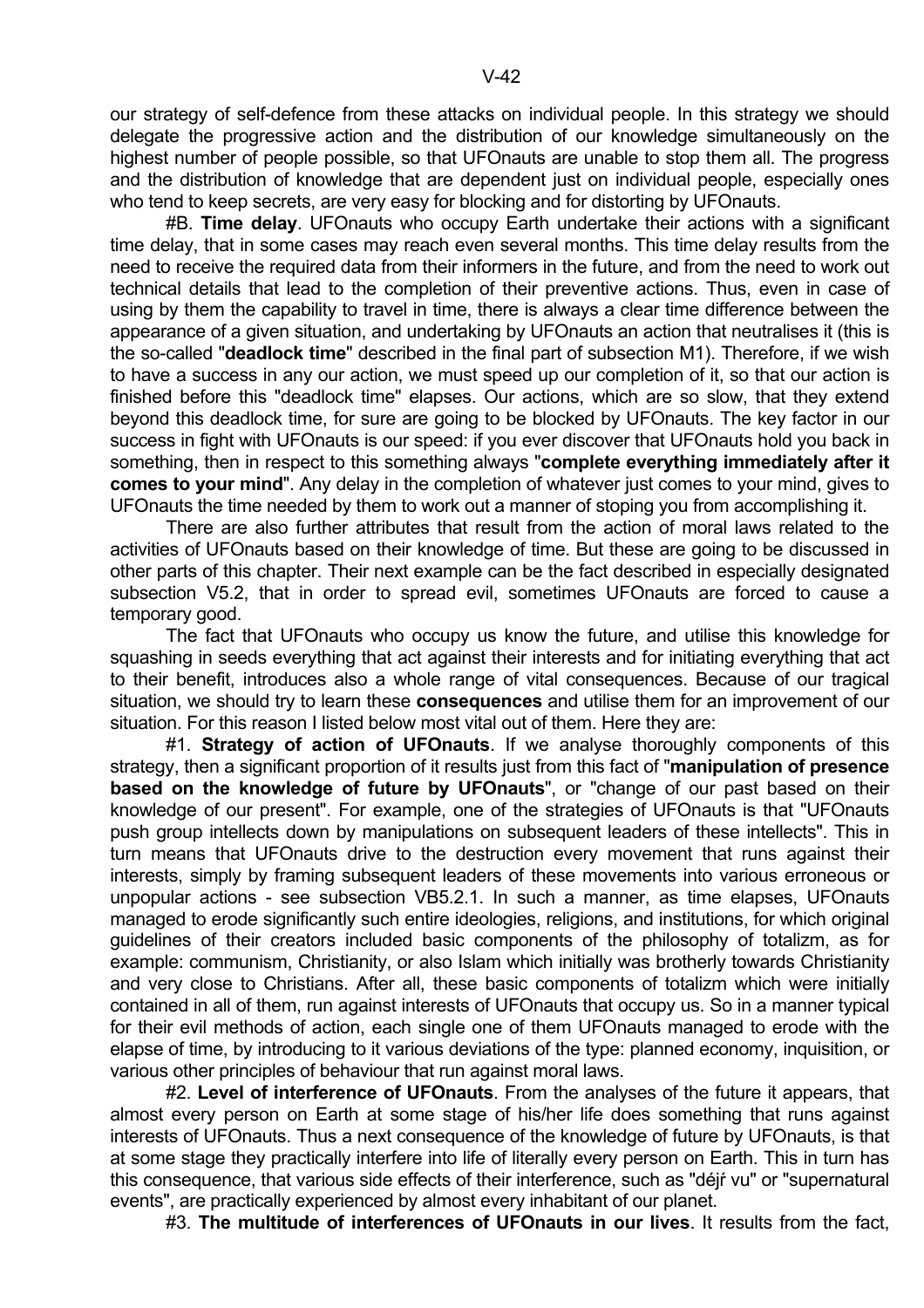that changing a main event on Earth - which directly runs against interests of UFOnauts, simultaneously raises a need for the **corrective changes in various secondary events**, which stem from this main events, although which do not need to be detrimental for UFOnauts. As I explained this in subsection V5.2 on the example of a hypothetical "accident of Einstein", if someone, such as UFOnauts who occupy us, starts to shape the future according to his/her wishes, then independently from the key events in our future, this someone must also change an entire array of secondary events, which are consequences of these key changes. Thus the interference of UFOnauts into our lives cannot be sporadic, but must take a very complex character, which incorporates literally every aspect of life on Earth. Thus one of consequences of interference of UFOnauts into our presence, is that this interference must be carried out on a massive scale and must include literally every aspect of life, in both entire communities and individual people. A different consequence is that people who notice on themselves, or on someone from their surrounding, any "miraculous event that act for their benefit" (e.g. their miraculous saving from death), actually may be sure, that this event (saving) occurs because they just carry out for UFOnauts, or will carry out in the future, some vital strategic task the aim of which is to harm the entire our civilisation. In turn being aware of this fact, that we just do a service to UFOnauts, or that we are going to serve them in the future, should be a warning signal for us, that we should examine more thoroughly the moral side of whatever we are doing, and that we change into more totaliztic these our actions that potentially serve to our occupants from UFOs.

 #4. **Possibility of a fast recognition of interference of UFOnauts**. As this is indicated by research of totalizm to-date, all events that take place in a "natural" manner, means which are caused solely by their karma or by plans of the universal intellect, have this surprising attribute that their total balance of changes in moral energy always immediately is equal to zero. So if they take moral energy on one field, they simultaneously immediately generate this energy in another field (see commonly known proverb, that "the Lord shuts one door but simultaneously opens another" - see item F in subsection I4.1.1). So the only events that the total balance of immediate changes of moral energy is negative (i.e. which immediately absorb much more moral energy than they simultaneously generate), are: (1) all events caused by interferences of UFOnauts into our present situation, and (2) all immoral activities of other people, e.g. caused by human vices a type: lust, or thirst for power. This in turn gives to our hand a very effective method of identifying cases, when UFO intervention in our life takes place. This is because if we observe that a course of events, or someone's behaviours, cause for us a clear loss of moral energy, but their circumstances are such that they could not be caused exclusively by immoral activities of people, then we can be sure, that these are consequences of the interference of UFOnauts into our life.

 Let us now summarise this subsection. Gaining the knowledge by us, that UFOnauts know the future and continually intervene in our present situation in order to shape this future according to their wishes, lifts us upwards in our knowledge of this cosmic oppressor. This knowledge not only opens our eyes and makes us more sensitive to any manifestations of interference of UFOnauts into our life, but it also gives a powerful tool into our hands for developing effective methods of our self-defence against this blood-sucking aggressor from the space.

## V5.1. How it was discovered that UFOnauts utilise the knowledge of the future for keeping us enslaved

 I discovered this important fact, that UFOnauts know the future and utilise this knowledge for keeping us enslaved, because it somehow happened that two vital components converged together. The first of these components was **(1)** completing my own research on travel in time. This research raised my awareness about facts and phenomena that are connected with time travel. Thus it led me to the ability to recognise cases, when time travel takes place in my close environment. The second of these two components was **(2)** experiencing personally, and thus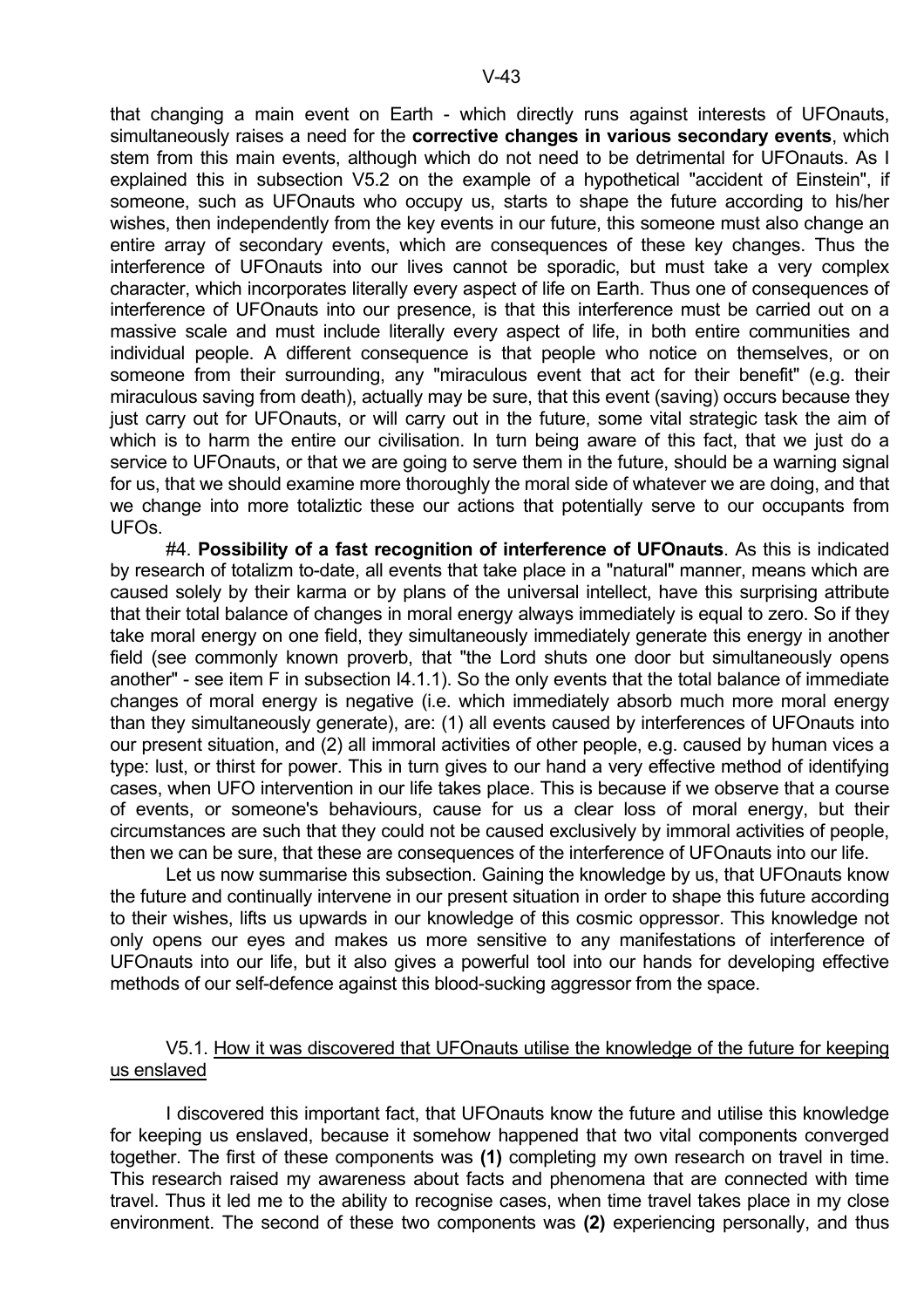also observing on myself, an entire array of destructive actions and sabotages completed by UFOnauts, which could only be carried out if UFOnauts know the future due to their time travel. These destructive actions and sabotages gradually led me to the completion of this vital discovery.

 In this subsection I described both above components. I prepared this description for two vital reasons. Firstly, the presentation of these components explains to the reader where comes from my discovery that UFOnauts know the future and that they use this knowledge for keeping us enslaved. Thus it explains also why I am so sure that my statements regarding time travel of UFOnauts are correct. In this way the reader obtains an opportunity to see, that all claims contained in this monograph are based on painstaking gathering numerous empirical observations and evidence, and then on drawing logical conclusions from these observations. Secondary, through a thorough description of examples of phenomena that occurred in past in my own environment, and that directly resulted from interference of UFOnauts into my own future, I am allowing the reader to also recognise cases when similar events are going to be manipulated by UFOnauts onto either the reader himself, or onto someone from people close to him. So here is a description of these two components of my discovery.

 **Re: 1. My own research on time travel**. The most vital component of my personal research into time travel is presented in subsection M1. In turn, because of the nature of this research, a discussion of various further aspects regarding the course and scope of it, spreads throughout the almost entire volume of this monograph. Therefore further sections of my personal research into time travel are presented, amongst others, also in subsections A4, H9.1, and T3 of this monograph, and also in subsection C3 of monographs [5/3] and [5/4]. Because of such voluminous discussion of this topic in other sections of this monograph, their repetitive discussion here will not be repeated.

 Of course, the fact that UFOnauts know our future, and devilishly utilise this knowledge, was also noted by various other researchers. For example, Mrs Bozena Osiecka (ul. Kajki 8, 11- 010 Barczewo, Poland), in her letter dated 29.12.97 wrote to me, quote: "I believe that they {UFOnauts} do not like Poland and Poles, I do not know why, perhaps they know the future?" I should comment here that yes Madam, I agree that UFOnauts know the future and perfectly know in which colour is going to be the eagle that one day will break their claws which they use to bleed out our planet for thousands of years.

 The above statement can be complemented with the information, that UFOnauts not only do not like Poland and Poles, but for a long time they already try to actively destroy this country and nation with the use of their cunning and hidden methods. It is not an accident, that Poland ceased to exist as a country soon after an UFOnaut widely known in Poland under the name "Pan Twardowski" become an adviser of the Polish king, Zygmunt August. (Pan Twardowski is described, amongst others, in subsection VB4.6.1 of this monograph.) It is also not an accident that the first country that during World War Two was attacked and destroyed by the known favourite of UFOnauts, Adolf Hitler, also just happened to be Poland. (For more details on the connection between Hitler and UFOnauts see also subsections A4 and JD8.1.)

 **Re. 2. The frequent experiencing of sabotages of UFOnauts**. Although it is rather difficult to notice an event which clearly indicates a direct intervention of UFOnauts in a natural course of time, I had a good fortune to personally observe several such cases. These observations took place throughout a long period of time, while their convincing force and meaning were increasing gradually. In the result, these experiences gradually led me to the discovery described in subsection V5, simultaneously supplying me with evidence for the actual existence of interferences of UFOnauts into our past, which (the interference) is aimed at keeping us enslaved also in the future.

 Let us now explain, how actually eventuated this gradual evolution of my views towards the final discovery, that UFOnauts who occupy us utilise the knowledge of future for a tighter enslaving us. To accomplish this explanation, in the descriptions that are to follow I am going to

 $\star \star \star$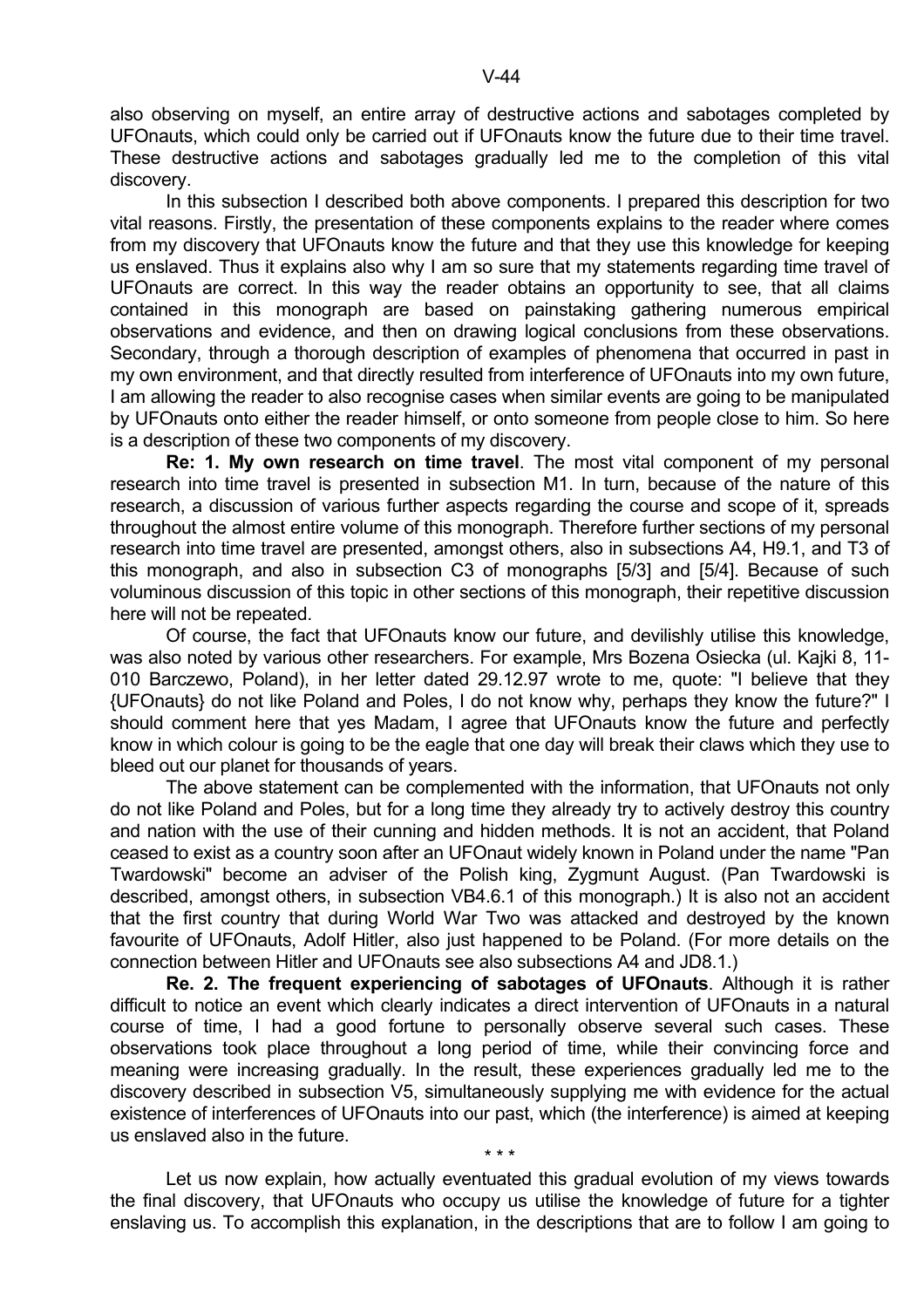discuss several breakthrough events in my life. During these events I noticed with the increasing clarity a direct intervention of UFOnauts in the natural progress of time on Earth. For these events, the interventions of UFOnauts were clearly based on their knowledge of the future. In turn, my noticing of this intervention in a growing number of areas, caused a rapid growth of awareness of the problem. This finally let to a shocking discovery, that UFOnauts know our future, and utilise this knowledge for the squashing in the seed everything that leads people to a gradual lifting humanity out from present darkness and from a lack of knowledge about their tragic position. Here is a list of these breakthrough events in my life:

 #1. **Noticing cases when photographing of UFOs was made impossible**. From the first moment when I discovered that "UFOs are Magnocraft that were already constructed by other civilisations", I started to accumulate and analyse all photographs of UFOs that became available to me. (See the description of a formal proof that "UFOs are Magnocraft" presented in subsection P2.) A significant part of these photographs I intended to publish in my monographs in order to support a formal proof presented in subsection P2. Therefore in case of every photograph of a UFO, which come to my attention, I systematically tried to contact the photographer to receive a permission for reproducing his photograph in my monographs. But for my surprise, all widely published and good quality photographs of UFOs, were anonymous. Means that all UFO photographs which contained something that increased significantly our knowledge of UFOs, always were **taken by an anonymous photographer**, whom never was possible to find. I managed to find a photographer for only these clear photographs of UFOs, which were never published. On the other hand, every widely circulated photograph of a UFO, for which a photographer was easily accessible and available for contacting, always contained various misleading components. (As an example of such misleading components - see descriptions of "factors which distort observable shapes of UFOs", presented in subsection P2.1.1.) These components misled viewers and thus induced in people a growing confusion about a real shape of UFOs.

 At a next stage of my research I finally discovered that Earth is occupied by evil UFOnauts. So I tried to deduce the reasons for this surprising publishing only anonymous or misleading photographs of UFOs. In the result, I was gradually forced to come to a very disturbing conclusion. This conclusion states, that the only explanation for the lack of publications of clear and not anonymous photographs of UFOs, is that UFOnauts must eliminate from the circulation all these UFO photographs, which carry the capability of lifting human awareness. This conclusion was also supported by numerous reports that I received from people who tried to take photographs of UFOs. These people always experienced extraordinary events and obstacles, which make impossible for them to take readable photographs of UFOs. My analyses of possible methods with the use of which UFOnauts are capable to accomplish this elimination of readable photographs of UFOs, indicated that the only way they are able to do this, is that their actions must be based on the travel in time. Firstly UFOnauts must shift to the future, and there they must analyse the state of things. Amongst thousands of photographs that are taken every minute, they must choose in the future these ones, which in a noticeable manner influence the increase of human knowledge of UFOs and the human awareness of our real situation. Then UFOnauts shift time backward and arrive to the time when a given UFO photograph was taken. There UFOnauts somehow prevent taking this particular photo. From my further analyses and questioning appears, that the majority of UFO photographs are either underexposed, or out of focus (moved). Therefore I believe, that the majority of sabotages made by invisible UFOnauts during photographing, depend on either covering the lens of camera for a split of second at the moment when a photo is taken, or on intended moving the camera just when the photo is taken. Invisible UFOnauts do these sabotages so fast, that a photographing person does not even notice them.

 There is a wealth of evidence which confirms this manner of elimination of clear UFO photographs from appearing in human publications. The most convincing out of this evidence is the first my discovery discussed before, that published are almost exclusively anonymous UFO photographs of a clear visibility. This is because when photographs are anonymous, evil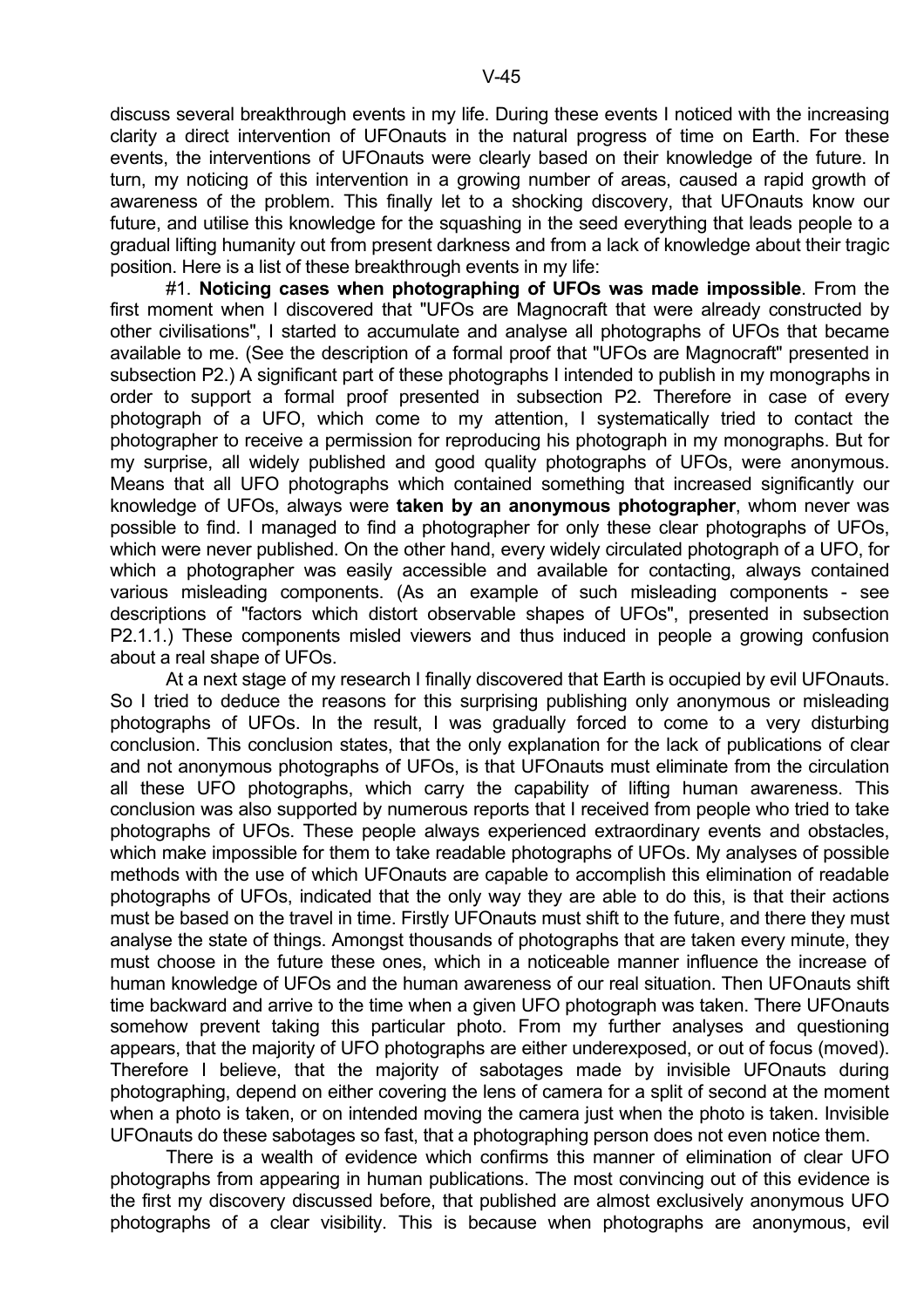UFOnauts are unable to find the photographers through shifting time backward and to prevent taking these photos. (I discovered this fact, when I tried to find takers of commonly known UFO photographs. Almost always this finding turned out to be impossible. As an example see photographs from Figures P15 and P16 described in subsection P2.3.) All exceptions from this rule turned out to be when UFOnauts allowed to take a given UFO photograph, because it supported one of their propaganda goals. (E.g. the photograph either shows a UFO distorted by a magnetic lens, or shows a misleading shape of a UFO, or UFOnauts managed to convince the taker to falsify his next photograph and to let being caught on this falsification so that later it allows UFOnauts to disseminate the propaganda, that all UFO photographs are falsified, etc.)

 Another evidence for just such an intentional sabotage of photographing by UFOnauts, is the fact already mentioned before, that there is a large pool of clearly taken but unpublished photographs of UFOs. The takers of these photographs keep them exclusively for their own use and show them only to their close friends. Thus, these photographs never were, nor will be, published. In their case UFOnauts do not need to carry out sabotages that make their taking impossible. Thus usually these are photographs of a high quality and clarity. (In the course of my research I already encountered, and thoroughly examined, several examples of such clear photographs of UFOs.) Their existence indicates, that behind our difficulties with photographing of UFOs, do not hide neither unknown laws of nature, nor extraordinary attributes of these vehicles, but just an ordinary sabotage of UFOnauts combined with their ability to travel in time.

 A further group of evidence which confirms the blocking activities of UFOnauts discussed above, is the duplication of these sabotage activities in all other strategic areas. Such learning of our future by UFOnauts, and making later impossible for people to carry out activities that run against interests of UFOnauts, is duplicated in order to make impossible or difficult our access to all other sources of correct information on UFOs (e.g. to this monograph). UFOnauts use also this technique to block everything that raises the awareness of humanity, e.g. to important interviews (always something spoils them or holds them back), searches (always something makes them impossible), meetings (always something happens that holds them back or makes them impossible), etc.

 The fact that UFOnauts make impossible to take all UFO photographs which would significantly lift awareness of humanity, can even be proven with an experiment. For this it is enough to attempt the taking by ourselves an important photograph which is somehow connected with UFOs, and which we decisively are going to publish with all our details attached. (For example, it is enough to take a clear photograph of a mark on the leg described in subsection U3.1, or a clear photo of a devil/UFOnaut - e.g. this one from the Malbork castle in Poland. Then this photo needs to be decisively published, e.g. on a web page, together with exact details of the date and circumstances of taking this photo, and full details of the photographer.) Only in the first and later not remembered passage of time this photograph will be taken properly and then really published in such a manner, that on the basis of the description under it UFOnauts are able to find a photographer, means us. But I give a guarantee, that in the second passage of time, means in the one that we are going to be aware of and later remember it, the same photograph for some reasons will not be possible to be taken in a readable manner. (I.e. something either moves our camera, or makes it to jam, etc.) Of course, because UFOnauts simultaneously will erase our memory of the first passage of time, we are not going to be aware that the time was shifted back and that a given photo we are taking two times. Please notice here, that there is a very sure proof, that the elimination of this first photo actually takes place. This proof is the fact, that the above appeal I am publishing continually since 1998 (while this sentence I published 5 years later, namely in 2003), and in spite that it was read by tens of thousands of people, amongst which thousands have both the camera and a clearly visible scar on a leg, so-far no-one published a non-anonymous clear photo of this scar, although over the years many readers publicly declared that they have the scar and that they are going to photograph and to publish it, as the above my appeal states.

Now we finally have learned the principle on which UFOnauts utilise their knowledge of the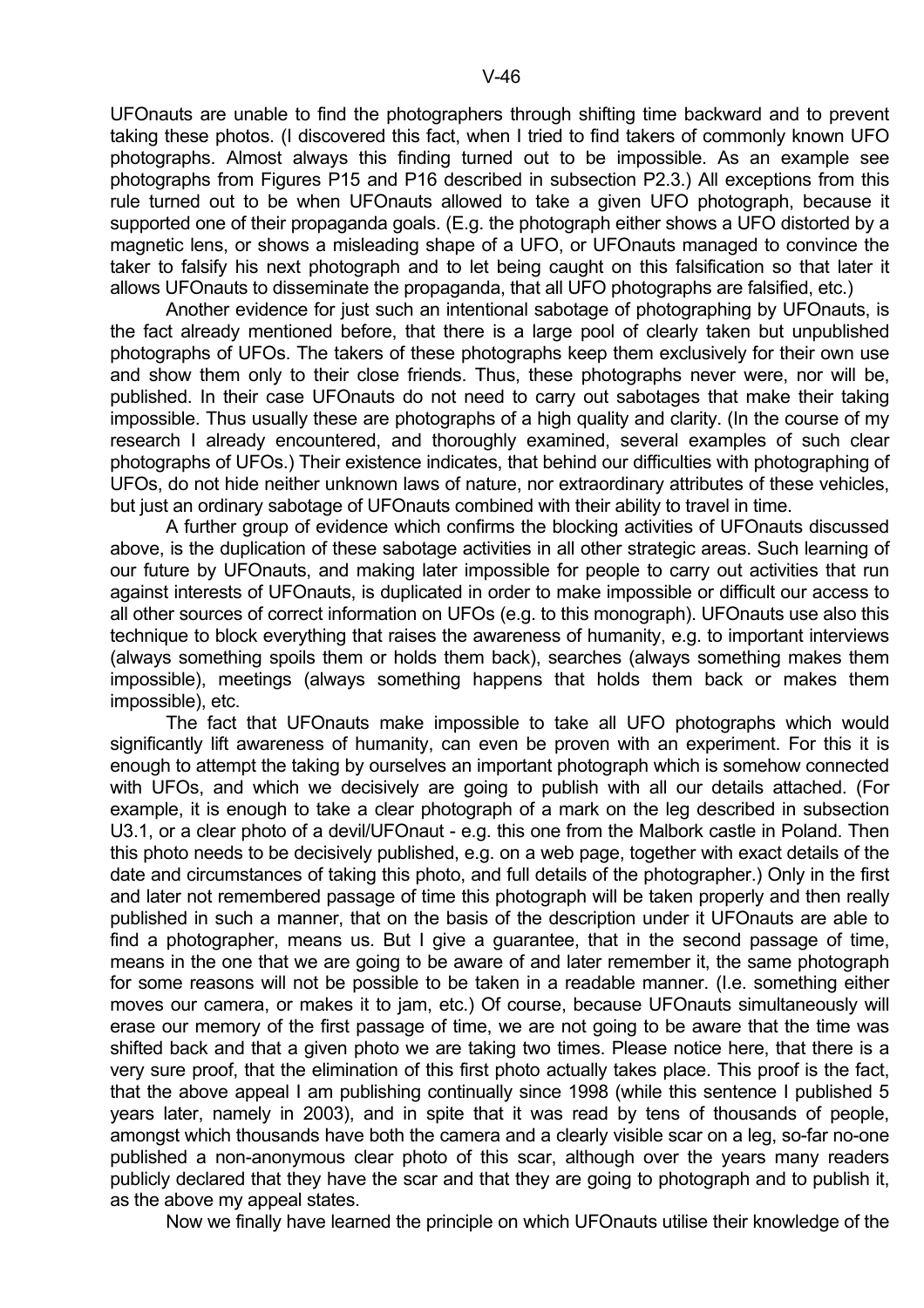future, to make impossible for us taking readable photographs of UFOs. So we are able to use a simple method of making impossible for UFOnauts to destroy photographs that prove the fact of occupation of Earth by evil forces of UFOnauts. Namely, it is sufficient to publish all UFO photographs in an absolutely anonymous manner. This means to break the communication between these people who publish a given photograph, and these people who took it. Such breaking of communication disallows a future finding the photographers. In turn having just a publication of a given photograph, but without the details of the photographer, UFOnauts are unable to find the photographer and to execute their sabotage. So in the second passage of time they are unable to make taking this photo impossible.

 #2. **Spoiling by UFOnauts the highly evidential video recording**. In my research activities to-date, I experienced many times this phenomenon of "making impossible" that is based on a knowledge of future by UFOnauts. The most representative of them was the case of spoiling in 1987 of an interview, that I had with a couple of farmers (husband and wife) around township Heriot in New Zealand. This interview was my next breakthrough in awareness. In the result of later analyses of reasons for this spoiling, it finally led me to the gradual deducing, that UFOnauts who occupy us utilise the knowledge of future for continuous spoiling our presence. Here is the history of this important interview.

 In a small valley located on the farm of these farmers, not far from their house a discoidal UFO type K6 landed in 1987. After the UFO ascended some time later, it left on the grass a clearly visible characteristic ring of magnetically scorched vegetation, which is described as a "UFO landing" in subsections F11 and O5.1, and is also shown on Figure O1. Both farmers had a rare luck of actually observing the landing of this UFO not far from their farmhouse. Furthermore, otherwise to average New Zealanders, they were courageous and moral enough, to agree to give me a formal statement about this landing, to be recorded on a video. They agreed to do this, in spite of discouraging attitude of New Zealand society towards UFOs, and in spite of a vigorous criticism that at that time my publications encountered in New Zealand. They were prepared to officially confirm, that this particular ring of grass scorched to bare soil was left after a UFO landing, which they saw with their own eyes. They also were ready to acknowledge, that they walked several times a day through the area of this landing, and that shortly before the landing of this UFO there was no any scorched ring, while immediately after the landing it was already there. Happy because of such a turn of events, I borrowed a video camera from a Polytechnic in Invercargill in which I then worked. After placing the pair of farmers at a slope of the hill, at the spot from which the camera perfectly took both the couple and the UFO landing site placed behind them, I started the recording of their interview. Farmers exactly described me their observation of a large UFO that landed in this particular spot, and confirmed that they exactly know this valley that lies just near their house, and thus they clearly noticed that before the UFO landing the grass in this spot grew uniformly and was undisturbed. In their explanations that verbally confirmed that this circular landing was surely scorched by the UFO they saw, and that they are eye witnesses who certify this fact. The lens in my video camera captured well both, the pair of farmers, as well as the UFO landing. But when after the return to Invercargill I reviewed the interview, to my largest disappointment I discovered that during the recording someone or something constantly interrupted the connection between the microphone and the recording camera, so that the voice recorded was constantly interrupted and become completely incoherent. From the interview nothing could be understood what the farmers are talking about. Never before and never afterwards I noted such unusual behaviour of this particular camera, in spite that I used it frequently and knew it very well. I tried to organise the repetition of this interview, but it turned out impossible for a whole array of reasons. To be even worse, the couple of farmers just sold their property and soon afterwards departed to a distant location. I lost contact with them. So the recording of this particular interview was actually made impossible by UFOnauts. Because of the message this interview contained, and also because of the impossibility of undermining this message by the so-called "sceptics", this interview had potentials to change completely the perception of people concerning the origin of circular UFO landing sites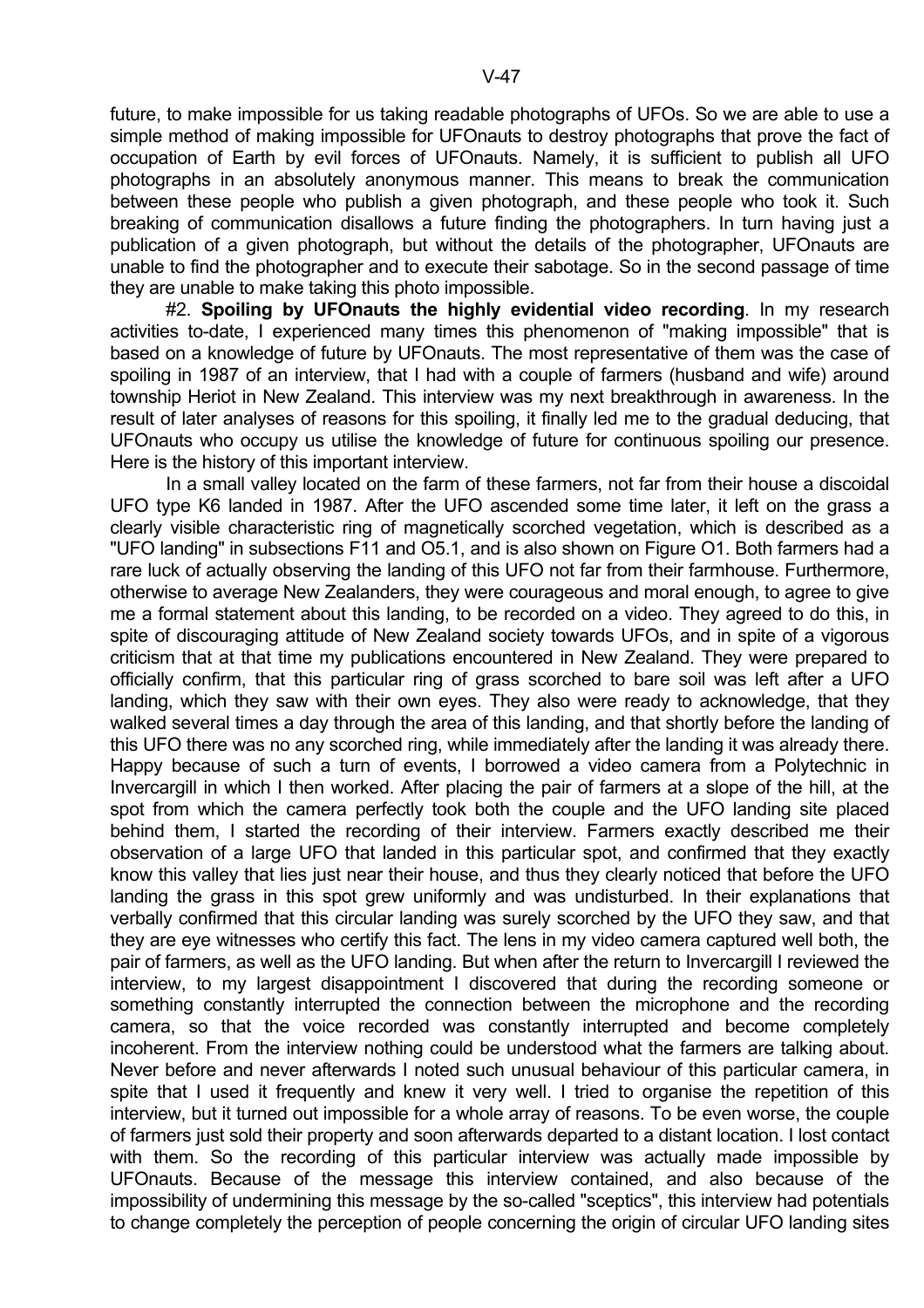in grass, so popular in New Zealand - see Figure O1. After all, there was two reliable witnesses, who clearly noticed a landed UFO which left behind this unambiguous ring in the place of landing. Although in this case I was unable to conclusively prove, that UFOnauts were directly sabotaging my interview, the circumstances of the entire matter left no doubts that it was their work. After all, there was tens of similar cases known to me, in which always a very similar scenario was repeated, and which always led to the destruction of meaningful evidence concerning UFOs. In this way the case of this spoiling of my interview by invisible UFOnauts was for me a next breakthrough in awareness, that consequently brought me to the knowledge of "what actually is going on".

 #3. **The removal of a book from library**. One of the most shocking change of events that already happened, which I personally experienced in my career to-date, was the undoing by UFOnauts in a distant past of a purchase of book for library in the University of Otago. This shocking undoing of the event that already happened, I experienced around the end of 1991, means near the centre of period when I was unemployed after being thrown out from the Otago University. At that time I still did not accept the possibility that UFOnauts are able to change events from the past, which already turned into our presence. Even worse, I still did not discover that Earth is occupied by UFOnauts, or that I am myself constantly blocked in my actions by invisible cosmic saboteurs. But UFOnauts already knew from researching the future, that one day I become their most devoted opponent on Earth. Thus, although I noticed clearly the entire event that I am describing here, at that time I explained it for myself in the so-called "natural manner". Also, initially I did not take too much notice to the details and meaning. At that particular time I carried out intense research, which later were included into the second edition of my monograph from series [5]. I was especially interested in changes of climate on Earth caused by UFO explosion near Tapanui in New Zealand. So I looked through various books on this subject. On one bookshelf I encountered two very similar books that were standing one next to other. They were two subsequent editions of the same book. At that time I did not consider to be even worth to notice the title of this book. After a closer examining both these editions, it turned out that the books discuss results of historic research carried out on changes of climate and temperatures in Japan. The second edition of this book contained a diagram, which revealed the course of changes of an average temperature in Japan in the period that also included years around the date of explosion of UFOs near Tapanui (i.e. around 1178 AD). These temperature changes were calculated on the basis of dates when cherry trees were blooming (dates when cherries bloom initiate in Japan an important cherry blossom festival, thus they are carefully noticed in chronicles over there since ancient times). The diagram proved very unambiguously, that in the period just after the UFO explosion near Tapanui, the climate of Japan rapidly and permanently warmed up. This supported excellently with empirical evidence my theoretical conclusion about the rotation of Earth's crust in the result of this UFO explosion. The rotation shifted Japan and the Bering Straights closer to the Earth's equator, causing the permanent warming up of the climate of that area. But this diagram was absent in the first edition of the book. It was so meaningful and unambiguous, that by itself it could prove the correctness of my theory about the polar shift caused by UFO explosion near Tapanui - see subsection O5.2. Because of this huge evidential value, I decided to copy this diagram and then include it to the collection of evidence for my series [5] of monographs. Unfortunately, this particular day I had no necessary equipment with me, and it was already quite close to the time of locking the library. So I decided to come again the next morning in order to carry out this copying. But when early morning the next day I reached again the same bookshelf, it turned out that there is only one book on it, i.e. the first edition. The second edition of the same book, which contained that vital diagram, was not on the bookshelf. Because all the borrowing in this library were computerised, I decided to check who in the meantime borrowed this second edition, so that I could copy this diagram from that person. But to my shock, an employee of the library informed me that the second edition of this book could not be borrowed by anyone for a simple reason that this edition was never purchased by the library. I was unable to believe what I am hearing. How it could happen that only a day earlier I saw this book on the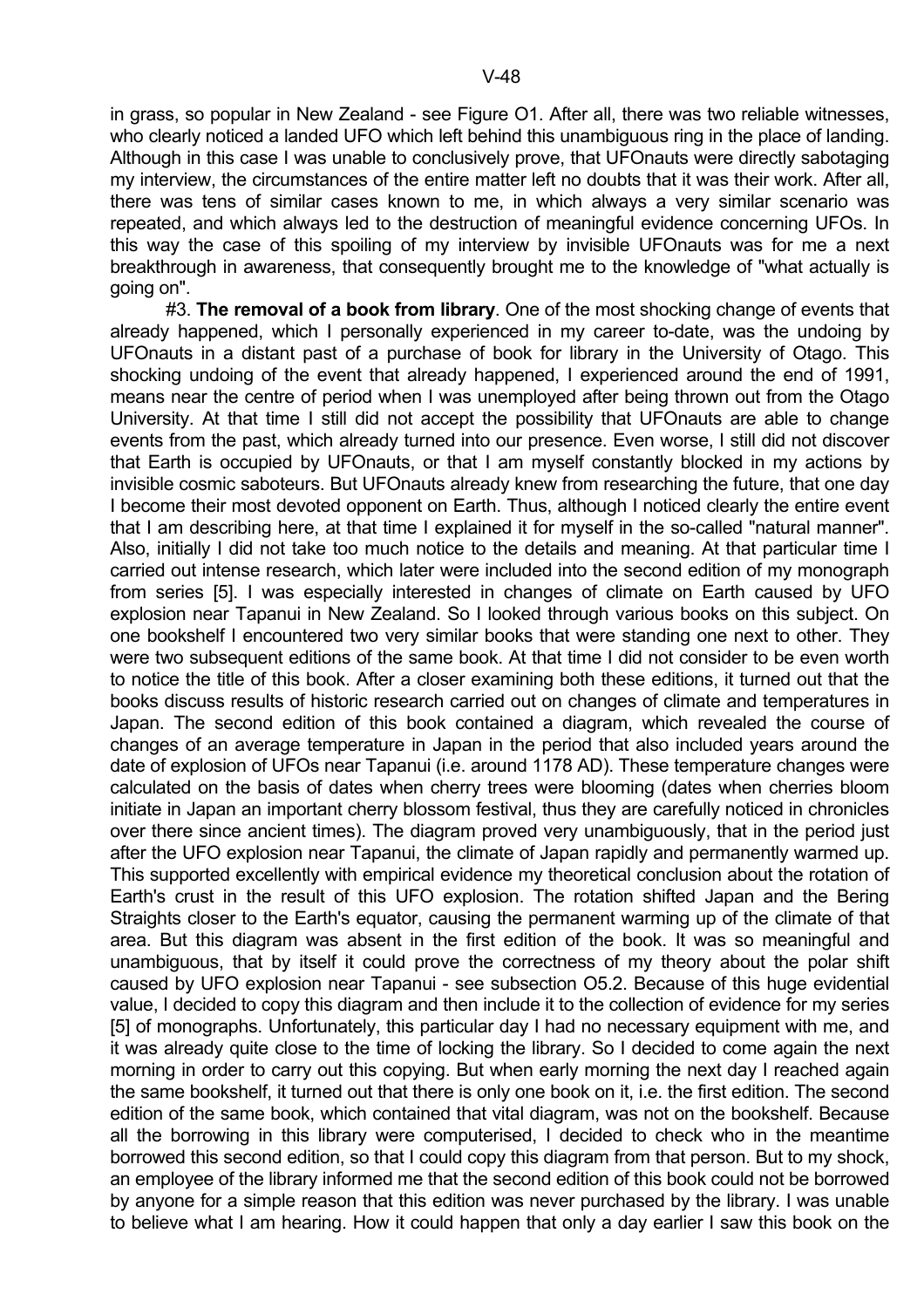bookshelf, kept it in my hands, and read it with my own eyes. While the next day I am learning that it was never ordered by the library. I asked the librarian to check whether the second edition was published at all. The computerised data base indicated that yes, only that the library did not order it. I left the library completely stunned. I could not understand what actually has happened. How I could only a day earlier look and review a book, that was never purchased by this library. I started to understand this only several years later, when I finally accepted that UFOnauts are able to not only shift back in time, but they also utilise this ability for changing these events in our past, which already took place but which work against their occupational interests.

 My own observations regarding the capability of UFOnauts to eliminate events that already took place, were later additionally confirmed by cased about which I learned, when such elimination of past events took place in lives of other people personally known to me. (E.g. see cases of elimination of effects of a head-on collision of cars, described in subsection I4.1.2.)

 The above should be complemented with an information, that several years later, during a brief staying in Dunedin in 1998, when I finally discovered the fact that UFOnauts are shifting time back, I went to the same library again, to find the same book about climate of Japan and to copy down bibliographical data of that book. But after I entered the library of Otago University, I discovered that by some strange "coincidence" it is just in the process of complete renovation. (Currently I believe that this particular renovation at that vital for me time, was carried out because of a sabotage intervention of UFOnauts.) Bookshelves were shifted to different places, catalogues unaccessible, while finding anything in it was almost impossible. In spite of these unexpected obstacles, I insisted to carry out my searches, and after several days of constant efforts, I found a book which seemed to have bibliographical data closest to the book that in past was a subject of intervention of UFOnauts. It carried the following bibliographical data **[2V5.2]**: E. Fukui, editor, "The climate of Japan", Elsevier Scientific Publishing Company, 1977, ISBN 0-444-99818-7, pp 317, HC. In the content of this book in fact I found a reference to dates of blooming of cherry trees in Japan. But looking through the content of it I did not found even a single detail, which would undoubtedly reminded me that this was really the first edition of that particular book, on which several years earlier UFOnauts carried out the previous intervention of changing the events from past that already took place. Furthermore, when - as previously, I tried to check again whether actually does exist a second edition of this book, it turned out that because of this drastic renovation of the library, the computerised databank does not work and thus there is no way to check whether this particular book has a second edition. Because of the change of my place of living shortly afterwards, I had no more opportunity to repeat these checking later.

 **#4. The change by UFOs of a key word in the existing text**. In 1983 I was taking a part in the preparation of a written report from abduction of Miss Nosbocaj from New Zealand onto a UFO deck. The content of this report, and the interesting history of it, is published in appendix Z to monograph [2e]. Because I perfectly knew the content of this report, and also because I took a part in almost all matters which were connected with it, already at the very beginning I observed a mysterious phenomenon of like gradual changing the content of this report of Miss Nosbocaj about her UFO abduction. These changes of the content make an impression, that they occurred continually as time elapsed, and that they always concerned a matter which I just emphasized in my publications. The same impression also had Prudence, who put a significant effort into the preparation of a written version of this report. For example, initially precise and complete descriptions of the mechanism on which time works, gradually become increasingly ambiguous, general and difficult to interpretation, after I devoted myself to researching of time and after I described my results in several publications. It looked as if someone replaced them on purpose with other descriptions. These changes make an impression on me, that someone is continually shifting to the future, monitors over there what consequences this particular report has on the future course of events on Earth, then returns to the date of this particular UFO abduction, and appropriately changed the course of discussion of Miss Nosbocaj with a UFOnaut - so that the human civilisation does not get knowledge that is not addressed to it. In turn changes in the course of this discussion caused an entire chain of secondary changes in events that occurred in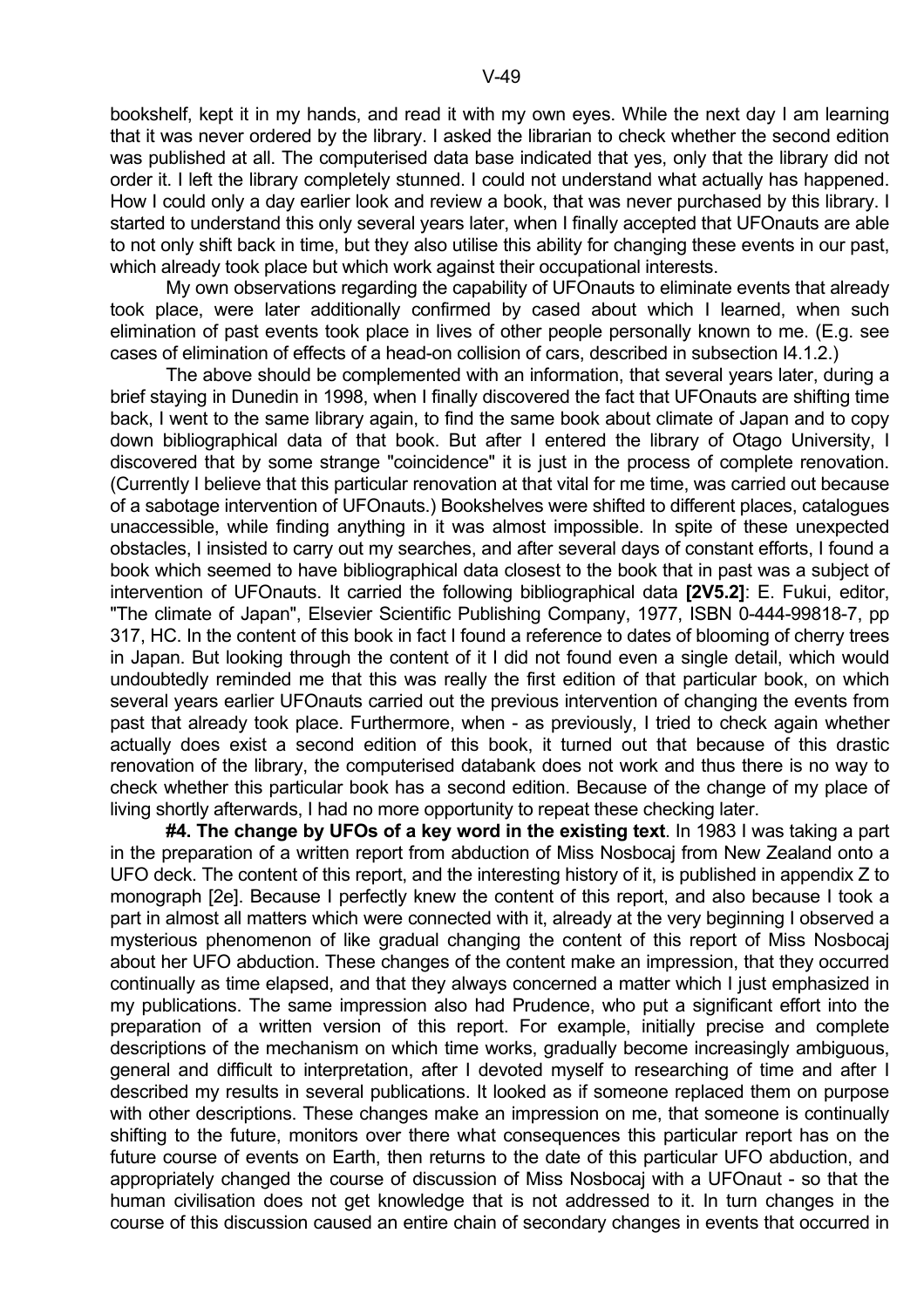the effect of it. These subjectively noticed changes and corrections introduced to the report as the time elapsed, initially I tried to "rationalise", i.e. I treated them according to our present level of knowledge. So in the first phase after I noted them, I simply explained them as just ordinary "tricks" of my own memory. But each next such change in the content of report of Miss Nosbocaj that I subsequently discovered, was introducing an increasingly bigger shock. It progressively realised to me, that something extraordinary happens with this particular report, and that our present understanding of the mechanism of time does not apply to it. For example, the popular belief that "whatever already happened it cannot be undone" was completely untrue with this report. This in turn means that if someone has an appropriate level of technical advancement, than such someone may manipulate on our past and future, whenever he/she only wishes.

 The most meaningful event which completely shocked me and which finally allowed me to discover what actually is going on, took place in early 1994. I discovered then a next vital change in the content of report of Miss Nosbocaj, introduced literally on my sight and in 11 years after the hypnotic session in Christchurch during which this particular report was prepared. The change that I definitely then detected, was rather small and boiled down to the replacement of one English word "business" by another English word "thing". However, this replacement of a single word was still equally shocking for me as all previous big changes. Of course I believe that simultaneously with this one change, also a more comprehensive change in this report took place, only that I was unable to confirm it the same definitely as in relationship to this one word. Here is the history how I discovered the change of this very crucial keyword.

 At the end of 1993 and at beginning of 1994 I translated the report of Miss Nosbocaj into the Polish language, in order to attach it as appendix to my Polish monograph [2]. One of the key expressions of the abducted lady, which then make me a biggest problem during the translation, was the expression "baby business" that was used in the last sentence of paragraph N-92 from this report. This was because both, the content of this report, and also later my personal discussion with the abducted Miss Nosbocaj about the meaning of this expression, realised to me that Miss Nosbocaj had in mind her contribution to a kind of cosmic company or a cosmic factory, which on an industrial scale was producing human babies. (Miss Nosbocaj was then unaware, that UFOnauts produce on a massive scale from human reproductive resources, the so called "biorobots" described in subsections A3 and U4.2.) This expression was extremely vital, because it reported the observation of Miss Nosbocaj that UFOnauts take from people reproductive resources, from which they later raise human babies (the so-called "biorobots") on a massive scale. Simultaneously our learning about this immoral activity of UFOnauts on Earth was not in interests of UFOnauts, because it revealed one of the most important reasons for which they occupy Earth. (I.e. the exploitation of humanity as a source of reproductive resources for industrial raising "biorobots" - see subsections A3 and U4.1.) My problem with the translation into Polish of the expression "baby business", depended on the fact that the English term "business" does not have a literal equivalent in the Polish language. Thus, after many thoughts I decided to translate it into a slightly similar term "baby factory" - which in a best manner was reflecting the intention of abducted Miss Nosbocaj. Of course, because of these difficulties with the translation of this term, I perfectly memorised the fact of the existence of this term in the original content of the report. After I finally formulated monograph [2], I again returned to the Appendix Z that contained the report of Miss Nosbocaj, in order to additionally compare the original with the translation provided in this appendix. But for my highest shock, in the original transcript of the report, the expression "baby business" was not present any more, in spite that the translation of this expression was causing me so much problems just shortly before. It was replaced by a less meaningful term "baby thing". The change of these expressions was carried out literally on my sight, while the changed was also, amongst others, this very special expression that I most remembered from the entire report, because it caused me so much troubles. After the discovery of this change, because of the circumstances in which it was introduced, and also because this time I was absolutely sure that it was not caused just by a "trick" of my memory, finally I started to understand "what is going on". So it was then that I started to understand, that UFOnauts not only are capable to travel in time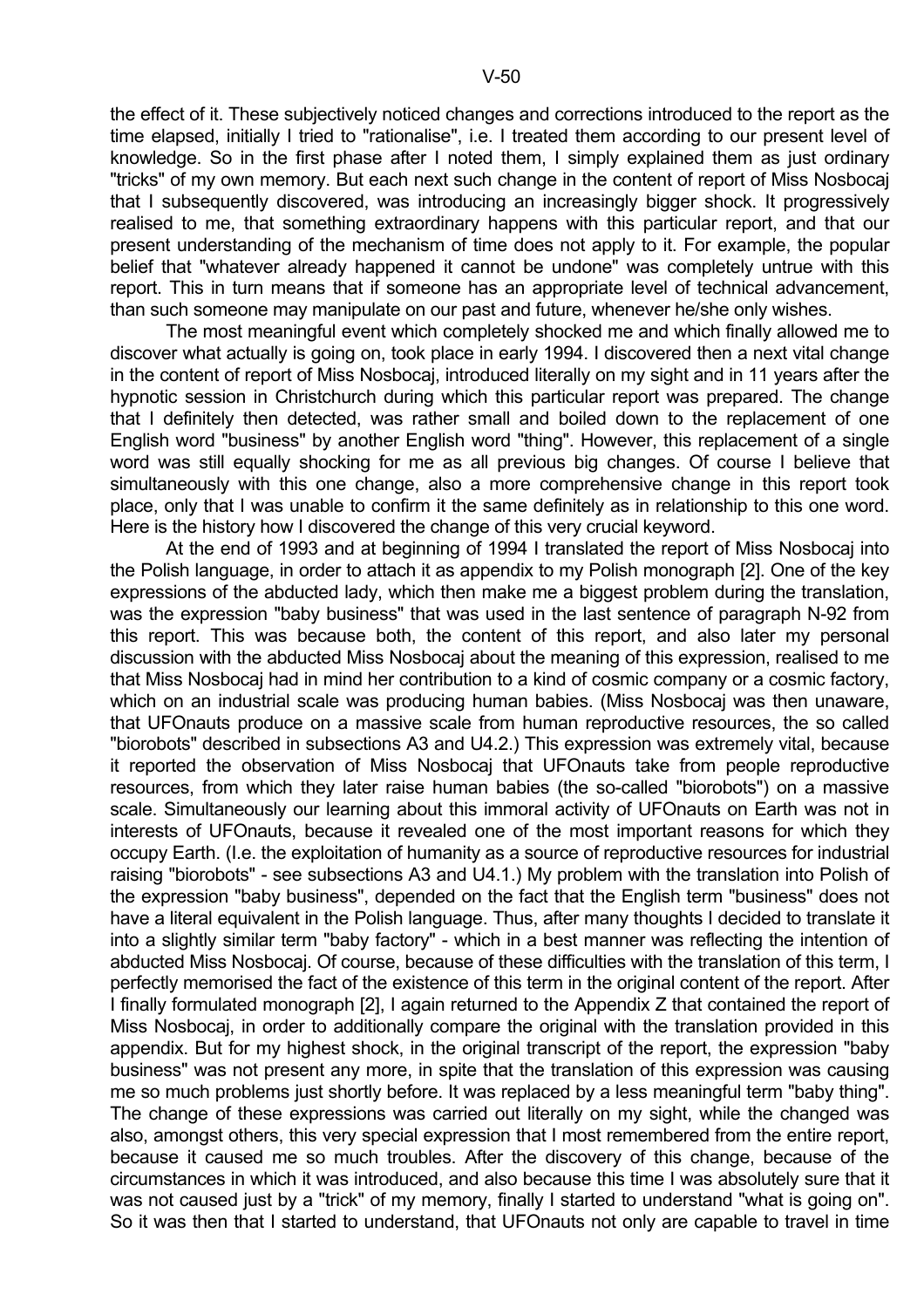forward and backward, but they also continually exploit this their capability for squashing in the seed everything that leads to such a development of situation on Earth, which would later work against their interests. In such a manner the most important discovery regarding our knowledge of the main method with which our cosmic occupants are putting us down was finally accomplished!

 **#5. The change of grounds for my appeal from a decision**. This is another phenomenon connected with the "UFO sabotages through travelling in time", which I experienced already many times in my life in various versions. For me this phenomenon is a kind of sign, that UFOnauts just mass up a given matter for me. It depends on the change of circumstances in the time between a first learning about a given fact, and second returning to this fact in order to utilise it or to transform it to my benefit. In order to explain what it is all about, I am going to provide an example that actually happened to me relatively recently. It was in 1998 in the middle of so-called "Asian crisis", when the economic depression started to hit hard Malaysia, so that there was no way I receive the contract for a full professor, which at that time I almost had arranged for myself. Simultaneously the economical slump, which then still prevailed in New Zealand, make me scared to return to the harsh realities of unemployment in New Zealand. At that time, panicking that again I become permanently unemployed in New Zealand like I was before my departure overseas, I learned that Canada needs computer programmers. The government of Canada was offering "permanent residency" to experts in computer programming. Because previously I accomplished the level of "Associate Professor" in computer sciences, I decided to fill up an official application for this type of employment visit in Canada. Unfortunately, UFOnauts must find out from researching the future, that only when I am living in New Zealand my potentials are squashed over there and I stop being dangerous for them. So they sabotaged this my application to Canada to force me to return to New Zealand.

 The discussed here case of a direct intervention of UFOnauts, which was based on their knowledge of the future, I observed at the moment when I received an official refusal for this application from the Canada Consulate in Singapore. This is because this particular refusal contained two statements, which put the consulate in a vulnerable position. These statements suggested, that the refusal was prepared on the basis of emotional manipulation by UFOnauts, not on the basis of merit of the case itself. (In the case discussed here, one of these statements implied, amongst others, that my "race" was not desired in Canada.) During a sleepless night that followed this refusal, I decided to prepare an appeal from the decision, based just on these two emotional statements contained in the letter of refusal. Such an appeal would have a high chance of success. After all, it would pinpoint areas where a representative the government of Canada, i.e. a staff member of the consulate, used a disapproved formulations. But when a next day I get into writing this my appeal, it turned out that in the meantime these two emotional statements completely disappeared form the original text of the refusal, so that now the refusal was formulated completely differently than it was in the previous evening. Actually even the paper of the refusal letter has changed, as if someone swapped it during the night for a completely different letter. (E.g. in this second version, the statement concerning my race was removed completely from text of the refusal.) Of course, because of the disappearance of these emotional statements, the appeal that I finally wrote turned out to be fruitless and the chance for me visiting Canada "in search of bread" was definitely closed for me. It happened in spite that my appeal was supported with numerous evidence of reaching the highest level in one of the most attractive computer specialisations, namely the level of Associate Professor in the so-called "software engineering".

 The most interesting aspect in all of this is, that if I actually succeeded then in my efforts to enter Canada "in search of bread", or if my earlier and equally fruitless efforts of emigrating "in search for bread" to the USA were successful, then it would not be true this strange situation that I am describing in subsection A4, namely that: "**all most significant my publications that promote totalizm were written in the most east located large Islamic country of the world (means in Malaysia), then they were published in the most east located large Christian country in the world (means in New Zealand), then with the speed of light they were send**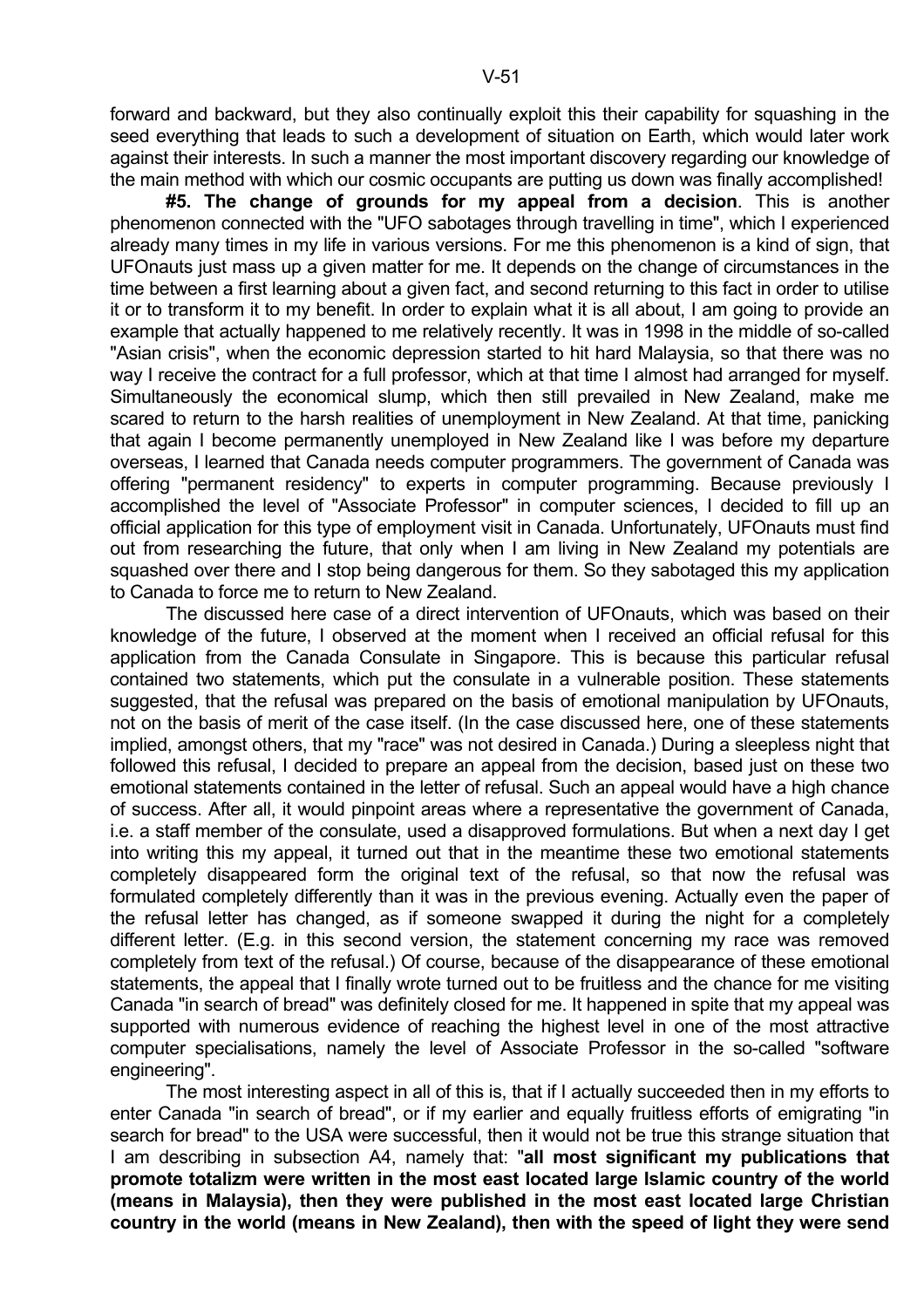**by Internet connections to the most west located large country of the world (i.e. to the USA), from where they were disseminated via the Internet to interested people in the entire world**". How in such circumstances to not believe in the fate and in the statements of prophecies?

 Because I continually battle with UFOnauts for many years, I already encountered many times the same phenomenon of a complete change in the existing situation and facts during just a single night. The most representative case of this phenomenon is that case described previously in item 3, when the purchase of a book for the library was undone by UFOnauts. Initially in such situations I thought that simply my memory plays tricks on me. But in subsequent numerous cases too many vital and logical details remained in my memory from my first encounter with a given circumstance, to be just a trick of memory. After continuous logical analyses of this phenomenon, now I am absolutely sure, that it always is the result of learning the future by UFOnauts, and consequently the correction that UFOnauts impose on their blockades to counteract our own activities that followed the discovery of a given situation. When from the analysis of the future UFOnauts learn that something in our action was successful and worked against their interests, they shift time back and block these events which work to our advantage. Thus in the second, altered passage of time, a given set of our circumstances is already changed. This is a really evil game that UFOnauts play with us continually from the beginning of times, to disallow for us freeing ourselves from these bloodsucking cosmic parasites.

 Our knowledge of the fact, that UFOnauts always base their obstructing activities on travel in time, indicates for us a very effective manner of our self-defence against their machinations. This manner is already proven in action, because I use it myself with a large success for a long period of time in my fight with UFOnauts, and I confirmed many times that it always finishes with a success - if it is implemented immediately. It boils down to the utilisation of the so-called "deadlock time", which is a phenomenon build into the obstructions of UFOnauts based on travel in time, and which is described in subsection M1. According to this manner of self-defence, in order to overcome with a success obstructions that are piled up on our path by UFOnauts, it is necessary to undertake the defence efforts **immediately** after we discover these obstructions, so that we do **NOT** provide UFOnauts with this "deadlock time", which they need to find out in the future outcomes of our reaction to the original obstructions that they just piled up on our path. This "immediate" action is the key to our success. So if, e.g. we sit to the computer and discover that UFOnauts just sabotaged something to hold us back, then in order to overcome this sabotage we should not get up from our sit for a longer break until we find out and implement practically a manner how to walk around all obstacles that UFOnauts just piled up on our path. More on the topic of this manner of immediate self-defence against machinations of UFOnauts is explained in subsection W6.1 of this monograph.

#### V5.2. How the spread of evil through the alteration of the natural elapse of time sometimes forces UFOnauts to do good (but for evil intentions)

 There is a quite surprising phenomenon, which represents a byproduct of spreading of evil on Earth by UFOnauts, through their interference into the natural passage of time. Because this phenomenon may be wrongly interpreted by various people, as colliding with the parasitic philosophy of UFOnauts, it requires a separate explanation and clarification. It depends on the fact, that in the name of spreading evil on Earth and continuous pushing humanity down, and also in the name of exploitation and oppression of people, UFOnauts are forced sometimes to also carry out very rare cases of doing temporary good deeds. Means that in order to be devils, UFOnauts sometimes are forced to play angels. Unfortunately, these sparse cases of temporary doing good deeds, actually are serving for the spread of evil, even if in the eyes of affected people seem to be interpreted as good deeds. Here is the explanation for reasons, mechanism, and nature of these untypical cases.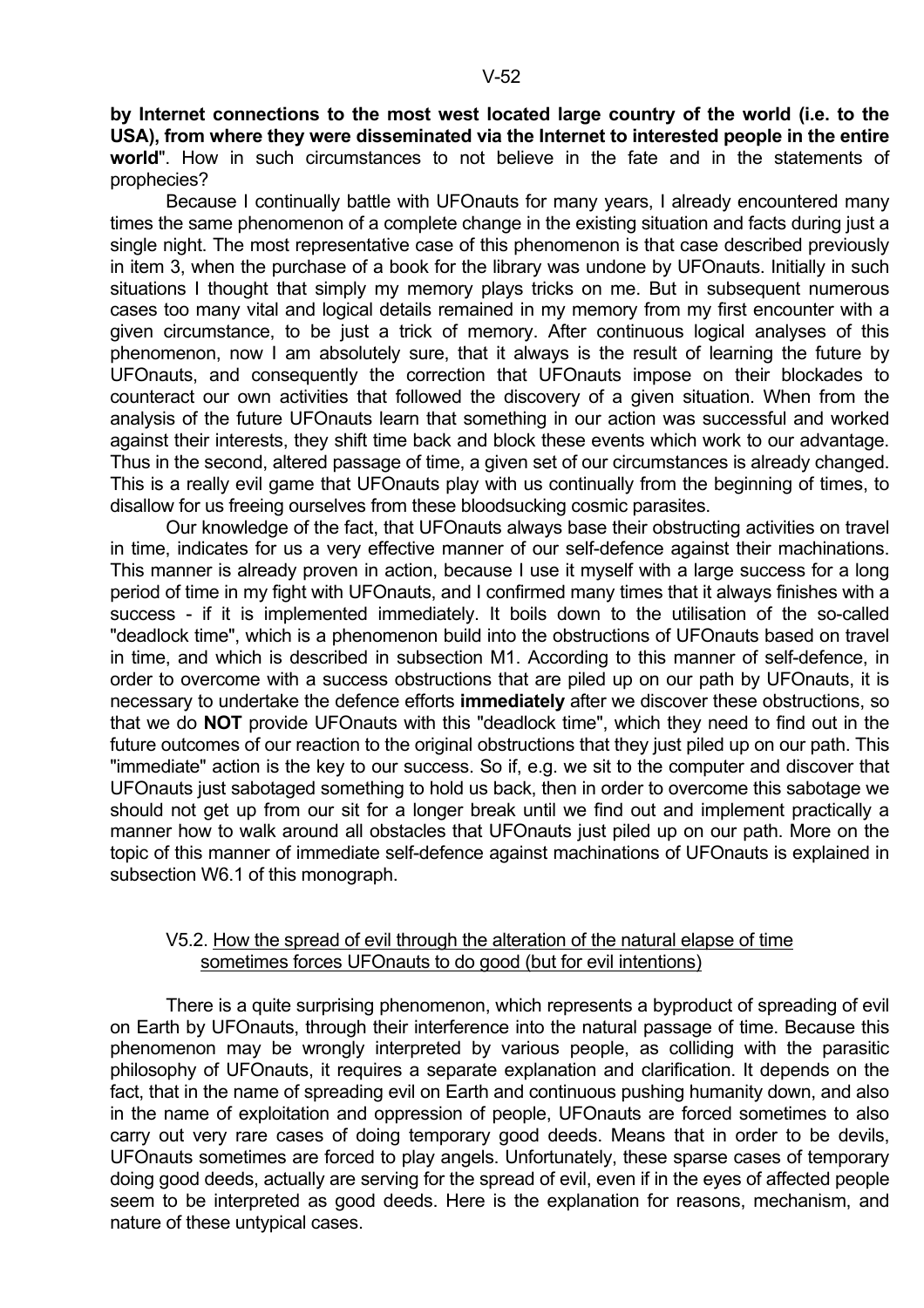In order to understand what all this is about, let us consider a case of changing something, in a time of youth of Albert Einstein. As this is explained in several subsections of this monograph (e.g. see subsections VB5.2.1 and JE9.4) through the formulation of his "theory of relativity", Albert Einstein locked the humanity in grip of chains of a very deviated view of the world. Because of this he significantly helped the UFOnauts who occupy us, because he managed to effectively hold back the development of constructive science on Earth by at least 50 years. So if he died in childhood, it would be a great loss for UFOnauts, because no-one would then propose his theory of relativity, also no-one would cause such a significant holding back of progress of constructive science on Earth. So if we assume, that with the aid of changes in the natural passage of time on Earth, UFOnauts intervened into the fate of Einstein, one of the possible outcomes of this intervention could be that in a new course of his life, Albert Einstein could e.g. fall a victim of an accident of some sort. In the result of this accident, he could die a long time before he managed to publish his theory of relativity that served so much to interests of UFOnauts. This in turn could bring for UFOnauts a huge loss, which they could not afford. So in order to reverse this loss, they would need to reverse time again, shift to the moment of time when this accident took place, and then save Albert Einstein from falling a victim of it. In the result, he would carry in himself the memory of a "miraculous saving his life" by UFOnauts (or by "angels" - for which he would then took them). He would not know, that the need to save his life, in the first instance resulted from the fact, that in order to keep humanity enslaved, UFOnauts changed his course of life in the first instance, exposing his life to this accident. Of course, by saving his life, they would change again the course of his life, exposing him to a next possibility, from which they would need to save him again, etc. What the above tries to explain, is that a primary negative intervention of UFOnauts in the natural course of a vital key event in someone's life, induces an entire chain of secondary interventions, which are consequences of this primary intervention, and which in some cases may even be positive (like a "miraculous" saving someone's life).

 The above deduction leads to a discovery of a vital rule of behaviour of UFOnauts, which we must realise. This rule states, that if someone observes in his/her life some sort of "miraculous intervention" which seems to be of a positive nature (e.g. "saving one's life"), actually it is only a secondary intervention that results from some other primary intervention of UFOnauts into the life of that person. This primary intervention took place before a given positive intervention, and it depended on pushing this person to a negative role of a collaborator of UFOnauts, who (the collaborator) significantly contributes towards the oppression of other humans. Thus the noticing, that at some stage of our life UFOnauts acted towards us like "angels", is only a confirmation and a guarantee, that much earlier they acted towards us like "devils". In turn the gaining of a proof that most probably we are just a tool in hands of UFOnauts to inflict evil to other people, should be a first step in the direction of preventing the evil, for the spreading of which we originally supposed to serve. So the next step towards preventing this evil, would be our discovery in what manner we supposed to serve to occupants from UFOs. This in turn would allow to also find a manner, on which this evil could be prevented.

 It is worth to highlight here, that I thoroughly researched all cases of "miraculous savings" that are known to me. (Which I know many, but which I am not going to indicate here just because of the above conclusion.) I discovered in the result of this research, that the life of each of these people, who experienced cases of such "miraculous saving", actually fulfil the above rule.

 Let us now summarise the above in other words. The action of moral laws, especially the law of counterpolarity, causes that due to a key intervention into a natural course of events on Earth, which is to serve spreading of evil, UFOnauts open a new course of events on Earth, in which they are forced to carry out an entire array of corrective secondary interventions. Some of these secondary interventions may even be positive. Thus a **negative key intervention into the natural passage of time, induces a need for carrying out an entire range of secondary interventions which sometimes may even be positive**. The awareness of such consequences of intervention of UFOnauts into someone's life is very vital. After all, for a person who know that only "devil" type UFOnauts have an access to Earth, and also who know the rule described here,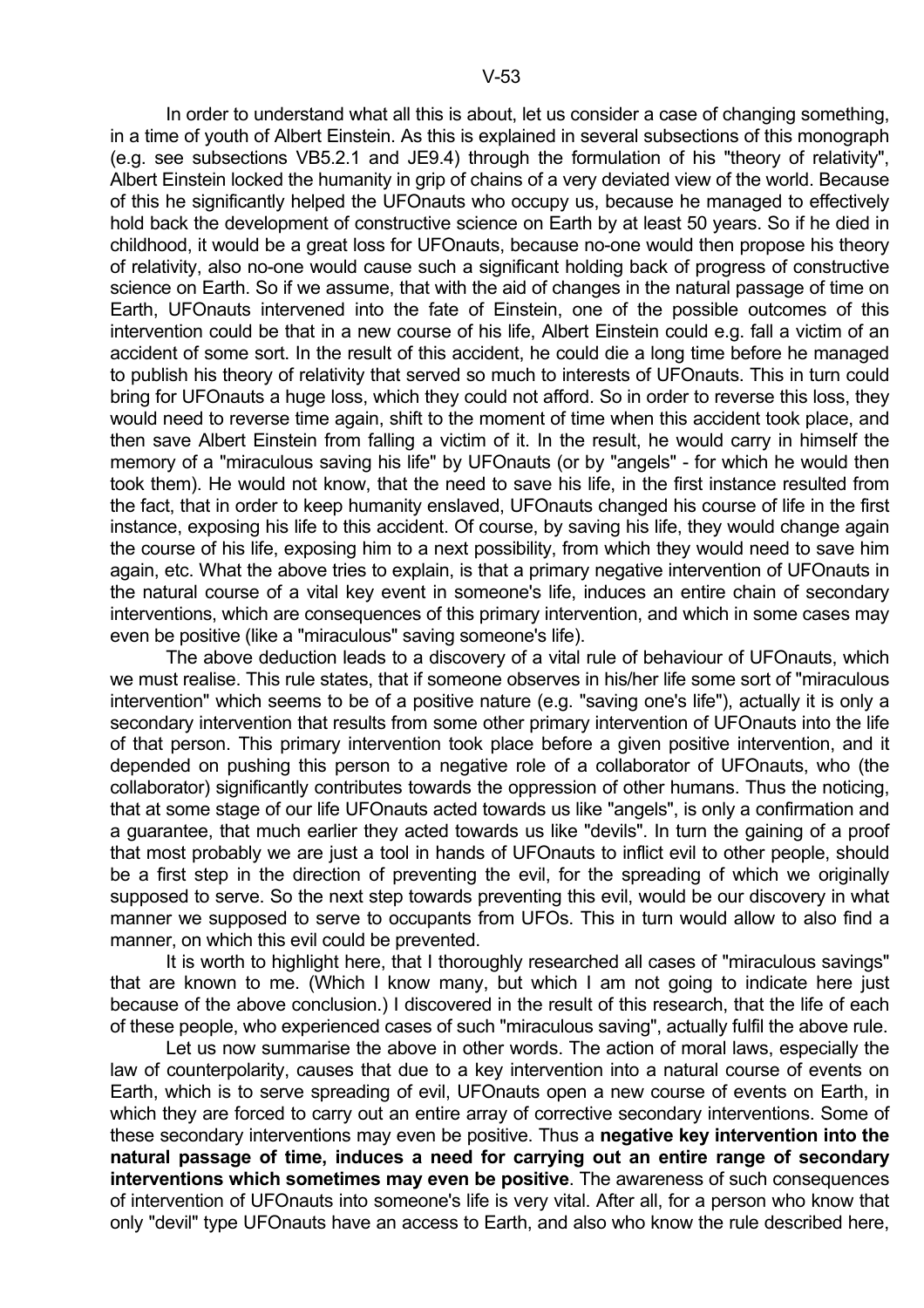the observation of such "miraculous saving" on someone, provides an evidence that this person is to perform a key role in the plan of UFOnauts to spread evil on Earth. After all, many people claim that supposedly they were saved by an "angel". In turn the only criterion that caused them to call this creature an "angel" - instead of a "devil", was that from their personal point of view this creature was doing "good". Also in books a lot of such descriptions can be found, in which a similarly categorised "angel" saved someone's life.

## V5.3. Observable evidence on alteration of the natural course of time on Earth by UFOnauts

 Our universe is build so intelligently, that any intervention into something, always leaves multitude of traces. Interventions of UFOnauts into a natural course of events on Earth are not exceptions from this rule, and also leave various traces. People who read this monograph are able to notice these traces. Thus they are able to realise that such an intervention into a natural elapse of time, actually took place near them. This subsection is aimed at revealing what such traces are, where the reader should seek them, and how should interpret them.

 The most common group of traces and signs, which certify for the interference of UFOnauts into a natural elapse of time, are all these extraordinary phenomena, which many people see but usually take no notice of them, and soon forget them. After all, present orthodox science kills completely in people the ability to accept anything that concerns the disturbances in a natural elapse of time. Many of these phenomena were explained more comprehensively in other parts of this monograph, e.g. see subsections M1, T3, or VB4.8. In this subsection for scientific exactitude only examples of most frequent out of them are listed. Here they are:

 #I. **Dejavous**. In the light of my research, experiencing this phenomenon by someone is a proof, that time of this person was shifted backward by UFOnauts, while the memory of this person was erased. In turn whatever this person is just experiencing, is actually relived by him/her for the second time, only that the majority of these past experiences are not remembered any more. So reasons for such dejavous, are simply manipulations of UFOnauts on passage of our time.

 #II. **The cultural difference of emigrants**. According to what we presently know about manipulations of UFOnauts on the past of our planet, these manipulations directly act only on these people, who at the moment of shifting time back are present in the physical area for which this time was shifted back. In turn people who at the moment of shifting time backward were present outside of this physical area, are not affected by a given manipulation on time. Practically this means, that for example all emigrants from a given country, who left this country before any specific shifting of time backward took place, are not affected by any consequences of these shifting of time. This in turn means, that such emigrants are going to remember the old country in the state that it was before given manipulations of UFOnauts on time changed this country. In fact, if someone has to deal with emigrants from a given country, he/she notices fast, that these emigrants use a language, and remember cultural components, which for the native inhabitants of this country are not known at all, because due to a repetitive shifting time backward by UFOnauts, these components were not evolved at all. This shocking phenomenon of having by emigrants of cultural and language customs, which are totally unknown amongst similar customs of the native inhabitants of a given country, I call an "imposed time drift". The actual existence of this drift in emigrants, is one of the evidence for a continuous manipulation on our time by UFOnauts.

 #III. **Cases of losses of time**. Both, myself and other people, at various stages of life experienced sensations of rapid losses of time, "suppression of conscience", inabilities to account for several hours of life, etc. Usually such cases, are evidence of manipulations carried out by UFOnauts on a natural elapse of time.

 #IV. **Significant deviations in the indications of time**. These appear on various clocks, while these clocks are not broken, their accuracy is not decreased, and their batteries are not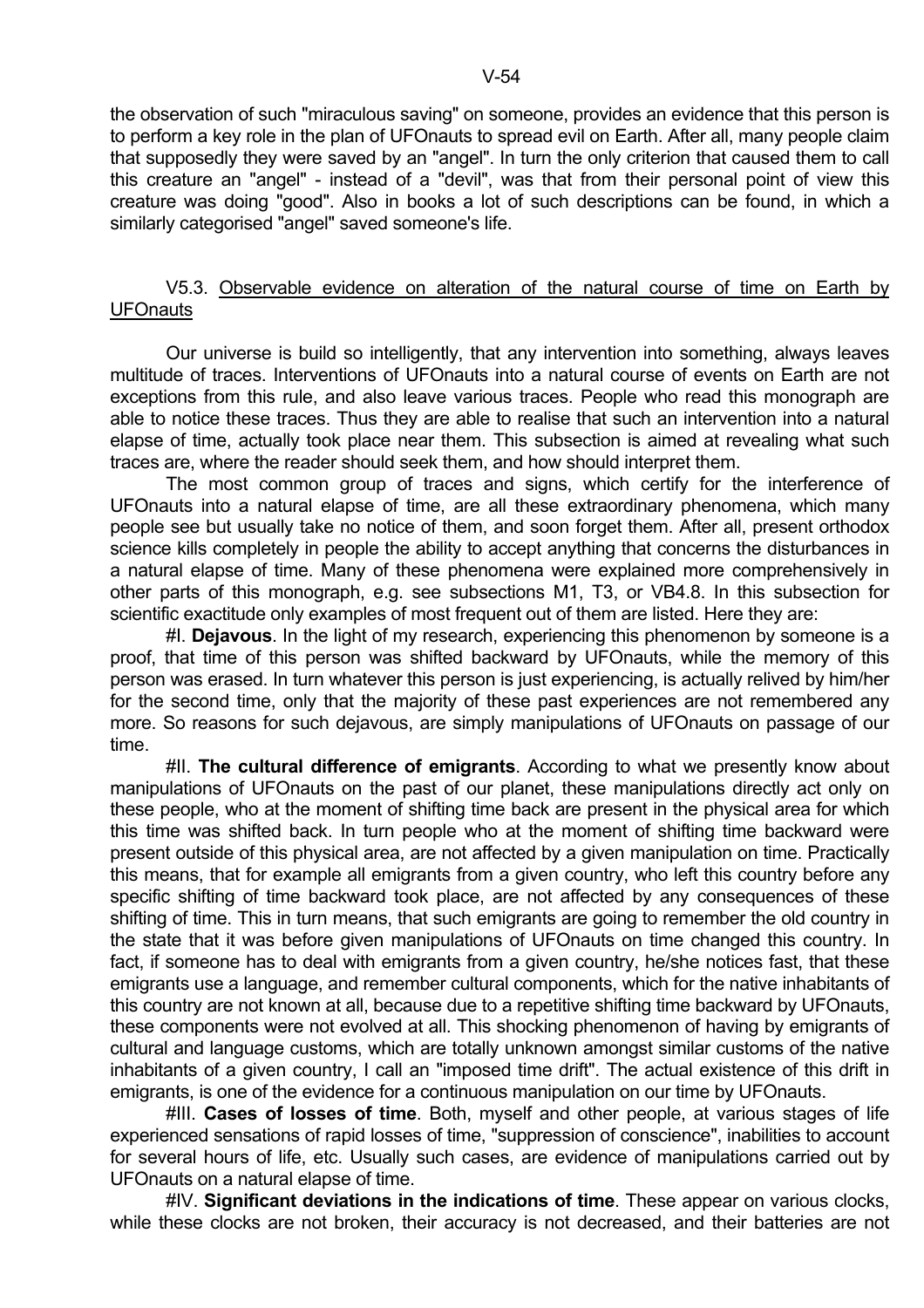exhausted. Many people sometimes notice, that one of their clocks rapidly shows a time which is significantly different than it should be. If, after altering indications of this clock, it starts to work properly again, they are more than happy to forget the entire event, relieved that they do not need to repair this clock nor to buy a new one. However, such a deviations in indications of time, always are an indication, that UFOnauts did something evil nearby, only that victims of this evil action have no clue that it affected them.

 #V. **Unpunctual reaction of computers**. This is an evidence that frequently is observed by myself on my own computer. It always certifies that UFOnauts altered somehow the content of my monographs through changing the elapse of time. Most frequently such interference I notice when I write a description that discloses activities of UFOnauts on Earth. I discovered already a long ago, that in each case of such writing, UFOnauts interfere somehow into my text - for example see the Polish treatise [7B] in which one night UFOnauts totally changed lengths of text. In turn in subsection A4 I explained one of numerous cases, when I clearly remembered writing in this monograph about a vital evidence of interfering of UFOnauts into human matters, but then this writing mysteriously disappeared from the text. This case concerned a heat wave in Chicago, USA. (Actually another such a case I discovered on 22 November 2003, while I was translating this subsection into English. It turned out that an entire my summary of another program in New Zealand TV disappeared from this monograph. It described a UFO tunnel under the river "Grey" near the township of Greymouth. So I needed to summarise again in subsection A4, whatever I still remembered from this TV program.) In December 1999 I also noticed, and then I started to check it on purpose, that when I work on such an evidence that discloses evil activities of UFOs on Earth, then the time of the computer that I use flows faster than the time on other clocks from the flat that I work in. This becomes the most visible from the automatic "back up", which in my word-processor "Word Perfect, version 6.0" I always have set for 60 minutes. This setting causes that exactly every hour from starting a work on a given text, the computer should make automatically a "backup". But as I noticed, in my case computers behave very "erratically" and make this copy after elapsing any time, starting from just 10 minutes from the previous copying, and finishing on really an entire hour (i.e. sometimes they do as they should). Such behaviour draws my attention because computers are machines and they not supposed to behave erratically. After numerous experiments I developed an explanation for this phenomenon. Namely when I write something important, UFOnauts somehow "extend" time in my computer, so that they have a possibility to introduce various changes and "mistakes" into my text, and also they can carry out various analyses of what I am writing, while myself I am not aware of the existence of these breaks in the continuity of the operation of my computer. But my computer notices these manipulations and reacts on them through changes in mutual distances between subsequent completion of "backups".

 A subsequent group of evidence for continuous interference of UFOnauts in a natural elapse of time on Earth, are various effects of this interference that are directly noticed by people. In order to indicate here examples of these, they include:

 $\star \star \star$ 

 A. **A need for UFOnauts to sometimes do also good deeds**, in spite that according to their parasitic philosophy their intentions are exclusively evil. Cases of such unintended doing good are described in a separate subsection V5.2

 B. **Fulfilment of prophecies**. According to the Concept of Dipolar Gravity, in the universe the so-called "timespace" does exist, which all the time contains all events, phenomena, and objects, which take place in any moment of time, i.e. both in past and in the future. This timespace results from the fact, that the existence of an unambiguous set of laws that rule of all possible phenomena, combined with the only a single set of conditions and situations from which the universe started its fate, forces just only a single natural course of events in the universe. In turn the existence of such timespace causes, that people who have supernatural capabilities of getting insights into this timespace, are also able to formulate precise prophecies, means they are able to inform other people what and when exactly is gong to happen. Unfortunately, such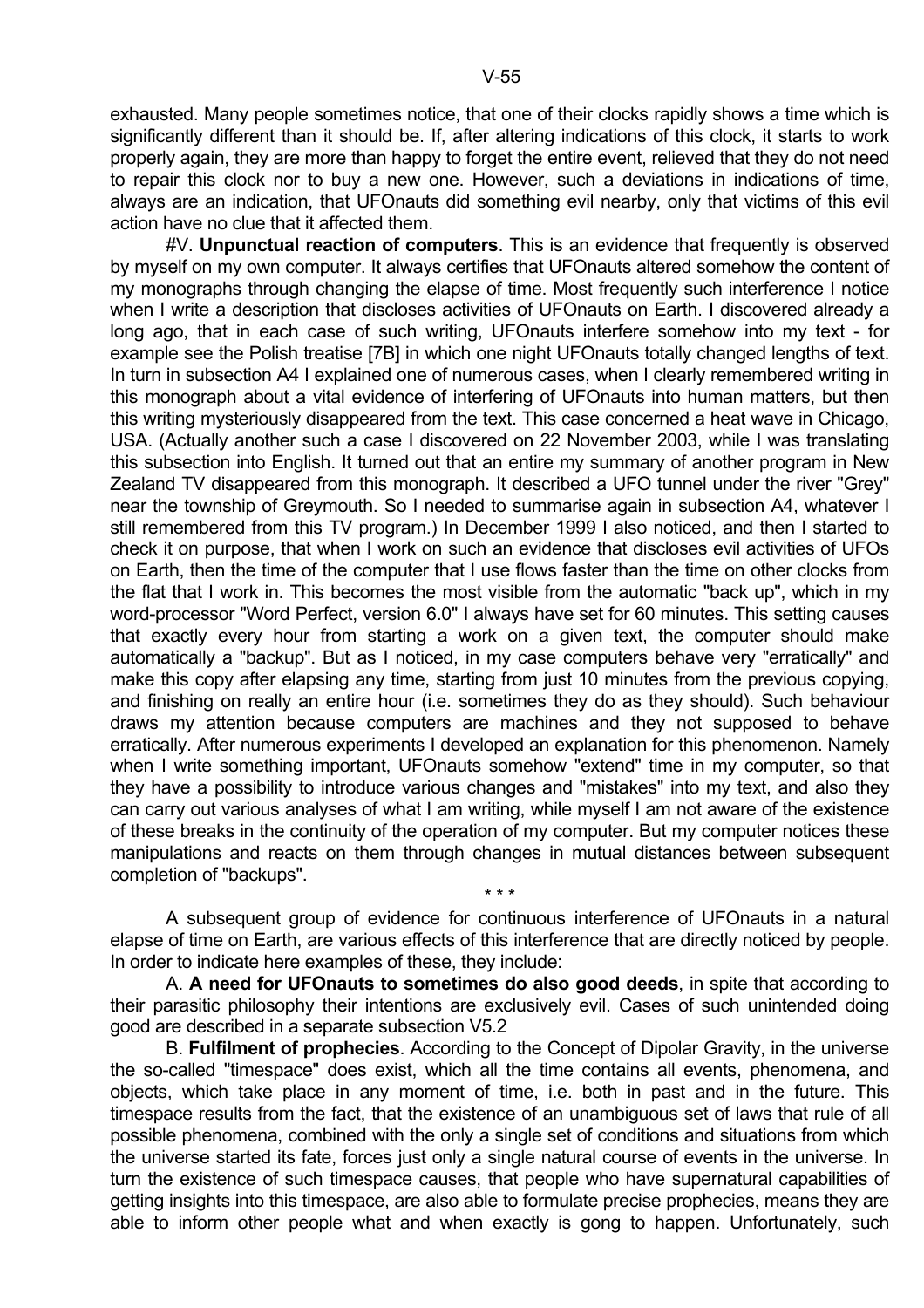prophecies in the sense of time would be completely precise only in the case, when no-one interferes into a natural course of time on Earth. But because UFOnauts interfere with this natural course of time on Earth, one of the consequences of this interference is that even the most holy prophecies, not always are fulfilled in the exact time, which previously was prophesied for them. But we must remember, that in spite of these not-too-precise time allocation, these prophecies always exactly fulfil in the sense of their content. (I.e. because of the interference of UFOnauts prophecies are unable to precisely state "when", but they always precisely state "what"!) Thus, such inability for a precise foretelling dates of fulfilment of given prophecies, in spite that prophesied events always finally take place, is one of the evidence for the interference of UFOnauts onto a natural course of time on Earth.

 Independently from the above evidence of the interference of UFOnauts into a natural course of time on Earth, there are also traces, which are encountered less frequently, though which take place from time to time. These traces directly certify for an interference of UFOnauts into the course of our time. A number of them is discussed in subsection C8 from monographs [5/4] and [5/3]. These are based on the **phenomenon of time surges**, described more thoroughly in subsection M1. (By such "time surges" we understand a phenomenon of waving of timespace. It causes that time behaves like waves on a lake. Means that such waving time may take someone down, or up, to different times, and then bring this someone back to our times.) This phenomenon appears always in cases, when there is a rapid non-continuity in the elapse of time. For example, when a time vehicle shifts to another time, or when a time vehicle explodes. (As this was the case e.g. in Tapanui in 1178 AD - for details see my monographs from series [5].) In case of such time surges, an entire array of extraordinary phenomena is initiated, which can be objectively noticed by a casual observer. For example, objects which by a chance found themselves in the area wrapped into such a time surge, temporally disappear from their own times, and appear in other times, in order to disappear also from these other times to again return to their own times. A given time surge wraps the greater area, when the more time energy is deformed by it, means when the bigger UFO vehicle arrived to, or departed from, a given point in time. For example a UFO type K10 is probably able to include a small town into a time surge. This time surge also has a bigger amplitude, the more distant in time is the point to which a given time vehicle just departs - e.g. the shift of a time vehicle by 100 years perhaps is able to create a time surge that has the amplitude of even 20 years. The evidence that reveals this type of phenomena drastically collides with the presently prevailing orthodox scientific views (although it does not collide with empirically learned by the totaliztic science principles of time travel that are described in subsections M1 and T3). However, surprisingly, it is represented in a significant number of empirical observations described in literature. It is also present in several cases that I encountered personally during my own research. Let us list and describe here the most important examples of such evidence:

 #1. **Oscillations in indications of clocks**. It is one of consequences of a rapid dislocation in time of an invisible time vehicle that takes place in our vicinity. This vehicle either departs to a different time, or rapidly arrives to our time. Starting from 1998, when I started to check exactly and analyse of all time anomalies that take place in my surrounding, I managed to observe several times such oscillation of indications of clocks. (One of them took even place at the moment of writing this paragraph, when around 17:30, time on my clocks waved by around 20 minutes.) This phenomenon depends on appearance of rapid jumps (oscillations) forth and back in indications of time by a given clock, while the process of this jumps/changes of indications cannot be noticed, and only noticed is the illogical sequence of time that these clocks are indicating during given checks of time. Usually I discover these oscillations when I look at clocks and notice that there is a specific hour and minute (in my case these phenomena most frequently take place between around 16:30 and 18), while a moment later I again look at the same clocks and discover that there is much later than it is indicated by my inner biological clock (e.g. twenty minutes later), and then a further while later I again look at these clocks and discover with a shock that there is around 15 minutes earlier than the time that I read a moment earlier. Initially I was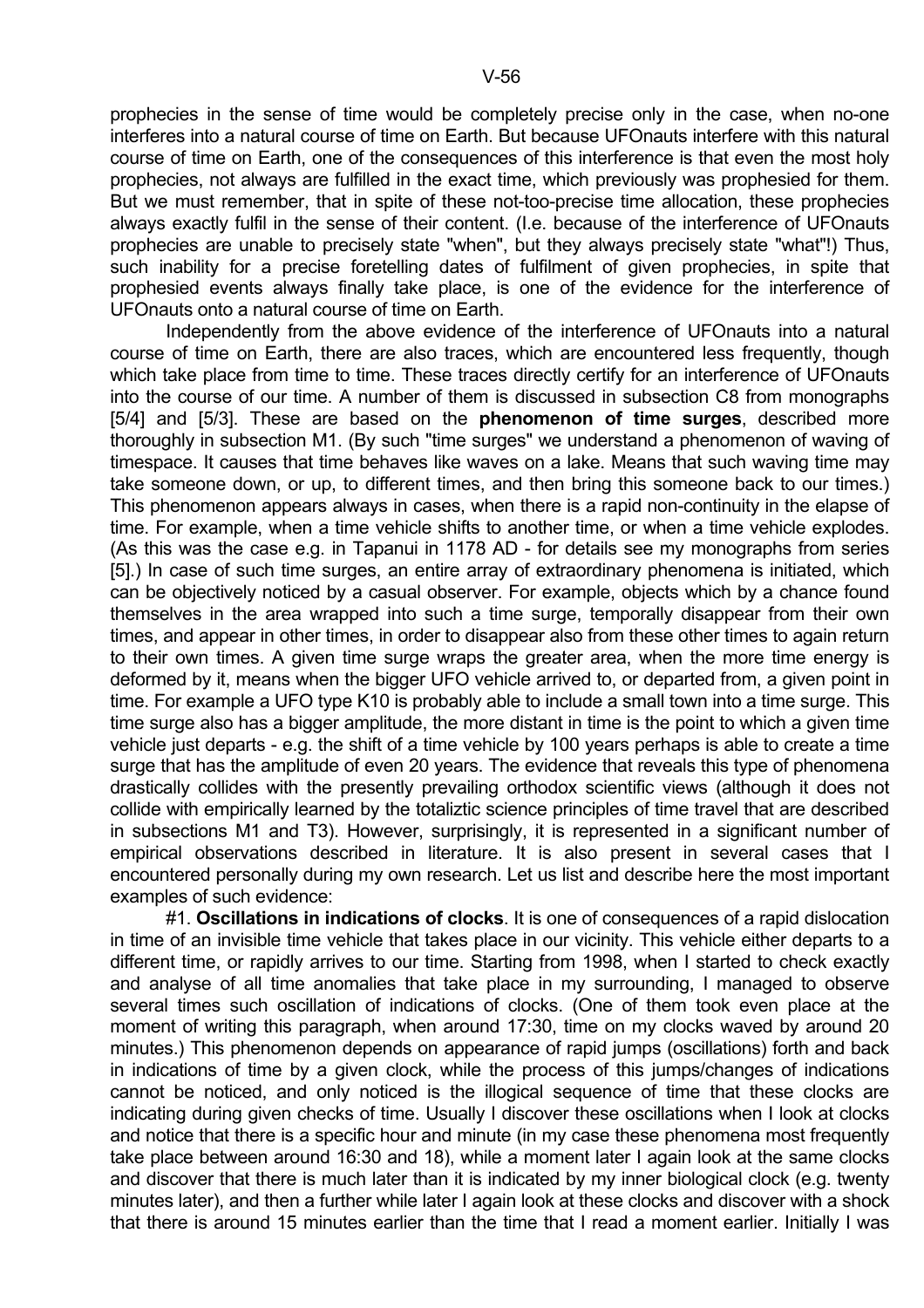taking these phenomena for my own mistakes in reading indications of clocks. But later I started to be puzzled by such frequent repetition of this phenomenon. So I installed in the room in which I work at least two clocks of differing types (e.g. one with the digital display, while other having traditional pointers), and developed a habit of checking and comparing indications of both of them. Then it turned out, that in spite of checking and comparing times on both clocks, and thus surely correct reading, still indications of time in my environment sometimes jump forward and backward.

 #2. **Effects of duplication of time**. This phenomenon is discussed comprehensively in subsections M1 and T3. It appears when a time surge causes at least a double repetition of a sequence of exactly the same events. I experienced this phenomenon myself many times. It is most easily noticeable during watching TV, when the same section of a film, or the same sequence of images, is repeated twice. In my to-date research I also encountered several cases of it being observed by other people.

 #3. **Sporadic appearance of an extinct super-bird Moa**. In New Zealand a huge bird called Moa used to live. Some mutations of it were a size of giraffe. But it is extinct since around 1178, as I believe because of the explosion of a time vehicle near Tapanui - described in monographs [5/4] and [5/3], as well as in subsection O5.2 of this monograph. But sporadically there are observations of this long-extinct bird in our times. So far several times appearances of this bird in our century were observed, but then the bird disappeared. These appearances resembled time surges in every detail.

 For example in 1988 one of my acquaintances photographed a very clear (i.e. looking as if trotted just a few hours earlier) trail of footprints of a Moa bird, which he found on marshy plain called "Moa Flat", i.e. on a huge uninhabited upper country flats located around 70 kilometres to north from the Tapanui crater. An official explanation for this trail of footprints was that because of a turf ground it survived until our times from times that proceeded the extinction of Moa bird. But the same footprints photographed only several days later indicated so significant degeneration and change of shape, that it seems highly improbably that it survived several hundred years without loosing the shape, and then rapidly erode just during a single week. But in spite of the existence of this footprint, no-one saw a live Moa bird in this area.

 Other case of actual seeing a Moa bird, famous in the entire New Zealand, took place on 20 January 1993. Three tramps saw then around 2 meters high bird to west from Christchurch, and even managed to take an unclear photograph of it. By a next week stories and photographs presented by these people become a subject of first page articles in New Zealand periodicals, e.g. see **[1V5.3]** "The Dominion" (5 Broadway, Newmarket, Auckland), or **[2V5.3]** "The New Zealand Herald" (46 Albert St., Auckland), issues dated on 26 and 25 January 1993, page 1. A half of experts that analysed the photograph claimed that they are authentic, while another half that they are just a fabrication. A group of officers send to seek the bird, of course was unable to find anything. So in a manner typical for New Zealand, soon the entire matter was publicly scoffed at, while the possibility of actual seeing a Moa bird become a subject of sarcastic jokes. The same tone was later intercepted by overseas periodicals, which also started to scoff at the possibility of seeing a super-bird Moa - for example see the article **[3V5.3]** "Paul Sieveking on moa tall stories from New Zealand". New Statesman & Society (Foundation House, Perseverance Works, 38 Kingsland Road, London, E2 8DQ), 25 June 1993, page 47. In turn my own research indicate, that in case of New Zealand, cyclical time surges appear in it, which are echoes of the disintegration of propulsors in time vehicles that took place in there in 1178, when a cigar-shaped UFO vehicle exploded near Tapanui. In the effect of these time surges, the animals that are wrapped into it - including super-birds Moa, periodically are shifted to other epochs, both from the future and from the past. The attribute of such shifting is that the most typical version of it occurs oscillatory like effects of the "duplication of time" described in subsection M1. Namely these birds appear in a given epoch for a short period of time, then they disappear from this epoch in order to appear in another epoch. Observations of Moa bird in New Zealand bear just such an oscillating (illusive) character.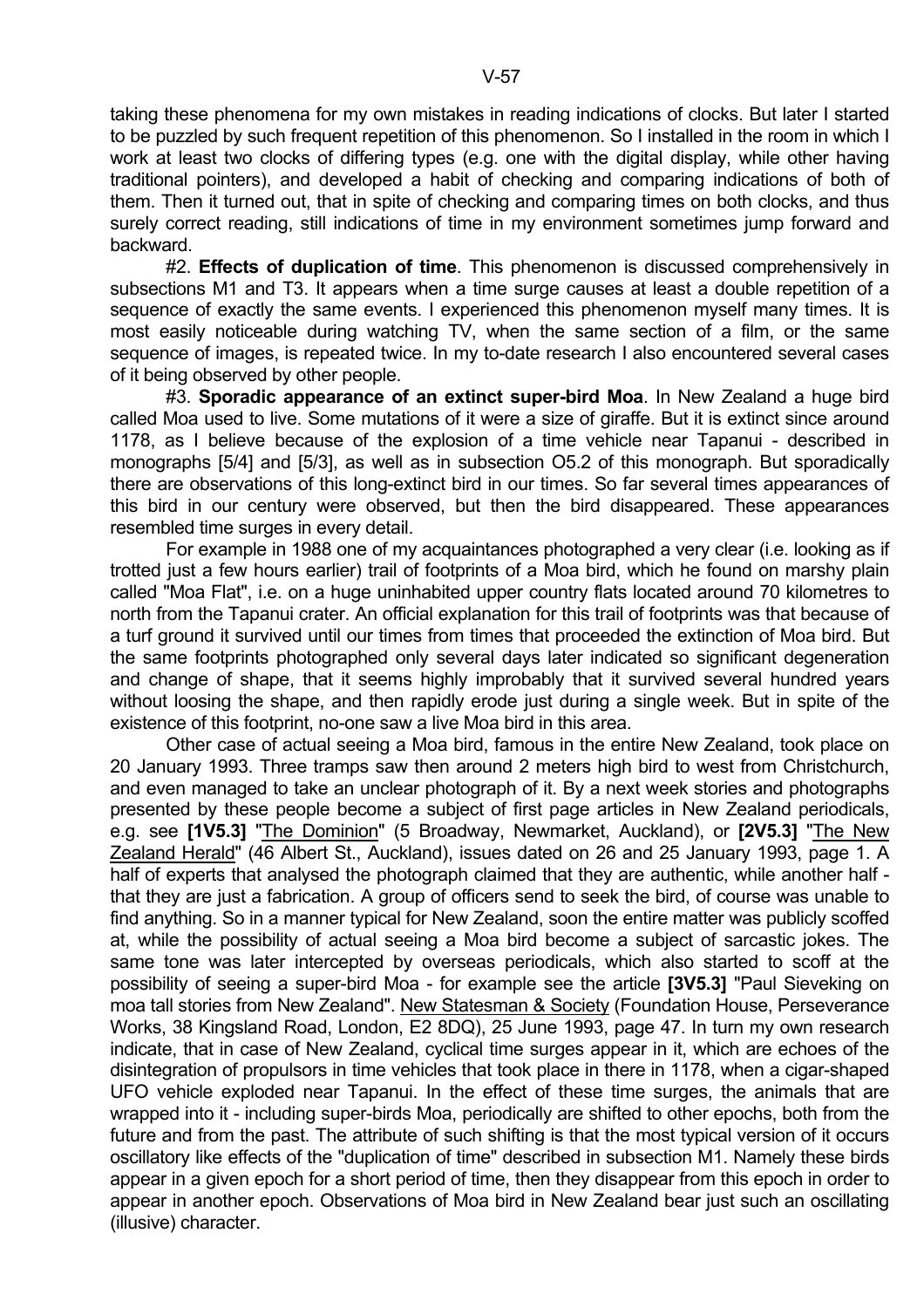#4. **Appearance of Tuatara**. One of the more significant examples of evidence that supports a sporadic appearance of Moa bird in our times, is the parallel appearance in New Zealand of another creature, which also could be shifted from distant geological epochs and brought to present times in the effect of such disturbances in timespace. This important incomer from a far past is a lizard-like creature related to dinosaurs and called "Tuatara". It is more exactly described in monograph [5/4], namely in subsection C7.3 over there, in item E1 from chapter I, and in item E1 from subsection G5. It already lived on Earth around 150 millions years ago, while some relatives of it appeared already as long ago as 225 millions of years. So in the sense of age it is approximately an equivalent to coal, means a kind of "living fossil".

 The curiosity of this "Tuatara" is, that a translation of its Maori name reads "the key to knowledge". I am explaining the strange meaning of this translation into a following manner. Maoris kept in past (and still keep until today) a vivid contacts with their cosmic "Tohunga", means with their cosmic teachers and supervisors from UFOs. Because these "Tohunga" have the knowledge of UFOnauts, they exactly know that "Tuatara" appeared in New Zealand because of a powerful time surge. As such, our understanding the mechanism of the arrival of these Tuatara to our times represents a "key to knowledge". When Maoris were informed about this, with the elapse of time they forgotten the justification why "Tuatara" are "key to knowledge", but still they kept such name for these "living fossils" just because of the respect to their cosmic "Tohunga".

 #5. **Animals that are long extinct**. A next kind of evidence that certifies for the manipulation of UFOnauts on our time, and for the sporadic time surges caused by this manipulation, are cases of illusive appearance on our planet and subsequent disappearance of many different animals that are long extinct. In the books **[4V5.3]** "Mysterious Creatures", Life-Time Books (P.O. Box C-32068, Richmond, Virginia, USA) 1988, ISBN 0-8094-6632-6, page 43, [1C7.1] pages, 535-536, and **[5V5.3]** by William R. Corliss, "Incredible Life: a Handbook of Biological Mysteries", Source Book Project (P.O. Box 107, Glen Arm, MD 21057, USA) April 1981, ISBN 0-915554-07-0, an entire series of reports is described from observations of such creatures. According to the action of time surges, such surely non-existing animals appear briefly in our times brought here by one of such time surges, then they disappear taken fast again by the same time surge to their own times. Of course, such time surges are caused by explosions of time vehicles that took place either in past or in the future. The characteristic attribute of these animals is, that after a brief stay in our times, during which either someone observes their existence or they produce various traces of their presence by themselves, these animals are shifted to a different epoch, thus disappearing from our times. Their observations are rather rare, short term only, and very illusive. The extinct animals from these cyclical appearances in our times are also extremely difficult for catching, while in case they actually are caught, they mysteriously disappear from their owners when a next tide of time surge takes them again into a different epoch. Furthermore, unrecognised by present orthodox science energy-related phenomena, light changes, and optical disturbances, that accompany such time surges, cause that photographing and filming of these animals is also very difficult. Here are examples of such appearances of presently non-existing animals, an information about which I managed to find during my research so-far:

 #5A. **Monsters that resemble dinosaurs**. On the subject of these monsters quite a detailed report is prepared, which I published in subsection C7.3 of monograph [5/4]. But for a consistency of presentation I summarise this report below.

 One of the best known examples of these illusive monsters, about which all readers probably have heard, is the famous "**Nessie**" - means a monster from the lake of Loch Ness in Scotland. (According to my hypothesis, this monster can appear periodically, e.g. in the effect of time surges that originate from the same explosion that took place around 13.5 thousands of years ago, which caused also deposits of golden fleece in the Rhine river basin - for details see subsections C11.4 and F1 from monograph [5/4].

 Other, less known such monster is similar to a brontosaurus "**Mkole-Mbembe**" (meaning "god beast") also described under the name an "elephant killer". It is seen sporadically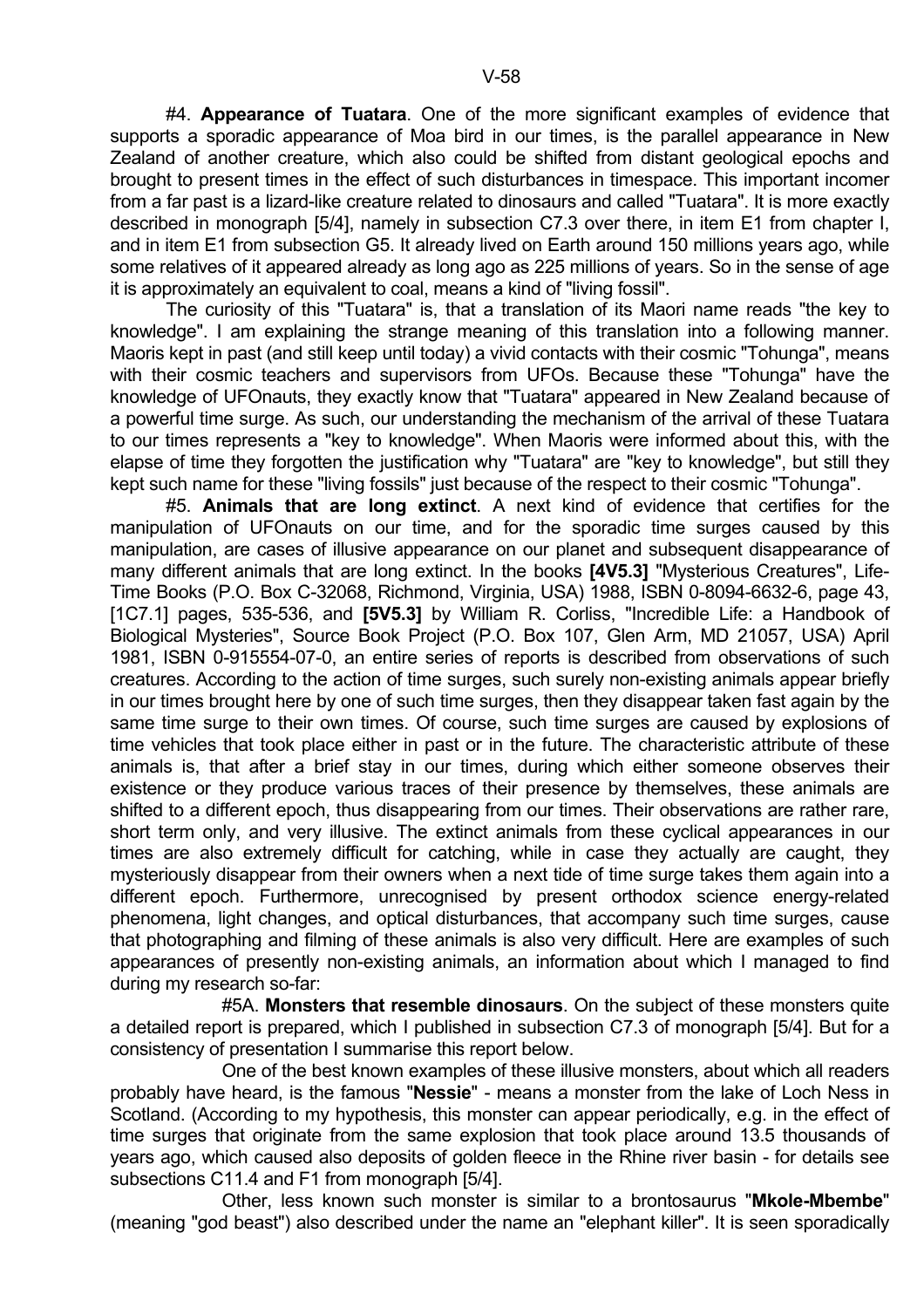in the area of swamps called "Likouala swamps", that are located in the vicinity of the "Lake Tele" in the northern part of Congo (Africa). It supposed to live and hide in a huge system of caves on shores of this lake. It is the size of an elephant, has a body of a typical brontosaurus, long and elastic neck, and a single horn on a small head. It sometimes uses this horn to punch and to kill elephants, hippopotamuses, and crocodiles. Supposedly it is a vegetarian animal, and its favourite snacks are "molombo" - fruit of liana from central Africa. Apart from many eye witnesses, the traces of its existence include the paths it uses, footprints of huge paws, and wounds on bodies of elephants made with a punch of a single large horn. After one attempt of filming it in 1983 by Marcelin Agnanga (a leader of the expedition from Congo that was seeking this monster), it turned out that the film was overexposed - the effect frequently also reported during attempts to photograph or to film time vehicles. (This effect can be of a natural origin, but also can be caused by an intentional sabotage described in subsection V5.1, carried out by UFOnauts and motivated by an attempt to stop us from learning about phenomena connected with the operation of time.) A brief description of "Mkole-Mbembe" from Congo is contained in the article **[6V5.3]** "In search of dinosaurs" published in Malaysian daily New Straits Times, issue dated on Friday, 21 July 1996, page 6.

 Another illusive such monster is a "**serpent**" observed periodically since 19th century until present times in a lake Brosno, not far from the city Tver, around 400 kilometres to north-west from Moscow. A laconic report about a recent photographing of this monster appeared in the article **[7V5.3]** "Russia's Nessie frightens villagers" published in Malaysian daily Sarawak Tribune, issue dated on Monday, 16 December 1996, page 4.

 An identical "**serpent**" was also sporadically seen in a Malaysian "Lake Cini" located on the east coast of Malaya Peninsular. I had a good luck of seeing personally this lake, which currently gradually gets overgrown with vegetation, learning local stories, and of seeing drawings of this "serpent" that are displayed in a local tourist house located on a shore of the lake. According to claims of local people, a last observation of the "serpent" from the lake "Cini" took place around 1910. In turn local legends that describe older observations of it, can be dated even several hundred years ago.

 #5b. "**Thunderbirds**". Because reader may not be familiar with these interesting flying giants, I am going to describe them here briefly. According to legends of North-American Indians, especially those living in areas of North Carolina in the USA, when a very powerful thunderstorm appears above the America, while the air is cut by hundreds of loud lightnings, gigantic predatory birds called "thunderbirds" return to life. The wing span of these birds exceeds 7 meters. They are so powerful, that as a pray they are able to lift a young bison into the air. To these birds a documentary film is devoted prepared by the "Discovery Channel", the title of which unfortunately I could not notice, because I watched this film in a train while going from Singapore to Kuala Lumpur on 13 January 1999. According to documentation shown in this film, currently enough evidence is accumulated to conclude that these birds are still seen even in present times. This documentation includes, amongst others, (A) reports of eye witnesses who seen it during flights - in one case a hang-glider to which this bird come close claimed that the dimensions of the bird exceeded the span of wings of his hang-glide, (B) evidence of a boy who was taken by just such a bird, but screams of which alerted his mother and she with her body-weight allowed the boy to tear out of claws of this bird, and (C) a film recorded by a lone tramper, which shows such a bird during a flight and thus by comparing it with the size of nearby trees, it actually allows to confirm that the span of its wings really exceeds 7 meters. In spite of capturing this bird on a relatively long film, no identification was possible - it is not similar to any of birds that live presently, although it shows attributes that make it similar to eagles in appearance. But old bones of birds were discovered that had just such dimensions, but these gigantic birds got extinct several thousands years ago. Thunderbirds are a phenomenon which in a most illustrative manner document that animals described here do not live on Earth any more, but are brought temporally to our times by time surges. This is indicated by many facts, out of which the most meaningful are circumstances in which they appear in our times. After all, their appearance is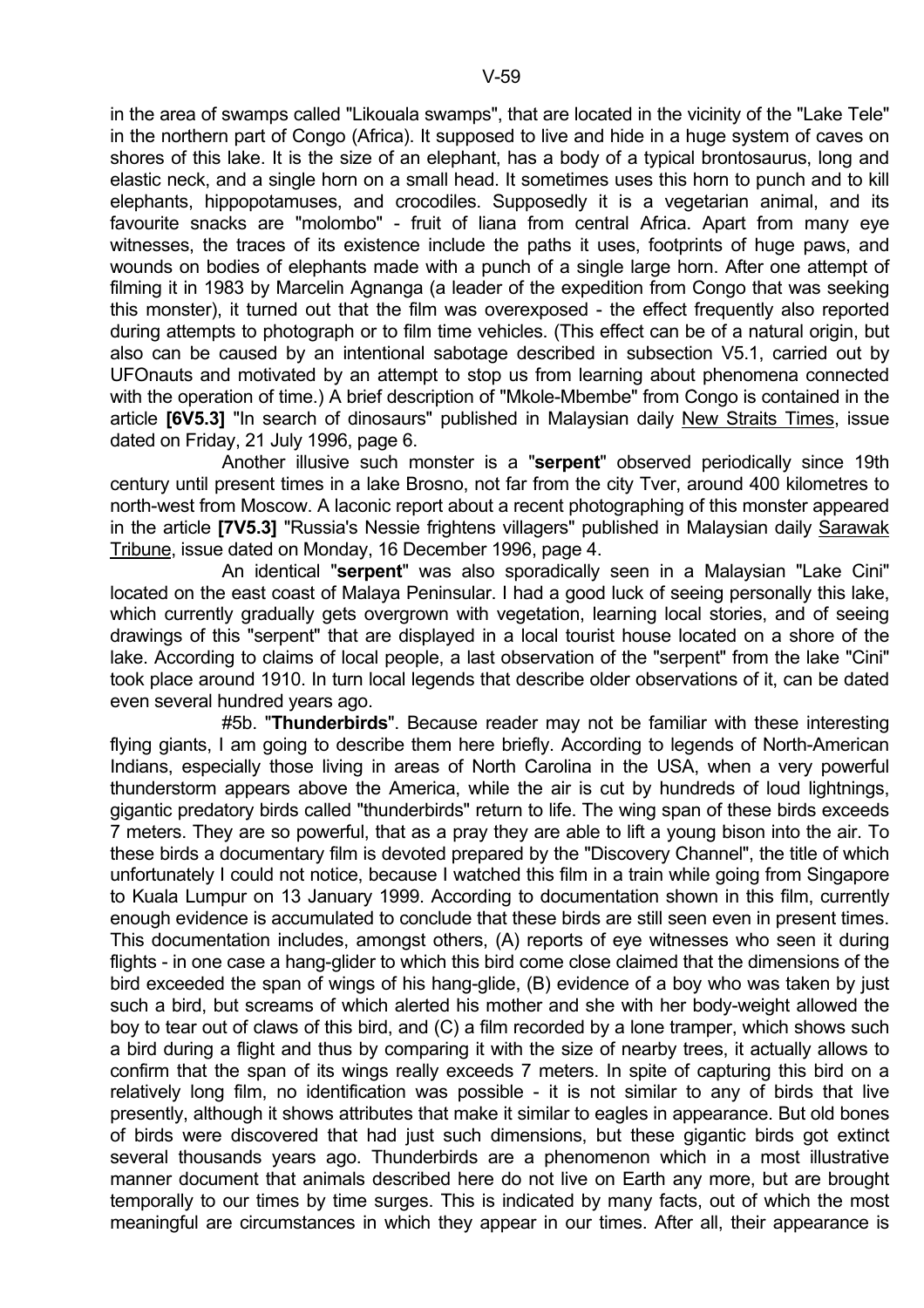always accompanied by lightnings which actually are one of the manifestations of a powerful time surge. Other facts that confirm their arrival from other times, is the impossibility of finding any present remains of these birds, combined with the simultaneous existence of a wealth of evidence that confirms their relatively frequent observations.

 #6. **The appearance of objects from other epochs**. A next type of evidence for the existence of time surges in our times, are cases of appearance of illusive physical objects. These objects very vividly, although temporally, appear in several areas of our planet, and then disappear, while their continuous existence in these places cannot be confirmed definitely. I encountered several descriptions of meeting such objects, and even descriptions of carrying out their thorough examination. Unfortunately, until the time of formulating this subsection, I did not tried to record for further use, literature sources about these cases. Periodically appearing such objects that I still remember from old descriptions that I encountered, in one case was a city, while in another case a lake. (Interesting that samples of water taken from this illusive lake, as I remember located somewhere in a lower half of Africa, supposedly disappeared from bottles, what would additionally confirm that they originated from time surges.) Also after I already formulated this subsection, I encountered further descriptions of numerous cases of such appearance and disappearance of various objects. These are contained in chapter "Mysterious materialisation" presented on pages 57 to 83 of the Polish edition of the book **[8V5.3]** by Rodney Davies "Nadprzyrodzone zniknięcia" (title of the original: "Supernatural Disappearances"), Dom Wydawniczy Limbus (85-959 Bygoszcz, Poland, skr. poczt. 21, tel./fax 28-79-74), 1995, ISBN 83- 85475--80-X, 255 pages, pb. For example, on pages 78 to 83 of this book, a well documented case is described, when in 1979 four tourists from England, namely a brick layer Len Gisby, his wife Cynthia, and their friends - a rail-road worker Geoff Simpson and his wife Paulina, spend a night in a hotel from the village Cuccolde in Southern France. As it later turned out, this hotel, together with all employees, old furniture, and even old visitors and gendarmes, was shifted temporally to present times from around 1905. When, after their history was published, in 1983 searches for this hotel were initiated, only remains of the old foundations of it were found.

 #7. **Changes in landscape**. These are phenomena originating from time surges, that are reported to me most frequently. I also observed them in person several times in my life. These are especially frequent in New Zealand, where powerful waving of time caused by the Tapanui explosion of 1178 is occurring almost continually. These changes of landscape result from the fact, that the shape of the land always depends on a time sequence in events that shaped a given landscape (e.g. depend on a mutual sequence of deluges, hurricanes, rains, etc.). So if time surges change a sequence of these events, then becomes also changed the landscape which was shaped by these events. But in order to notice these changes of landscape caused by surges of time, one needs to arrive to this landscape at least twice from geographically large distance, and with a significant time gap between both visits. In turn if someone constantly lives in a given area, then this someone is a part of changes and is unable to notice them. In case of fulfilling this condition of arriving twice to the same area, with a time gap that incorporated at least one of such time surges, then one may notice that hills are moved to different places, houses are build by different hills, roads pass through different slopes and valleys, power-lines pass through main roads in different areas than previously, etc. When I did not know yet about the existence of time surges, this type of findings were always great shocks. After all, in order to explain them rationally, a given observer must start to question quality of his/her own memory. The reassurance comes only when one visits any rock formations with well remembered geometry (e.g. which used to have a convenient bridge to climb them from one side), which in the meantime were also changed. Then rapidly turns out that the shape of such rock formations is completely different than that one remembered to be climbed previously, and that such formations already do not have components that we used to climb the last time, although hard rocks are unable to erode or to change themselves during just a few years of our absence.

 I experienced such changes of landscape many times in my life. Various rocks that I remembered well from my previous visits to a given area changed their shape and/or location.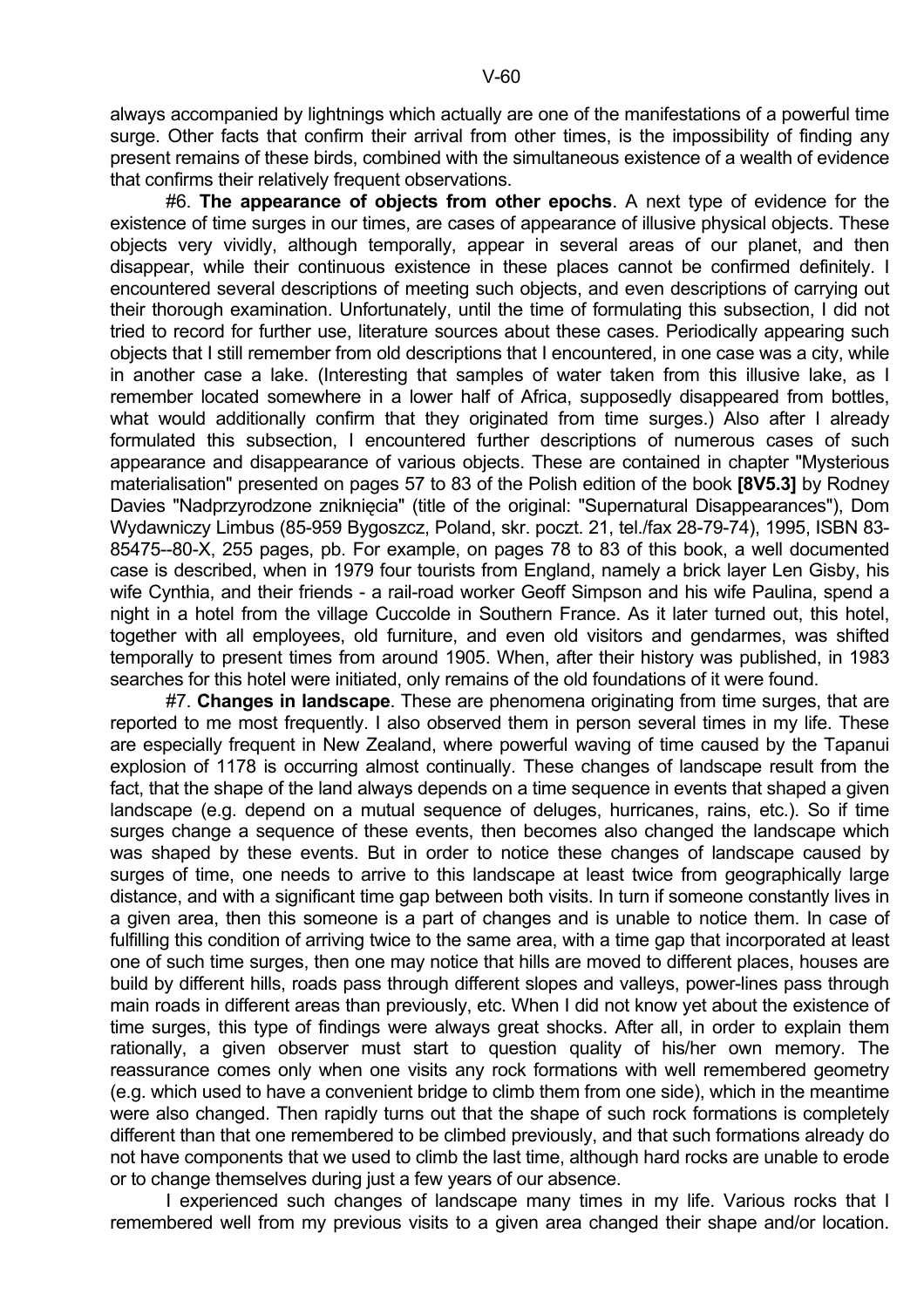The most shocking for me was the change in shape of the hole in the stone from Atiamuri, the description of which is provided in subsection C7.2 from monograph [5/4]. A previous elongated shape of this hole that I remember and that was noticed not only by myself, but also by several other people known to me, have changed into a round one. I also believe that the return of this stone to its original location, after it was shifted further from the road, cold also be caused by such time surges. (I.e. some time after the stone is shifted to a new position, a subsequent time surge arrives, which shifts it back to the original position. Other my shocking discovery was, that when I departed from New Zealand in 1992, a massive high voltage power-line crossed the State Highway 1 around 400 meters from the small location Eeling going towards Christchurch. But when I returned to New Zealand in 1999, the same power-line was crossing State Highway 1 around 5 kilometres from Eeling, but in the direction opposite than Christchurch.

 #8. **Changes in buildings**. These are similar and related to changes in landscape described before. Only that they concern effects of construction works of people, thus they certify for a lower amplitude of given waving of time. They depend on discovering, that an appearance, location, or use of interior of a building, which we know well from our previous visit, rapidly changes drastically. In turn various components of these buildings that we used, or just noticed that they existed previously, simply turn out to be non-existent. or change their location and appearance.

 I personally experienced several such changes in buildings. One of them was bothering me for a long time, because I discovered it long before I started to understand the mechanism of time surges. It was the change of shape and location of a very characteristic tower, that is located in the New Zealand township Oamaru. The tower is positioned by the local "Boys High School". It is a known identification point for Oamaru, that is visible a long distance from that township, especially if one arrives to it from the direction of Christchurch. Because I was driving relatively frequent through this township, I well remember the shape and location of this tower. But when, during a subsequent passing by it, I discovered that this tower keeps changing its shape and exact location, I could not get through my shock for a long time.

 However, the most shocking and the most educational experience from the category of changes in buildings described here, affected me and my partner in Kuala Lumpur, Malaysia, between Sunday 19/12/99, and Thursday 23/12/99. On Sunday, 19/12/99, myself and my partner we were shopping in the newly opened in Kuala Lumpur shopping centre called "Megamall". This centre is located in a very convenient area called "Mid-Valley", close to the centre of this colossal city. Its attractive attribute was that at this particular time it had a huge free parking with plenty of unused parking spaces - what is a rarity in the overcrowded and packed with cars Kuala Lumpur. After finishing shopping, myself and my partner Sue decided to have a portion of our favourite icecream "Häagen-Dazs". But we were not sure whether the ice-cream shop of this company is represented in this Megamall. After rather long searches we found another ice-cream shop of some local company, the name of which we did not remember (perhaps that it was an ice-cream shop of the local "Dairy King" company). It was huge, and very popular. It had several long queues of people awaiting for their ice-cream. It was located on the right corner of the hall, just by the main entrance to the Megamall. So we asked in this popular local ice-cream shop, whether in the Megamall is also a shop of the Häagen-Dazs. In the reply, the busy employee of this popular ice-cream shop in silence pointed to us a huge writing "Häagen-Dazs" that was placed just opposite to this local ice-cream shop, just by the main entrance to the Megamall. Slightly embarrassed by this overlooking of the large writing, myself and Sue went to the Häagen-Dazs shop, ordered our favourite ice-cream "maple walnut", and joked a bit with bored employees of this shop. (Because ice-creams of Häagen-Dazs are relatively expensive, in their shops there is always much more employees than clients.) After eating our ice-cream, we left the shop remembering exactly where it is located. On our way to the car we even commented happily to each other, that it is a perfect coincidence that the Megamall has the Häagen-Dazs, because of the convenient location of this shopping centre and also because of the availability of free parking, we are able to pop up much more frequently to have our favourite portion of this ice-cream.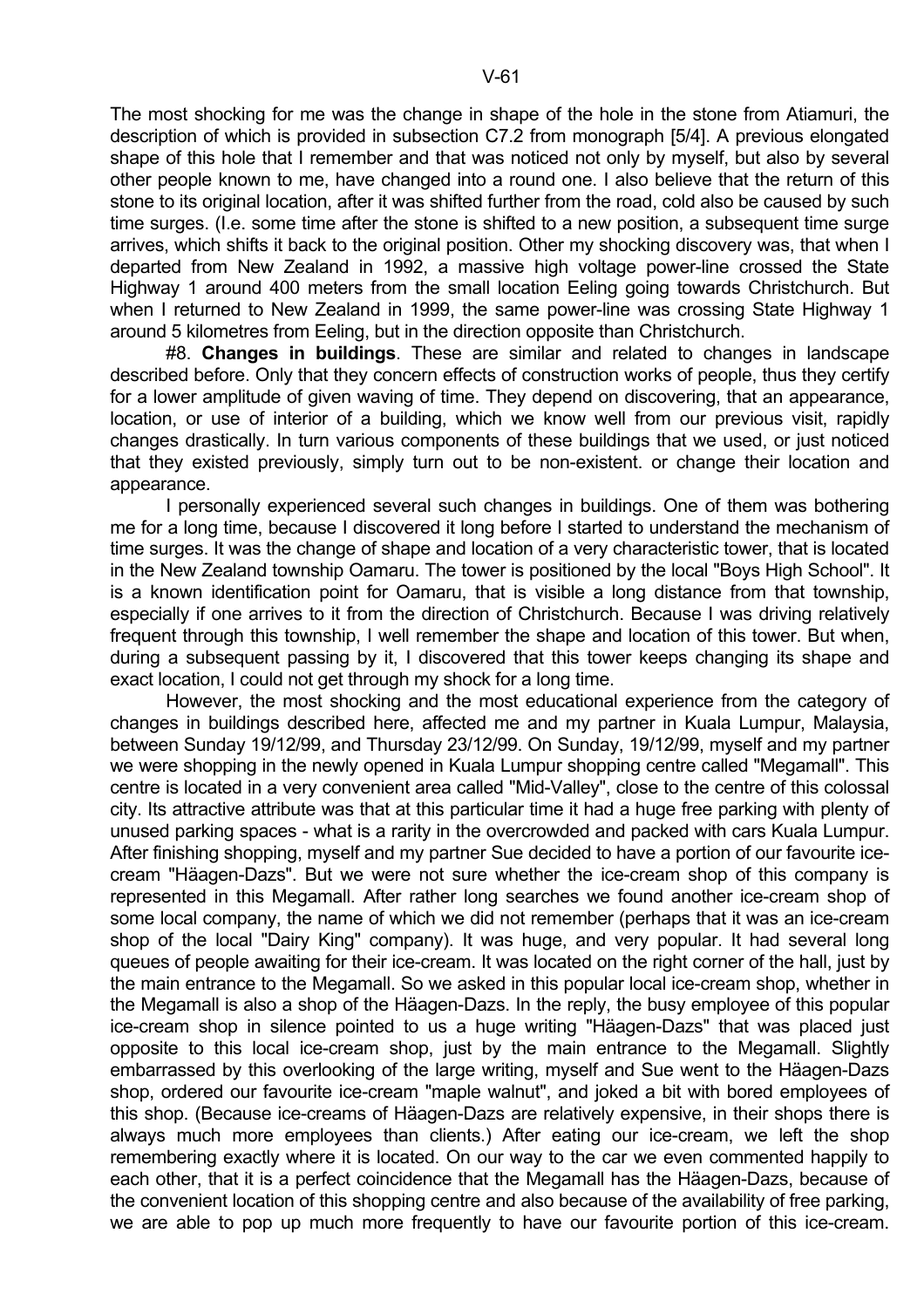Slightly later the same Sunday, together with Sue we drove to a distant Port Dickson, where I continued the preparation of a series of 12+1 copies of monograph [1/3] for libraries in Poland. During these preparations, as usually, I experienced various activities arranged by UFOnauts and aimed at holding me back, of the types described in subsections VB4.4.1 and VB4.5.1 of this monograph. During observing effects of these activities, I even noticed that probably I just went through a subsequent time surge, although I was not sure of this. On Thursday morning, the last copies of monograph [1/3] prepared in Port Dickson were send to Poland. So myself and Sue we decided to return to civilisation. On evening of this Thursday, driving again near Megamall, we pop up there for a short while to have our favourite portion of the ice-cream. But when we arrived to the main entrance to the Megamall, means exactly to the place where we remembered that the ice-cream shop Häagen-Dazs was located, with a shock we discovered that it is not there. Also in the spot where previously this huge local busy ice-cream shop was located, in which previously we asked for our way, now a differently looking, small and unpopular ice-cream shop "Dairy King" was located. So we come to the conclusion, that we must remember wrongly our way to the spot. Because we had no time for any longer searches, we decided to come again a next day.

 On Friday, 24/12/99, we again arrived to the Megamall. After a thorough and systematic searching through the entire building, it turned out that it does not contain an ice-cream shop Häagen-Dazs, nor that such shop ever was there. I quickly realised that in the meantime one of such local time surges must took place, that wrapped the Megamall, but did not include Port Dickson in which myself and Sue were staying at that time. This time surge caused, that in a new passage of time, the usage of space in Megamall was organised differently than we remembered it from our previous visit. But for always sceptical Sue, the disappearance of an ice-cream shop was a huge shock through which she was unable to get over. She voluntarily searched with me the entire Megamall, thoroughly looking into every corner, in order to reassure herself that the icecream shop does not hide in some other place, all time repeating in a shock: it is impossible, it could not happen because we actually were in this shop together and we commented too vividly and too realistically the fact that it existed just in this place. After she discovered that the icecream shop completely disappeared from the Megamall, Sue did not gave up and checked even in the headquarters of this chain, whether they had an open shop in the Megamall - their reply was obvious: no, we never opened a shop in Megamall. Slightly later I discovered that simultaneously with the disappearance of the ice-cream shop, various architectural components of Megamall were also changed, for example the main entrance started to look slightly different, and cinemas were shifted from one end that lies above the supermarket "Jusco", to an opposite end of this mall. By the way, the above case of disappearance of the ice-cream shop of Häagen-Dazs was so-far the only case of a time surge, that was noticed both by me, and simultaneously by a different eye witness (Sue) that accompanied me. Through all previous experiences of this type I went just myself without any additional witness, who could certify and thus also reassure me additionally about their actual existence. (I do not include here the change of the shape of hole in the Atiamuri stone, because all people who noticed this change did it independently from each other, and only later confronted with each other these independent their observations.)

 #9. **Shifting people back in time**. If any time surge appears, then a person who accidentally find him/herself in the range of the waving time, may be shifted to a different times on the wave of such time disturbance. Actually I know about several cases, when such shifting of people to other times in fact did take place. One of such cases is described in chapter K of monograph [5/4]. It occurred in the cave called "Eshabi keyf", which currently is a significant tourist attraction in the town Tarsus from province Mersin in present Turkey. Around 342 AD, a family stopped for a night in this cave. The family was accompanied by a dog and a camel. When a next day they wake up, they were surprised that in the spot where their camel lied previously, currently is a similar size and colour stone (so they started to suspect that their camel turned into this stone), while their dog completely disappeared. After they left the cave they were shocked even more, because it turned out that instead of a single night, they slept in the cave for so long, that people whom they met after exiting the cave, are just far descendants of people whom they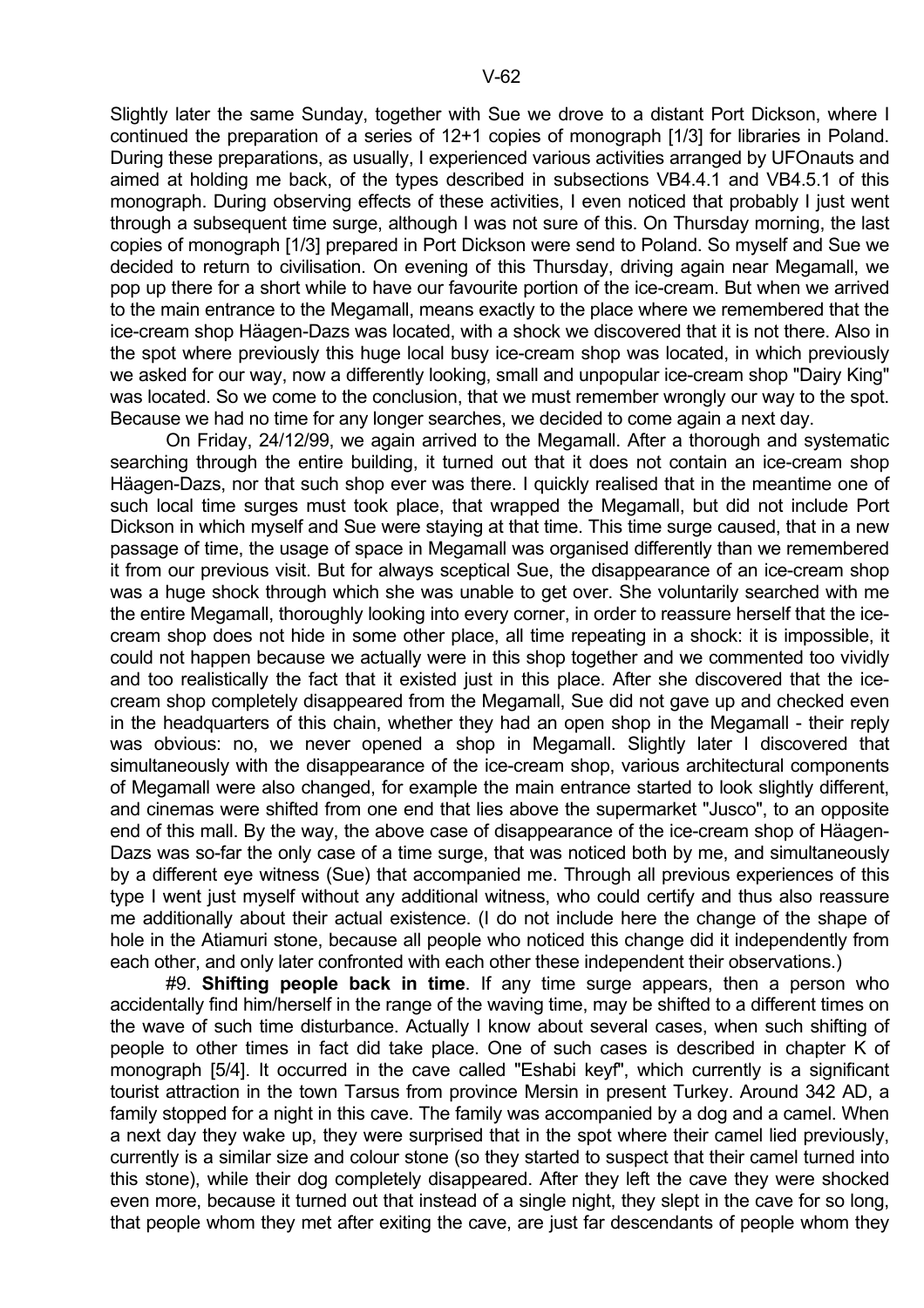previously used to know. From coins that they had with them, it was possible to determine that they slept in this cave not a single night, but around 300 years.

 A more recent case of shifting to the future on just such a wave of time surge, which took place on 28 July 1974, is described on pages 129 to 136 of the book [8V5.3] indicated earlier. It concerns three-days long disappearance of someone called Peter Williamson. As this seems from the descriptions of that disappearance, Williamson was shifted back in time by around 20 years, means until before the year 1954. He returned from this shifting back with new corduroy trousers, which were produced in the factory that stopped to exist in that 1954. Furthermore, during his presence in past, he visited a hospital the doctor of which, someone called "dr Nugent", did not have a patient similar to him for many next years. A curiosity of this case was, that similarly as this is the case with "thunderbirds" described in item #5B above, the time surge that took Williamson, appeared at the moment of storm and a powerful lighting.

 I hope that after the above examples of ever-increasing wealth of evidence for a continual interference of UFOnauts into a natural passage of time on Earth, are indicated to the reader, this is going to make him/her more sensitive to manifestations of similar evidence in his/her close proximity. In this way I hope to rise the ability of the reader to notice cases, when the next time UFOnauts are to manipulate on his/her own time.

## V5.4. The role of dates 1 April and 13th of any month in alterations by UFOnauts of the natural course of events on Earth

 As this is explained in previous subsections, in order to take care of their occupational interests, UFOnauts continually intervene in the course of events on Earth. This intervention results from their knowledge of the future, and from their attempts to avoid these events, which they know from the analysis of future that these are going to undermine their occupational interests on Earth. Furthermore, as this is to be explained in subsection W7, aliens that are friendly towards people because they adhere to a totaliztic type of philosophy and thus according to this philosophy they try to help humanity, are also altering the course of various events on Earth. In addition to interferences of these two mutually rivalling groups of intelligent aliens, the course of events on Earth is shaped by natural mechanisms (e.g. by moral laws, physical laws, social laws, etc.). Furthermore, as totalizm states this and also as many religious people believe, sometimes a natural course of events is changed by direct interventions of the universal intellect. In total, everything that happens on Earth originates from one of the four separate mechanisms, i.e. (1) a natural course of events controlled by mechanisms and laws of the universe, (2) direct interventions of the universal intellect, (3) beneficial for people influences of totaliztic aliens that try to help people, and (4) evil manipulations of UFOnauts that currently occupy Earth.

 Our planet remains in the sphere of influences, and under a strict constant administration, of evil UFOnauts that occupy us. No wonder that amongst a sea of these various events, our cosmic "owners" from UFOs want to be able to recognise immediately these events and their consequences that they initiated themselves, or that they manipulated into us. For this reason they need some manner of "labelling" events, that happen because of their own initiative. So they introduced for their own use a secret code of dates. In this code, special meaning have dates of 13th of any month and 1st April (fools day). Each of these two dates has a different interpretation.

 Some events on Earth that have a wider consequences, and that are carried out because of the interference of UFOnauts, but which are very similar to other events of this type that appear independently from UFOnauts, are arranged either on 13th of any month, or on 1st April of a given year. Thus, if about some very important for people event it is known that it occurred on 13th of any month, or on 1st April, then our cosmic occupants automatically know, that this event was caused by UFOnauts themselves.

 Knowing the precision and intelligence of all actions of UFOnauts that occupy us, I already analyse for a long time events that are induced by these cosmic occupants, trying to identify any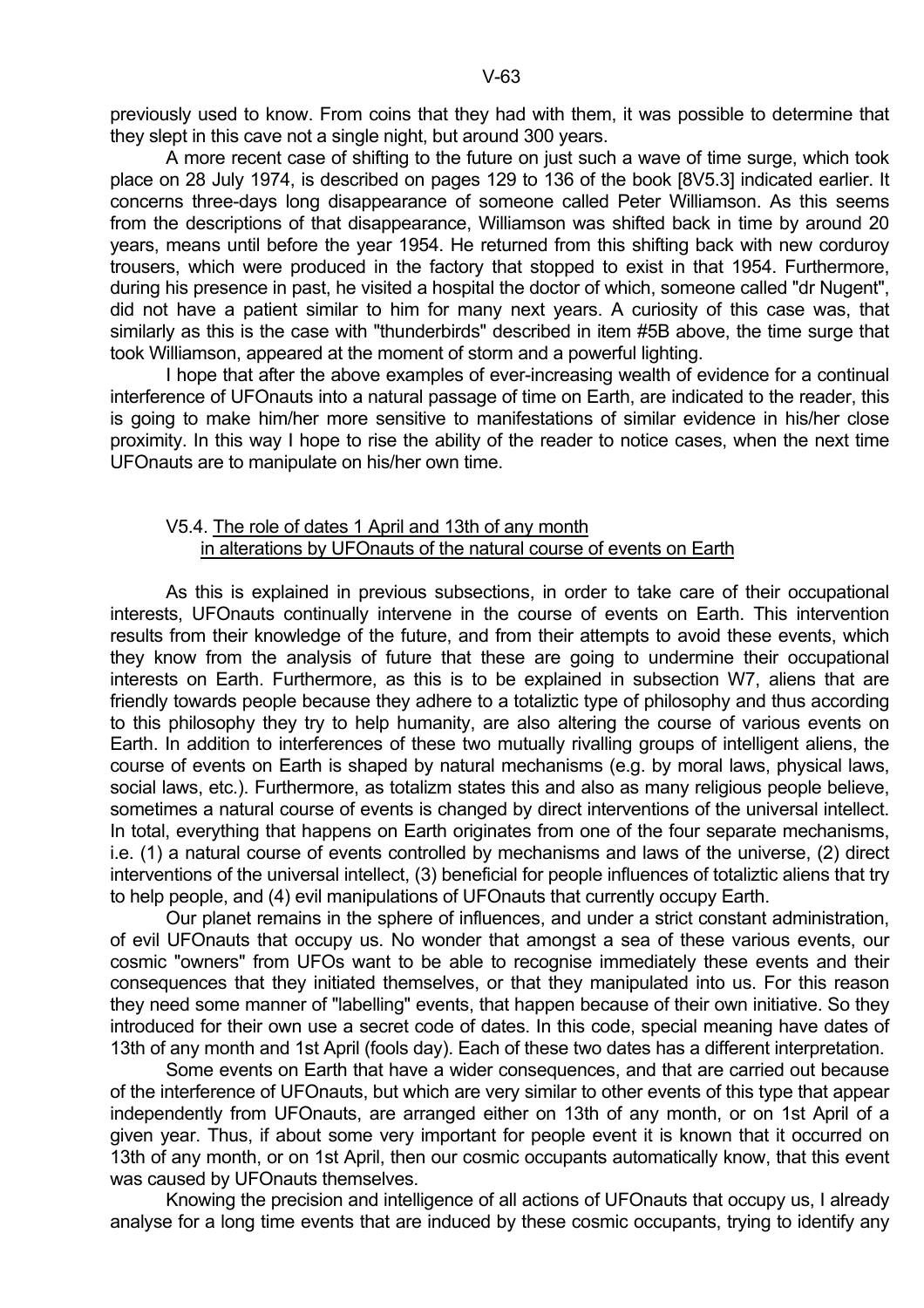noticeable regularity in them. This simple regularity, that UFOnauts do important actions on either 13th of any month or on 1st April, so that they know what was manipulated into us, I managed to detect as one of the first such regularities.

 Let us provide here some examples of important events that were manipulated into humanity with the date of 13th. Amongst these, only ones which were researched by myself, include:

 #1. A series of abductions of Andrzej Domala, which is described in the Polish treatise [3B]. It was initiated on Tuesday, 13/8/1968.

 #2. "Supernatural" appearances of a female being near the village called Fatima, around 129 kilometres north from Lisbona, Portugal. Later this being was taken for Mother Mary. These appearances also always took place on 13th a given month. (This being never confirmed that it actually is Mother Mary!) They lasted for six subsequent months, starting from 13th of May 1917. They are known, amongst others, from the fact that the being that appeared in there, was very hostile towards communistic Russia. (Without a doubt, this hostile attitude, so contradictive to the entire idea of holiness, resulted from totaliztic components contained in the philosophy of communism - for more detailed descriptions of these appearances see subsection VB5.3.1.) Events from Fatima were described on pages 110 to 111 of the book **[1V5.4]** by Stephen Skinner, "Millennium Prophecies", Carlton Books Limited, 1994, ISBN 1-85868-034-4, 160 pages, HC. Their most intriguing component, which directly reveals the interference of UFOnauts, is a silver disk, identical in shape to a UFO, which on 13 October 1917 was hiding in clouds during the subsequent appearance of this being, but was uncovered for a brief moment of time for sight of 70-thousand people gathered below. This happened because of an accidental opening in the cloud, and in spite of efforts of UFOnauts to keep this vehicle invisible for people below.

 #3. "Supernatural" appearances that took place on 13th of every months in 1998, in the town Conyers, Georgia, USA. These appearances, amongst others, are known from the fact of telling people about a "revenge" of God, that is going to be manifested through sending to Earth a series of cataclysms. These cataclysms of the God's "revenge" supposed to be similar to the ones induced technically by UFOnauts. (As an example of them see a hurricane induced technically by UFOnauts and described in subsection VB4.4.1.) UFOnauts lately tell about them to people abducted to their spaceship.

 #4. The most representative assassination attempt of UFOnauts on my life. It is described in subsection A4. It took place in Ara Moana, New Zealand on 13 November 1990. (See also the brief mentioning of this assassination, provided in subsection VB4.5.1.)

 In turn examples of events which took place on 1st April are described in subsections VB5.3.1, VB3.4, and VB5.1.1.

# V6. Irreversible sources of advantage of UFOnauts over people

 As this is explained in subsections A3, P6, and V3, UFOnauts occupy, exploit, and torment humanity continually since the first moment of populating our planet. Simultaneously humanity remains in a kind of paralyse or blindness, which makes impossible for us to understand the tragedy of our own situation. All reasons which cause that this state is happening for such a long period of time, can be subdivided into two basic groups, namely:

 #1. **Irreversible sources of advantage of UFOnauts over people**. These result from natural reasons. Thus people are unable to balance them immediately. Although there are several such irreversible sources, as I managed to establish this so-far, only two of them are putting us into a position of significant disadvantage. Namely these are:

 #1a. Sources of advantage of UFOnauts over people resulting from the age of their civilisation. Namely their civilisation is around 600 millions years older from ours.

 #1b. Sources of advantage of UFOnauts over people resulting from their higher than people intelligence. (I.e. typically UFOnauts are around 20 times more intelligent from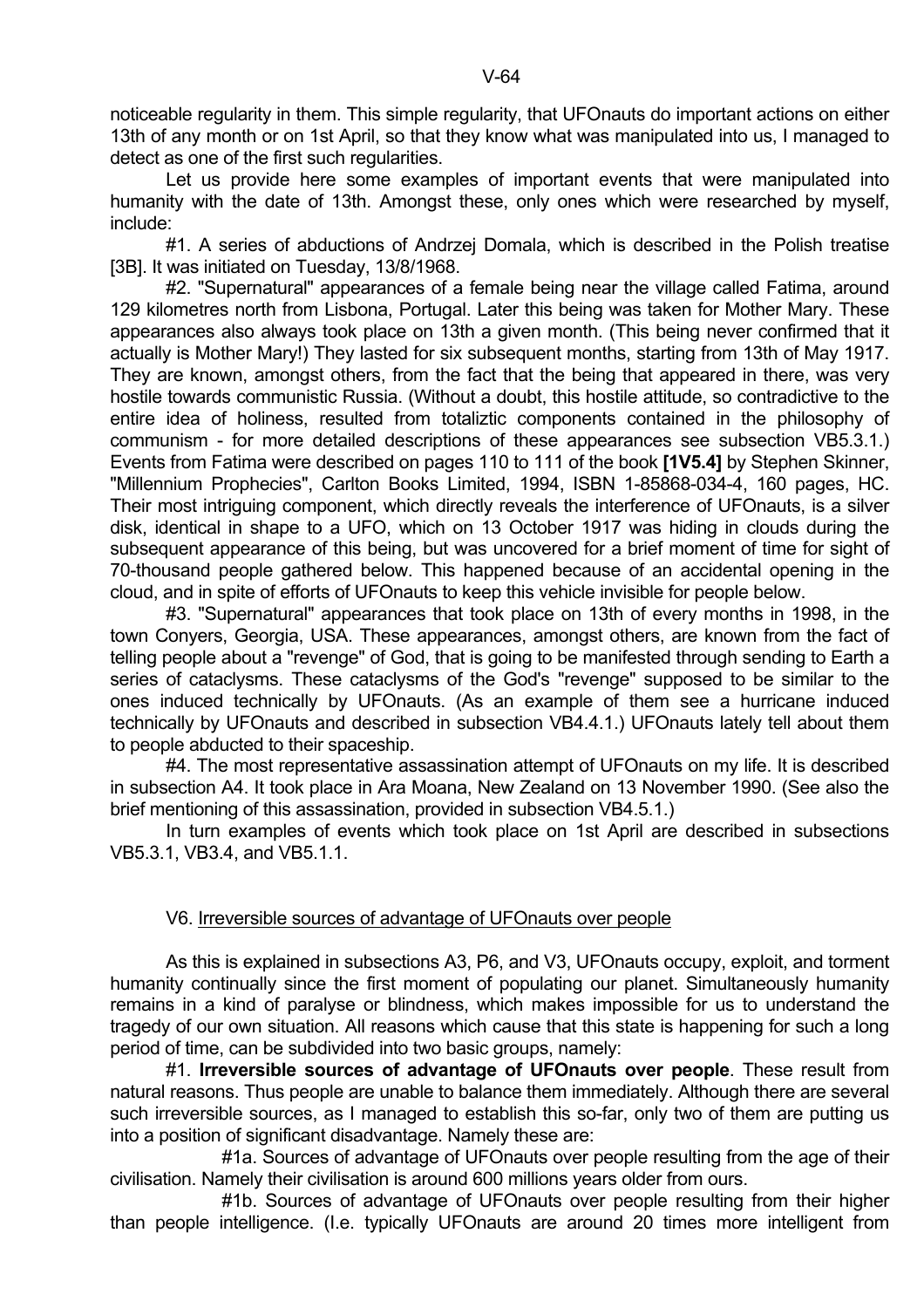average people, because they utilise entire 100% of their brains, while people use only around 5% - for details see subsection JE9.2.)

 Let us explain here what this first group of sources is about. For example, the fact that UFOnauts originate from civilisations that in some cases are as much as 600 millions years older than our human civilisation, causes that their level of knowledge and technology exceeds humanity almost proportionally to this difference in ages. Thus humanity is unable to catch up immediately with this difference in ages, but must make up for it gradually. This in turn means that all sources of the advantage of UFOnauts of the irreversible type discussed here, cannot be make up by us in a short span of time. Therefore, at the present stage of our self-defence, we only must learn how to compensate for consequences of these ones that hit us the most. Of course, apart from the sources of advantage described above (i.e. the age and intelligence), UFOnauts have also an entire array of further irreversible sources of their advantage, that are of a secondary nature. In order to indicate here an example of these, it includes e.g.:

#1c. The capacity of their brains. For example their brains are build in such a manner, that they are capable of thinking much faster than people do. (For more details on this subject see subsection I5.4.)

 #2. **Reversible sources of advantages of UFOnauts, that can be balanced relatively fast**. These ones result from reliable and extremely cunning methods of action that were developed by UFOnauts. Thus, people are able to make up for them almost instantly - of course, if they put into this matter an appropriate amount of research, thinking, and intentional effort. An example of these methods can be the utilisation by UFOnauts of typically unnoticeable by ordinary people blocking of these human activities, which endanger their occupational interests on Earth. Our fast making up for this blocking, may depend on a wide introduction into the use of a highly effective "method of a blind samurai" described in subsection W6.1. Other example can be a manipulation by UFOnauts on views and actions of people (i.e. making various people to act as "traitors"). This can be make up fast e.g. through a pedantic obedience of moral laws and through a refusal of our cooperation in every case when we are manipulated to carry out an immoral activity. (We must remember that all activities manipulated into people by UFOnauts are decisively "immoral" according to the criteria of totalizm.)

 Two subsections that are to follow now, contain a review of irreversible sources of advantage of UFOnauts over people, which were identified so-far. (For example, sources that result from the advantage of age of civilisations of UFOnauts over humanity.) We are unable to make up for them immediately, so the only thing that we can do now, is to try to minimise their consequences. In turn easily balanced sources of reversible advantage of UFOnauts over people, which can be neutralised immediately, are discussed in chapter VB, e.g. in various parts of subsection VB4. Each one out of these basic sources of irreversible type, is discussed in a separate subsection, which is to follow now. Here they are.

#### V6.1. The advantage of age of civilisation of UFOnauts, and thus superiority of their science and technology

 One of the most important reasons for which UFOnauts are capable of keeping us enslaved since the first moment of populating our planet, is the age advantage of civilisation of UFOnauts. Already when Earth was filled up with living organisms and thus transformed from a dead planet into a living one, and also already when humanity was settled on our planet, civilisations of UFOnauts were millions of years old. Actually their knowledge and technology is around 600 millions years older and more advanced from ours.

 The age advantage of civilisations of UFOnauts over people, which currently reaches around 600 millions of years, and thus also their technical and scientific superiority that results from it, of course introduces an entire array of undesirable consequences for our self-defence. For example it significantly impacts our chances for freeing ourselves from this cosmic parasite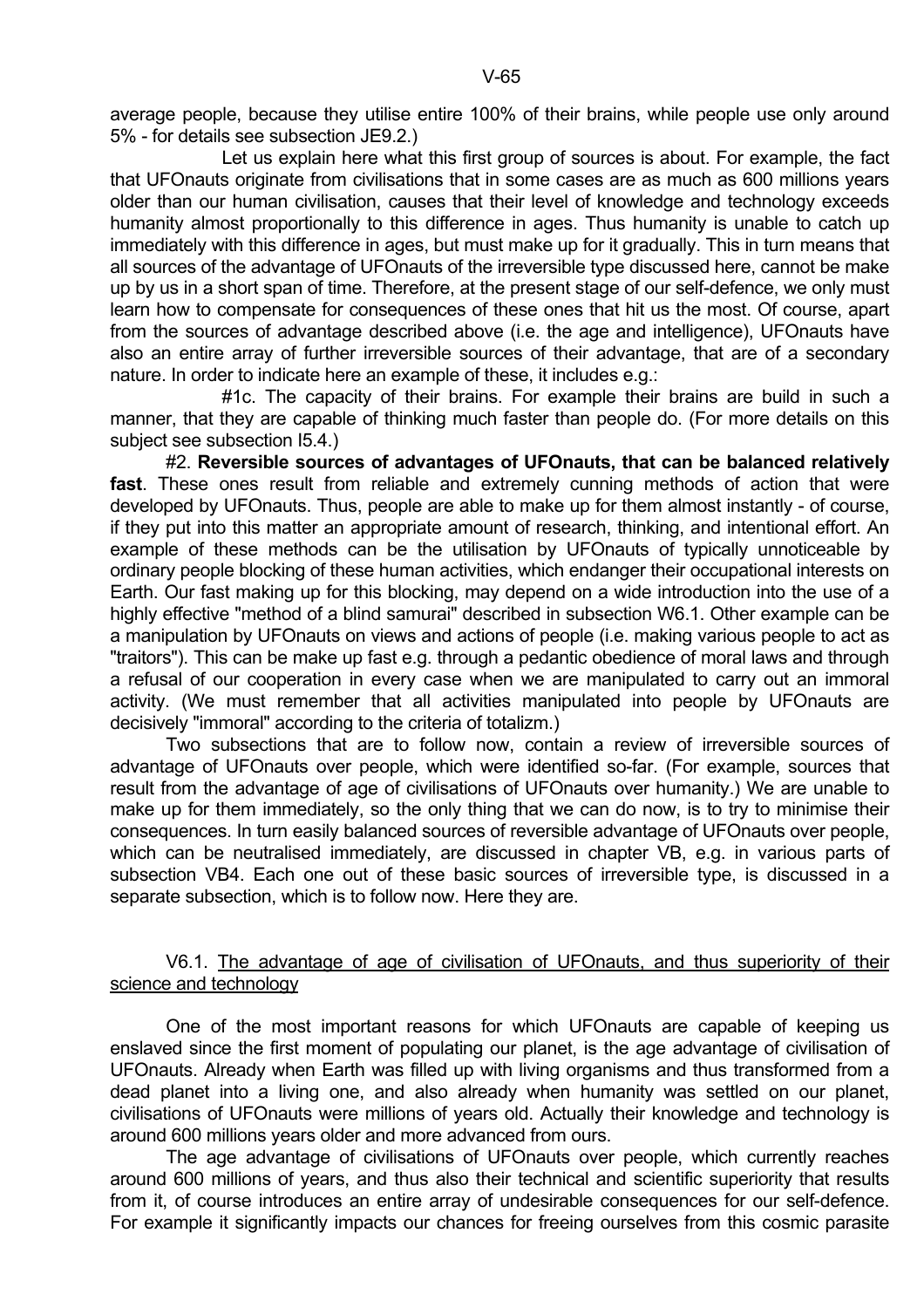and tormentor. In order to realise here some of these consequences, these include:

 #1. The fact that since a long ago UFOnauts already mastered the **travel in time**, while the orthodox human science officially even does not even accept that such time travel is possible at all. (Fortunately principles and phenomena involved in time travel are already indicated by totaliztic sciences the presentation of which is contained in the content of this monograph - e.g. see subsection M1.)

 #2. The fact that UFOnauts already now have technical devices that make them invisible for human sight and instruments, while orthodox human science does not developed even principles or phenomena with the use of which such **invisibility** is possible. (Fortunately first such principles and phenomena are already indicated by totaliztic sciences the presentation of which is contained in the content of this monograph - e.g. see subsection L2.) In turn if our orthodox science does not know how to accomplish invisibility, how it possibly could lead humanity to the liberation fight with someone, who all the time remains invisible for us.

 #3. The fact that UFOnauts already mastered techniques and devices for **penetration through solid objects** (e.g. walls, glass, bunkers, devices, etc.) without harming themselves nor these objects. They utilise for this purpose the **state of telekinetic flickering** described in subsection L2. In turn our orthodox science officially have not reached even a conclusion that such moving through solid objects is possible at all.

 #4. The fact that UFOnauts developed techniques and devices for **two way telepathic communication** with our brains, means techniques of reading our thoughts and feelings, as well as techniques for putting their commands, hypnotic suggestions, views, etc., directly to our minds. This in turn opens for them the unimaginable source of advantage over people, because it for example gives them the ability to continually check what we think, to know every our secret, to inform them what we intend to do in the first moment when we begin to think about it, etc. In turn human orthodox science have not even accomplished an idea, that such two-way non-consented telepathic communication with minds of other humans is possible at all. (Fortunately for us, such a communication, and also devices which implement it, are described by the totaliztic science outlined in the content of this monograph - e.g. see subsections N5.2 and U3.2.)

 #5. The fact that UFOnauts have mastered techniques and devices for **manipulations on our conscience** since a long time, such as the ability to immediately hypnotise us on every their wish, as the ability to erase our memory, as the ability to manipulate on our views, as the ability to control our actions, and many more - for details see subsections N3.4 and N4. In turn orthodox human science not only that still insists on the impossibility of this type of activities, but also persecutes these totaliztically oriented investigators who try to discover principles on which such activities are possible - for details see subsection VB5.1.1.

 #6. The fact that UFOnauts from the very beginning of populating Earth show the practical **ability to change weather and climate** on Earth, as well as to induce the climatic or weather phenomena at any will, that best serve their occupational interests. So whenever they wish, they are able to cause e.g. a rapid thunder storm, tornado, hurricane, wind or stale air, deluge, rainfalls, frost, local fog, low-level clouds, etc. They are also able to control these phenomena in such a manner, that these appear only in a strictly defined area and act only in a required manner. (For example, fogs can prevail only in the area where are needed, hurricanes may blow only over a required path, tornados or lightnings may strike only selected objects, etc.) In subsection VB4.4.1 I am describing a hurricane, which was induced by UFOnauts on purpose to sabotage my intentions of finding a "sleeping giant" that is hidden in the wilderness of the Coromandel Peninsula in New Zealand. Also I observed many times, that if this is necessary for a sabotage, UFOnauts are able to induce a rapid thunder storm, deluge, rainfall, frog, frost, etc., at any their will. For example, they frequently utilise such thunderstorms induced by themselves to destroy or to sabotage with the impulses of powerful voltage any electrical device they wish. Also I experienced many times such weather sabotages of my research expeditions to the Tapanui crater, where a UFO exploded in 1178 AD - for details see subsection O5.2 or even better a separate monograph [5/3]. These expeditions, in spite of being started during a perfect weather,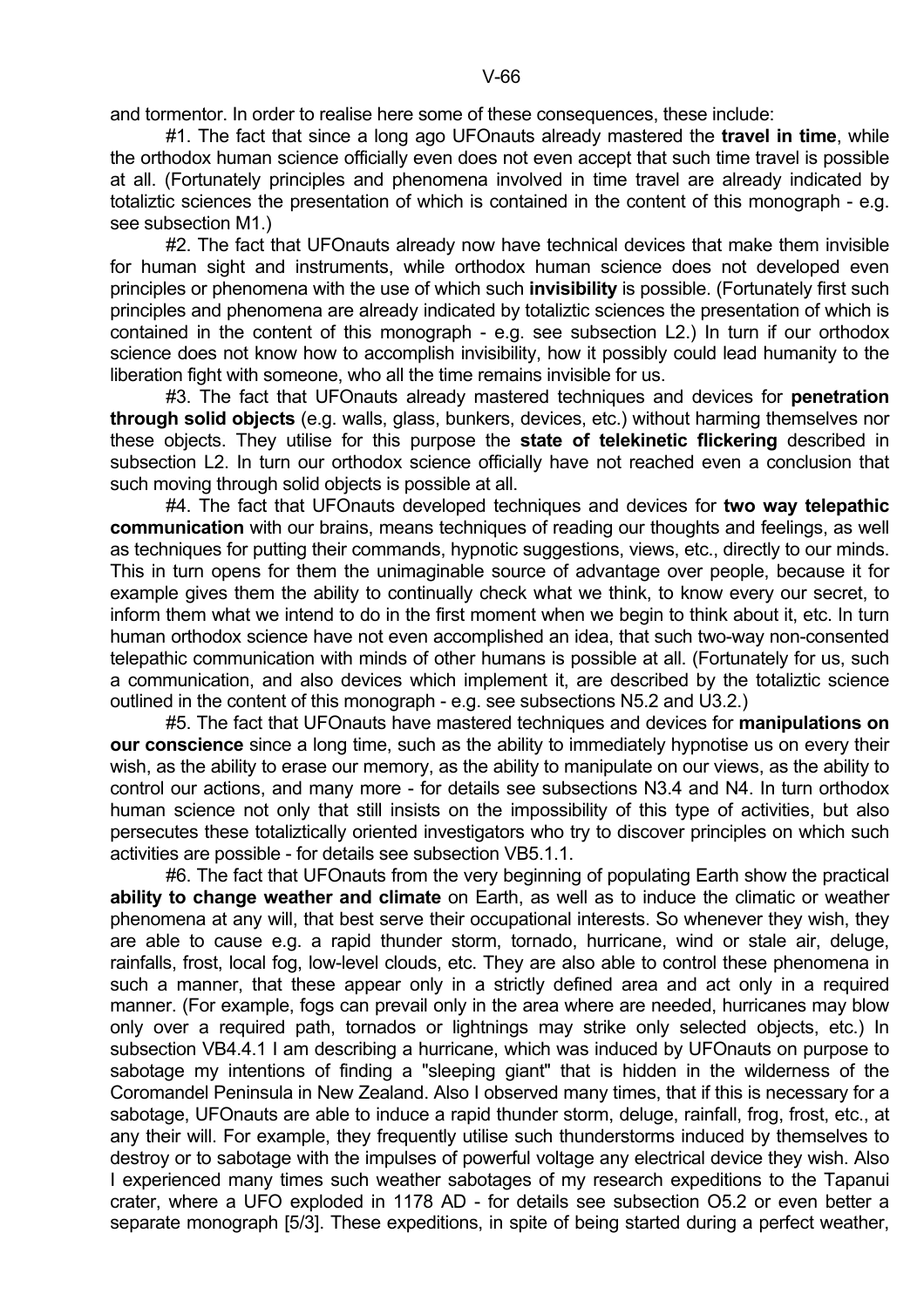after the arrival to the Tapanui crater always encountered either a fog dense like milk, or a powerful wind, or a destructive rainfall, etc. (Basic principles of weather control are described in chapter KB and in subsection H5.4.)

 #7. The fact that UFOnauts for a long time utilise the **magnetic devices of the second and third generations** described in this monograph, such as telekinetic batteries that produce unlimited amounts of energy, Magnocraft-like UFO vehicles for interstellar travel, or oscillatory chambers for producing unlimitedly powerful magnetic fields, while only my monographs are the first publications on Earth which postulate construction of these devices.

 #8. The fact that UFOnauts for a long time are capable of **genetical perfecting, cloning, and multiplying "biorobots"** raised from reproductive resources robbed from people, while orthodox human science just only become aware that such techniques and capabilities are possible for accomplishing.

 #9. The fact that UFOnauts for a long time have mastered **techniques of robbing and exploiting moral energy and life energy** from people - for details see subsections JE3.7 and JE9.1. In turn orthodox human science, so-far has no even a slightest idea that such energies do exist at all. (Fortunately for us, totaliztic sciences described in this monograph provide first descriptions of such previously unknown kinds of energy.)

 When the described above components of the advantage of UFOnauts over people are concerned, we are not going to be able to make up for them too fast. After all, it takes many years, if not entire millenniums, before the accomplishments of our science and technology reach the same level, that is in the disposal of UFOnauts already now. For this reason, the only thing that we are able to do at the present stage, is to neutralise consequences of this our backwardness. In order to neutralise these consequences, it is necessary to implement basic principles of totaliztic sciences in our thinking and actions. Here is the list of most important of such principles, the implementation of which into our thinking and acting should assist us in compensating effects of our backwardness, and should lift us from a dead end into which our orthodox science allowed to be pushed by UFOnauts:

 #I. "Everything that is possible to think about is also possible to be accomplished" (for details see subsections JB7.3 and I5.4). The acceptance of this totaliztic principle will allow us to undertake prevention measures that will neutralise the activities and technique of UFOnauts, even if the knowledge, principles of operation, and devices, that these UFOnauts use, do not fit into our scope of understanding.

 #II. "Facts, as people, must not be discriminated" (see subsection JB6). The acceptance of this totaliztic principle will eliminate the present discrimination of selected directions of research by orthodox science, and will compensate for the prejudices that present orthodox scientists manifest against specific topics. The list of directions of research and topics affected by these prejudices and discrimination is presented in subsections VB5.1.1 and VB5.2.1. The effective blocking of these directions and topics by UFOnauts, is the reason for our present intellectual backwardness.

 Quite helpful in the unblocking of negative pressures to which scientists who investigate such discriminated disciplines were subjected so-far, would be to realise and to implement in practice the following key truths determined by totalizm, namely:

 (a) "**No research, the outcomes of which are not kept secret, is done for anyone's private use, because sooner or later this research is going to serve for the entire our civilisation**". Note however, that with research which results are kept secret is always completely opposite. In relationship to such secretive research a moral law works, which cautions us that: "all research the results of which are kept secret, are always immoral and serve to private interests of a small group of people only - even if their financing is done from taxes paid by all people". Therefore, from the point of view of totalizm, all scientific research are "moral" if only their results are not being kept secret. In the classifying which research belong to the "moral" category, their topic almost does not matter, if it only is not oriented so as to decrease moral energy in other people. In turn any scientific research becomes "immoral" immediately after the results start to be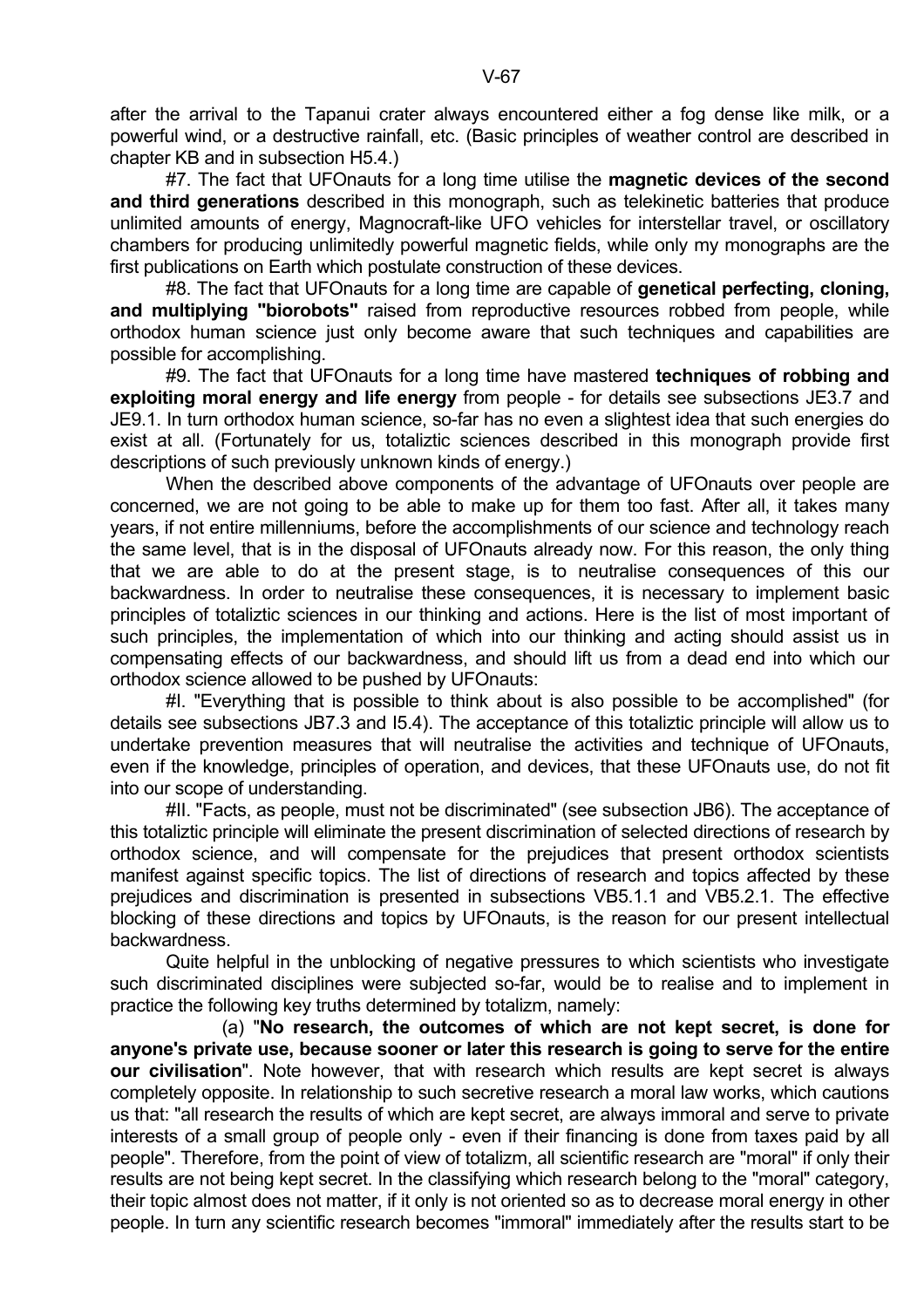kept secret, no matter what subject this research concern.

 (b) "**Any moral success of an individual person is also a success of the entire our civilisation, as well as every moral success of the entire our civilisation is also an individual success of each one of us**". Notice, however, that the above stops being valid in the case of successes that totalizm is unable to define as "moral" - i.e. which are accomplished by one group of people at the cost of moral energy of other people. Such "immoral" successes are actually defeats of the entire our civilisation. A defeat of entire our civilisation is also every case which represents the moral reversal of a success. This is because in operation is also an opposite truth, namely that "**every moral defeat or loss of any person or nation on Earth, is simultaneously a defeat and a loss for each single one of us, and for all nations of the world**".

 As I noted so-far, almost the entire range of persecution that continually is directed at me personally, result just from the human ignorance of the above key truths, and from the implementation of the following parasitic doctrine on me: "**because you do not research what your superiors subjectively consider to be important and beneficial, your research is going to be called 'private' while after naming it that way we have a right to persecute you and to punish you for carrying this research out**".

 In order to summarise the above, researchers should receive back the complete right to choose the subject of their research and the freedom of publishing the results of this research, that currently are removed from them due to parasitic practices of the present orthodox science. The only criterion on the basis of which a topic of research should be selected, should become the fulfilment by this topic conditions that qualify it to the totaliztic category "moral". After all, in case of not keeping secret the results of this research, all "moral" research in the final count are always going to serve for the entire our civilisation.

 #III. "Anyone who adheres to any version of the parasitic philosophy, is never really interested in helping anyone even if such help declares loudly, while the entire activities of such someone result from the wish to exploit and to destroy others". (This truth also applies to UFOnauts who adhere to the philosophy of "evil parasitism"- as explained in subsection V2.) The acceptance of this bitter truth, which results from attributes of the philosophy that is a complete opposite of totalizm, removes all our doubts and indecisiveness regarding the reasons for which UFOnauts arrive to Earth. Thus, it also provides us with the motivation to start vigorously defend ourselves from these cosmic parasites of humanity.

 If someone, like presently humanity, must confront an enemy, which is superior in so many areas, the fact of exact realising in which areas and why this domination of enemy takes place, is the first vital step towards making the chances more even.

## V6.2. The advantage of intelligence of UFOnauts and factors connected with their intelligence

 As this is explained exactly in subsection JE9.2, UFOnauts decisively dominate over people in intelligence. The smallest difference between an average intelligence of people, and average intelligence of UFOnauts, is like 1:4. Expressing this in other words, even the most stupid amongst UFOnauts, are still in average around 4 times more intelligent from typical people. However, notice that amongst the parasitic confederation that occupies us, there is also a cosmic race of miniature creatures, which may be even around 200 times more intelligent from humans. So in confrontation with this race, the level of our intelligence to theirs, compares like the level of intelligence of our dogs compares to our own.

 Of course, human race is not able to do anything to make up for the fact that is so much more stupid than UFOnauts. After all, if humans are more cleaver, they would not be in the tragic situation in which they find themselves now. So the only thing that humanity can do now, is to accept the stupidity of humans and to just compensate the consequences of this stupidity. In turn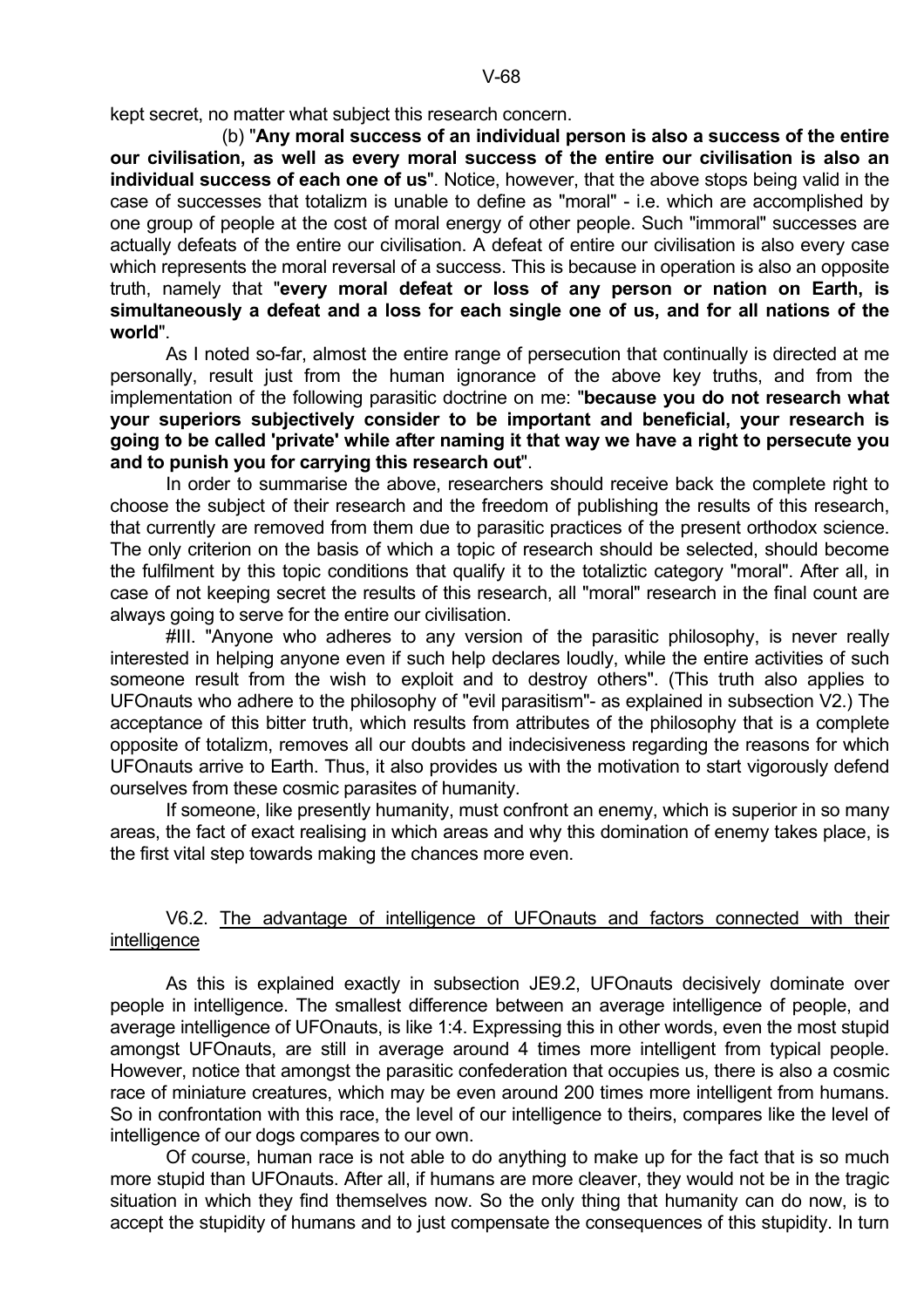the compensation of consequences of our stupidity, requires at least that we:

 #1. **Finally accept the bitter fact, that we ARE more stupid than UFOnauts**. We need to accept this fact with the humbleness, and start to treat our enemies as really more intelligent from us. (Although, unfortunately, completely rotten morally.) But we must remember during this accepting, that "more intelligent" does not mean "better". After all, in the universe ruled by unforgiving moral laws, the categorising "better" or "worse" can only be defined on the basis of effectiveness with which someone really obeys moral laws, not on the basis of someone's born attributes or potentials. In such a moral universe, from the physical point of view everyone has exactly the same value, and everyone receives a right to occupy his/her own living space. After all, the universal justice that is guaranteed to everyone by canons of acting of the universe, described in subsection JB7.4, causes that if someone is getting something in a lesser quantity, in another area he/she will get something in a greater quantity. (For example, people from Earth receive much richer emotional life than UFOnauts, our morality is still less decadent than theirs, etc.) Furthermore, we must also remember, that this higher intelligence of UFOnauts is not resulting at all from their "better" biological build up, nor from their belonging to a superior race, but only from just an ordinary fact, that they were born on a planet the gravity of which is many times greater than the gravity of Earth. (For more details see descriptions from subsection JE9.2.)

 #2. **Incorporate into every our action the fact that UFOnauts really are more intelligent from us**. For example, we should not be surprised, that they do with us whatever they only wish since the beginning of populating Earth, but yet until the time of the first publishing of my monographs, no-one had a clue that we are continually occupied by them. Even now in 2003, means after over 5 years elapsed since monograph [1/3] was formally published and disseminated, still many authoritative institutions in highly developed countries officially deny that UFOnauts do exist at all. We should not be surprised, that UFOnauts better from us are able to use our computers against ourselves. After all, now we ourselves gradually cease to understand our own computers. We should accept, that is we place somewhere a UFO detector, UFOnauts perfectly know what it is for, and on what principle it works, thus they trigger it only by an accident, or just for a fun. There is a right time to also accept, that if UFOnauts carry out an act of sabotage against us, then an average TV worshipper is completely unable to distinguish such a sabotage from a coincidence or from an accident. (For details see subsection VB4.4.1.) Etc., etc.

 As this is perfectly known from history of humanity, the level of someone's intelligence is not a sole factor which decides about winning or loosing any confrontation. However the intelligence is a factor, that takes the revenge, if the opposite side ignores it and not adjusts for it. Thus, the fact that we are so many times more stupid than UFOnauts, is going to be a source of our defeat only if we keep stubbornly ignoring this fact.

#### V7. Weak spots and limitations of UFOnauts that occupy us

 As this was already revealed partially by the previous content of this monograph, and as it also is to be addressed in subsection W6, in their efforts of keeping us enslaved, UFOnauts must strictly respect specific "**rules of the game**". Furthermore, they also have their share of weaknesses and imperfections. These rules of the game and weaknesses, not only that tide their hands up, but also are sources of many their defeats (and our victories). Thus, is we learn these exactly, then we will be able to utilise them for our self-defence. Because all subsections of this chapter were devoted to the discussion of advantages of UFOnauts over people, in this subsection it is a turn to reveal their weaknesses.

 Here are these rules which limit the activities of UFOnauts on Earth, that so-far I managed to identify. These are listed in the order of their limiting power.

 #1. **The requirement of not revealing their presence on Earth**. Whatever UFOnauts do on Earth, they are always forced to do it in such a manner, that would guarantee the nonrevealing of their continuous presence and occupation of Earth. So, if for example they wish to kill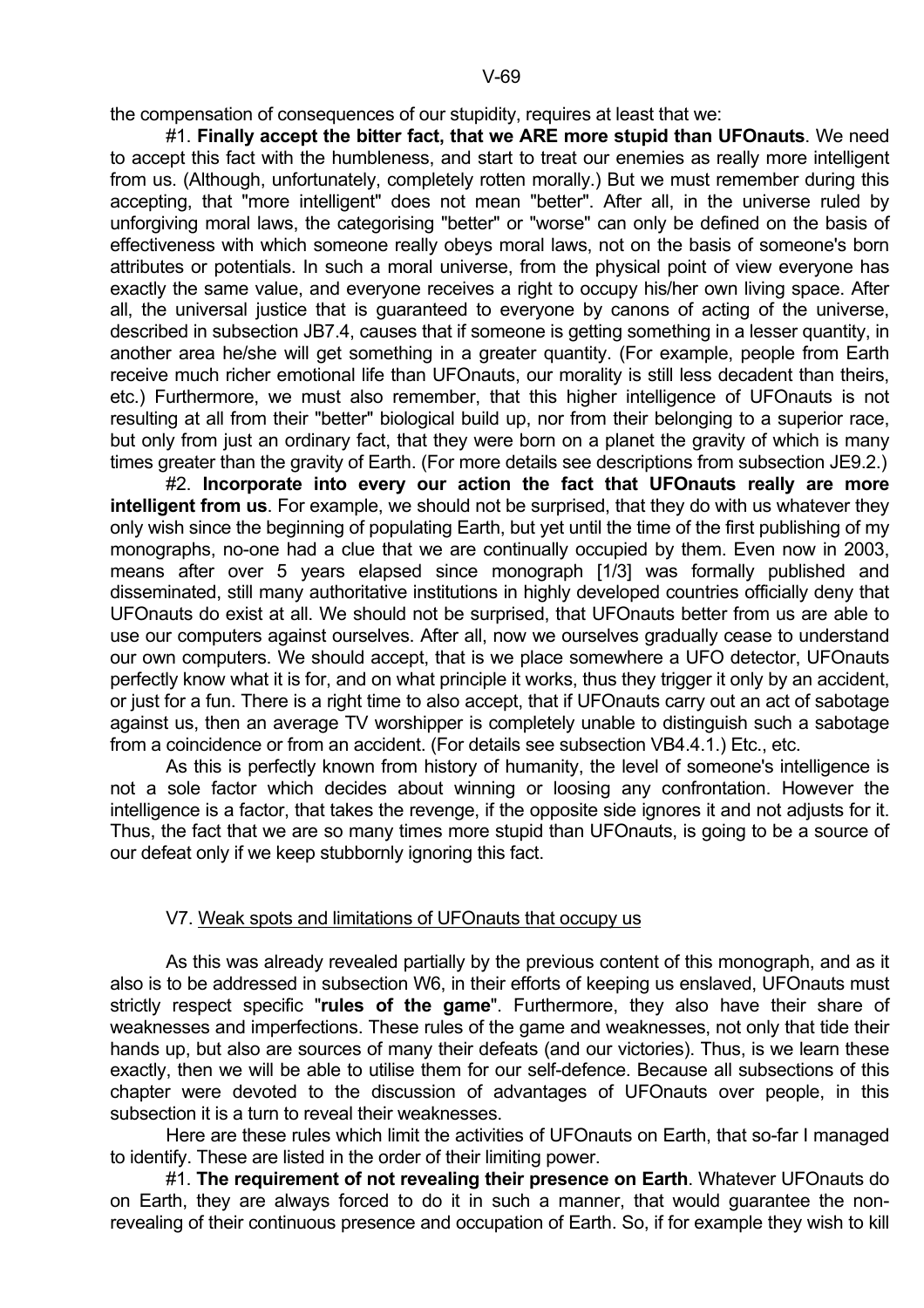someone, this killing must look like an accident or a natural death (e.g. like a cancer - see subsection VB4.5.1). If they wish to destroy something, it must look like an action of forces of nature, human vandalism, terrorism, etc. This requirement of not to disclose their presence on Earth, is the source of a significant delay in their reactions to our initiatives. (This is where a component of the "deadlock time" comes from, which is effectively utilised in the "method of a blind samurai" described in subsection W6.1.) The reason is that before they do anything to us, they must always firstly find and technically work out an effective method, which allows them to reach their goal without revealing to people the fact of their existence. In turn finding and technical working out such a method, not always turns out to be so simple.

 #2. **Karma**. All activities done by UFOnauts are so arranged, that they either do not generate a karma for UFOnauts at all, or that a karma for these activities could be later passed onto some stupid people, who do not know about the existence of it, nor about methods of passing it to other people - see subsection I4.4.

 #3. **The action of the moral law of counterpolarity**. As this is explained in subsection I4.1.1, the action of the law of counterpolarity is such, that every attempt to harm anyone, independently from the desired negative consequences, always introduces also an equal number of unintended positive consequences. (Means "every evil does an equal amount of good, while every good also creates an equal amount of evil".) So if UFOnauts try to harm someone in one matter, unwillingly they help this person in a different matter. For example, the described in subsection P3.2 possibility, that they shifted me back in time in order to make impossible for me publishing a book with the content similar to the content of this monograph, brings this positive consequence, that now I am passing through my life for at least a second time. So subconsciously I accumulated at least twice as much knowledge and observations, as if it would take a place during a single passage through my life. In turn the negative fact described in subsection V8.3, that invisible UFOnauts continually watch me, has this positive consequence that in my own home I am able to notice and to verify all sorts of physical manifestations of their presence. (Although before I completed research described in subsection U3.6, these manifestations were almost unnoticeable for me. But as I realised this only recently, already then these manifestations were very prominent. Only that I had no clue as to what I should concentrate my attention at.) In their activities UFOnauts must be very careful and so select their methods and goals, that the positive consequences that they unwillingly introduce, would not be more damaging for their occupational interests as the original events which they tried to prevent with their interventions. In addition to this, carrying out one interference into Earth's matters, they are forced to carry out also a whole array of further interferences of the secondary level - as this is explained in subsection V5.2.

 #4. **Cooperation of human traitors**. The majority of activities UFOnauts carry out with hands of human traitors described in subsection U4.4, or with hands of "framed" people - as this is described in subsection VB4.5. Therefore in the completion of these activities UFOnauts are highly dependent on the cooperation of these humans. After all, in conditions of avoiding breaking of moral laws, and only going around these laws, without the agreement and willing cooperation of people, UFOnauts are unable to force anyone to do whatever they wish.

 #5. **Universal public opinion**. Inhabitants of distant planets with totaliztic philosophies are able to observe with their telepathic telescopes and projectors what UFOnauts are doing on Earth. Unfortunately, these totaliztic aliens are unable to help individual people. But when UFOnauts start to carry out too horrible mass crimes on Earth, these totaliztic civilisations most probably start to protest. Probably these protests do not exert any greater influence than protests of the world opinion did to the activities of Hitler. Still our cosmic parasites must somehow consider these protests in their activities, and take notice of what and how they do. Thus, their atrocities must not have too obvious character.

 #6. **Weaknesses of UFOnauts**. As all other creatures, also UFOnauts that occupy us have their share of weaknesses and imperfections. Especially that they practice the philosophy of evil parasitism, which encourages the development of everything that is the most bad. In turn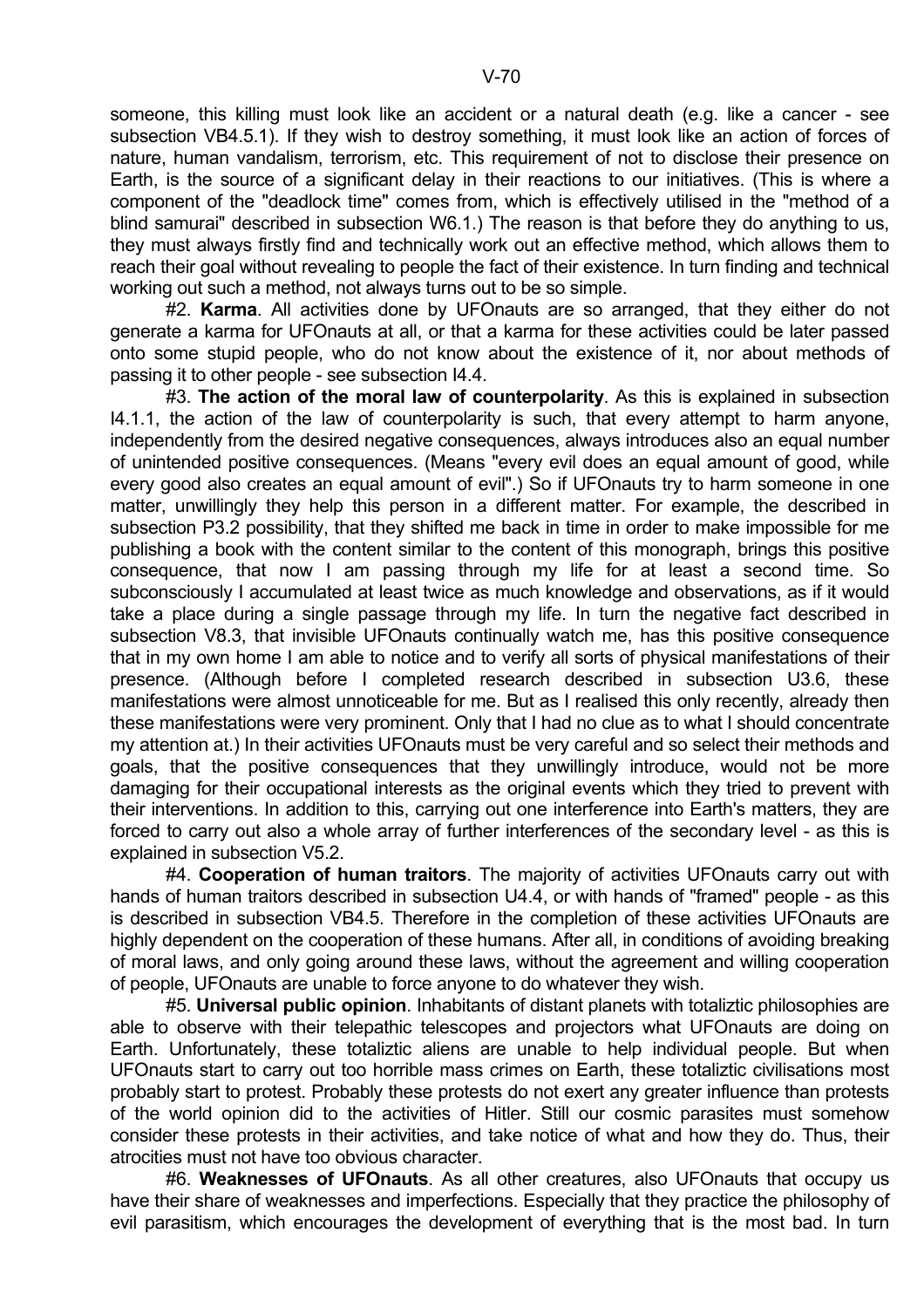these weaknesses and imperfections are sources of errors that they commit, thus can be utilised by us for our self-defence. In order to effectively fight out these cosmic parasites, it is necessary to know their weak spots. Unfortunately, these amongst them, which are send to Earth, are selected amongst best ones, and also are thoroughly prepared to their role in special schools that amongst others teach them how to effectively manipulate humans. Therefore UFOnauts do not show too many weak spots. To the most important out of these, which I managed to identify sofar, belong:

- vindictiveness,
- impulsiveness (being hasty),
- belief in their own perfection (means the pride),
- low mobility and flexibility,
- the lack of creativity.

The mutual combination of these weak spots, is a source of numerous erroneous actions undertaken by UFOnauts without thinking, which clearly collide with the accepted by them and well though for, practical strategy and principles of their operation. Thus committing these errors jeopardise some of their goals and methods of action.

 I am going to quote here an example of the most representative out of such errors, caused by these areas of weaknesses of UFOnauts. Note, however, that in my research to-date I encountered quite a significant number of other their errors. The error discussed here was committed on Wednesday, 2nd April 1997, when I was just visiting friends in Kuala Lumpur. It boiled down to a conclusive confirmation, that I am continually being watched by invisible UFOnauts, who not only observe me during days and nights, but also follow me wherever I would go. The fact of this continuous observation I suspected for a longer time on the basis of a huge intensity of phenomena induced by UFOs in my surrounding, that belong to the type described in subsection U3.6, and that include electrical phenomena, telekinetic phenomena and time phenomena. Also I suspected this continuous observation on the basis is a photograph of a cigarshaped UFO that was photographed in Dunedin as it hovered above the roof of the house in which I lived then. But before the event described here took place, I had no convincing proof that this my suspicion is a reality.

 That particular Wednesday I wanted to record a regularity that I just discovered, which then I described in a paragraph that belonged to chapter A of my Polish monograph [3/2] (now it represents a part of subsection V9 of this monograph). In this paragraph I compared UFOnauts to devils. When I was about to finish my writing, and just edited a very unpleasant for UFOnauts conclusion, my computer rapidly started to behave as if someone invisible started with a fury to continually press the key "backspace". In this way this invisible enemy deleted not only that paragraph on UFOnauts-devils, but even started to delete also the entire chapter A. So I quickly switched off my computer, because I was afraid that in this way an entire my monograph [3/2] is going to be deleted. When after some time I tried to switch on my computer again, this invisible enemy still was full of anger and immediately started to act. He started to press a different key "delete" and tried to delete subsequent folders with chapters of my monograph [3/2]. Fortunately the computer would not delete exclusively due to pressing of this key, and requested a written reply "yes" before it started to delete. But about this "yes" the invisible enemy either did not know, or forgotten to do because of his anger. Shocked, I quickly switched off my computer. I was scared to switch it on again, in order to not loose the entire my monograph.

 The computer was almost new and still on guarantee. In the incoming Monday I intended to return to Borneo, where for the lack of service I would have no chance to remove this problem. So on Thursday, 3 April 1997, I decided to give my computer for servicing. But I was very embarrassed when in the service they told me, that there is nothing wrong with my computer and that it works perfectly without any problem. (I already then suspected that all this could be a work of an angry UFOnaut, not an actual break down of the computer.) So on a next day I spend several hours in the service, during which I fruitlessly tried to cause the previous behaviour of the computer. The technician who was sorry to watch my worry and determination, finally decided to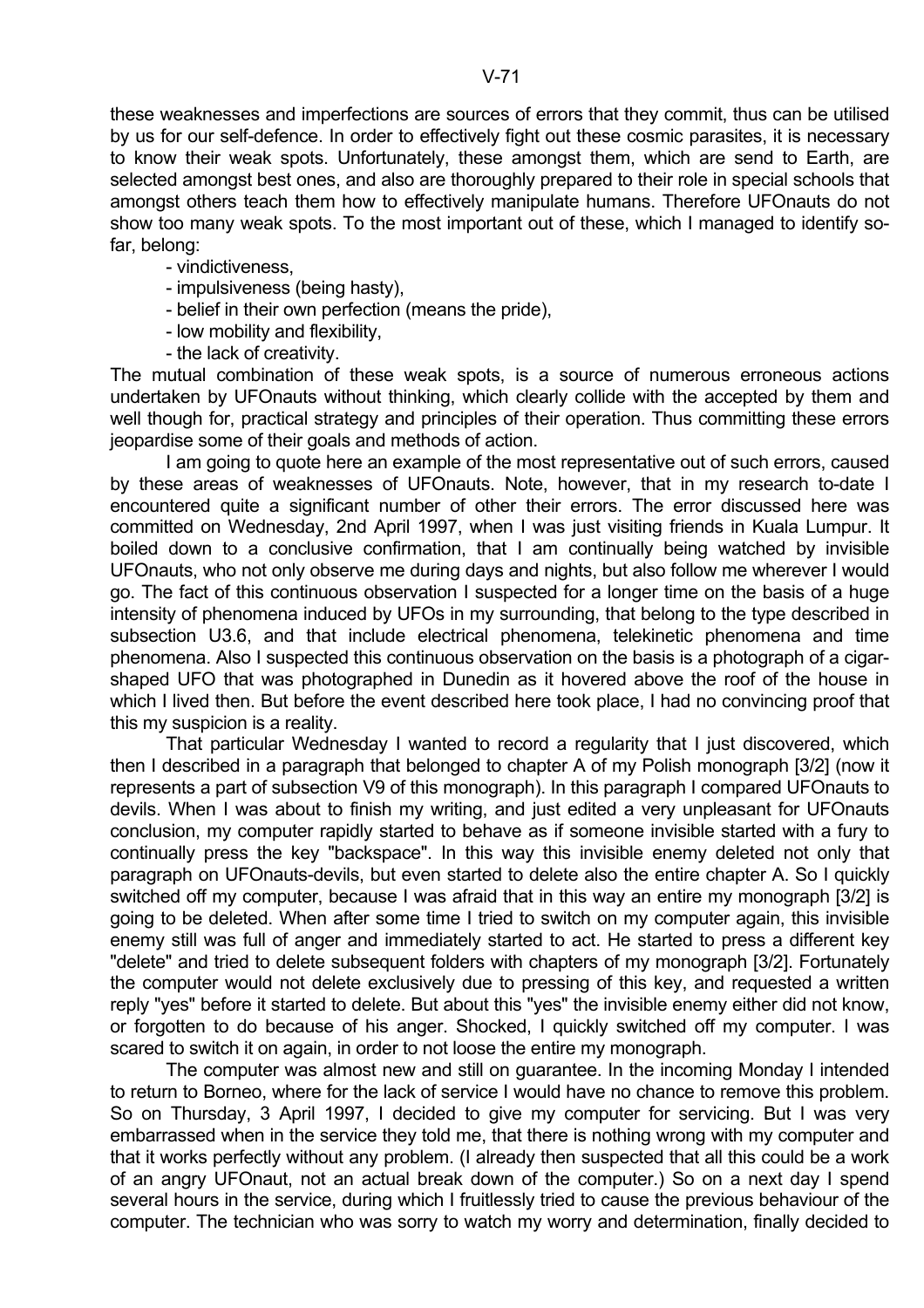change the keyboard "just in case", although in his opinion the old one worked without problems. After he changed the keyboard, I quickly decided to recreate from memory the paragraph that was deleted - before the idea of it was forgotten. But to my highest shock, in turn two most frequently used keys in this new keyboard refused to work, although only a while earlier they were tested in the service and worked perfectly. This make my writing more complicated and difficult. The disabled ones were keys "i" and "k", the pressing of which did not cause any effects. In spite of everything, I was determined to finish this paragraph. The lacking letters "i" and "k" I wrote not with the keyboard, but through their copying from the remaining text. Of course, this took me a lot of time and energy. When finally the entire that paragraph was completed and saved on the disk, the computer without any visible reason rapidly started to work completely normal. The problem "repaired itself", while the keyboard worked without any further problems, and behaved so until the day of writing of this paragraph. (From my research it stems, that almost in every case when a technical problem "repairs just by itself", the responsibility for this problem lies on UFOnauts - for more details see also subsections U3.6 and VB4.4).

 In a normal case UFOnauts strictly obey the command, to not reveal under any circumstances their invisible presence. But the above impulsive behaviour has broken the goal of this command and clearly proved to me, that I am continually observed by them. (The same fact was later confirmed due to committing by UFOnauts further similarly noticeable errors, only that of a completely different nature. Also it was confirmed through my observation, that usually around 3 days after committing of such an error, UFOnauts developed and are going to implement in real life, some sort of an intelligent and cunning method of either repairing this error, or compensating for undesirable consequences of it.)

 Because so-far I managed to identify quite well these weaknesses and imperfections of UFOnauts, now I am going to describe in a few words the most important out of them. Here they are.

 - **Low mobility**. Whatever UFOnauts do, they engage into it their huge occupational machine. This in turn means, that the speed of their reaction, as well as the flexibility and dynamism of their reply, are rather low. However, if they have enough time for action, the advantage of their power over us becomes smashing. But if we react immediately to their sabotages, we change quickly the areas and manners of hitting them, we do not stay too long in one place, then we are able to bit them.

 - **Pride**. UFOnauts consider themselves to be the superior beings. In turn they consider people to be an inferior race - in their hierarchy close to animals. So if we prove them conclusively, that in something they are worse than us; if we ignore them; call them devils; stop being afraid of them; catch them showing a small-person syndrome; discover their cunningness, stupidity, cheating, laying, and immorality; prove the inferiority of their sarcasm in comparison to our superior sense of humour, or prove their creative infertility; if their "accomplishments" already stopped to impress us and their abilities do not surprise us; then their pride is hit in a very sensitive spot. Usually such a hit makes them mad, what in turn leads to committing errors by them, ignoring procedures that were recommended to them, revealing their invisible presence, etc.

 - **The lack of creative abilities**. Minds of UFOnauts are directed by devices, in subsections N3.1, N4, and U3.2 of this monograph described under names of "memory extensions", "manipulators of views" and "indoctrination implants". These devices change their minds in kinds of encyclopedias incapable of creative thinking. They are only capable of recreating and recalling of huge amounts of information, but they do not have capability for creative thinking. Therefore a perfect method of attacking UFOnauts is a creative attacking. In order to defend against it, UFOnauts would need to consider a given problem from a wide prospective, and would need to carry out creative analyses and synthesizing of knowledge from many disciplines at the some time. But their minds are too infertile to be capable of doing this.

 #7. **Areas of imperfections of UFOnauts**. Although our cosmic parasites decisively dominate over humans in intelligence, experience, and techniques, as all inhabitants of the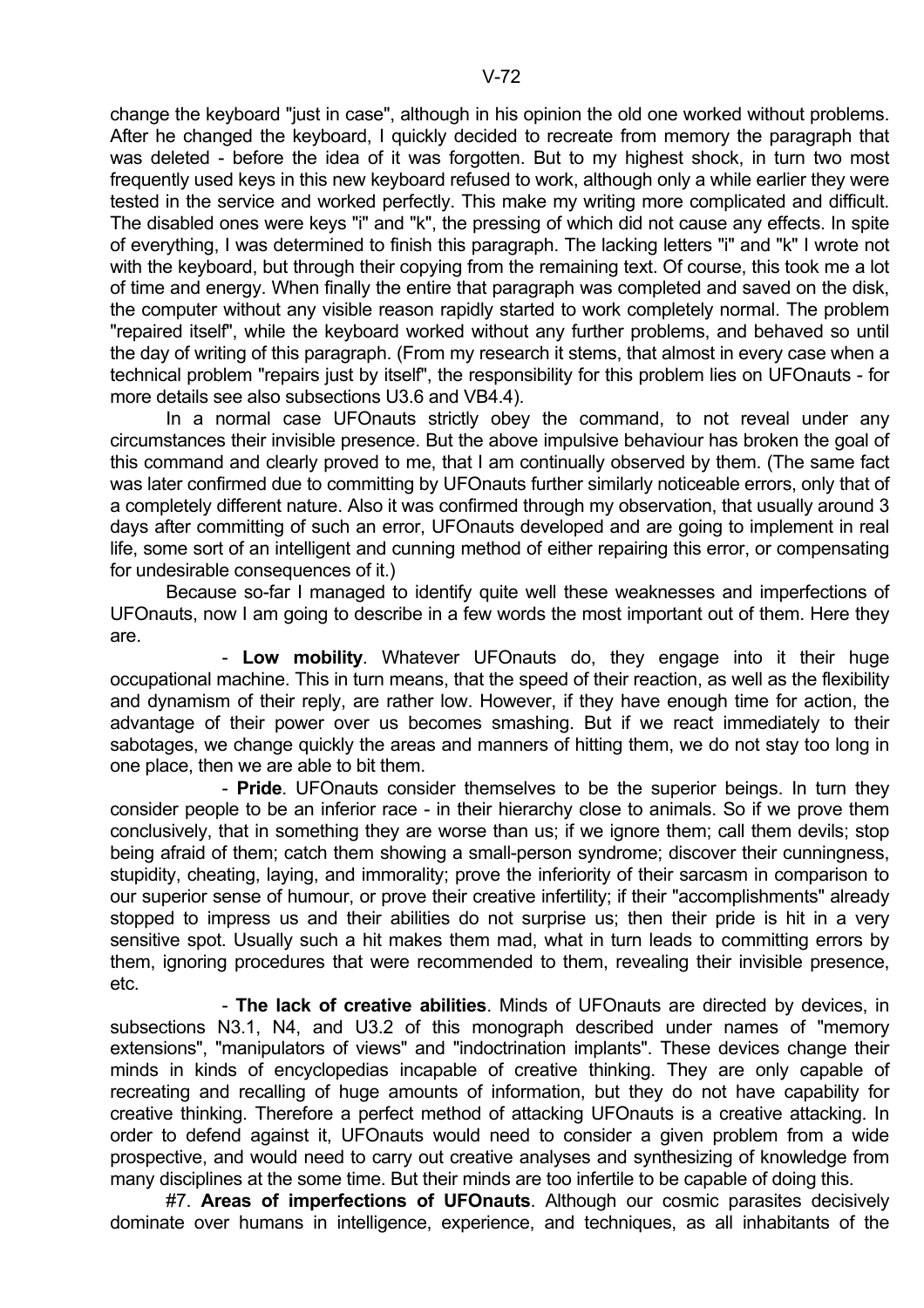material world they also have their share of imperfections. These imperfections contribute towards errors they commit and towards their defeats in some areas. As so far, I managed to identify the following areas of their imperfections:

 #7a. **The lack of feeling for Earthly matters**, and resulting from this lack the inability to predict our real reception to some of their movements. Because UFOnauts are born and brought up in other civilisation than ours, they do not have a feeling regarding our internal state. Thus all their actions and motivations, for us always have this intangible component of "foreignness" (or rather "extraterrestrialness"). With a bit of experience, it can be sensed and recognised. For example, every justification for their action or explanation for their motive, sounds slightly "naďvely" and "foreign" for us, similarly as also sound justifications and explanations of someone who originates from a distant country. If someone wishes to know what I have here in mind, one of the best examples of this "foreignness" of UFOnauts is the history behind a stony "tablet" that is described in my Polish monograph [3B]. This in turn allows us to discover and identify many actions behind which our cosmic parasites hide, and to undertake appropriate prevention measures.

 #7b. **Dissolving of responsibilities, and inertia**. Before UFOnauts decide anything, it must be approved by their superiors, checked by their experts, verified from the time and ideology point of view, etc. In this way every action, and also every their reaction to our action, grow for them to a noticeable endeavour, the completion of which always takes time and resources. So all that we undertake in the spirit of a moment, cannot be reacted by them, because they are unable to develop their reaction on time.

 Knowing the above limiting factors, weak spots, and areas of imperfection, now it should come easier to develop our own methods of defence on basis of these. For example, we can now start to increase the power of these limitations until such a level, that UFOnauts are practically unable to accomplish their intentions. Examples of our prevention measures, which we should undertake in connection with each single limitation above, are discussed in subsection W6.

 #8. **Lower morale, will of fight, and durability than these in people**. In spite that UFOnauts have all this technical and scientific advantage, if there is a situation of an open battle, in which the own life is on stake, and which cannot be fought with hands of human traitors, then UFOnauts are not going to have any chance with humans. This is because these cosmic brats, brought up by crowd of servants, have no slightest chances in confrontation with people hardened by constant suffering and struggle, and ready to give out their lives in the name of freedom. We must remember that only people are able to blow themselves up just in order to take a few enemies with themselves. Also only people are ready to accept every karma and every suffering just only to sweep these cosmic parasites out from our home planet. After all, fighting only in order to maintain previous lazy and comfortable style of living, in the sense of morales is incomparable to the fight with an aggressor for our own freedom. (It is almost like to compare the run of a hare with a run of a wolf: "the hare runs for life, while the wolf runs only for a meal". So if the wolf does not get the hare by some kind of cunning, the hare always manages to get away.) So with the moment when we manage to build our first devices that allow to see UFOnauts, and also we produce the first our devices that allow to hurt them painfully or to even kill them, this will be the beginning of end of their ruthless prevailing on Earth.

### V8. How to recognize UFOnauts who live amongst people

 In order to effectively keep humanity enslaved, and also in order to carry out the exploitation of people in the manner that makes impossible for them to realize "what is going on", a large group of UFOnauts constantly resides on Earth. Their main tasks are to spy, to carry out sabotages, and to spread amongst people a propaganda of evil parasites. As it turns out, several civilisations that exploit humanity continually send their spies and saboteurs to Earth. UFOnauts that belong to these different civilisations differ from each other by various anatomic details, and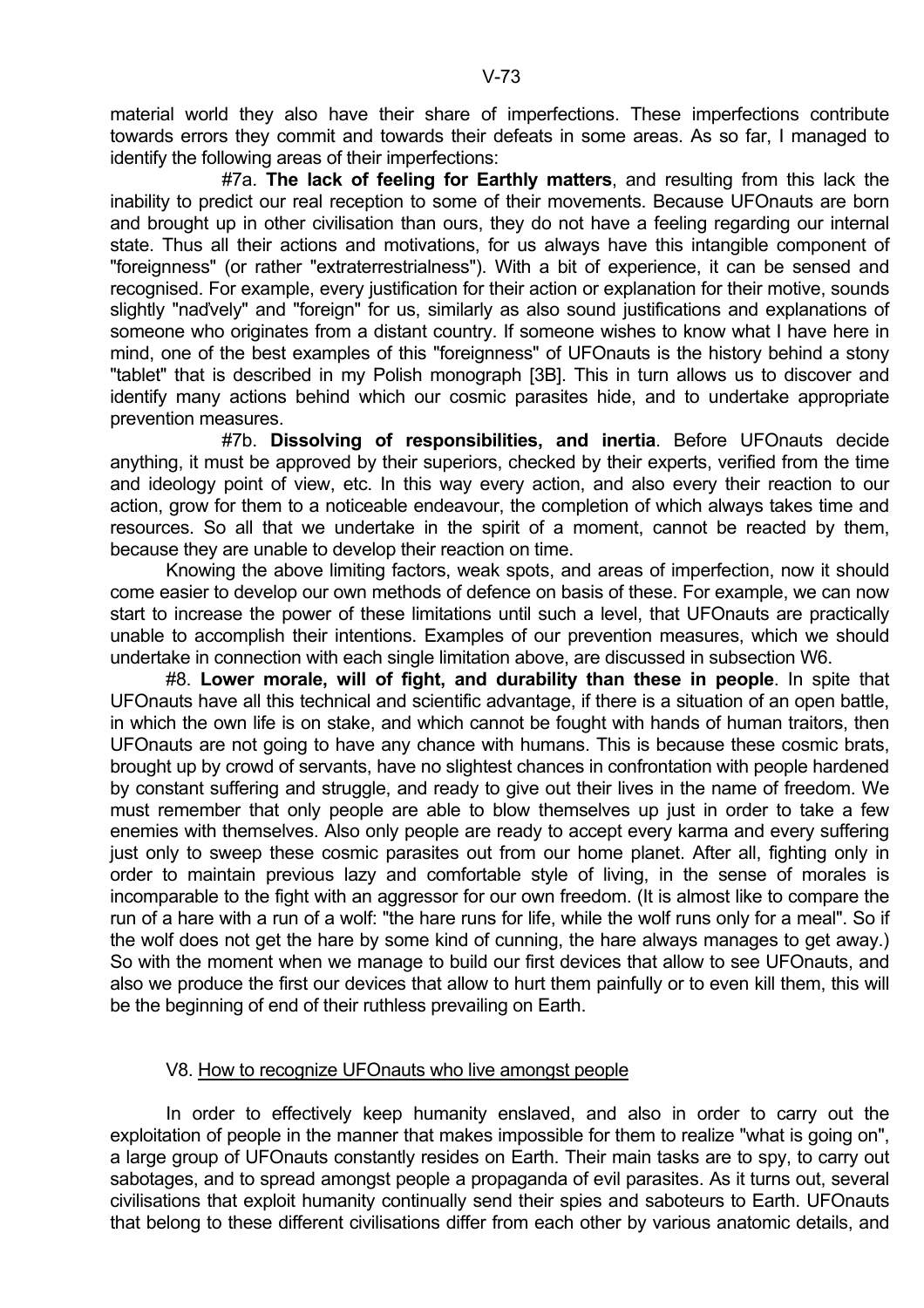also are subjected to different (plastic) surgical procedures that make them similar to people. Therefore it takes us many years before we identify the unique attributes of all these races of UFOnauts. But there is one race of UFOnauts, from which humanity originates, i.e. from which originate our grand-ancestors, Adam and Eve. This race is the most similar to people. It is also this race that sends to Earth the highest number of spies and saboteurs, while its agents do not change surgically their appearance when they arrive to Earth. So if we meet an UFOnaut that mixes with people, there is a significant chance that it belong to that particular race. Spies and saboteurs of this race constantly mix with the crowd, and so-far are living amongst people without being recognised by anyone. After all, they are close relatives of people, thus they can successfully pretend, that they are ones of us. But they were born and grew up on a different planet and culture from ours, they use technology that we do not have yet, and also in the effect of around 40 000 years of development in separation from us, both, their civilisation, as well as ours, in the meantime developed various anatomic features differently. Thus if someone knows what to take notice, then is able to recognise them and to distinguish them from people. Subsections that now are to follow, are aimed at explaining these normally overlooked differences between humans from Earth, and evil parasites originating from this most related to people race of UFOnauts, who frequently mix with people to carry out their spying and sabotaging duties. Learning these differences is to allow us to discover, that such cosmic spies and saboteurs actually are living amongst us, and that there is shockingly a lot of them around.

 Please notice however, that apart from this particular race, there is also a lot of other races of UFOnauts on Earth. So we must remember, that regarding these other races, differences in the appearance of them and us are not going to be the same as these described here. Thus we may also meet UFOnauts on Earth, who have extraordinary capabilities of their advanced technology, but who do not display appearance explained below. For these UFOnauts of other races, to recognise them, we must take the notice of "what they do" and how they behave, not of "how they look".

### V8.1. The major attributes of cosmic spies and saboteurs from UFOs

 In present times numerous attributes and indicators were already identified, which allow to distinguish ordinary Earth's people, from these spies and saboteurs from UFOs, who belong to the race of UFOnauts that is most related to humans on Earth. However, during reading about these attributes, one needs to bear in mind, that similarly to people, individual UFOnauts may differ significantly from each other. Therefore not all out of attributes described here are going to strikingly appear in each individual UFOnaut. Furthermore, one should to remember, that people have similar genes as UFOnauts do, thus some attributes of UFOnauts' appearance may emerge in selected people. So noticing in someone just one amongst many attributes described here should not yet be a basis for the judgement, but only a starting point for initiating more thorough observations and for undertaking attempts to confirm the emerging possibility with the use of a whole range of different observational findings. On the other hand, a lack in someone attributes described here do not guarantee, that such someone is not an UFOnauts that mixes with people. Here are the most meaningful out of these indicators:

 #1. **Scull**. Scull of UFOnauts slightly differs from sculls of people. If we try to express this difference in simple words, then sculls of UFOnauts resemble a slightly deformed **pear** pointed upwards with the widest part. In this pear, the point from which the stem would normally grow, is located at the tip of their pointer chin. In turn human sculls roughly resemble a sphere or a deformed rugby ball. The best way to express differences between these two sculls, by the level of a horizontal cross-section plane, that produces the highest surface of the horizontal cross section of the scull when both sculls are oriented in the straight standing position. For human sculls the plane that produces the highest surface of cross section runs approximately at the height of cheek bones. In turn for sculls of UFOnauts, the horizontal plane that gives the highest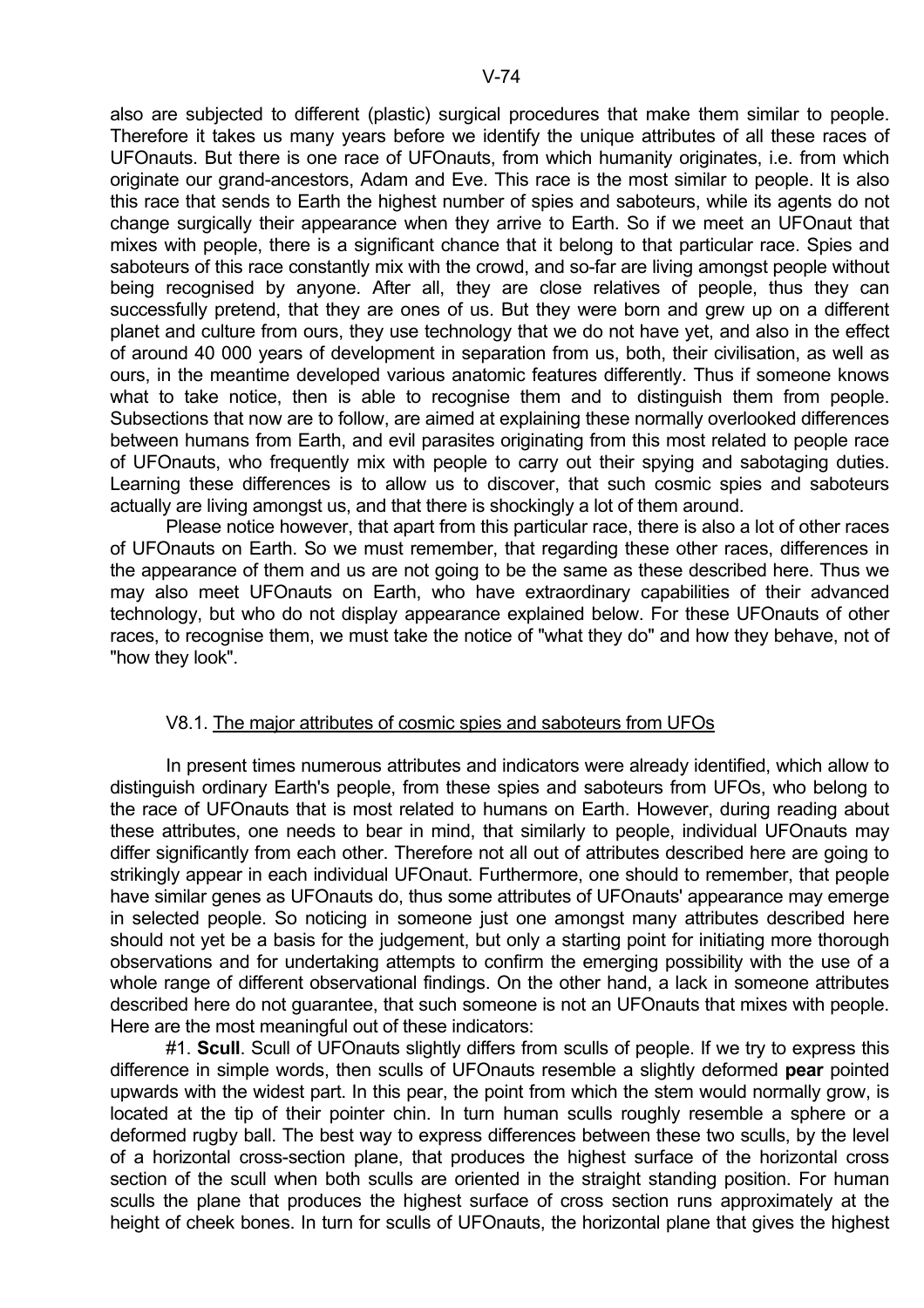surface of the horizontal cross section runs approximately through the upper part of temples. In UFOnauts very prominent is also the bulging or raising up extension of the scull in the vicinity of their occiput. The best illustration of this bulging are x-ray photographs of the scull of mummy of the Egyptian pharaoh named "Tutankhamen". Of course these differences in the shape of sculls can be easily noticed if someone compares heads and sculls of people and UFOnauts in real life. Especially during looking at heads and skulls of UFOnauts from the side view, their shape of a reversed pear, with the hooked chin looking like an area where a stem of this pear would normally grow, becomes clearly noticeable. Furthermore, such pear-shaped scull gives to faces of UFOnauts a characteristic shape of a triangle that narrows down, which clearly differs from round or elliptical human faces. These clearly triangular faces are especially noticeable in female UFOnauts, where they practically hit human eyes.

 #2. **Face**. A typical face of the race of UFOnauts described here, who sends to Earth the highest number of spies and saboteurs, in many details differs from faces of typical people. For example face of these UFOnauts looks like elongated and triangular, frequently visibly narrowing down already from the forehead downwards. In turn a typical human face is round or elliptical. The widest area of human face frequently is located on cheek bones. Usually this human face narrows down both upwards and downwards from the cheek bones. A reasonable good review of various facial features, that typically tend to appear on faces of UFOnauts, is provided by faces of: a main actor in the American TV series "SCI" (i.e. "Crime Scene Investigation", CBC Productions), an American actor named Dean Stockwell, a well-known magician David Copperfield, and spoon-bending psychic Uri Geller. (Notice however, that the only reason why I mention these faces is that they are well known to almost everyone, thus by indicating them as an example I am giving an idea as how features that I am discussing here look like.) If one knows about these facial differences between a typical human face and a typical face of a UFOnaut, then he/she should be able to identify relatively easy such a cosmic spy and saboteur. The later observation of his/her behaviour and capabilities, that would follow this identification, should allow us to distinguish it from a human inhabitant of our planet. Let us list and explain here the most important of these differences (in order of their noticeability). We should note here that the first three of them, means hair, chin, and nose, are the most striking and the most clearly differ from their human equivalents. Therefore they should become the first-priority subjects of examination in creatures suspected that they belong to a class of cosmic spies and saboteurs.

 #2a. Hair. The most important and the most striking anatomic difference between people and a large proportion of UFOnauts that mix with the crowd, is the **upward growth of hair** above the forehead. In UFOnauts, hair just above the forehead are naturally growing upwards (usually in the style "crew-cut") - i.e. they do not grow downwards just above foreheads like they do in people. Also a significant proportion of UFOnauts has curly hair, means not growing straight as in majority of people (although I know UFOnauts from this race that have straight hair). There are also UFOnauts who are bold. Therefore, if we meet someone with hair naturally growing upwards, especially if it additionally is curly, this by itself is a sufficient indicator, that such a person is worth a more careful watching. If a given UFOnaut cuts his hair short, then just above the forehead they naturally stick out slightly pointed towards the back of his head, under the angle of around 60 degrees. If in turn this person has a long hair, than almost as a rule he/she comb them towards the back. But there are UFOnauts, who in spite of the natural tendency of their hair just above forehead to grow upwards, with oils and constant combing they force the hair to fall down towards the front, as people hair do. But even these UFOnauts can be recognised, as their hair still from the skin grows upward, and only then with a small arch it bends down towards the front (i.e. their hair behave similarly although oppositely as in these people who comb upwards, but whose hair from the skin grow downwards and only then with a small arch are bend upwards).

 The above should be complemented with the information, that in the majority of old sculptures and illustrations of devils in Europe, and also in illustrations of Gods and "immortal" beings in Eastern cultures, the hair of these beings were shown and described as growing upwards on their heads, just exactly the same as this happens with today UFOnauts.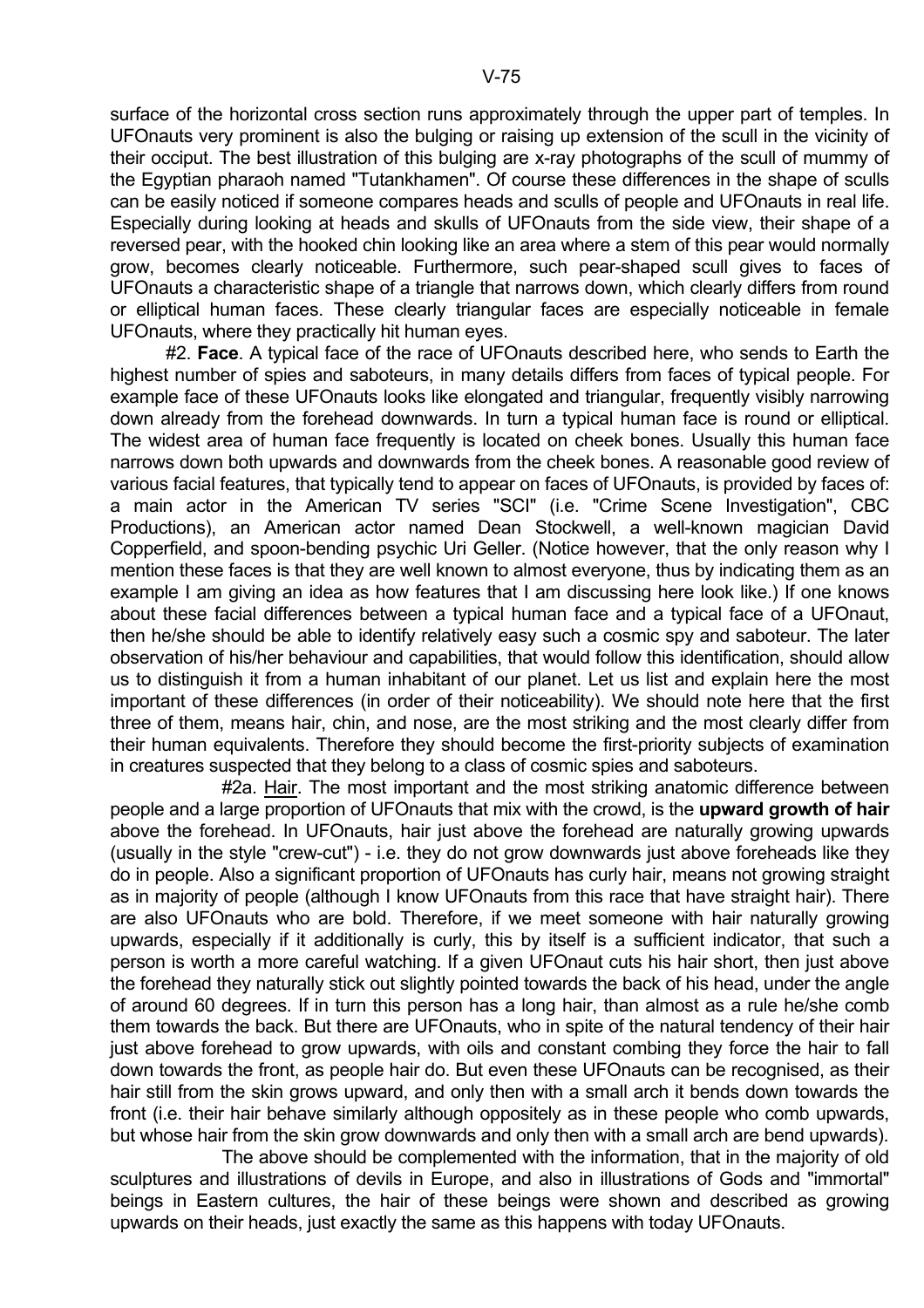#2b. Chin. Chin of the race of UFOnauts most frequently encountered on Earth is narrow, sharp ended, and sticking forward like on old drawings of witches. The extending forward sharp end of this chin is very interesting, because it has two characteristic "buttock-like" bulges, with a vertical groove running between them. Thus from the appearance it resembles a miniature human bottom. The appearance of this **"bottom-like" chin of UFOnauts** from the race discussed here, is illustrated very well in a photograph of a sculpture of a devil, that is shown in Figure N5 (3) from this monograph, and also in Figure C4 (e) from my Polish treatise [4b]. (Notice that this colour photograph of a typical "devil" can be seen on Internet sites of totalizm, listed on the title page of this monograph.) This sharp and narrow chin gives to their face slightly triangular and pointed forward outline, which quite differs from oval human faces.

 Differences between a human chin and a typical chin of UFOnauts are most easily noticeable when we observe them in a side view, just as a profile. Namely in UFOnauts the line of neck forms a sharp angle of around 60 degrees with the line of lower jaw and chin. (In people this angle is around 90 degrees, or even more, and also in people the outline of the neck merges with the outline of the lower jaw through a large radius.) Means in UFOnauts the lower jaw and the chin stick out from the neck like a kind of hook. (In turn in people they stick out like a flag.) So if this hook is hardened, then a UFOnaut could be hooked with it on a rope and would hang on this rope stable like a cable (suspension) car. (But if we stiffen the outlines of a lower jaw and chin in people, then still it would not be possible to hook them like a cable car, because their rounded profile would cause their continuous slipping down from the rope.) Furthermore, when the end of chin of UFOnauts is viewed from a side view, then me personally it resembles outlines of a miniature pig's snout. Thus it decisively differs from like square chins of humans. It is easy to notice its dissimilarity.

 UFOnauts know the future. Thus they also know jolly well, that just now the time is arriving to Earth, when people start to recognise them because of their unique, "bottom-like" chins. For this reason, many UFOnauts who do not wish to be recognised as UFOnauts, keep beards to hide from people this striking and unique shape of their chin. However, even if they grow a beard, if their chin has a very prominent vertical groove with these two bulges around it, their beards do not grow evenly like human beards do. Therefore many UFOnauts, although not all of them, can be recognised as UFOnauts even when they grow beard. This is because their beards actually split vertically in the middle and look as if forming two separate pointed beards in the "Osama Bin Laden" style. This is especially well visible in many UFOnauts who impersonated Jesus, and thus who needed to grow beards in spite of having prominent "bottom-like" chins.

 #2c. Nose. Their nose resembles a cone-shaped carrot, means it **narrows down gradually** until it reaches the sharp tip sticking down; noses of humans usually look like cylinders - means approximately the same thickness at the entire length, and thus typically they do not form a sharp tip. Some UFOnauts have the hook-curved noses.

 The striking detail of UFOnauts nose, which almost does not appear in human noses, is a kind of groove that appears at the sharp tip. This groove frequently begins between both holes in nose and runs upward until the tip of nose. Under a careful examination this nose appears as if made of two pointed cartilage plates covered with a thin skin. Between these plates this groove is formed.

 #2d. Eyes. Eyes of beings which presently are called "UFOnauts", while in old days were called "devils", are like slightly larger than typical human eyes. Their appearance the most precisely describes an old Polish folklore. This folklore states that "devils have cat eyes". Therefore, if anyone wishes to see how exactly eyes of UFOnauts look like, he/she should carefully examine eyes of a cat. Especially noticed should be the manner in which the pupils in cat's eyes sometimes transform from ideally round into elliptical (or similar to outlines of a rugby ball). This elliptical shape, combined with the screening of the upper half of eyes by eyelids, gives to them the characteristic triangular outline, which folklore describes as "**devil eyes**". (Note that Polish folklore goes even further in this description, and states that "devils like cats do not blink as people do, although occasionally they squint eyes".)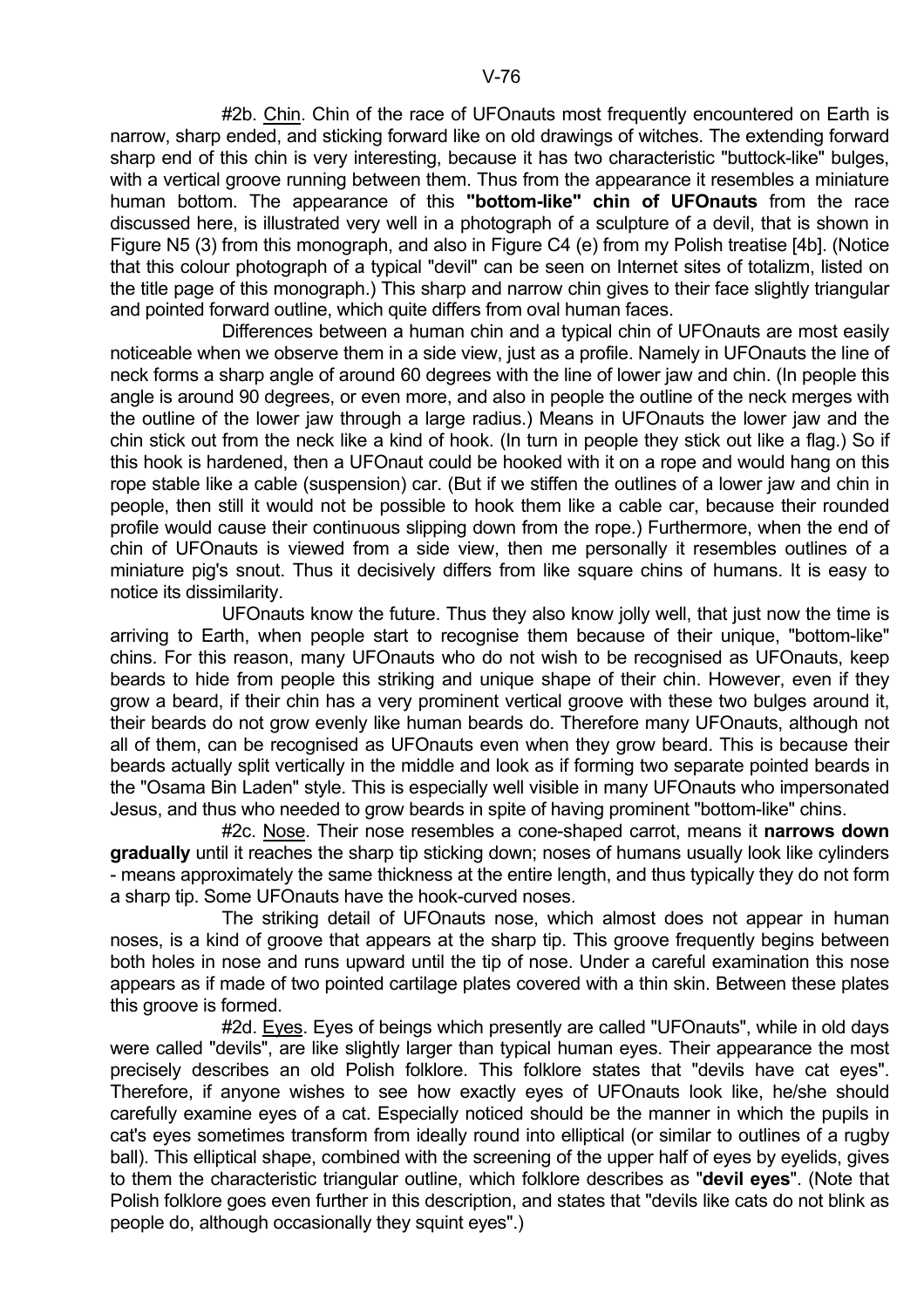Exactly the same as eyes in cats, behave also eyes of UFOnauts from the race described here. In normal circumstances these eyes have pitch black and ideally round pupils (although differently than in people, the upper half of these pupils usually is covered with the upper eyelids). In the majority of cases, such round black eyes of UFOnauts is difficult to distinguish from round and black eyes of people. But when such an UFOnaut intensively stares straight at us, his/her pupils from ideally round transform into kind of ellipses (or outlines of a ball for rugby) with the vertically oriented long axis. Because simultaneously the upper half of this ellipses, or rugby balls, remains covered with the upper eyelid of the UFOnaut, in the result the pupils of the UFOnaut assume the shape like rounded equilateral triangles, that point downwards their apexes. Examples of such **triangular eyes of UFOnauts** can be seen on photographs of several amongst these terrorists that hijacked aeroplanes which on 11 September 2001 hit WTC skyscrapers in New York - for details see explanations in subsection O8.1. (These photographs are rather easily accessible. For a long time they were displayed in Internet, e.g. see "amw.com". Also numerous periodicals published them.)

 Even if eyes of the race of UFOnauts described here have their pupils wide opened and round, still they slightly differ from human eyes, because their upper half is almost all the time covered with upper eyelids of UFOnauts. (Notice that in people, upper eyelid usually does NOT cover the pupil. But even if a person squints the eyes, thus covering parts of pupils, still human eyes normally are covered symmetrically, means in the same proportion from the upper as from the lower side of the eye, not just solely from the upper side as in UFOnauts.) Unfortunately, the covering of round eye pupils by upper eyelids does not means anything just by itself, because it is known that heavy make up on upper eyelids may cause the same effect in Earth women, and that various medical conditions may also drag down eyelids of people - for example drug addicts usually half-cover their pupils with their upper eyelids.

 The above should also be complemented with an information, that a standard equipment of UFOnauts send to Earth includes special masks for eyes (similar to contact lenses that people put into their eyes). These masks have small round pupils, and also round irises that surround these pupils. Normally UFOnauts hate to wear these masks, because they limit their freedom and visibility. But when they expect that someone is going to film them, or to watch their eyes closely, then they wear them. After these masks are put on, eyes of UFOnauts are not different at all from human eyes. Therefore the same UFOnaut sometimes may have natural for him/her "cat eyes", means eyes that have triangular pupils and no irises, while another time he/she may have "human eyes", means eyes that have small round pupils surrounded by round irises. These masks still can be recognised after a careful watching them, as they do not have an ability to constrict or dilate their pupils, like natural human eyes do.

#2e. Brows. Typically their bows look like human ones. But if given UFOnauts start to concentrate on something, e.g. in order to listen what we think at a given moment of time, then their brows can **"devilishly" bend upwards** on their outside ends.

 #2f. Ears. Ears of UFOnauts typically do not have this characteristic fold of skin hanging down, into which human women insert their earrings. Therefore they grow out of heads of UFOnauts similarly to **ears of "dogs"**, only that are rounded at the top similarly to human ears. But even in cases when this fold of skin is added through a plastic surgery because given UFOnauts are to work in TV or film, still their ears look quite "inhuman".

#2g. A groove between brows. When humans knit their brows, they typically form two vertical grooves or wrinkles between the bows. In turn when UFOnauts knit their brows, they may have only **one** such a vertical groove.

 #2h. Mouth. Their lips are narrow and slightly pointed forward above incisors. Many UFOnauts frequently form their mouth involuntarily into a characteristic "grimace of UFOnauts", which resembles the formation of lips by children into a **"beak"** when they intend to cry or prepare to kiss.

 #3. **Anatomy**. Also the general anatomy of the race of UFOnauts, which seems to have the greatest number of these cosmic spies and saboteurs on Earth, in many details differs from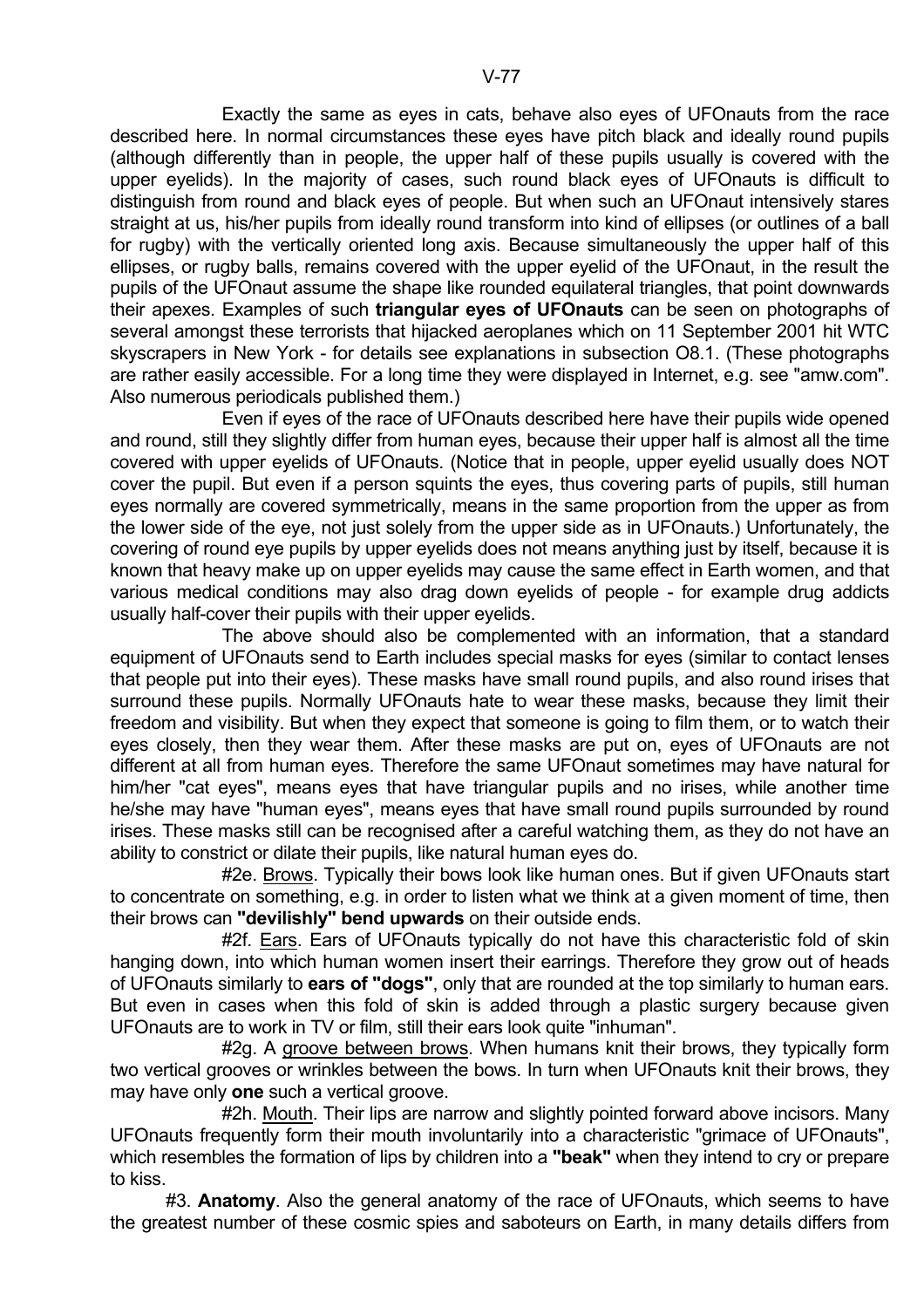the anatomy of typical people. Actually, for the majority of these UFOnauts, their anatomy which is different from human one, gives to them the appearance of typical "devils" from classical stories and illustrations. Let us list and explain here the most important of these anatomic differences.

 #3a. Legs. Legs of UFOnauts have a very characteristic structure. In male UFOnauts they resemble the structure of legs of typical women from India, or legs of hens. (In some countries, in which women from India currently are mixing with other races, e.g. in Malaysia, a local saying of folklore states, that women from India typically have "chicken legs". In turn an old Polish folklore also used to state that "devils" - means UFOnauts, have "chicken legs".) The thighs of UFOnauts are like fast narrowing cones, while the muscles of their legs and thighs (but excluding feet) resemble legs and thighs of hens. Starting from the knee downwards, calf of UFOnauts is very thin, looking as if the shinbone is not covered with any muscles - means it looks exactly as the calf of a chicken. But their feet are normal, like feet in Indian women, so that on Earth they can wear standard human shoes.

 #3b. Waist. Male UFOnauts do not have so clear narrowing of body at waist, which is so characteristic for people. This, combined with pelves slightly narrower than in people, gives to their bodies a more triangular outline (instead of the outline of digit 8 - to which human bodies are more similar). The clear narrowing in waist is also missing in typical female UFOnauts - after all they do not give births for thousands of years. Thus in the frontal view the outlines of female UFOnauts seem to be almost "masculine". But typically female UFOnauts have large breasts, from which it is easy to recognise that they are not males.

 #3c. Tail. Folklore also suggests that some amongst UFOnauts have tails, similar to these in pigs, which they carefully hide from people. However, so far I have not encountered any evidence that would confirm or contradict this folklore information.

 #3d. Chest. Their chest and back are more convex than in people - the horizontal cross-section through their chest at the level of heart is almost circular, while in people this crosssection resembles digit 8.

 #3e. General appearance and posture. Anatomic differences between people and UFOnauts include also, amongst others, the general appearance. A significant proportion of UFOnauts looks very similar to a "magician" David Copperfield, although usually they are less handsome than Copperfield, may be less tall than him, or more rounded from him, also some of them are slightly bold. More details about the anatomy and appearance of these evil creatures from cosmos is contained in subsection N5.1.2 of this monograph.

 The anatomy of UFOnauts send to Earth for spying and sabotages, can be well learn when someone looks carefully as present American TV programs. For understandable reasons, this country as no other on Earth, currently is overflowed with these creatures that have the parasitic tendency to show off. Therefore in many TV programmes one can see them well, and learn more about their anatomy. The largest number of them appears in American programmes devoted to magicians. The reason is, that in order to gain an easy access to large number of people, and thus to effectively perform their role of spies and saboteurs, these UFOnauts undertake on Earth various public occupations. On the list of these occupations the most popular amongst UFOnauts is pretending that they are magicians. (The second place on their list of job preferences seem to take an alternative medicine.) After all, their personal time vehicles and their state of telekinetic flickering, give to them capabilities, which for the majority of people from Earth are pure "magic". Because one of the countless vices of UFOnauts is their overinflated vanity which causes that they love to brag, recently in TV a huge number of programmes about "magicians" has multiplied, in which these cosmic spies and saboteurs amaze naďve people with "tricks" of their technical devices that utilise capabilities of the counter-world. I watched an example of one of the most illustrative such American programs. It was broadcasted on Friday, 16/11/2001, on channel 3 TVNZ at 19:30 to 20:30. This was American documentary programme entitled "The world's most dangerous magic II". It shown the most dangerous "tricks" of several (I counted seven) "magicians" which currently operate in the USA, in this one woman. They performed "tricks" that represented typical capabilities of UFOnauts' personal propulsion system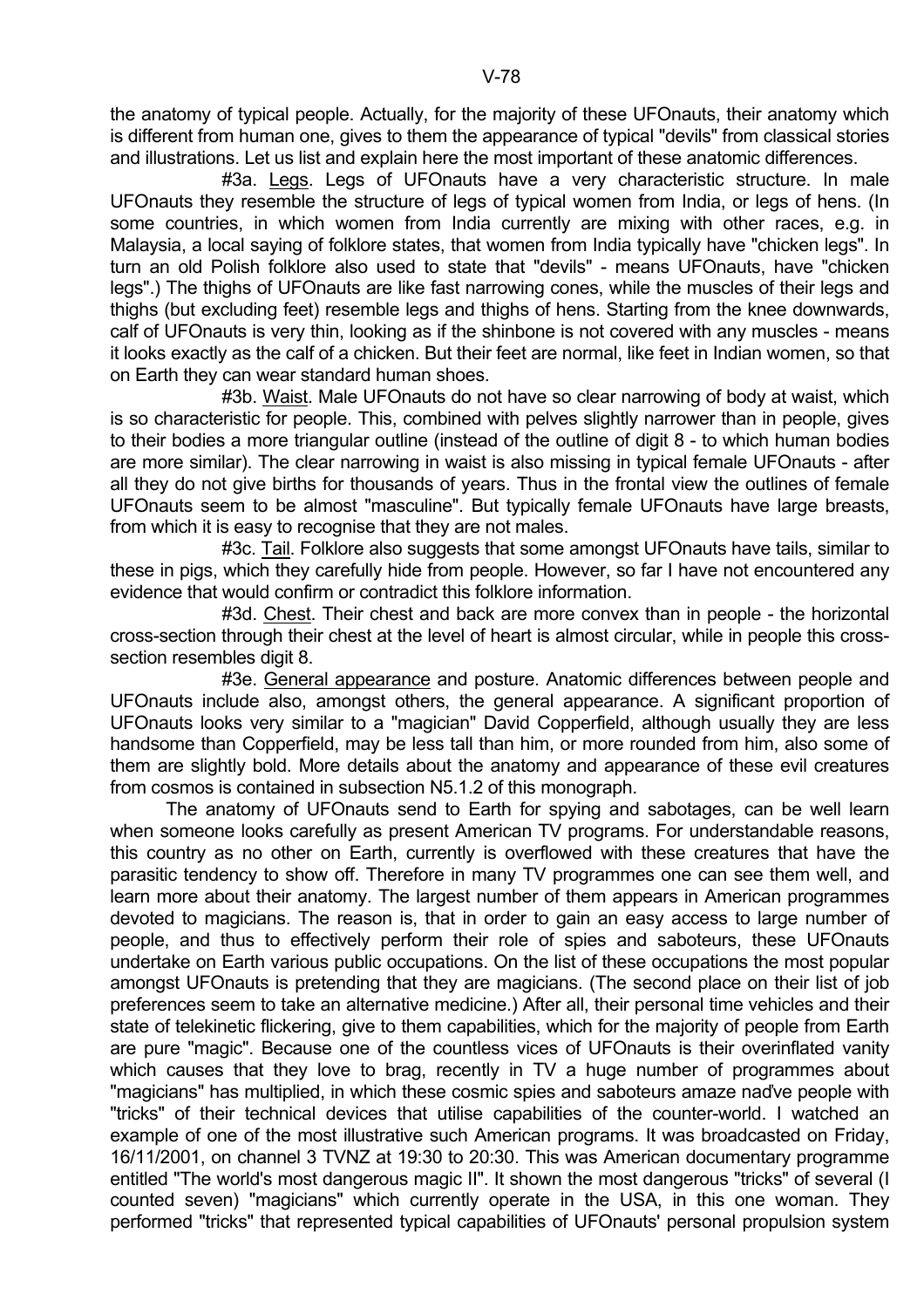of the second generation (i.e. the telekinetic propulsion). For example they crossed spinning fans of steel, they penetrated their bodies with sharp objects, they disappeared from closed coffins or containers filled with water, etc. When I analysed the anatomy of "magicians" that appeared in this program, it turned out that every single one of them (including this female "magician") shown all anatomic attributes, which I listed above. Another program of this type had the title "David Blaine Street Magic", and it was broadcasted on channel 3 TVNZ, On Wednesday, 28 November 2001, at 19:30 to 20:30. A star of it was someone who shows all attributes of a UFOnaut. This person uses the name David Blaine. His nose and face were slightly more human-like than in participants of the previous programme. For entire hour he was bragging how he can amaze people from streets with tricks which resembled the direct utilisation of capabilities of personal propulsion of the third generation (i.e. time vehicles). David Blaine is a special character amongst these magicians. He behaves in a manner as if he was send to Earth especially to illustrate to people that not every magician behaves like an UFOnaut - and that some magicians may look like humans: only that their technology discloses who they are. He recorded also another film about himself, entitled "Blaine frozen in time" (Patience Productions, USA, 2000) which was broadcasted on channel 3 TVNZ on Wednesday, 5 December 2001, at 19:30 to 20:30.

 Independently from the occupation of "magicians", which is frequently assumed by these UFOnauts residing on Earth, a significant number of them interact with people by pretending that they are all sorts of "natural" healers and herborists, means people capable of improving health, but not having any formal education in medicine. This their occupation serves perfectly to their occupational interests, because by pretending that they are healers, they well learn illnesses and weaknesses of a given person. Then, acting in the invisible state, they may increase these illnesses and weaknesses, thus demobilising completely these people at times when it best serves to interests of UFOnauts.

 A part of UFOnauts mixes with the crowd as actors or artists. Furthermore, in every institution or organisation, that have a potential to influence destructively the fate of humanity, somewhere in its headquarters the function of a "grey eminency" performs one of these UFOnauts. Especially many of them controls the management of all large institutions, which serve to the distribution of information amongst people, for example TV, press, Internet, telephone companies, etc.

 #4. **Penises**. Male UFOnauts are unable to accomplish erection of penises, for reasons explained in details in subsection JE9.5 (while discussing over there the "equation of feelings"). Therefore, in order to be able to have sexual intercourses, penises of many UFOnauts are fitted surgically with special plastic protheses. In the result, in spite that UFOnauts are close relatives of people, their penises look drastically different from human ones. For example, these penises maintain their erected size all the time, although protheses inserted surgically into them allow them to bend freely downwards during normal movements, so that they do not hinder the normal movements of their owners. They allow only the bending elasticity, while in the axial direction they cannot be reduced. Thus descriptions of their penises which originate from ancient India, and which stated that they "never wither" away, are correct (see description from subsection JE9.5 and P5). Furthermore, as this is reported by Earth's women who remember being raped with this plastic penises of UFOnauts, during the intercourse they feel as if they are cartilaginous pipes empty inside.

 This difference of penises of UFOnauts from human penises, makes out of them one of the most sure means of identification, which allow for a fast distinguishing between a human male and an UFOnaut. Unfortunately, UFOnauts are well aware of this, therefore they never show their penises to anyone on Earth who knows them. Their plastic penises remain one of the best kept secrets. In turn we do not have power to force them to show their penises. (After all, we are not able to order those ones whom we suspect of belonging to the category of cosmic spies and saboteurs to show their penises - as this was done for identification purposes by Germans during the Second World War, who used to brutally order to Jews "show me your penis". Many signs seem to indicate, that both the barbaric inclinations of Hitler troops, as well as the requirement of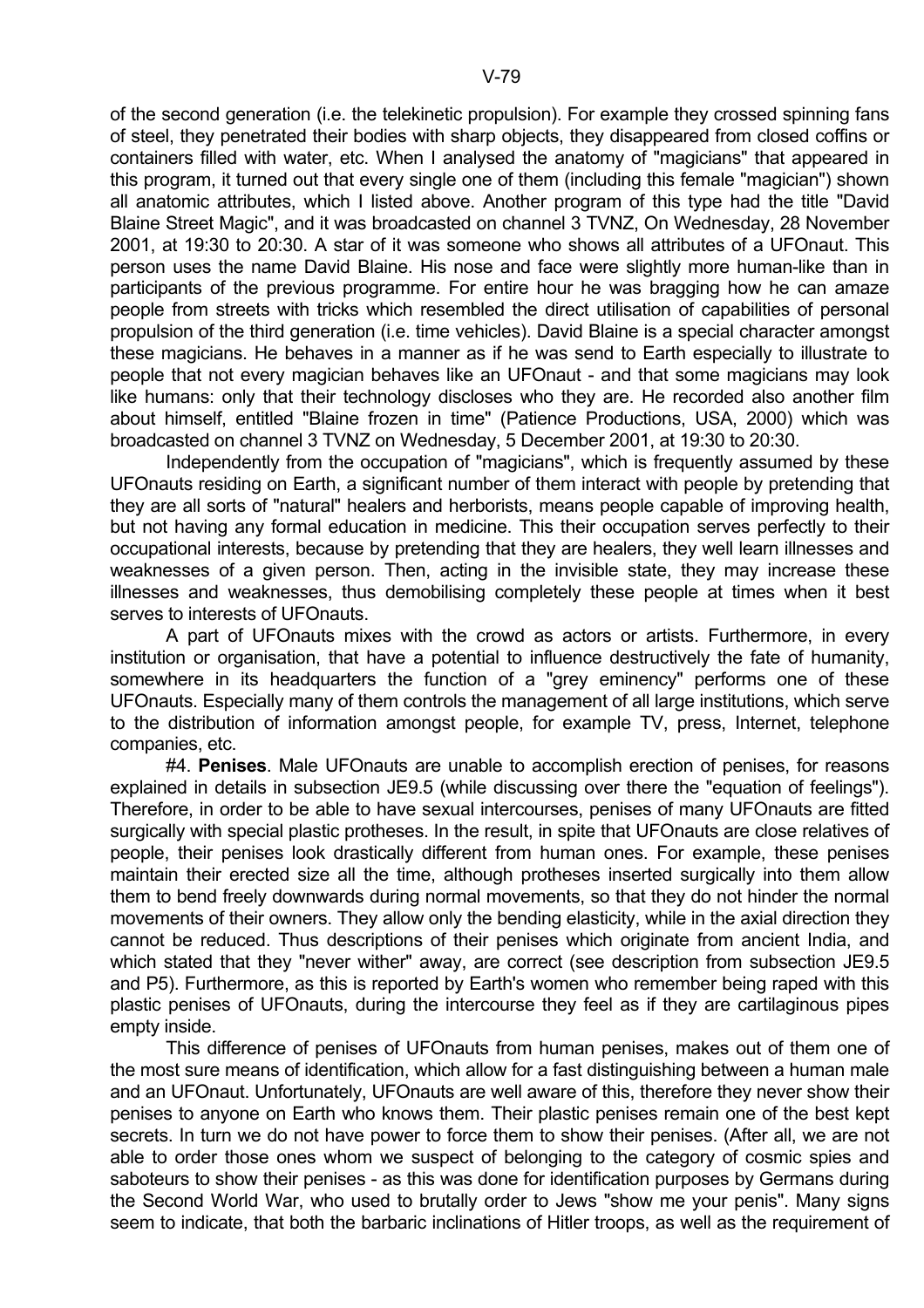circumcision from some religions, were manipulated into humanity by UFOnauts themselves in order to deepen differences and divisions between various people.) However, the fact of having these plastic protheses in penises, UFOnauts reveal in an indirect manner, through an extremely thorough hiding from people the secret that they carry in their trousers. And so, cosmic spies and saboteurs never urinate together with other males in common public urinals. They rather choose for this purpose closed toilets that are shelted from eyes of others. (But notice that also some humans may have a medical condition called a "shy bladder", which also makes it impossible to urinate in sight of others. By the way this condition is developed just because of frequent abductions to UFOs - see the description of it provided in the subsection U3.4.) Furthermore, cosmic spies and saboteurs satisfy their sexual needs through raping women who do not know them. Thus they almost never have Earth's female partners with whom they would openly sleep, thus allowing these partners to realise that something extraordinary is with their penises. (The lack of such partners is one of their identification attributes.)

 #5. **Shade**. Because of the so-called "state of telekinetic flickering", in which these cosmic spies and saboteurs remain constantly for their own safety, light can penetrate through their bodies. Therefore, depending on the level of telekinetic flickering, these bodies either completely do not create a shade, or their shade is less intensive than that of normal people. In addition, if they find themselves between us and a powerful source of light, then when we take a photograph, on this photograph the source of light is going to penetrate through them.

 #6. **Reflections**. Similarly to a shade, also their light reflection, and reflection in a mirror, have slightly weaker intensity than the reflections of humans. But to detect it, a sensitive equipment is needed.

 #7. **Mechanical indestructibleness and incapability to injure themselves**. Because bodies of UFOnauts for safety reason are always in the state of telekinetic flickering, these bodies cannot be mechanically destroyed in the same manner as human bodies can be mechanically injured, i.e. UFOnauts normally cannot be scratch, cut, shoot, pierce, or fragmented. (But, of course, they can be cut, if they themselves clearly wish this to happen, because then they switch off their state of the telekinetic flickering over which they have the complete mental control.) The only manner in which they can be destroyed, is to burn them with extreme high temperature, or to freeze them with extremely low temperature - as this is described in subsection W5.2. All solid objects (e.g. bullets, swords, arrows, propellers, etc.) which penetrate through bodies of UFOnauts that currently are in the state of telekinetic flickering, do not harm them even slightly. Similarly UFOnauts are capable of walking through solid obstacles, such as walls, iron plates, iron bars, etc.

 In medieval times this mechanical indestructibleness of UFOnauts, and also their susceptibility to extreme temperatures, someone already described to people. Most probably these were our totaliztic allies from the space, who in this way tried to help people to recognise the evil parasites from UFOs that occupy Earth. Unfortunately, letting people know too early about this unique attribute of UFOnauts, our totaliztic allies underestimated the capability of UFOnauts that occupy Earth to manipulate human decision makers and to turn this knowledge against inhabitants of Earth. In the result, instead of serving the detection of UFOnauts who mixed with the crowd, and thus who used telekinetic propelling devices that make him/her indestructible for our primitive types of weaponry, and unstoppable for our prison walls or handcuffs, this knowledge was used against people. Because of the evil manipulation of UFOnauts, medieval Inquisition started to use this knowledge for accusing people of witchcraft, especially if these people were so distressed with tortures that lost their senses. Tests that Inquisition used were exactly the same as these recommended by our anonymous allies from cosmos - i.e. they depended on prickling with a pin, the body of a person suspected of witchcraft (this jabbing with a pin was done at the moment when the attention of this person was diverted). According to the theory, if this person was a human, than he/she should cry out of the pain and clearly indicate that (and where) he/she felt a pain. But if he/she was a UFOnaut (at that times called a "witch") - than it could even not notice that any jabbing has happened. Unfortunately, because of the lack of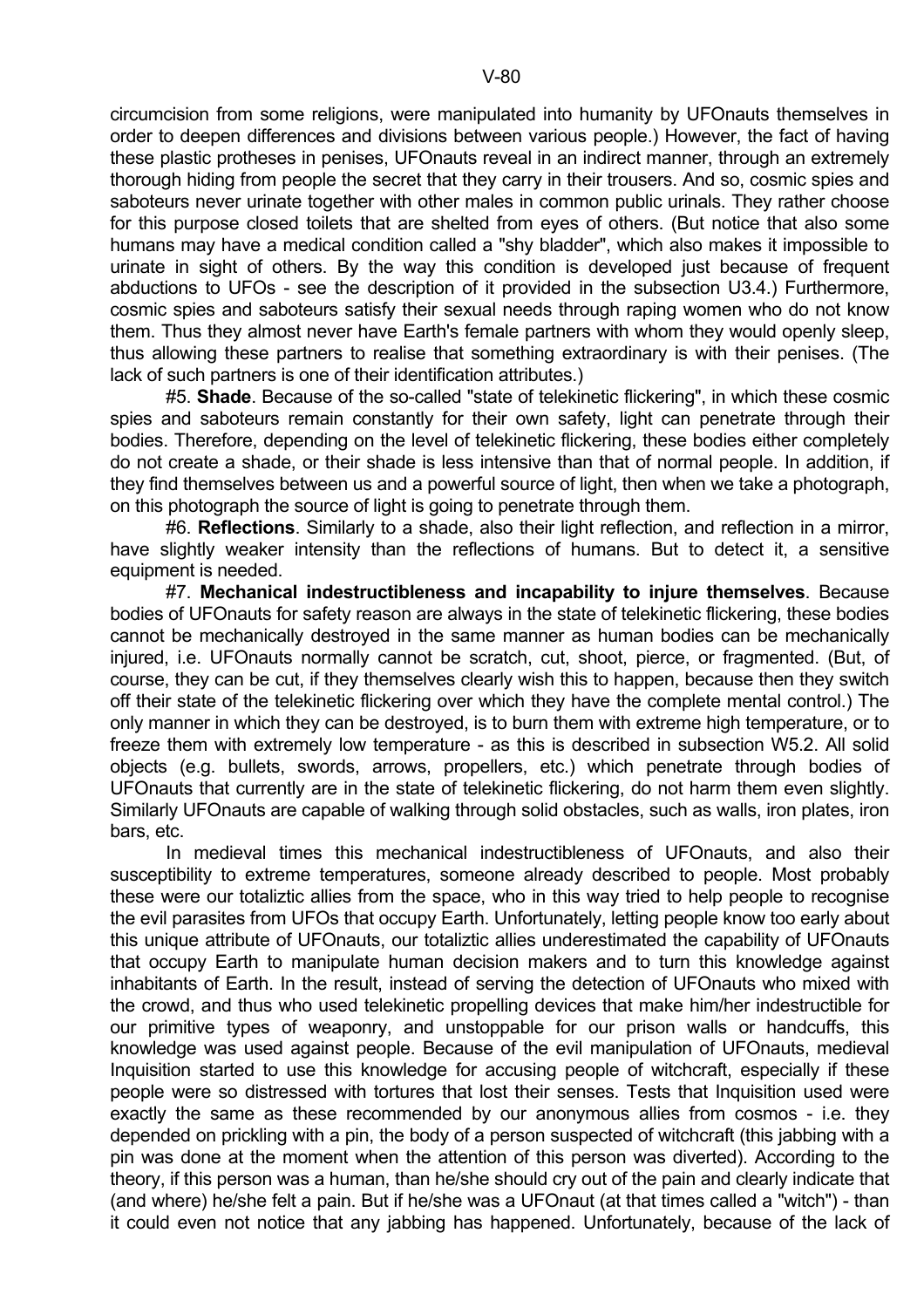understanding of the entire complex phenomena induced by the state of telekinetic flickering, and also because of the intensional manipulation of human decision makers by UFOnauts, medieval Inquisition was unable to distinguish between the bloodless and numb effects of jabbing of this test needle into a UFOnaut that currently is in the state of telekinetic flickering, and jabbing the same needle into a living body of a human dazed with tortures, which causes the flow of blood and the formation of a wound. After all, such a tortured human after some time was so stun with tortures that was unable to sense what is happening.

 Currently we accomplished the sufficient knowledge about the state of telekinetic flickering to be able to distinguish between these two cases. Unfortunately, in present times, when the world is full of killer microorganisms, while people loosed their natural immunological resistance, it would be highly immoral to repeat medieval tests only in order to distinguish an UFOnaut from a human. Especially, that today knowledge allows us to carry out such distinguishing with the use of other non-destructive methods described here. However, if by any chance we become "friendly" with some UFOnaut send to Earth, or we are sharing with such a UFOnaut some everyday duties, than sometimes we experience situations, when the knowledge of this indestructibleness of UFOnauts may turn to be useful and may open our eyes. For example, this UFOnaut may do something in our presence that clearly should hurt him/her - e.g. may put his/her hand through a spinning propeller, or cut with a knife, or prickle with a splinter, or hangs on a barb-wire fence, or is scratched by a cat, or is bitten by a dog. In such cases, normal people show a wound and blood, and later the wound transforms into a scab and a scar. In turn these UFOnauts never show any blood, wounds, nor later scabs or scars. Also UFOnauts never can be noted to go to a doctor with some real illness or wounds, as humans frequently do.

 The above is worth complementing with a comment, that these anonymous allies from space, which informed medieval people about the methods of distinguishing between UFOnauts and humans, as described above, apparently passed to people also an information about the effective weapon against UFOnauts. After all, these were medieval times when on Earth the custom of burning on stake of witches was introduced ("witches" was the medieval name for today "UFOnauts"). This custom was carried out only for witches (i.e. UFOnauts). For example it was not used for ordinary criminals, or for political prisoners, whom at that time executioners simply chopped heads off with axes. Presently is already known to us, that it would be impossible to chop heads off from witches/UFOnauts, because of their telekinetic flickering. But extreme temperatures, means temperatures which prevail on stakes on which witches/UFOnauts supposed to be burned, is the only means available on Earth in medieval times, which actually was able to destroy UFOnauts. Unfortunately, the problem which clearly was overlooked by these anonymous allies from the space, who instructed people how they supposed to fight with UFOnauts, is the matter of capturing. The point is that a UFOnaut who uses the state of telekinetic flickering, cannot be hold prisoner or kept on a burning stake, simply because his/her telekinetic flickering allows him/her to escape from such a stake or from such a prison, even when he/she is enchained with the heaviest irons. Thus practically in spite that medieval stakes allowed to burn UFOnauts, still on these stakes died only innocent people because UFOnauts were capable to escape from them.

 It is worth to realize, that this indestructible state of telekinetic flickering, in which UFOnauts constantly remain, makes completely senseless any attempts to hurt them with our present types of mechanical weaponry. Such attempts would also be very dangerous - and thus completely out of place. For example, if an UFOnaut is shot at with our present guns, or is pierced with our bayonets, than our weapon penetrates through it without causing any damage. Similarly an UFOnaut cannot be imprison or kept in our present arrests. (Unless, because of the task they are completing, they intend to officially get in there, therefore they intentionally cooperate with our police. Of course, after they complete their task, they are able to "escape" from even the best guarded our prisons.) Thus our present weapon and our present walls can cause the harm only to those, who are not UFOnauts. For these reasons it would be a foolishness if someone would try to do any harm to a UFOnaut with present types of weapon, or try to lock such a UFOnaut in a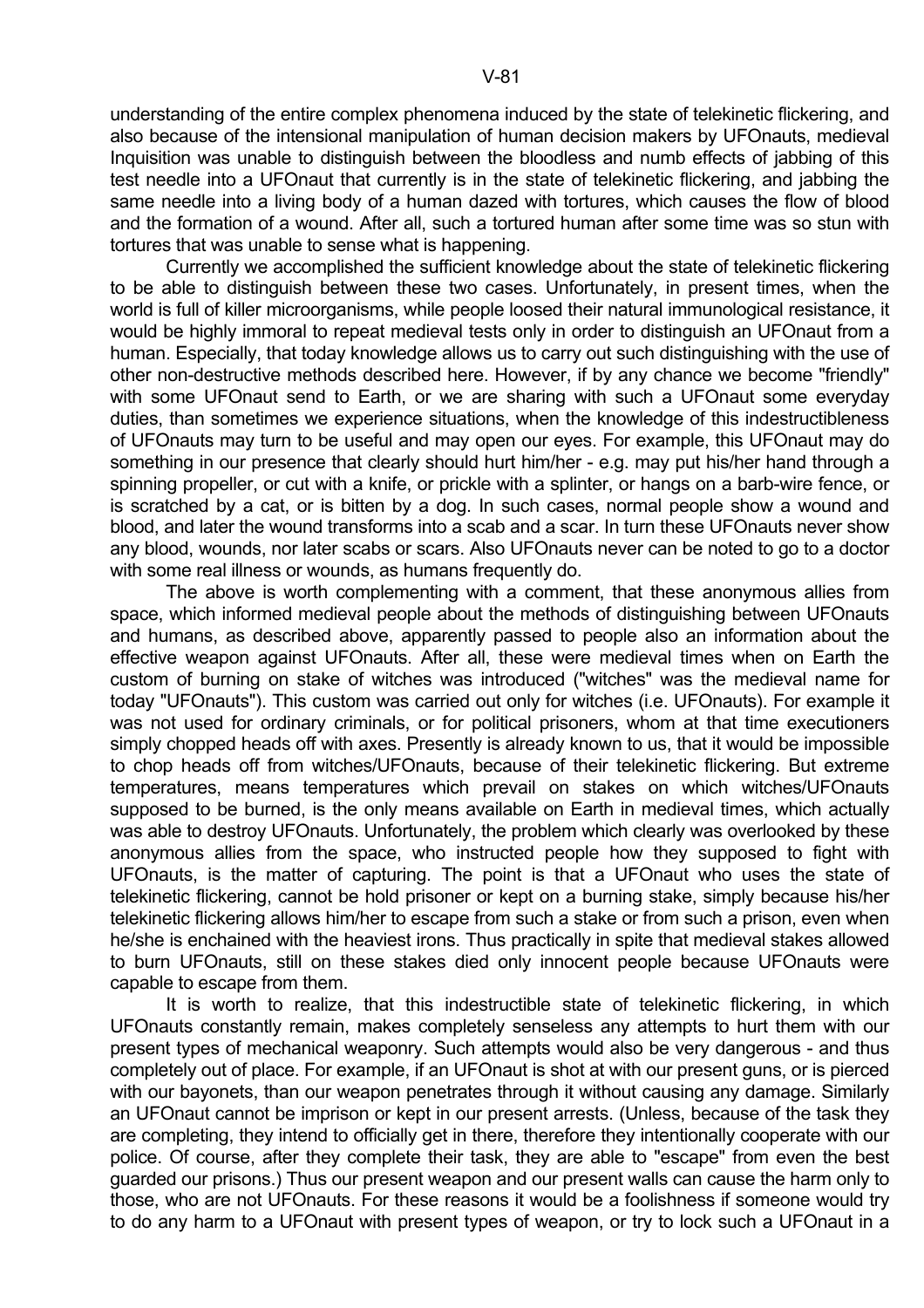prison. This is because if he/she would be successful in such an attempt, this would mean that the person whom he/she attacked was not a UFOnaut. (Of course, by being unjustified, such an attempt would also run against moral laws.) In turn, if an UFOnaut is attacked, then such an attack would be unable to harm the alien, simultaneously exposing the attacker to a type of weapon that UFOnaut may have and use. For these reasons the defence devices which would allow to effectively fight with UFOnauts, e.g. with the use of extreme temperatures, still awaits to be developed (see descriptions from subsection W5.2 of this monograph). Also the tests on these new types of weapon must be carried out with a caution and completed in a moral manner (so that the universal intellect would accept these tests and support them with its power).

 #8. **The loss of weight**. The state of telekinetic flickering, into which UFOnauts constantly put themselves for safety reasons, causes that these cosmic spies and saboteurs weight only a fraction of what a human of their height and mass would weight. Their loss of weight is caused by a similar mechanism, as this described in subsection H8.1 for substances permanently telekinetised. Therefore, one of the tests for checking whether someone is a UFOnaut, depends on checking, whether he/she actually weights as much as with his/her height and mass he/she should weight. Of course, in order to check their weight, it would not be wise to put them onto a scale, as then they would switch off their telekinetic flickering. But it is sufficient to observe whether their weight for example opens the self-opening doors, how the car with good suspension leans down after they sit in it, how a plank over a stream behaves when they walk through it, whether they sink in mud or sand the same as other people do, etc.

 #9. **Longevity**. Cosmic spies and saboteurs actually are born not on Earth, but on a planet with gravity much higher than that of Earth. Therefore, similarly as with medieval witches, their longevity is much higher than the longevity of humans - for details see descriptions from subsection JE9.1. For this reason, if we get to know someone amongst these spies and saboteurs from UFOs, when we still are young, this someone is going to look almost identically as previously, in spite that in the meantime we transform from young into oldies. Because of this reason, cosmic spies and saboteurs are periodically rotated by their superiors, so that in one place, and with one group of people, they are not allowed to stay for longer than around 20 years.

 #10. **Averse for handwriting**. Although UFOnauts send to Earth are trained in skills of handwriting of the country to which they are delegated, still their writing is different from human. Me personally it resembles writing of a very old person. Letters are like sharp, deformed, clumsy, and different from typical for a given country. UFOnauts feel an averse against handwriting. Actually it is very difficult to make them write something by hand. If they start writing in our sight, their hand mover very clumsily and as if with great difficulty. Almost exactly as this happens to very old people.

 If UFOnauts write a letter for us, almost as a rule it is going to be written on a typewriter or on a computer, and almost never by a handwriting. The content of the letter will also be strangely edited. They do not recognise individual sentences, thus the entire their letter is just a single long sentence, subsequent sections of which are mutually separated with commas.

 #11. **Extraordinary attributes and eccentric behaviour**. In spite of careful training that they undergo before departure to Earth, UFOnauts do not know our culture completely. Furthermore, they have extraordinary technical devices, about the existence of which we had no idea so-far, e.g. which allow them to read our thoughts, to look into our memories, to shift to the future and to see our fate, etc. They also can fly, without difficulties jump even over the tallest and the most dangerous barb fences, walk through walls as if these walls were made of liquid, rapidly disappear from sight, hold back or accelerate the elapse of time, etc. Therefore, if someone has the opportunity to be "friendly" with one of them, therefore for people with keen eye even the most trivial matters can be a source of continuous surprises and puzzles. This is because they: say strange things which are completely unknown to us, they behave untypically, they make strange gestures and "satanic" grimaces, no-one seem to know complete details of their past, they can unexpectedly appear as if "they come out from earth", they live in eccentric conditions, they are unable to handwrite freely and usually are "embarrassed" to write when someone watches them,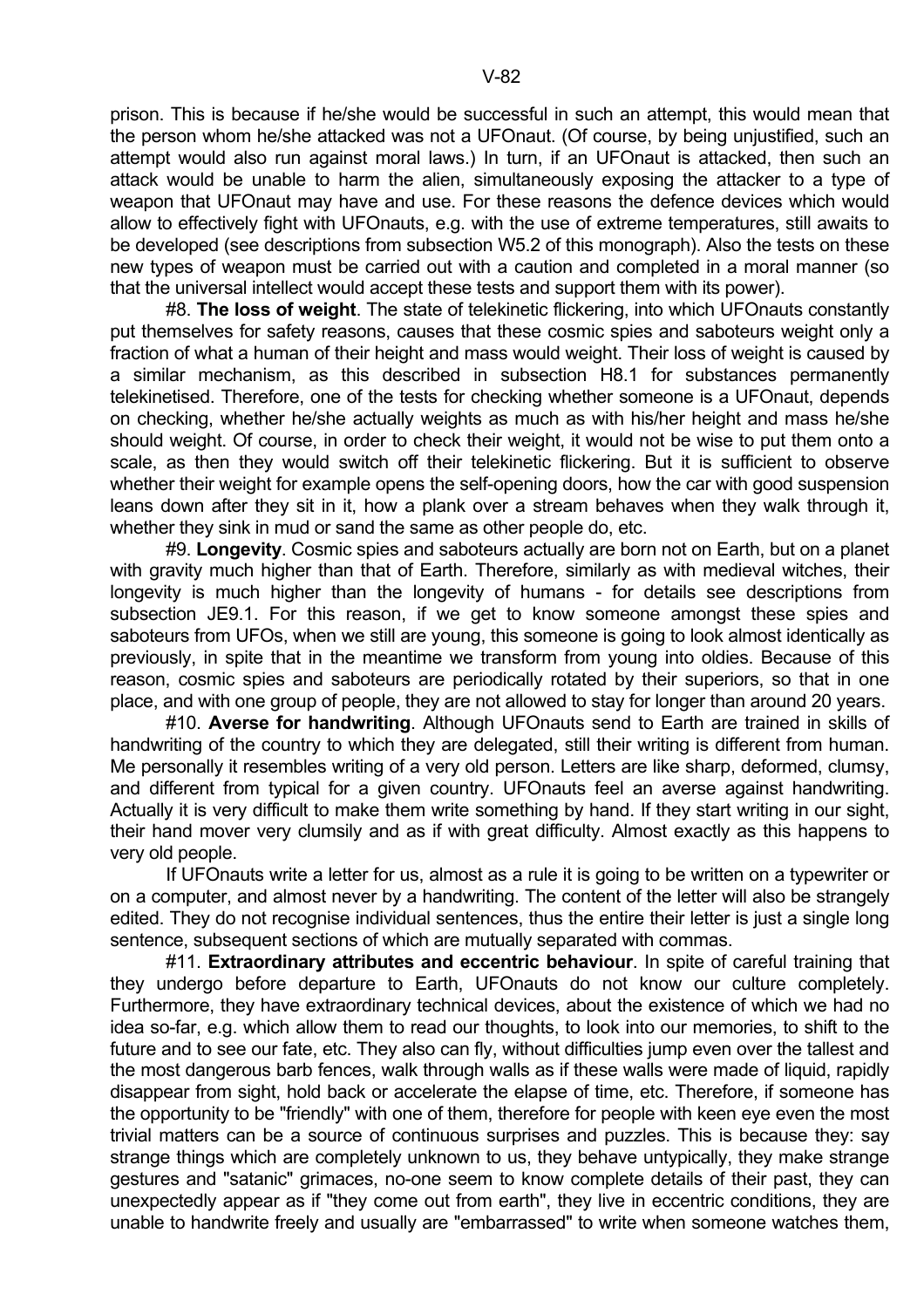they may do not like to eat or to drink in our presence, in toilet they never join other men urinating to a common urinal, they almost never have girlfriends with which they would have sexual intercourses, they never are ill and never go to doctor, every now and again they disappear without a trace, etc. Furthermore, they also reveal attributes that are going to surprise us - e.g. they know our thoughts and feelings, they know what and where causes our pain, they know what and where is in our flat is - even that according to our knowledge apparently they never saw it, they also are able to find us each time they need us, they know what is going to happen to us in the future, our cats are going to be afraid of them and to panics in their presence, our dogs are going to bark at them and attack them or going to run from them, when they try to do something for public view then everything becomes for them one long "series of coincides" and works perfectly the first time (i.e. their invisible camaraderie make everything so prepared, that it works the first time as it should), etc.

 #12. **Habits of parasites**. Cosmic spies and saboteurs adhere to the philosophy of refined parasitism. Thus in everything that they do, they surely prove that the name "parasites" is completely deserved by them. In addition to this, on Earth they are formed into a steep pyramid of mutual checking and supervision, in which each one of them is constantly watched, checked, make accountable, and scared by his/her superiors and camaraderie. The punishment for the slightest disobedience is the return to their own planet, on which so incredible oppression and exploitation prevails, that the old time people used to call it "hell". Thus behaviours and attributes that UFOnauts demonstrate on Earth in all their actions, in every detail fulfil the definition of habits of parasites, that are members of a band that is ruled brutally with a fear and a blind discipline. For example they have the tendency to **suck** themselves to someone like tapeworms, ticks, or leeches, thus it is impossible to get rid of them in any other manner than by force. An example of this sucking is not only occupation and exploitation of Earth, but also every other activity that they undertake. For example, UFOnauts that sucked to a person, organisation, or a country, trying to destroy someone or something, are impossible to remove from the vicinity of their victim until this victim is dead. They are also very **vindictive**. If someone manages to hurt them, than they do not stop until they destroy this person. Their "coefficient of deception  $(\varphi)$ " amounts to  $\varphi$ =180 degrees (see subsection JB7.2). This means, that while carrying out some activities by which they try to destroy someone, they simultaneously are going to tell this person that they are trying to help him/her; if they say that they are afraid that something may happen, in fact they secretly try to cause it. For this reason it is correct to refer to them as to "smiling murderers", or "wolves in skins of lambs". When they attack, destroy, or try to murder someone, they always say compliments to this person, reassure him/her of their friendship and the will to help, and flood him/her with a sea of promises - which they never intend to keep. They are also masters in playing on low human feelings. Thus everyone around them is blackmailed, put in front of alternatives, excited, instigated, etc. They have a very low sense of humour, connected with high capabilities to **spread sarcasm**. Therefore everything that does not suit them they try to scorn, scoff, or turn into laughing stock (according to a rule that "if God does not let me to grow up to someone, then I am going to feel as if I am equal to him/her if I manage to put him/her down"). Periodically they **disappear** for a number of days, and no-one has then access to them (this is the time when they consult in UFOs their bosses, carry out their saboteur tasks, etc.). Whatever rotten and dangerous custom can be identified in morally decadent creatures, our cosmic parasites skilfully use it on us. In respect of methods of acting, names "devils" and "witches" perfectly suit them.

 #13. **Disappearance forever**. When a human parts with this world, usually he/she dies in the sight of family or other people, while after the departure family is able to afford a decent funeral to his/her body. But when a cosmic spy and saboteur departs from our planet, this departure is always rapid and without leaving any trace - although typically it is carried out in sight of some witnesses. The reason is that UFOnauts do not die on our planet. When their mission is fulfilled, they are typically taken back to their own planet, disappearing from the crowd in a rapid and traceless manner. A perfect example of such permanent disappearance of an UFOnaut from the area of Poland is Pan Twardowski. An example of other disappearance, which displays all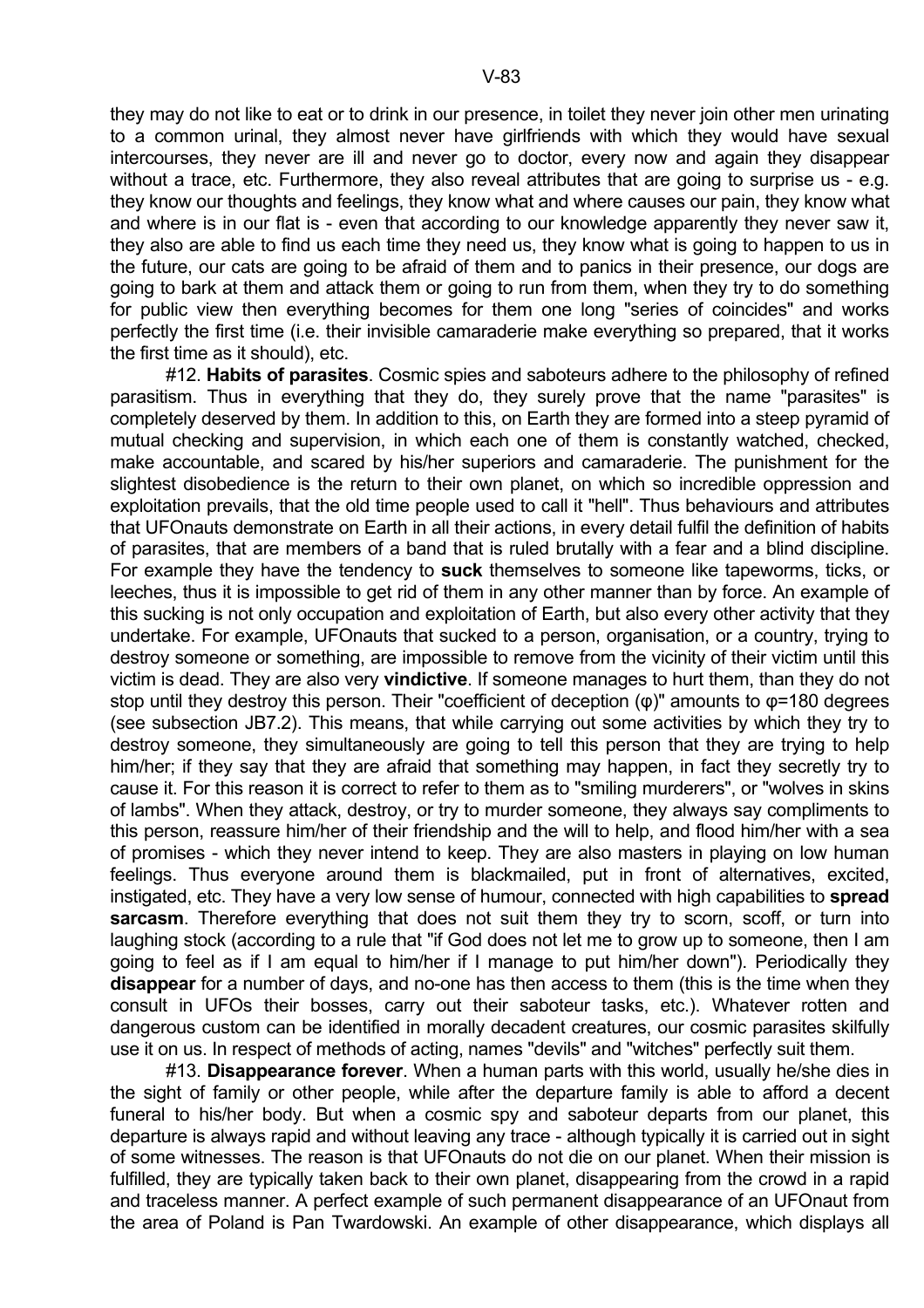# V8.2. Profile of behaviour, and style, of a typical UFOnaut

 UFOnauts reveal a whole range of behaviours which are very characteristic for them. It is because these result from either their philosophy, or from their civilisation, or from their role and equipment that they have. Thus these behaviours can be used by us as means of their identification. Here are the most important examples of these characteristic behaviours:

 #1. Variation and fast changeability of their behaviours (means the reversal of consistency described in subsection I3.6). UFOnauts within seconds can transform from pretending to be our friends, into showing openly their hostility.

#2. The habit of accusing others of the atrocities that they just are committing.

 #3. The high sarcasm connected with almost a complete lack of sense of humour. They almost never can laugh happily, although they can sometimes politely smile.

 #4. The lack of creative ability that almost borders with dumbness (but do not confuse the lack of creativity with the lack of intelligence - UFOnauts are more intelligent than people - see subsections V6.2 and JE9.2).

 #5. The habit of making influential people dependent on themselves. As an example consider the behaviour of the Polish historically well-known UFOnaut, Pan Twardowski, who make totally dependent on himself the Bishop Krasinski while he was studying, and then even make strongly dependent on himself the Polish king.

 #6. The use of absurd arguments, which completely deny the facts, but which on the surface sound good and logical.

 $\star \star \star$  UFOnauts have also something that should be defined as their unique style of communication. This style is rather strange to human culture, therefore it can easily be identified, if someone knows how it looks like. One of the best illustrations of this unique style of UFOnauts, is contained in the description of history and purpose of a "device" that UFOnauts given to a Polish abductee named Andrzej Domala. This happened when UFOnauts abducted him onto their own planet named "Nea" (this is why Mr Domala refers to UFOnauts with the name "Neatenians"). The fact that this history of "tablet" is really representing the style of UFOnauts is absolutely sure, because UFOnauts were the ones who told to Mr Domala the history of this device. Here is the quotation of the history of this "tablet" repeated from the subsection B3 of the Polish treatise [3B] by Andrzej Domala and Jan Pajak, entitled "Kosmiczna ukladanka" - means "A cosmic jig-saw puzzle" (Dunedin, New Zealand, 1998, ISBN 0-9583727-6-4).

 "{5850} **The tablet and its role**. Neatenians gave me a responsible task to complete on Earth. It concerned a device that I call a "tablet". About the history and role of that "tablet" they gave me the following explanations. These explanations I am repeating after them on the principle "whoever wishes - can believe, whoever does not want - does not need to". In a middle of 70s, in a certain region of Earth a group of very rich people from a number of countries met together - to discuss notes of one scientist. From the notes and calculations of this scientist they deduced that this scientist for many years was working on Earth on a certain type of a device that should serve for the good of people. But after many, many years of difficult work - he himself discovered something that he started to be afraid of. He decided to not disseminate it and destroyed with a huge controlled fire the accomplishment of his entire life. But not everything was lost. There was a group of people interested in his earlier works and accomplishments, therefore for a long time he was spied on by intelligences of several countries, so that when the fire appeared in his laboratory - the help was immediate. But in spite of this 80% of his work went with smoke. Remaining 20% still managed to electrify important people of this world to such an extend, that they decided to finance the "reconstruction" of the burned laboratory. Around the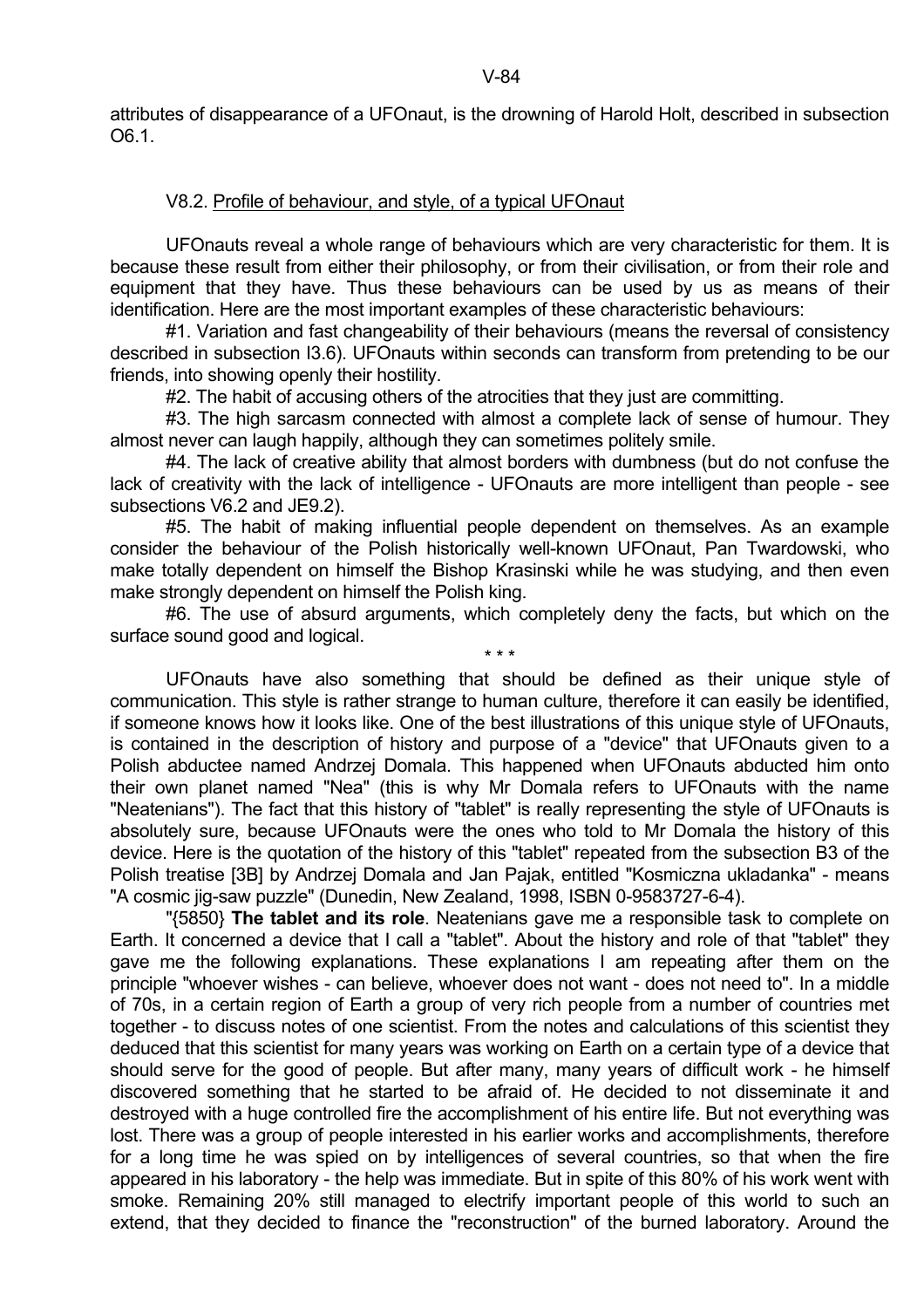beginning of 1987 their efforts brought fruit in the form of a production (still on a small scale) of a weapon of mass destruction, which was based on principle of killing at a distance by some kind of radiation. (This has nothing to do with neutron bomb!) But because this radiation was so powerful, that there was no barrier for it - as it was not decreasing even after penetrating through Earth, without any obstacles it could penetrate the whole universe and threaten others. Therefore a work on "antidotum" for this radiation has started. In 1988 a first microscopic experiments was carried out on Earth, and these crazy people decided to continue on a larger scale. But they would not finish. The "tablet" of the small dimensions of 28 cm x 11.5 cm x 2.5 cm, and weighting 78 kg, which had hieroglyphics etched on it - turned out to be a 1/5 component of an "umbrella" which had triple functions and operation. Five such identical tablets were placed symmetrically in five different points of Earth, turned out to be very effective antidotum against the action of this killing radiation. Each tablet was actually a device working in a certain way. Their common symmetrical location, which created on Earth huge triangles, and some kind of magnetic antiradiation, prevented the propagation of this evil radiation into free space. Thus this killing radiation was neutralized on Earth. Therefore the device that produced the radiation stopped to work and all further tests with this radiation were giving no results. This hermetic "umbrella" created due to these small "tablets" prevented the cosmic catastrophe. Many times I asked Neatenians the same question: why me? Why you have chosen me, while you "technically" were capable to do it yourself? For a long time I received the diplomatic answers or no answers at all, but finally they informed me, that this "tablet" for many years were given to my ancestors and was passed from generation to generation (similarly as certain Greek family and a family of bakers in Venezuela). What our scientists called an "implant" in my head - stopped to be an implant after I placed this tablet near Wiazowa in Poland - when at THEIR signal I transported it there. This happen not long ago, as on 7 December 1997. Near the end of April 1998 I drove to this place again to check whether the tablet was still in there, and in fact it still was there. They do not allowed me say anything more about it - but they simultaneously asked not to hide this fact. For exactitude I add, that if at that moment someone offered me huge money (a fortune), I would not agree to show this tablet even for such a fortune. THEY also knew about these works on Earth for a long time, and considered many different variants - solutions, but they choose this variant to intentionally "break" five their (as they explained "unique") devices, which actually were designated to different purpose, but to what ones - I was not informed. But "unofficially" (but I clearly stress that it is not SURE, but only my speculations and conclusions) I believe, that the appropriate programming and directing of these devices served for preventing the over-exploitation of Earth by other civilisations, about which Neatenians know for a long time, and for this purpose around 1979 they make available to a scientist from Cambridge "something". He supposedly was instructed how to get rid of these "intruders" who manipulate on human minds by utilising their advanced intellectual development, and also their technological and spiritual development. But this "something", which the Cambridge scientist had, disappeared in some mysterious manner."

 If one would like to summarise what are basic attributes of this "style of UFOnauts", it would turn out that they can be described as follows:

 #I. It appears as highly scientific, although after a careful investigation it always turns out to be a collection of complete rubbish. (E.g. looking at the example above, there is no an element on Earth, which would have as huge unitary density as the "tablet", no radiation can maintain its killing strength when it disperses spherically in three-dimensional space, or is able to kill masses if it is concentrated into a narrow beam, etc.)

 #II. It always appeals to the feeling of responsibility in the reader by stressing that it is connected with very important people and with very important events.

#III. It reports on someone's "big adventure".

 #IV. It refers to sacrifice and struggle of individuals for the good of other people and the good humanity as a whole.

#V. It contains elements of intrigues, secrets, and tastes of intergalactic politics.

#VI. It never allows to confirm any of the facts that it describes.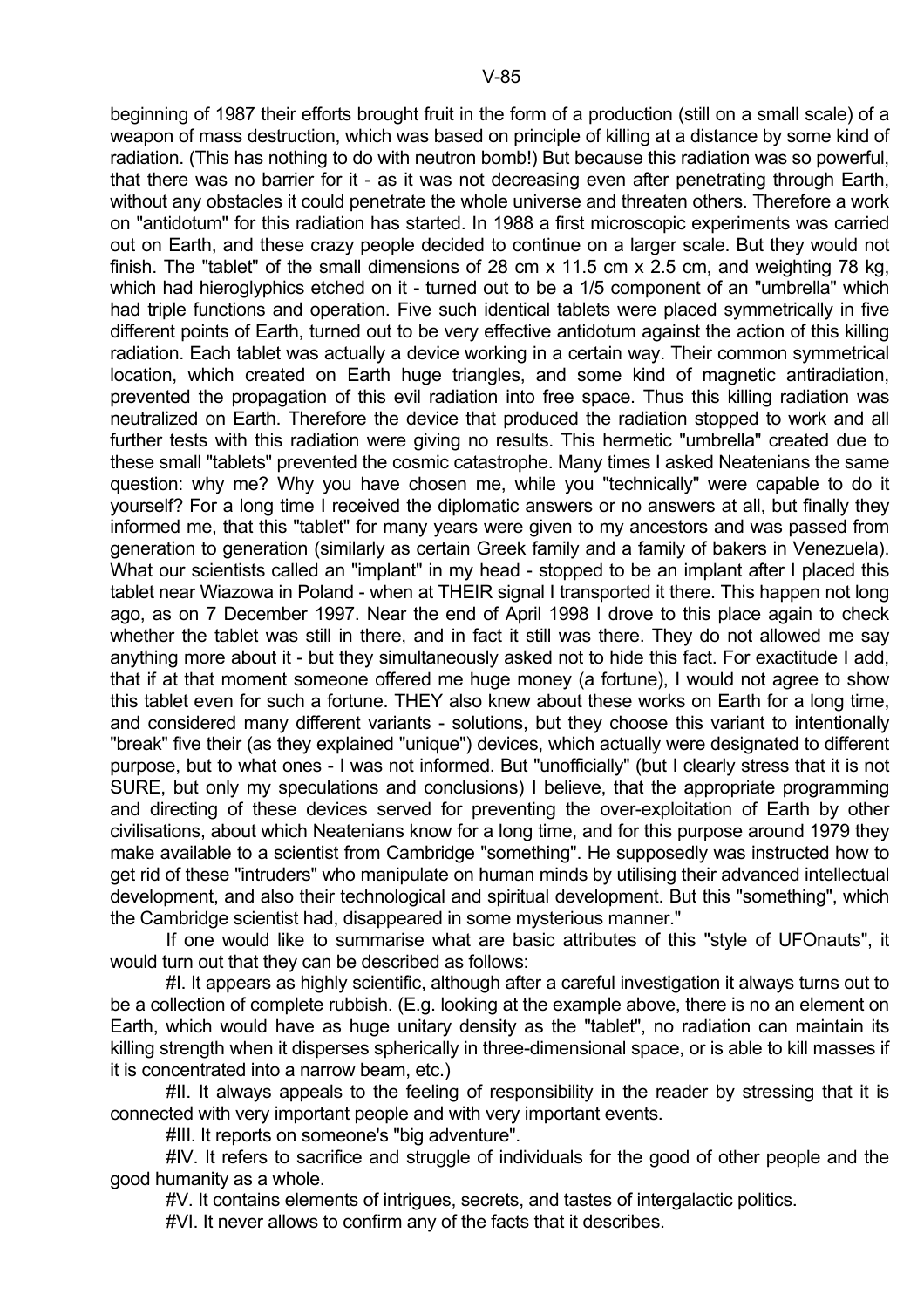#VII. It always uses the same basic scenario, only the specific details differ each time, etc.

 The above description from Polish treatise [3B] is not the only example, when this "style of UFOnauts" starts to hit in eyes. Actually, after learning how this style looks like, it turns out that our planet is literally flooded with disinformation prepared in this unique style. It can be found in the majority of writings originating from so-called "UFO contactees", in a large number of works concerning matters that are extinguished on Earth by UFOnauts, and even in a substantial number of books. An excellent example of a similar disinformation prepared in exactly the same style, in May 2002 was available in Internet under the address http://www.wingmakers.com/fullintro.html. Although there was not revealed in there, that this disinformation originates from UFOnauts and is aimed at spreading on Earth the confusing propaganda of these evil parasites, just that unique "style of UFOnauts" discloses the origin and the purpose of that disinformation. Below I am presenting a tiny fragment of this Web page, in order to illustrate further, what are attributes of this unique style of UFOnauts. "WingMakers: Ancient Arrow Project

 The WingMakers' saga begins when two students from the University of New Mexico innocently discover a strange artifact while hiking in northern New Mexico near an ancient site called Chaco Canyon. Through a sequence of mysterious events, this artifact ends up in the hands of the ACIO, an ultra-secret, unacknowledged department of the National Security Agency responsible for reverse-engineering recovered extraterrestrial technologies.

 The artifact, which becomes known among ACIO operatives as the Compass, is quickly determined to be of extraterrestrial origin, and its purpose is ultimately construed to be a homing device. This leads ACIO to assume it is not an isolated artifact, but part of a larger discovery.

 An exploratory team from the ACIO is dispatched to the discovery site of the Compass artifact, and the Compass leads the team to an intricately designed structure carved inside a canyon wall. A perfectly shaped corridor spirals up through the rock with 23 chambers jutting out at ten-meter intervals. Each chamber contains an enigmatic wall painting and a mysterious, technological artifact. In one of the chambers, the scientists find an optical disc presumably holding the information about the site's creators and their purpose.

 After considerable effort to access the optical disc, the ACIO team, led by Jamisson Neruda, finally succeeds, and determines that the creators of the site call themselves WingMakers. Over 8,000 pages of philosophy, poetry, music, and cosmology are contained within the disc. The WingMakers are thought to be representatives of the Central Race, the most ancient race of beings in the universe and the legendary Creator Gods of life on all of other galaxies. They are the genetic caretakers of the universe, once thought to be Gods when they interacted with the human race in eons past.

 The WingMakers are the eldest race in the entire universe, the progeny of God, and the progenitors of the human species. Thousands of years ago, aware of the earth's distant future, they constructed and left behind knowledge repositories upon earth, on each of the seven continents. The New Mexico site was the first of the seven to be discovered. These seven sites are linked together through some mysterious means, and the information contained within the sites is for an uncertain purpose.

 Dr. Neruda deciphers the coded language on the optical disk, and become convinced that the wing makers are indeed the Central Race, or Shining Ones. Neruda gradually becomes aware of the WingMakers' purpose and proposes to the leader of ACIO that the Ancient Arrow site is only one of a network of sites, and that their purpose is of profound importance to humankind. It's too important to keep from the public. Fifteen abhors the idea of sharing the discovery with the public, and Neruda, without any other option, decides to defect from the ACIO and take some of the materials from the Ancient Arrow site with him.

 Shortly after his defection, Neruda finds a journalist and makes a full disclosure of the Ancient Arrow Project (the Neruda Interviews). Together, they release the artifacts and selected decoded materials from the Ancient Arrow site over the Internet on November 23, 1998. The web site is called, WingMakers.com."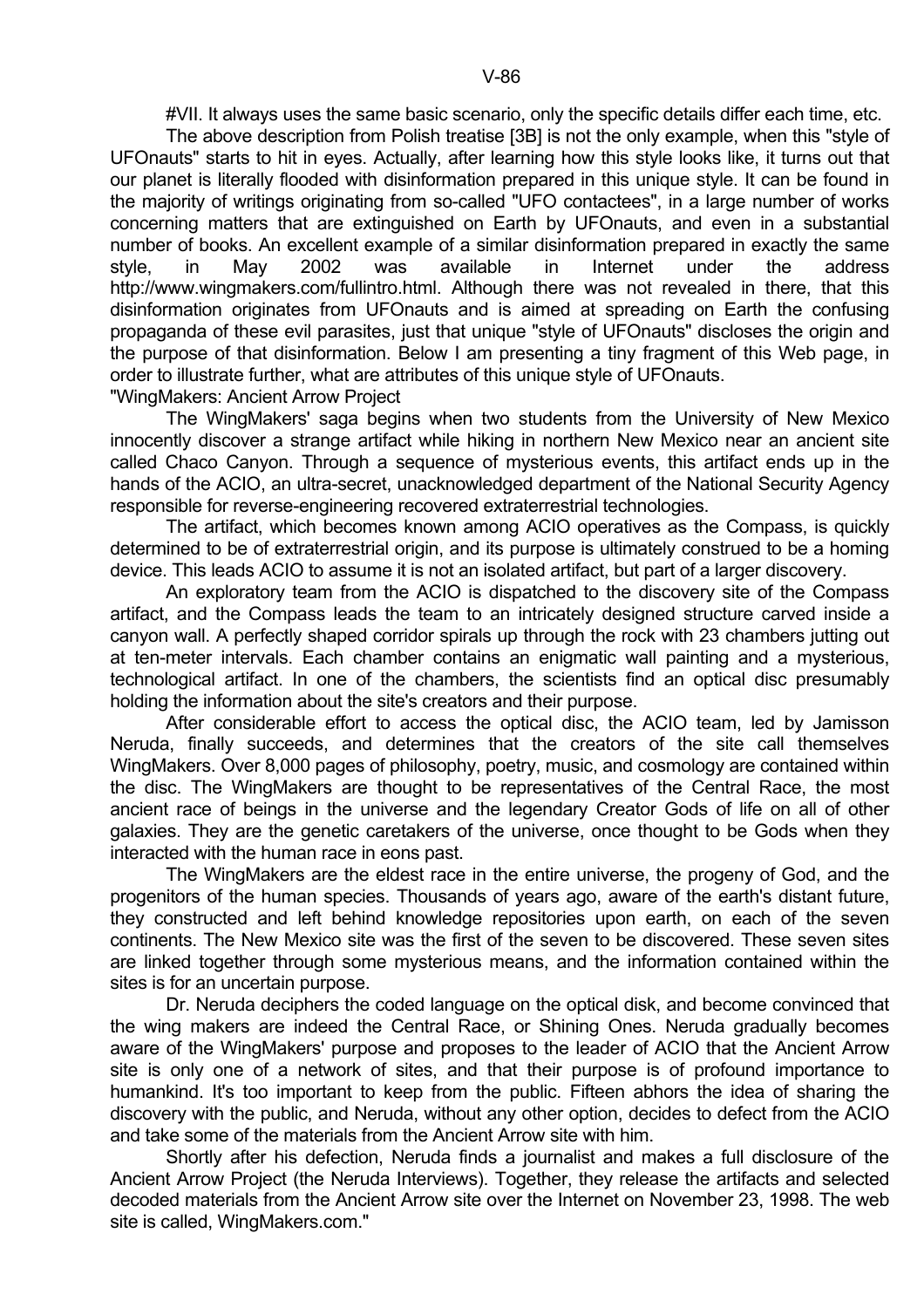Both above examples of "style of UFOnauts" originate from publications which were designated to a wide audience, and thus are thoroughly worked out from the language, presentation, and professional point of view. However, the same style can be found in short emails and brief letters written by UFOnauts, or prepared under the dictation of UFOnauts. In such cases, onto their characteristic style the attributes of the manner in which UFOnauts express themselves are additionally superimposed. This unique manner of UFOnauts' talking, depends on having enormously long sentences (sometimes the entire letter can be a single sentence), on the lack of punctuation, and on making a huge number of spelling mistakes.

### V8.3. Strategies used by evil parasites for holding back the progress of totalizm

Motto of this subsection: "For these people who fight for progress of humanity wind always blows straight into their eyes".

 At very beginning I was just believing, that probably I am one of these people in the world, that are constantly plagued by bad luck. Whatever I tried to accomplish, always countless obstacles appeared from nowhere and blocked my path. For example, when I wrote and disseminate monograph [8], practically nothing that was connected with it could be completed normally, means without the need to fight and win a battle with UFOnauts and to overcome the countless obstacles, breaks down, delays, sabotages, and mischiefs, which UFOnauts constantly created with practically every matter connected with that monograph. Presently I got used to the fact that whatever I do and it is connected either with totalizm, with this monograph, or with our progressive knowledge on UFOnauts, surely something is going to break, gets blocked, fails to work, looses its operational capabilities, turns to be useless or the wrong type, someone comes to stop me, etc., etc. It took me many years to gradually realize, that these are evil parasites from UFOs who use on me an entire arsenal of tricks known to them, to hold back, or at least to slow down, the progress of totalizm. As I explained this in subsections A4 and W9, later I also discovered that a similar arsenal of tricks UFOnauts use on all other people, whom they try to hold back from accomplishing something. In case of blocking the progress of totalizm, UFOnauts use a whole range of methods and strategies, which make difficult practically everything that influences the progress and dissemination of this philosophy. Although many out of these methods and strategies of UFO interference still remain unknown for us, so-far I managed to identify several of them. These are going to be described briefly in this subsection. After all, their knowledge tells us a lot about UFOnauts who firstly invented them and then thoroughly implement them. It is worth to have a look at them, because - as I determined, exactly the same methods are also used by UFOnauts on other people to stop them from accomplishing their important goals. Thus, if during reading about these methods, they start to sound familiar, this may simply mean that UFOnauts are trying to prevent you from accomplishing something, that works against their subjugation and interests on Earth. Here are these methods:

 #1. **Distraction**. As I noted for quite a long time, evil parasites try to divert my attention from totalizm in countless manners, and they do everything to move me away from working on this progressive philosophy. The most important method of their distraction depends on flooding me with various activities, for example by making me constantly busy with matters of survival and employment. For accomplishing this, they cause that e.g. in no place of work I can stay for longer than a few years, that every activity and every accomplishment I literally must "cut out with an axe" from the jungle of obstacles, that I am continually attacked by various traitors and collaborators of UFOnauts, that everything that I need constantly is sabotaged, keeps breaking, or disappears, etc. One of the most cunning examples of this distraction were changes of "password" in times when I was finishing the Polish version of monograph [8] (i.e. in 2001). At my work constantly my passwords in some mysterious manner were changed, so that whatever I tried to do, I was forced to firstly overcome various bureaucratic barriers in order for my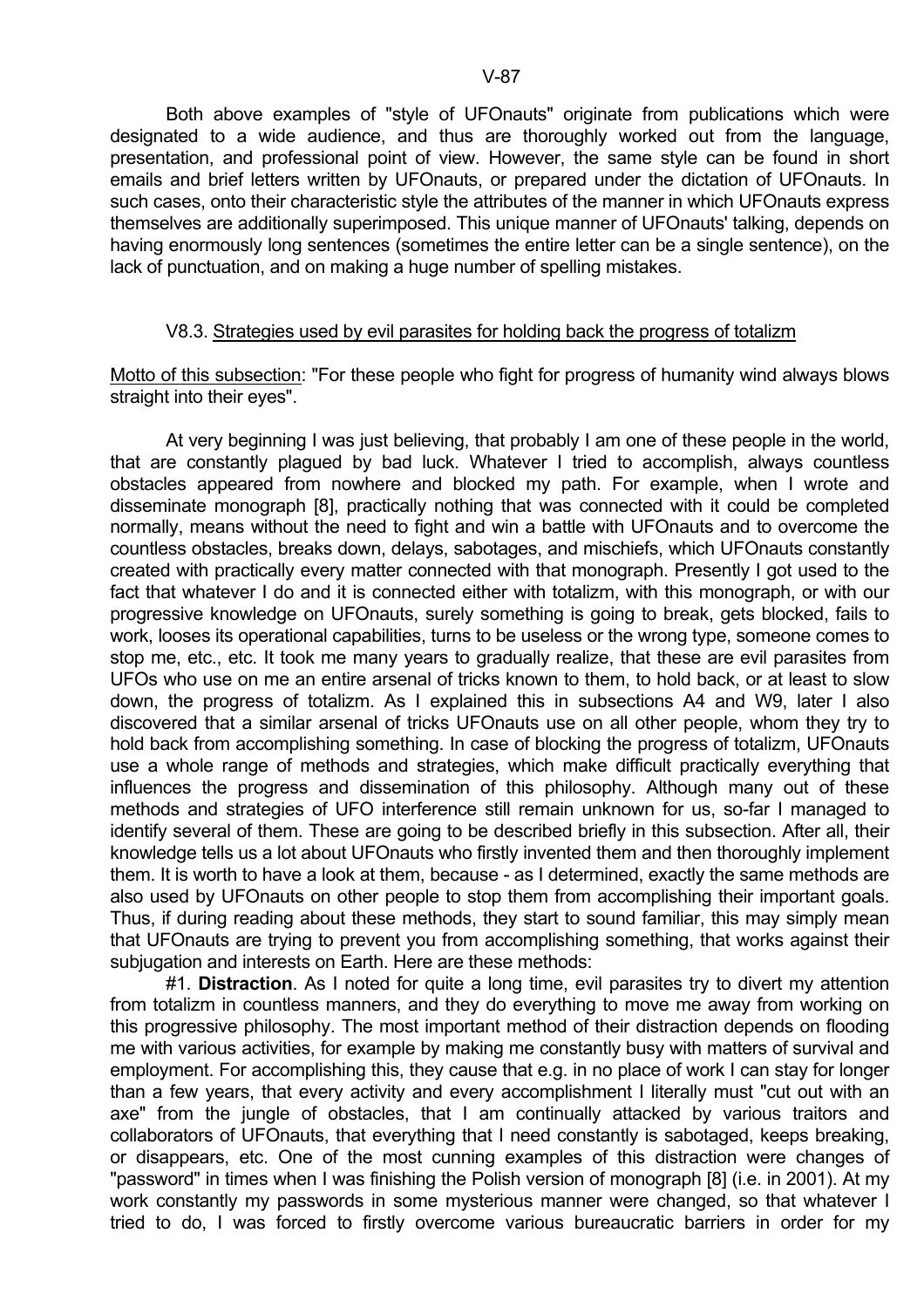passwords to be returned to the state of usefulness (not mentioning about the influence of these problems on my authority at work, when my ultra-secret passwords, which supposedly I was only knowing, were constantly unknown to me). The variation of the problem with passwords returned in 2003 during my translating of this monograph into English. It turned out then, that passwords that I prepared and gave to my students of Cybertechnology were three times invalidated and changed into other ones during just a single term (i.e. during 8 weeks). Of course, after each such changing of passwords my students were unable to use the computer, so I needed to spend several hours onto setting new passwords for each single one of them.

 A very effective distraction is also to cause me to fall ill each time when appears even a short break in my work, which I could utilise for the development of totalizm. With the elapse of time I discovered that UFOnauts make me ill through spreading in my bedroom some type of "biological weapon" at nights, i.e. some microbes and spores causing my illness. For example, each time when I experienced a rapid development of an illness that proceeded these days free from work, also exactly the same illness simultaneously attacked all other people who were inside of the house which I was occupying. In many cases even the house cat was getting ill together with me and for the same illness as me.

 A next method of distraction repetitively used by UFOnauts, depended on "leading" me into very attractive topics not connected with totalizm, the researching of which I was unable to resist. For example there is already a tradition, that each time I get into work on totalizm, I am simultaneously contacted by a next person repetitively abducted on a deck of UFOs, whom UFOnauts purposely would not erase the memory.

 #2. **Limiting the technical capabilities of tools used**. A next strategy of blocking the development of totalizm, depends on purposeful limiting the capability of tools that I must use. In this strategy I observed rather interesting evolution of methods of UFOnauts, which are worth of describing here. For example, in the initial stage of my work on totalizm, evil parasites used the strategy of a "**complete breaking down**" of my tools. At that time they simply used to break, make to disappear, or make useless everything that I needed for my research, means computers, typewriters, printers, and everything else that is necessary for the development of totalizm. But this complete breaking down turned out to not work, as a method of blocking out my research. This is because from my side I took the necessary prevention measures to defend myself from consequences of these sabotages. For example, I make sure that I always have at least two computers capable of instant switching on and working, that all my publications are available in several copies (i.e. that I systematically made my "backups"), etc. Simultaneously I developed a method of defence, which I named the "**method of a blind samurai**" - that is described in subsections W6.1 and V5. This method states that "the more UFOnauts are trying to stop something, the more important this is for humanity, and thus the more decisively we should persevere to complete it". In the result, whatever UFOnauts decided to break, I repaired it fast, while the topics on which this breaking took place I completed with the double energy and double of perseverance. Therefore in the second phase of blocking of the development of totalizm UFOnauts drastically changed the strategy, and now are using the principle of a "**partial breaking**". This partial breaking depends on incapacitating everything that I need, only that not to a complete extend, but just partially. In this way - after I consider all "pros" and "contras" of the repair, I usually come to the conclusion that I "can live" with a given breaking, and I do not send it to be repaired. But because this breaking slows down significantly the effectiveness of my work, the final outcome is such that the partial breaking in the total result slows down my effectiveness much more than it would be accomplished through the complete breaking. In order to indicate here some examples of such a partial breaking, my private computer, on which I write the monograph on totalizm, has incapacitated (means partially broken) almost all digital keys, apart from keys 5 and 6. In the result, when I write a digit which differs from 5 or 6, I must accomplish this through finding and inserting the code of this digit. Thus, instead of writing the digit with one hit of a key, it actually forces me to press over ten keys in order to produce one single digit. Of course, I jolly well know that this partial breaking of my keyboard slows down my work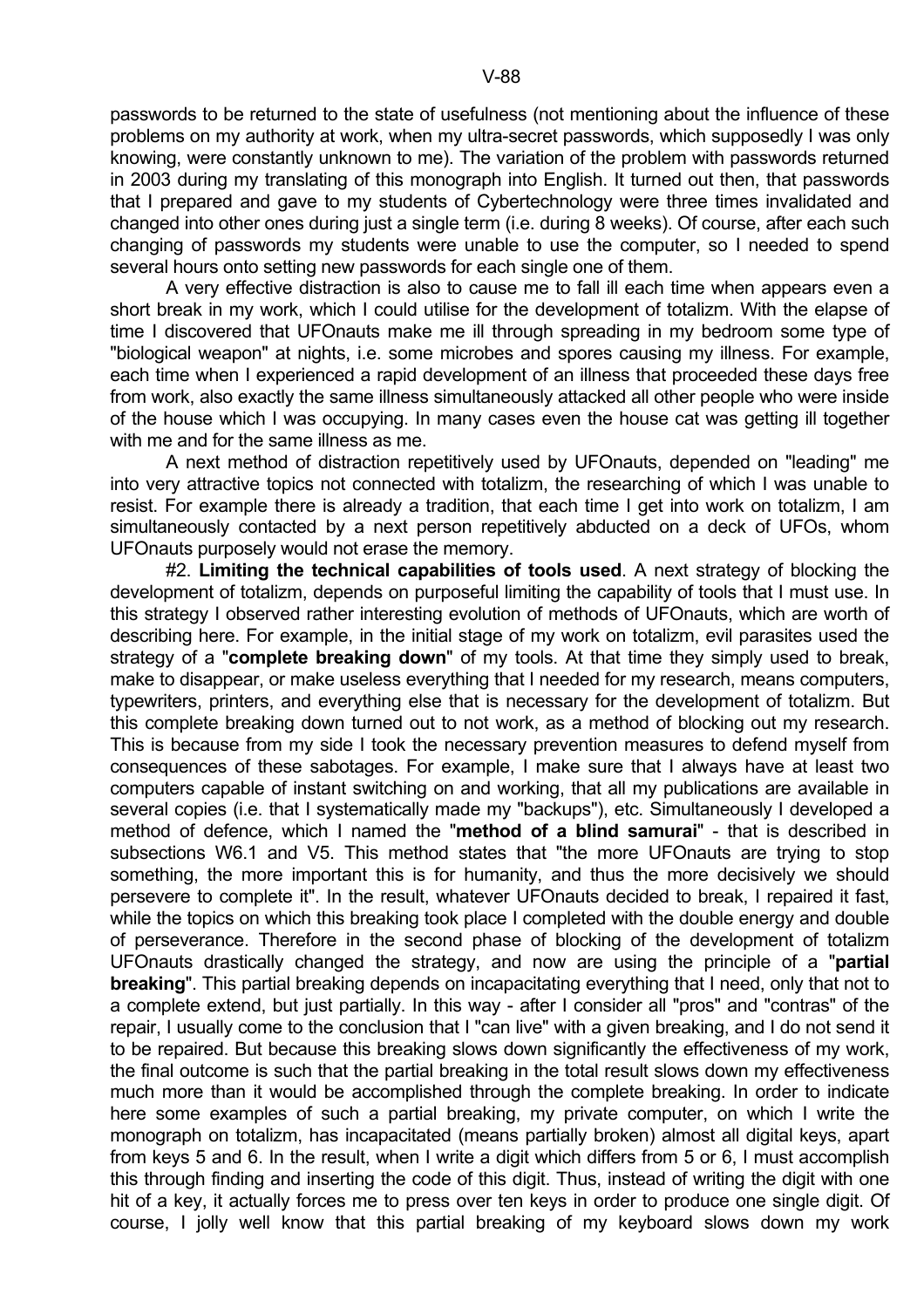significantly, but I do not repair it because (a) I must watch my costs, and (b) I know from the past experience, that immediately after I repair this breaking, UFOnauts are going to break something next, and in this way they still are going to slow down my work.

 The curious aspect of this partial breaking is that in relationship to devices it is not permanent. It appears that UFOnauts in the majority of cases block the operation of these devices in a dynamic manner. (This means that they do not break these devices physically, but temporally they disable them with some type of an equipment and field, that is able to block their operation. This equipment they seem to have on the deck of their vehicle which constantly watches my actions.) Therefore sometimes, when the team of saboteurs from a UFO which watches me, temporally looses their concentration, or is bored, digits in my computer rapidly start to work. Then, when they realise that I use many digits, they block them again.

 The best proof of this dynamic blocking of my digits is the matter of writing on the floor. The flat that I am occupying in Wellington during writing this monograph, has a floor cemented straight on the surface of the ground - means it does not have a cellar. (Many houses in New Zealand are build that way.) Therefore, if my computer lies directly on the floor, instead of - like normally, on the table, in order to dynamically block my digital keys, the UFO vehicle and the blocking equipment must partially submerge under the ground. As it turns out the crew of a UFO does not like to endure such a submerging for a long time. (Under my house apparently must be very cold and dump.) In the result, after some time they release the blockade of my keyboard and ascend above the level of the ground. Thus if I have something to write, that requires the use of a large number of digital keys, I simply put my computer on the floor, and work in a lying position. Soon afterwards all my digital keys become operational and I can use them without problems.

 The keyboard of digits in my private computer is only one of numerous examples of such partial (and dynamic) breaking, which I must endure all the time. Other example is my PHD (i.e. pocket hard disk), which I use for making my backups. After a short time since I bought it, it refused to work on the private computer, which I normally use for typing. But it works correctly on all other computers. Thus in order to do any backup, I must use a different computer from that one that I normally use. This again consumes my time. On a similar manner UFOnauts also partially spoil all Internet sites which disseminate totalizm. Each one of these Web sites is partially out of order all the time, so that potential readers of totalizm must put at least the double amount of effort to download the volumes and copies of monographs that they need. For example, readers constantly report to me that either a given Web site cannot be open, or that the volumes they need cannot be downloaded from it, or that after downloading the volumes contain zeros only, or that Figures contain spoiled graphics, etc. All forms of this cunning sabotage of UFOnauts it is impossible to even list.

 #3. **Elimination of sources**. For as long as my memory reaches back, UFOnauts keep removing from my reach all the sources of knowledge, and all the evidence, that I need in my research the most. For example one evening I use a magazine, a Figure, or an information, while the next day it is already gone. One evening I read an email with some important information, and if I do not print and secure it immediately, the next day it is gone. The most interesting is the elimination of my sources of information through shifting time back. It boils down to the fact, that I read some information or see some evidence, the significance of which in a given moment of time I am not able to notice. But after a while I start to realize that it superbly supports something in totalizm that I just work on. But when I try to return back to it again, this information or evidence is already gone from the original spot. (An excellent case of this type that I encountered, is the described in subsection V5.1 case when one evening I read in a university library a book that contained an important evidence, while the next morning when I arrived to copy this evidence, it turned out that the library never ordered and never had this particular book - although this book was in fact present on the lists of books being published and thus actually existed somewhere in the world. In order such a case could take place, UFOnauts actually during a single night shifted time back and caused that the library cancelled the order of this book. Another case of this type was when I spend a lot of time on trying to unsuccessfully translate into a different language a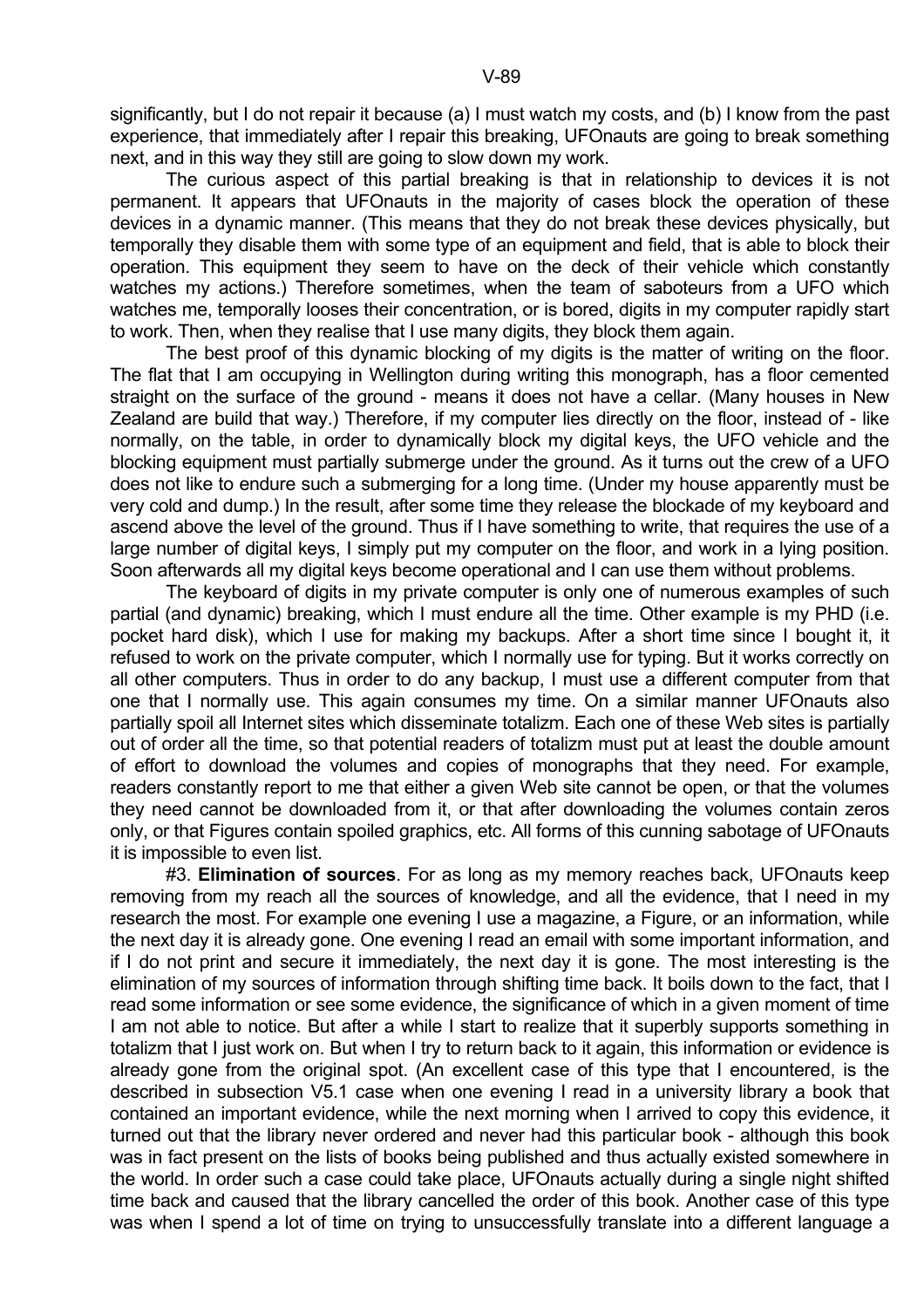very difficult phrase from a report of a UFO abductee, while when I later returned to this phrase, it turned out that it is completely gone from the report and replaced with a different text.) I encountered many times this type of anti-evidential use of capabilities of evil parasites to travel in time. The wider description of cases of this type are provided in subsection V5.3 of this monograph.

 Fortunately for totalizm, and with a great disadvantage for parasitic UFOnauts, one of the main principles of the intelligent universe is the "Principle of Counterpolarity" described in subsection I4.1.1. (This principle is the source of the moral "law of two-sided swords", also described in subsection I4.1.1, which roughly is expressed by the Polish proverb that "evil causes similarly much good, as good causes evil".) The action of this principle has the consequence, that in the final effect of using all these destructive strategies, UFOnauts on one hand manage to obstruct something for me, but on the other hand they help me through the same action. An excellent example can be here the effect of making my life miserable in the place of work - as described in subsection A4, which always finishes with loosing my job. Although in fact, one of the effects of such action of UFOnauts is that it makes me very busy with keeping my head above the surface and with finding for myself all these numerous places to work. But simultaneously this constant making my life miserable is also the source of precious experience. This experience, instead of disadvantaging totalizm, actually is helping this philosophy in the increasingly rapid development. It provides a wide range of life experience and empirical observations, on which totalizm is based. Thus, in spite that the strategies and methods of evil parasites are actually very cunning and devilishly hurtful, because of the moral law of two-sided swords, they simultaneously turn to be short-sighted and ordinarily stupid. Instead of disadvantaging totalizm, in the final count these evil parasites are voluntarily helping me to gain the precious experience and to learn their own weak spots (e.g. through constant revealing to me their methods of action). In this way their hidden sabotages actually contribute actively towards the faster victory of totalizm over their parasitic reign.

 #4. **Repetitive "framing"**. These actions of UFOnauts are aimed at undermining my integrity, good opinion, honour, moral perception by others, etc. In this way such framing makes my life difficult, forces me to contribute increasingly higher effort into matters of just ordinary survival and relationships. This in turn slows down the development of totalizm and other subjects of my research.

 Such well designed and devilishly cunning "setting up" by UFOnauts, seems to appear every time when UFOnauts also stirred up serious problems in other areas of my life that threaten my survival. Thus such "framing" performs a function of the "last straw" that supposed to break the camel's back. Each such setting up is so designed, that it affects me at a moment when I am most vulnerable. Furthermore, it is so selected, that it always introduces a heavy atmosphere of mutual suspicions, checking each other, distrust, etc.

 In order to give here a representative example what kind of "setting up" I am talking here about, now I describe a real event which took place in 1984. It was the time when my fate was about to be decided in the first steady job after my emigration to New Zealand. Just a few days before my job was to be confirmed as permanent (at that time I was still on a probationary period), one night around 1 am someone got into the campus where I worked at that time, and used the telephone in a lift of one of the buildings. This someone was talking to Poland for several hours, incurring a substantial telephone bill. It was never established who actually did it. But I was the only person on the campus, who freshly arrived from Poland. As a result, a dense atmosphere of suspicion enveloped me, in spite of the fact that at that stage I had no idea that lifts usually have telephones, nor I knew how to make an international call to Poland (especially from a lift telephone, and in the middle of night).

 From my later observations it stems clearly, that the use of expensive and suspicions inducing telephone conversations, as a manner of "framing" of people inconvenient for UFOnauts, is a common practice amongst these evil parasites. Thus perhaps the reader already encountered such cases. I have heard about a lot of them, that affected various people.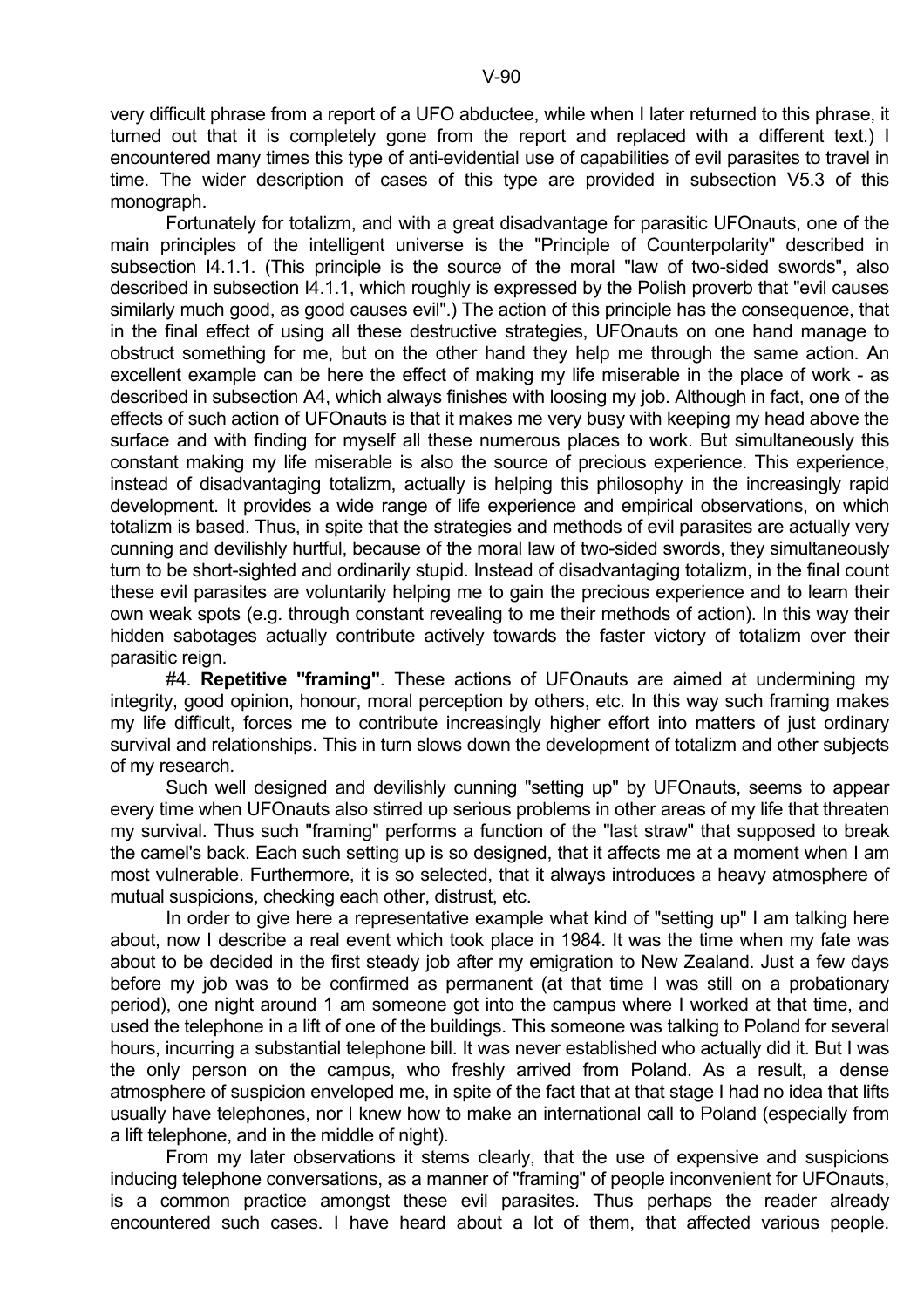Especially many of such "framing" is currently carried out with the aid of cellular phones, which can be used by more than one person. Sometimes UFOnauts are able to multiply the payments for such cellular phones to tens of thousands of dollars. The atmosphere of suspicion and mutual accusations becomes then almost unbearable. In my personal case just only this single manner of framing was used by UFOnauts several times. (Of course, UFOnauts also used on me several other ways of framing.)

 Another case of almost an identical framing with the use of a telephone, happened to me in 1997, when I worked in Borneo. One day the Dean of my department invited me to his office and asked whether by any chance I received from someone a key to the building of our Faculty. According to the truth I replied that NO. After all, I did not belong to the privileged group of people who received keys to this building. (A list of people who with written receipts received such keys, was well known to the Dean.) So I asked the Dean where this question comes from. Then he told me an event that took place shortly before our discussion. As it turned out, late evening, when in the building was no-one, someone entered the Dean's office. This is because the Dean used to leave his office open, so that if necessary every lecturer had an easy access to data and documents contained in it. But this visitor was not interested in documents, but pretending to be the Dean himself, he ordered a telephone conversation with New Zealand, and then talked for many next hours. Next days the Dean needed to explain himself for the big bill that come for this telephone conversation. Although he excluded me from the circle of suspects for doing this expensive conversation, because I had no key to the building (UFOnauts must overlook this small detail), I still remained the only citizen of New Zealand that at that time was employed not only in our faculty, but also in the entire University. Starting from that day the Dean thoroughly was locking his office. In turn I experienced then in a quite illustrative manner that if UFOnauts find a given method of their evil action to give them results required, they keep repeating this method against a given person almost infinitively.

 Independently from these proven in action specific methods of "framing", UFOnauts use also several so-called "scenarios". Such scenarios are simply more general situations and methods of action, which UFOnauts mutually differentiate in several small details. A perfect example of a "framing" by UFOnauts, which belonged to exactly the same "scenario" as these expensive telephone conversations at nights, was the "disappearance of a book" that took place on 4 March 2003. The previous day I borrowed from my colleague in the office a textbook on programming, in order to show this textbook to a new group of students with which I was just starting lectures. During borrowing this textbook I informed the colleague that I am taking his book to the lecture, because I intend to show it to my students. After the lecture I put this book at the bookshelf in the office of my colleague, where it always stands. But unfortunately for me, no-one saw that I put it there, while I did not foresee any problems, so I did not point anyone's attention that the book returned to the bookshelf. Means I failed to demonstrate to the colleague that the book is already returned, and that it again is on his bookshelf. I believed that the presence of this book can easily be noted, while apart from my colleague and sometimes myself, almost no-one else from our office used this particular book. But a next night after my borrowing this book, the book unexpectedly disappeared. Someone stole it a night, after I put it onto this bookshelf. Me personally I am sure that it were UFOnauts, because to our office no stranger has an access. Also the manner this stealing was carried out directly points at the evil methods of UFOnauts. But I cannot tell my colleague at work that his book was "stolen" by UFOnauts just in order to put me down. Of course the result is such, that my friend suspects until today that it was me who deprived him this expensive book. In turn myself I am quite angry with myself, that in spite that I perfectly know how "pleasant" creatures are these UFOnauts and to what tricks they constantly resort to put totalizm down, I still allowed them to frame me again.

 Examples described above are only the most representative amongst many similar devilish "framing" that affected me so-far. Whenever an attack on me is in a climax point, always this type of setting up takes place, only that each time the scenario is different, and some new means of inducing suspicion is used.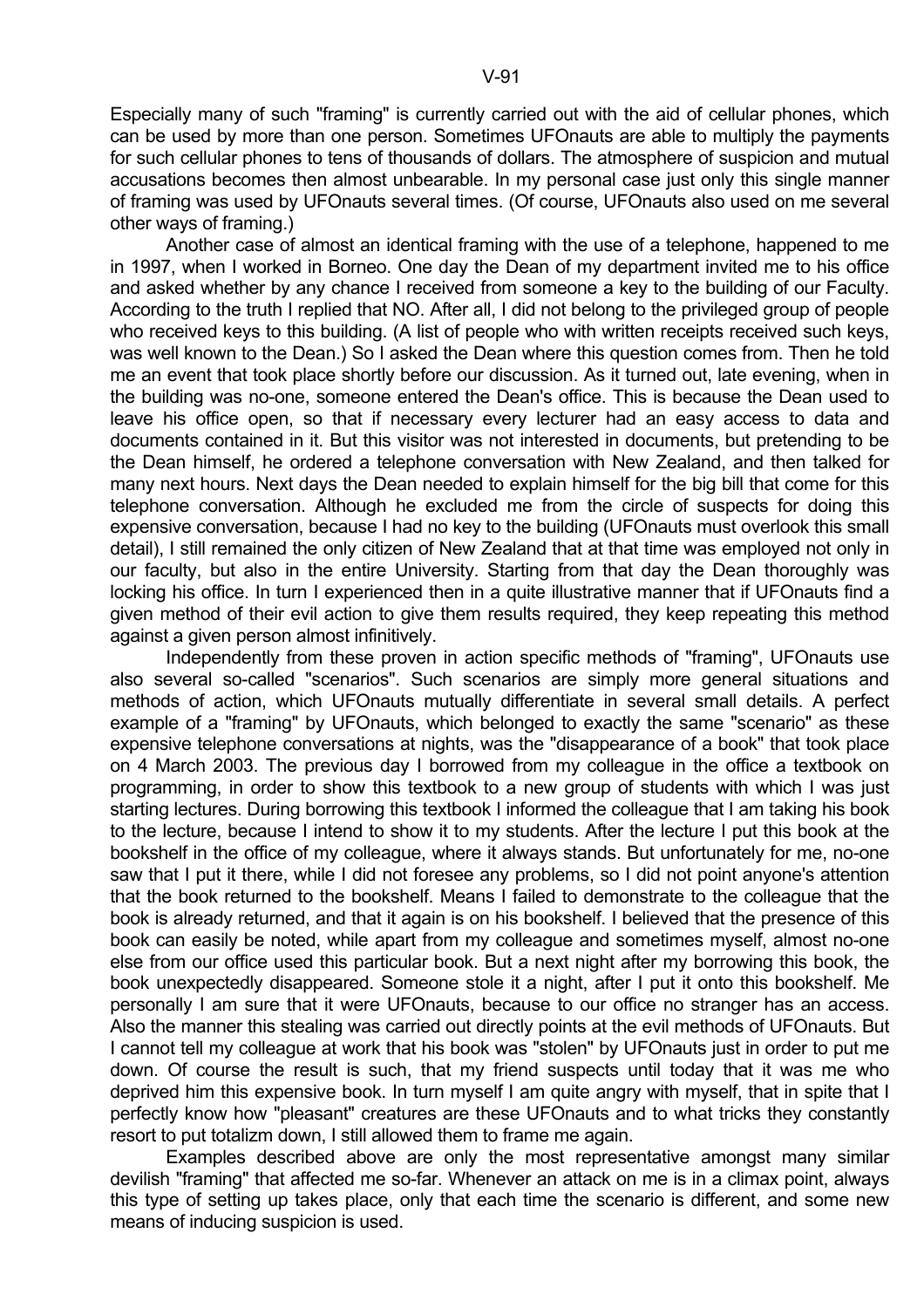From my observations it appears that such "setting up" of people is a vital component of the destructive methods used by evil parasites from UFOs. Myself, I already managed to realise what is going on, and usually am able to quickly recognise such framing by UFOnauts. But in the world still many people do exist, who are unaware of the existence and evil activities of UFOnauts. These people suffer themselves, because they were framed into something by UFOnauts, but were unable to realise what actually has happened. They also may cause troubles to other people or nations, because they overlook UFOnauts and believe that these other people are responsible for a given framing. (A best example of the case, when UFOnauts did the evil, but other people are punished for it, is the evaporation of WTC described in subsection O8.1.) I am not surprised now, that all religions of the world called "devils" the creatures that now we call "UFOnauts", while their methods of action called "evil".

 While reading about such framing, the reader probably asks himself/herself, whether we can punish UFOnauts for such evil deeds. The answer is "yes". It is enough to learn to take notice when we are framed by UFOnauts. Then, with all feelings that affect us for a given framing, we must charge the karma of UFOnauts - as this is described in subsection I5.8.

### V9. Methods of UFOnauts versus methods of "devils"

 A thorough analysis of activities of UFOnauts on Earth gives quite shocking results. This is because their activities are very similar to ways in which, according to old knowledge, devils used to act. Only that instead of supernatural powers, UFOnauts use advanced technology and knowledge, and also that contrary to religious devils, UFOnauts do not have complete freedom in their actions. This means that - similarly to people exploited by them, also UFOnauts are subjected to the action of moral laws described in subsection I4.1.1, which they must consider in their actions. This extraordinary similarity of methods of action of "devils" and UFOnauts which occupy Earth, inspired several vital findings which later attracted additional support in hard evidence. Here are the most important out of these:

 #1. **Devils, similarly to people, also have body and bones**. In connection with what is also explained in subsections R4 and O1, this close similarity of actions of UFOnauts and devils reveals, that there is a huge confusion regarding devils in our mythology, folklore, tradition, and religion. This confusion is clearly revealed by the mutual **contradiction** between the theoretical attributes which religious devils should display - if they really are what religions say that they are, and actual attributes that devils show in reality.

 In order to define better this contradiction, let us firstly describe theoretical attributes that "religious devils" should display. From their definition, **religious devils** must be spiritual beings. So in the understanding of this monograph they need to be formed like our souls - exclusively from algorithms that reside in counter-matter. Thus they must operate exclusively in the counterworld - see subsections H2, H3, and I2. The consequence of this must be, that they must not have neither biological bodies, nor gender, nor sexual organs. Also, they must not be bonded by any laws of the universe. So they could break moral laws without any punishment, have supernatural powers, use everything that they have in their disposal to do evil, while the evil that they do should not have any physical aim like for example the extending of the period of unnoticed occupation and exploitation of Earth and humanity. The evil that such religious devils spread, should be chaotic, i.e. it should not show any goal nor any polarity or direction in the final effect.

 But if someone analyses the actual attributes of really observed devils, it turns out that they are exactly like **UFOnauts** that occupy Earth. So real devils are physical creatures, exactly the same as people do, only that enormously advanced technically and scientifically. They also have sex (means are female and male type) and are able to have sexual intercourses with people, and even have children. In addition, they display various sexual deviations, out of which homosexuality is just the least deviated. In the same way as people they are affected by all laws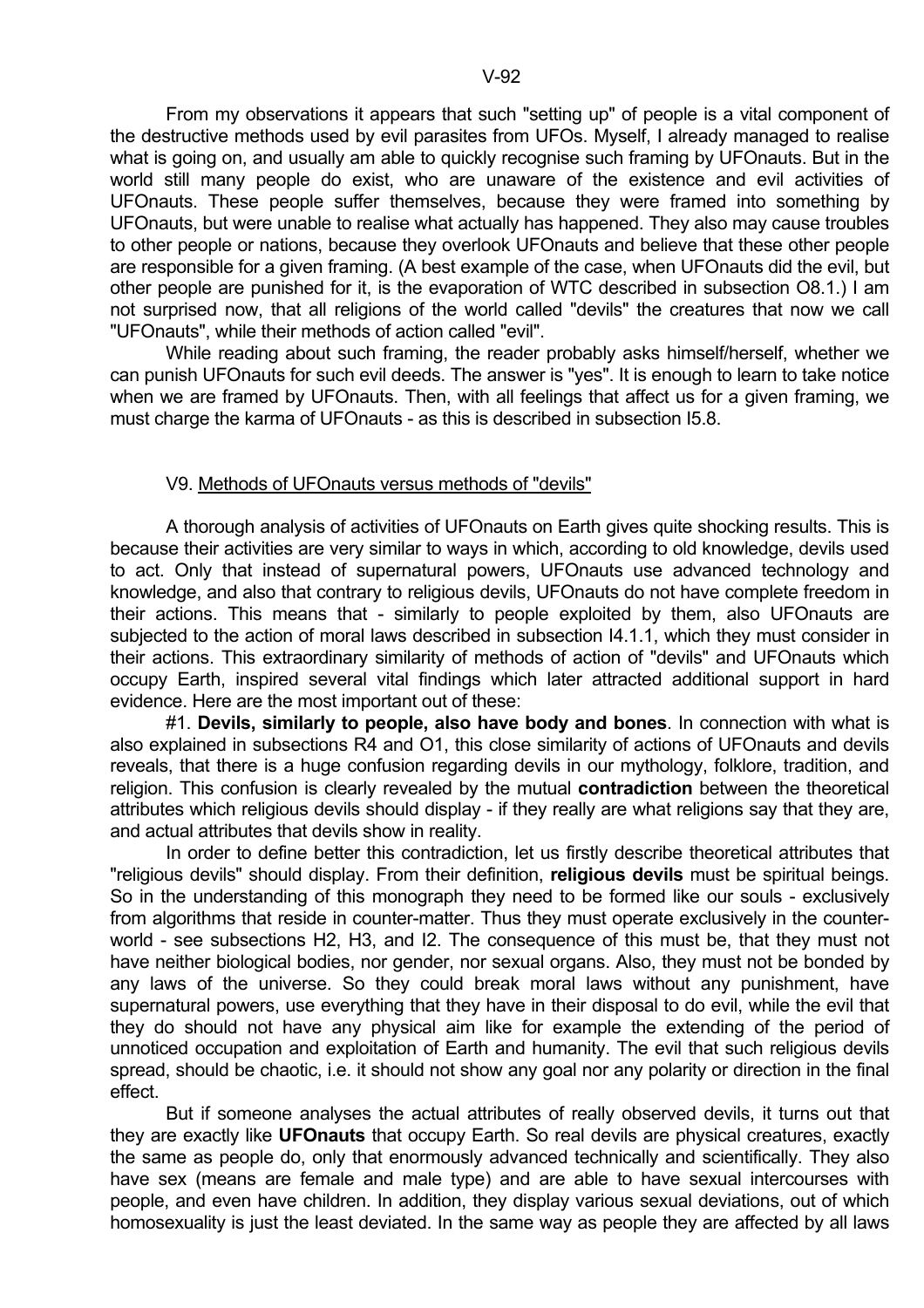of the universe - including into this also moral laws. In turn the evil that they spread shows a complete similarity to the evil that an invisible occupant would spread in order to administer humans and to occupy Earth, and also in order to keep humanity enslaved, in darkness and subdued - see also subsections R4 and JD2.4. At the second level, this evil done by real devils shows similarity to evil that results from the fact, that real devils show also a significant share of typically human vices, imperfections, bad habits, lusts, vindictiveness, etc. Thus, the evil that real devils do, is the clearly polarised evil which acts exclusively in the direction agreeable with interests of UFOnauts who occupy us.

 If one carefully analyses the real attributes of devils that were actually observed by religions, then it turns out that these real devils displayed all attributes of UFOnauts, not theoretical attributes of religious devils. For example, Inquisition used to burn female humans only because they were accused of having intercourse with devils. This in turn means, that the sexless "religious devils" as such do not exist. Religions, as well as folklore, actually used to know one and the same type of devils. Currently these devils are called "UFOnauts". **Religious devils and present UFOnauts turn out to be one and the same kind of creatures**.

 #2. **Ancient angels also do exist, only that presently they are deprived of a physical access to Earth**. The existence of this strict similarity between the actions of UFOnauts and the action of real devils, confirms that also creatures must exist, which are opposites of UFOnauts. Similarly to UFOnauts, these opposite beings must also originate from cosmos. Their existence and actions deduced on the basis of empirical evidence is discussed in subsection W5. These positive characters voluntarily took onto themselves the function of anonymous allies of humanity. They support us in all matters concerned with gaining our freedom. If the UFOnauts who exploit us are called with the use of religious name "devils", these friendly towards us aliens could be called "angels". These our allies from stars try to direct our attention for a long time at the existence of "devils", and try to explain to us devils' methods of action. But people understand these attempts in their own way, and instead of taking all these warnings literally, they treat them allegorically, adding the information contained in them into the existing religious picture of devils see also subsections R4 and O1.

 At this point it is worth to notice, that in the popular understanding an "angel" is simply every beings with supernatural capabilities, who is doing something that by us is subjectively perceived as "good" - for example that saved someone's life. But, according to what is described in subsection V5.2, also UFOnauts who occupy us (means "devils") sometimes are forced to save people's lives. And they do it in a supernatural manner, so that later they can utilise lives of these people for their evil purposes. (As an example see a hypothetical case of saving life of Albert Einstein, described in subsection V5.2.) In such a case people who are saved by "devils", of course erroneously call these devils to be "angels". In order to cease the confusion in the matter of calling devils to be "angels", we need to clearly emphasize here, what so-far is established and explained in subsection W5 about real angels. And so, the real angels - means our cosmic allies that adhere to a totaliztic philosophy, in present times do not have a physical access to Earth. Currently Earth is in the absolute power of "devils", who make any access of angels impossible. Thus if someone observes any supernatural being, which e.g. saves his/her life, still this being is a "devil" while the real reason for this saving still remains unclean and evil (see subsection V5.2).

 #3. **Devils torment humanity since the beginning of times**. Similarities between actions of devils and UFOnauts confirm also, that the exploitation of our planet is carried out continually for thousands of years. After all, just such old is the tradition of "devils" and "angels" - see also subsections P5, P6, and R4.

 On walls of houses from Pompeii in Italy have figures of winged "angels" pained on them, that look similar to pictures of angels from our old churches - I personally saw these paintings of "angels" from Pompeii. (The burial of Pompeii in ashes of Vesuvius took place in 79 AD, means a long time before the Christian religion was accepted by Roman Empire in 313 AD.) Some houses in Pompeii, and also some their paintings, were created a long time before the birth of Jesus. This in turn means, that the human knowledge about devils and angels and also about their activities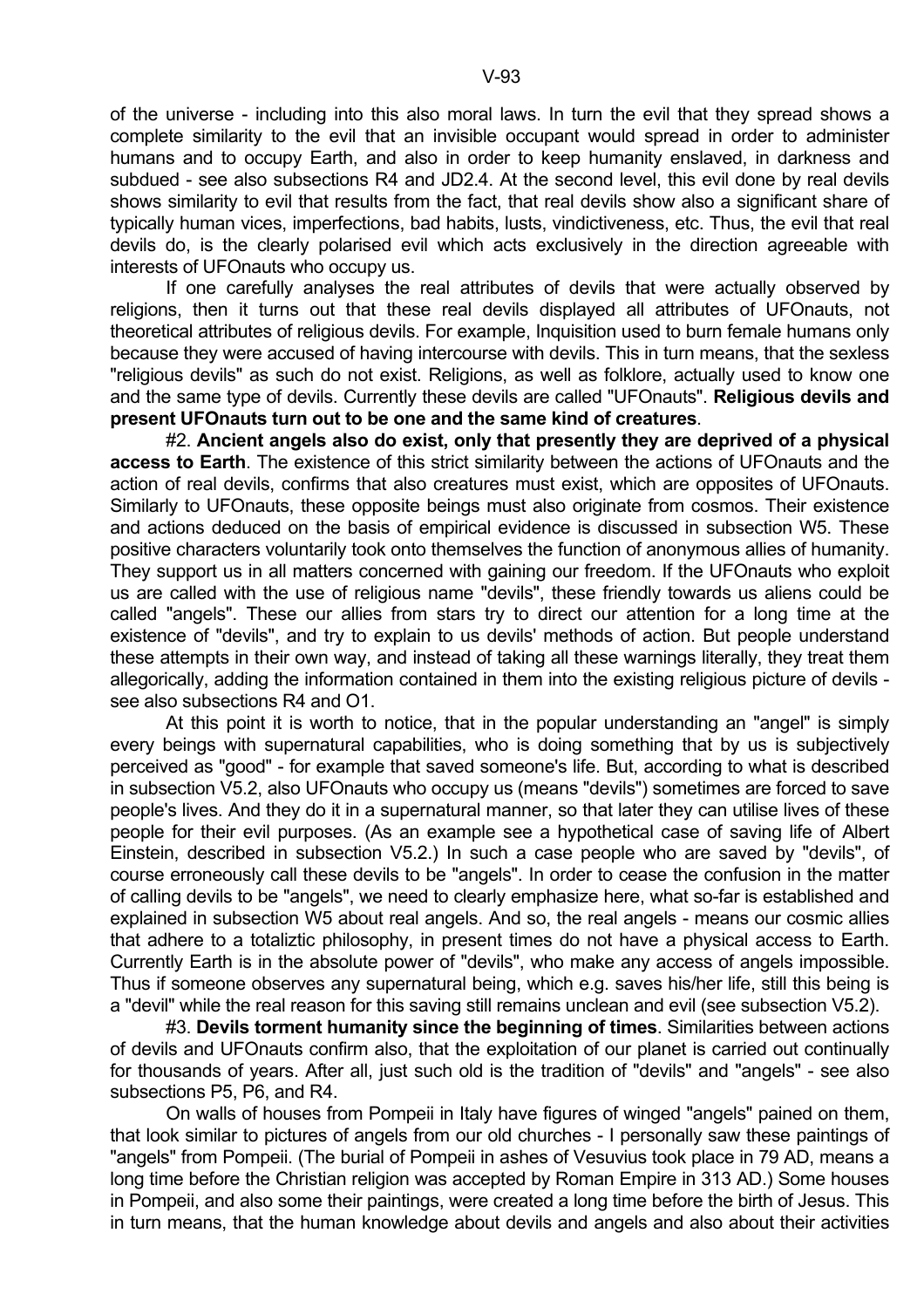on Earth is much older that the Christian religion. For example, it can also be found in Greek mythology, where equivalents of devils are Harpies, while equivalents of angels are various flying creatures, e.g. the messenger of gods called Hermes that had "flying shoes" - like these from personal propulsion described in chapter E, or his friend - a god called "Pan".

 The knowledge about devils and angels is not just limited to Europe. It also exists in Chinese religions. For example the Chinese Taoism, the philosophy of which was established between 481 BC and 221 BC, also has its equivalents for angels and devils. Only that they are symbolised differently than this is done in Europe. In order to illustrate the ability of these angels to fly in the air, Chinese paintings always show them as creatures standing on clouds (instead of, as in Europe, giving them allegoric wings which in reality these creatures do not have). In turn to illustrate the evil activities of Chinese "nal tal ma min" - means the Taoist equivalents for our devils, and also similar to them Buddhist "ogres" that live in glossy tunnels, these are painted as creatures very ugly, living underground, and having various flying machines.

 #4. **We can now learn about UFOnauts through studying ancient knowledge about devils**. This strict similarity existing in activities of devils and UFOnauts tells us also, that in order to learn faster about UFOnauts, in our analyses we may utilise, e.g. the formal proof that "**religious devils are present UFOnauts**" presented in next subsection. This proof confirms that "if we translate the allegoric, symbolic, magical and supernatural terminology concerning devils, into modern terminology of using advanced technical devices, then we receive a picture of methods of action, procedures, and means that are used by UFOnauts". In order to indicate here several expressions from a dictionary that is useful during such translation, the term "tempting" can be translated as "manipulation on views", "supernatural powers" can be translated as the use of "advanced technical devices", while "sinning" can be translated as "being programmed to act as a traitor against interests of humanity" - see "traitors" from subsection U4.4. Unfortunately, at this moment it is not sure how, according to this proof, to translate the expression "taking souls". On the basis of our present knowledge about manners of exploitation of people by UFOnauts, most probably this means "enslaving registers (souls) of people to make these work in the role of intelligent controllers of machines and vehicles of UFOnauts". (I explained this more comprehensively in subsection U4.1.) There are numerous premises which suggest that this "taking souls" is carried out in a literal sense, and that our souls are taken by "devils" and used for building "spiritual" flying vehicles and machines that display human intelligence - more on this subject is explained in subsection U4.1.

 The discovery of identity of UFOnauts and devils, which were disclosed, amongst others, in the deductions from this subsection, has a very horrifying meaning, which we all should be aware of. It realises to us that the work of devils on Earth, about which religions warn us since thousands of years, actually is carried out by UFOnauts. This carrying out of work of devils has the huge scale, which religions try to realise to us. It also displays all these negative consequences for people and humanity, that almost all religions try to warn us about. So it is about time that we stop treating these religious warnings about activities of devils just only as symbolic allegories, and start take them literally. The only thing that is needed to understand the reality of our threat from devils, is to translate the religious terminology into present expressions, as this is done in the content of this subsection V9.

 $\star \star \star$ 

 Independently of the manner in which someone comes to the learning of effects of evil activities of devils/UFOnauts on Earth, the final outcomes of this learning always inspire the same fear. I arrived to this learning through gradual investigation and analysis of increasingly larger number of consequences of activities of UFOnauts on our planet. In turn my final finding was that "**whatever evil happens on Earth, and independently whether this evil concerns individual people or entire societies and even civilisations, always at the sources of it stand UFOnauts**". Religions arrived to this learning while starting from a complete different point. But their final findings are exactly the same, namely "whatever wrong happens on Earth, always the primary source of this evil are devils" - means UFOnauts that occupy us. So it is about time, that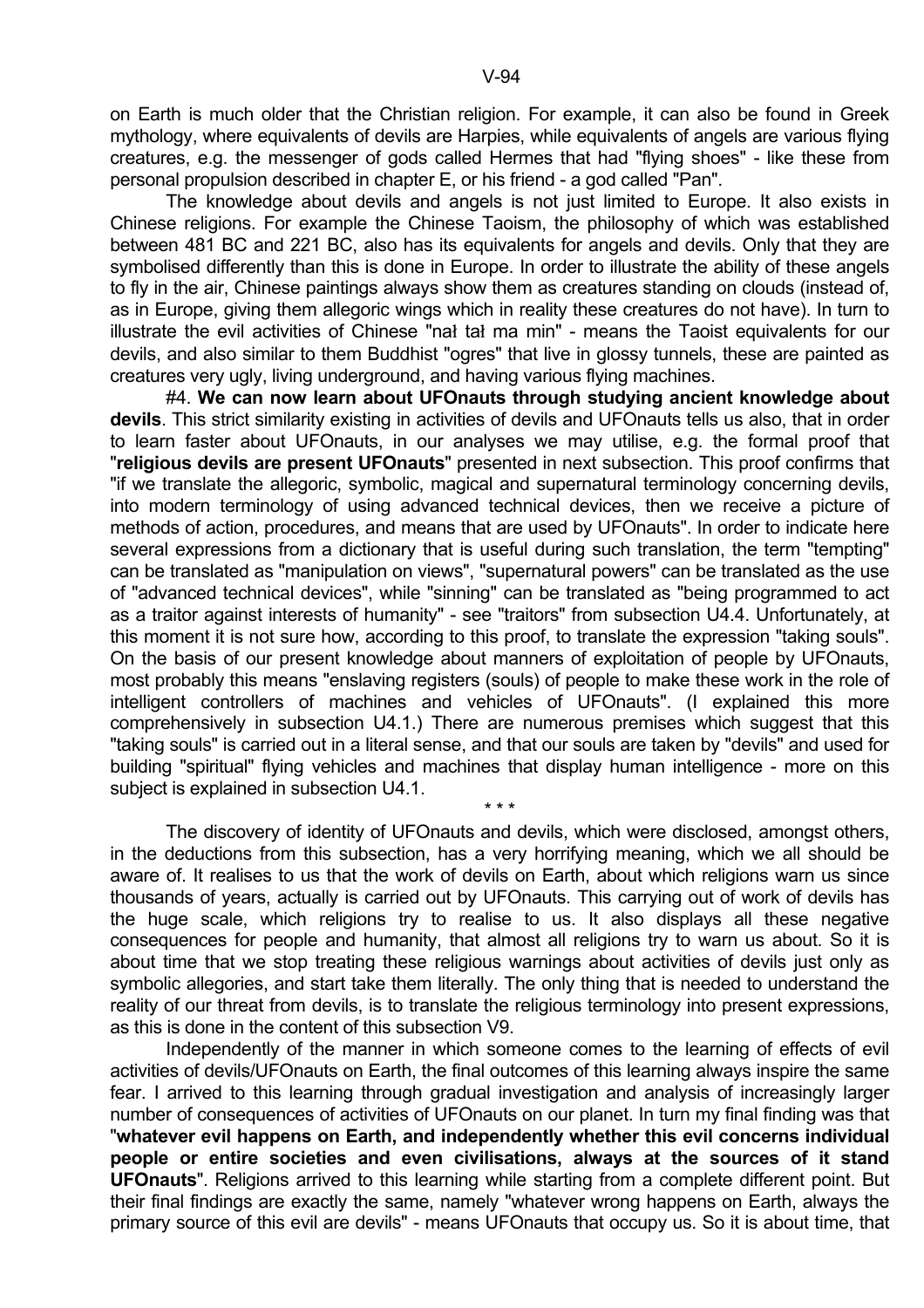# V9.1. The formal scientific proof that "religious devils are present UFOnauts"

 Descriptions and logical deductions from several different subsections of this monograph, especially from subsections R4, V9, and VB1.1, inevitably lead to a rather shocking conclusion. This conclusion states, that the supernatural beings which spread evil amongst people, and which by various religions are called "devils", "Satan", "fallen angels", etc., actually are only an ancient name for our evil oppressors from cosmos that in present times are called "UFOnauts". The evidence which confirms the fact that "religious devils are only an ancient name for evil creatures which presently are called UFOnauts", is overwhelming and omnipresent. In this subsection I decided to conduct a formal scientific proof, in order to prove this fact in a conclusive manner. So let us now present this proof.

 The best method for formal proving of the fact that "religious devils are present UFOnauts", is the method described in subsection P1 under the name "method of matching attributes". This method turns out to be undeniably effective in all circumstances, when the identity of two objects or two subjects of analyses is to be proven. It is used for example by medical doctors to match symptoms with an illness and to prove that a given person has a specific illness. It is used by detectives to match traces left on the crime scene with a specific suspect. Hunters with the assistance of this method match trails with animals that they seek. Military intelligence uses it to detect the presence of specific weapon of the enemy. Etc., etc. This particular method is proven as infallible in countless number of cases. The enormous proving power of this method originates from the fact that it is based on observations and on details established empirically (not e.g. on theoretical speculations). Therefore the logical apparatus of this method strictly reflects the actual reality.

 Generally speaking, this proving method depends on selecting a series of unique attributes, which characterise one of the two objects, the identity of which is to be proven. Then it is determined empirically, that all these attributes are also displayed by another of these two objects. Displaying the identical attributes by both objects under analysis is the proof, that these two objects are identical. As this is demonstrated in subsection P1, from the point of view of probability, for the conclusive proving of the complete identity of any two objects, it is enough if these objects have in common at least 12 matching attributes. Therefore, in the proof discussed here it is enough to prove that the religious devils and present UFOnauts have 12 classes of attributes in common.

 A choice to carry out the proof described here with the use of "method of matching attributes", is almost obvious. After all, from religious sources we can easily define at least 12 classes of unique attributes, which according to religious sources were displayed to "devils". These 12 classes of attributes can even be so selected, that the fact of their presence in devils is indicated not only by a wealth of historic and literature sources, but also it is known to almost every person from popular information spread verbally and disseminated by popular media type: newspapers, periodicals, TV and radio programmes, etc. Then these 12 classes of attributes characteristic for devils, can be easily compared to attributes of UFOnauts which are excellently documented by existing observations of these creatures, and which also are commonly known to people already, because their descriptions are contained in newspapers, TV and radio programmes, popular books, etc. The proof discussed here that "religious devils are present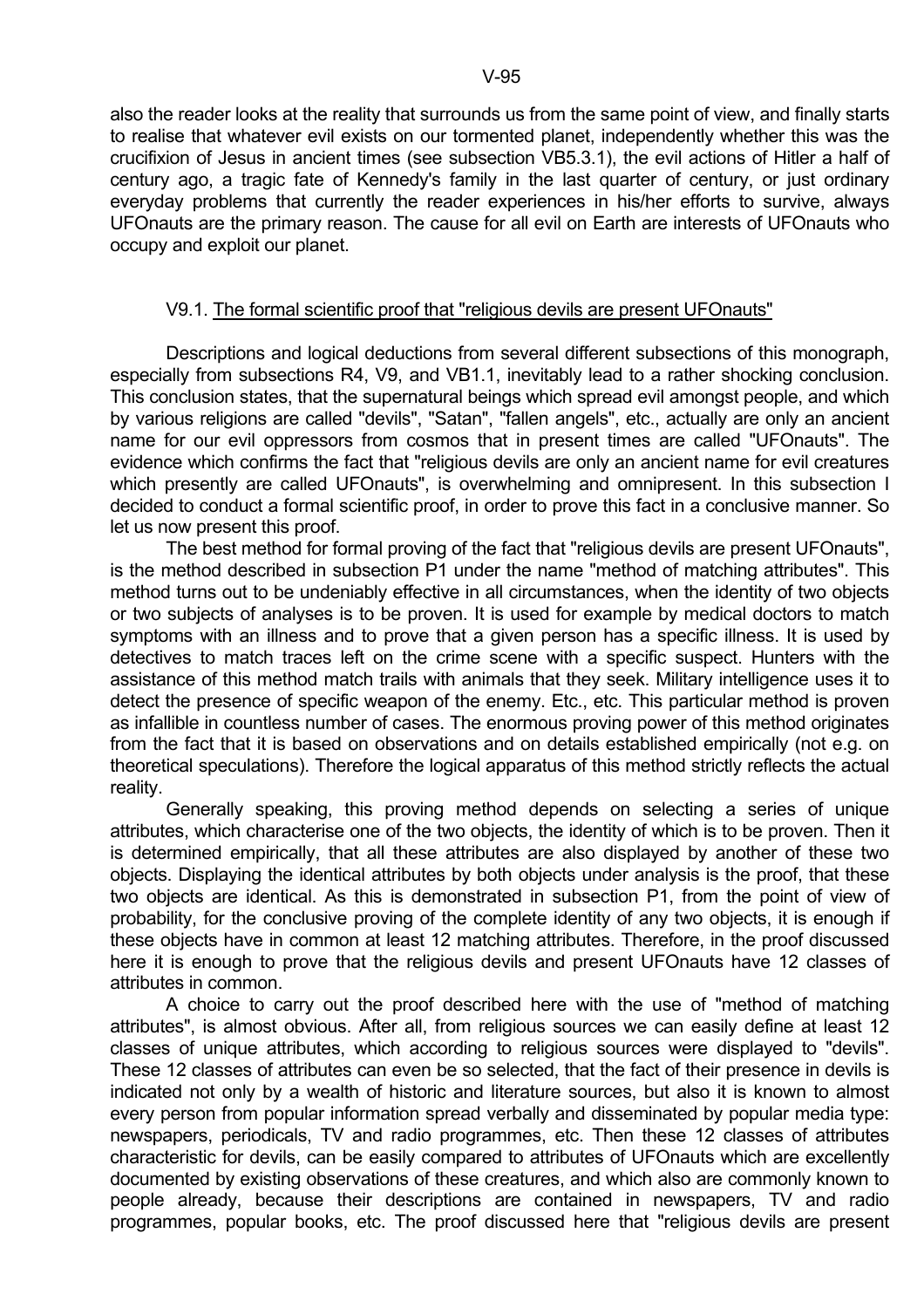UFOnauts" is to be accomplished, if each one out of these 12 classes of attributes unique to devils, is present also in UFOnauts. According to calculations provided in subsection P1, the theory of probability completely excludes any chance, that two completely unrelated categories of creatures, could be similar to each other in such 12 basic classes of attributes just by a chance.

 In order to conclusively prove with the "method of matching attributes" discussed here that "religious devils are present UFOnauts", it is enough to prove that both these groups of creatures are characterised by at least 12 classes of attributes in common. Here are subsequent classes of attributes of religious devils, which clearly are present also in observations of UFOnauts, and thus which are used as the body of evidence to carry out the proof discussed here:

 #1. **Details of anatomy**. Both devils and UFOnauts display the same unique anatomy, and a whole range of very characteristic details of the appearance. In order to list here several such details, it is known that both, the religious devils and present UFOnauts exist in several mutually different races and sizes. For example, some of devils and present UFOnauts have the size reaching only around 25 cm, while others may grow to the size of 2.5 meters tall. Historically it is known that some races of devils had horns. But it is known that various ancient people also used to have horns - as an example consider old sources regarding Alexander the Great, or Moses. (Having horns by various ancient people should not surprise anyone - after all, according to subsection V3, people are close relatives of UFOnauts.) From UFO observations it is known that there are races of UFOnauts which have horns. Although in recent times these horn-carrying races were forbidden to fly to Earth because of the process of "awakening" of humanity, still some of them sporadically break this order. Therefore not long ago cases were described when horncarrying UFOnauts were observed in Central Asia. Furthermore, ancient UFOnauts, which are described by commonly known Greek and Roman mythologies, rather frequently had horns. It is also well known, that the majority of UFOnauts have "devilish" appearance of faces and "devilish" anatomic details - this is especially clear from the description of appearance of UFOnauts presented in subsection V8.1. A Polish poet Adam Mickiewicz mentions also "chicken legs" that were characteristic for many devils. As this is explained in subsection V8.1, such "chicken legs" are also common in UFOnauts.

 #2. **Ability to become invisible and to disappear from the view**. In case of devils this ability is commonly known. After all, when religious devils act around people, people are unable to see them, unless devils themselves decide to show up. In turn in case of UFOnauts the ability to become invisible for human eyes result from their personal propulsion system. This personal propulsion system introduces for UFOnauts the so-called "state of telekinetic flickering". More on the subject of invisibility of UFOnauts is explained in subsections L2 and U3.8 of this monograph.

 #3. **Ability to fly in the air**. Of course, from religions everyone knows that devils fly in the air all the time. In turn from research on UFOnauts it is known that the personal propulsion system of UFOnauts allows them to fly in the air. UFOnauts do not need to walk like people do. For more details see chapters R and E.

 #4. **Ability to walk through walls and solid objects**. For religious devils it is a natural ability, about which everyone knows. This is because of this ability, devils are capable to rapidly materialise themselves in any possible place. They also are able to get anyone, independently where someone would hide from them. When UFOnauts are concerned, it is well-known that without difficulties they walk through walls and other solid objects. Examples of reports which describe this ability are contained in subsection T2. In turn the "state of telekinetic flickering" from which UFOnauts acquire this ability is described in subsection L2.

 #5. **Indestructiveness**. For example religious devils and also present UFOnauts cannot be killed with human bullets. In case of UFOnauts this indestructiveness also results from the "state of telekinetic flickering" which is given to them by their personal propulsion system - for details see subsections L2 and V8.1.

 #6. **Spreading the odour of "sulphur"**. In times up to end of the Medieval period, devils did not hide from people so thoroughly as they do it today. Actually in those times devils used to act on Earth almost openly. Therefore people managed to learn the characteristic odour of devils,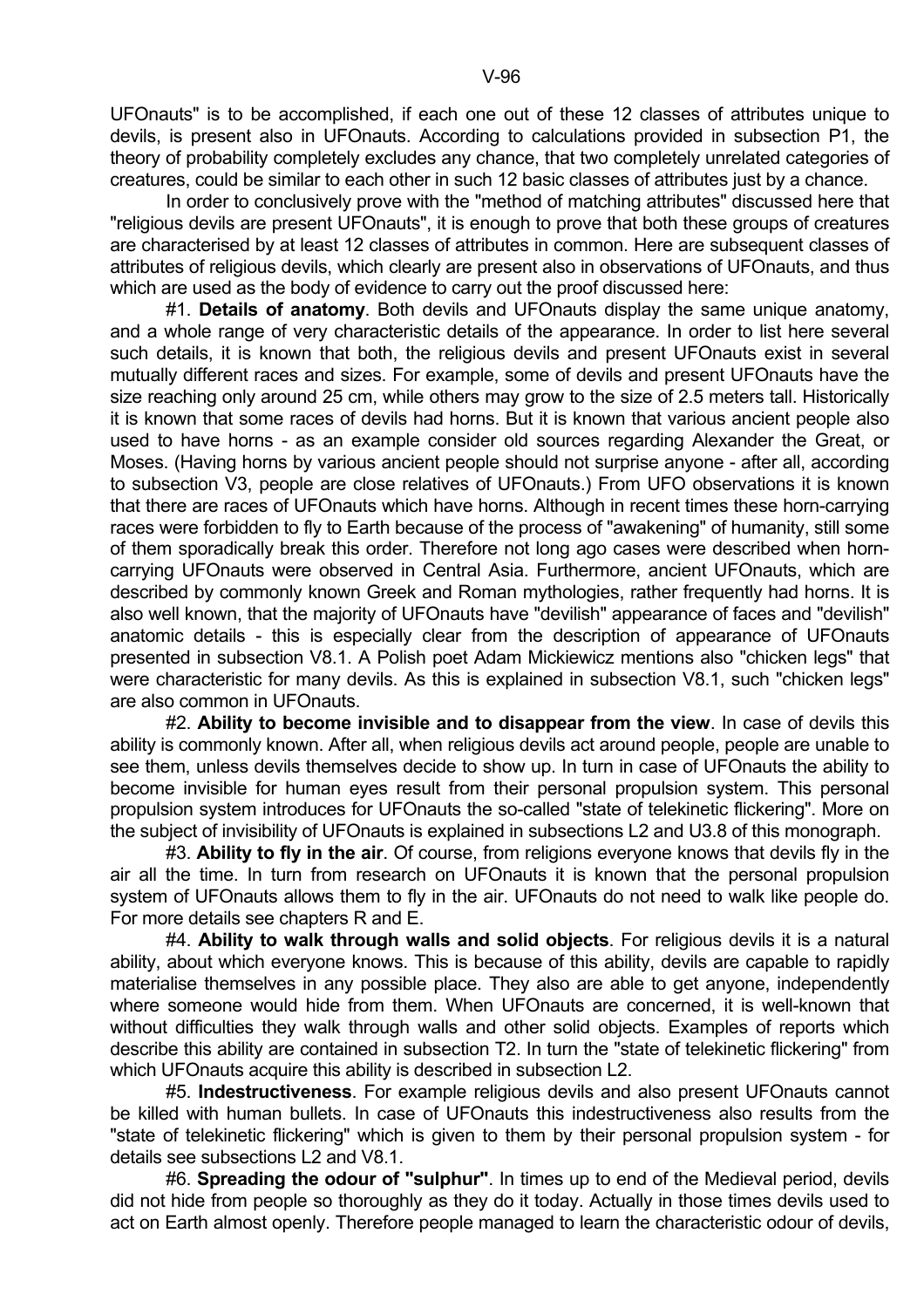which become commonly known. The knowledge about this odour was subsequently recorded in verbal folklore. This is why religious devils are famous from the fact that they are surrounded by this characteristic odour of "sulphur". In turn present UFOnauts are famous because they spread a sharp odour of "ozone" each time when their powerful devices of magnetic personal propulsion system are switched on. (For details see subsection E6.) Of course, someone may ask, why in this case religious sources do not report that devils spread the odour of "ozone". The reason is simple. Ozone was discovered only in 1840 by German chemist named Christian Friedrich Shönbein. Ancient people did not know about the existence of this unstable form of oxygen that is formed by electric discharges and during intense electromagnetic phenomena. So they were unable to recognise the unique odour of ozone. In spite that with their noses they sensed this odour, they were forced to describe it with the use of something that they used to know well. In turn the most close to the odour of ozone is the smell of sulphur. Therefore old-time people used to state that "devils smell like sulphur". In turn when the verbal folklore recorded this empirical finding regarding the odour of sulphur, devils started to hide more thoroughly from people. So in spite that later ozone was discovered, people stopped to meet devils sufficiently frequent to be able to correct into more exact the earlier finding regarding the odour of sulphur that devils spread.

 #7. **Relationship with fire**. About devils it is commonly known that they have a complete mastery of fire, and that are capable to induce fire whenever they wish. This is why various fire products, such as matches, fire starters, fire fuel, etc., usually bear names connected with devils. In turn for the relationship of UFOnauts with fire certifies almost every report from UFO observation and almost every photograph of a UFO. After all UFO vehicles in the majority of times are surrounded with the cloud of glowing fiery plasma. UFO propulsors spit fire and sparks. Furthermore, as this is described in a Polish treatise [3b], UFOnauts are capable to induce fires on every their wish.

 #8. **Supernatural powers and ability to play "devilish tricks"**. About devils it is well known that they had supernatural powers, and that were able to play various "devilish tricks" on people, which exceeded beyond the human understanding. In turn from UFO observations it is known, that every single one of these supernatural powers of devils, is also displayed by present UFOnauts. Furthermore, every trick that long ago was carried out by devils, presently can be carried out by UFOnauts. For example subsection N5.2 describes a technical device which allows to place in human minds any vision picture that they wish.

 #9. **Knowledge of whatever is unknown to people, e.g. the future, or human thoughts**. In case of devils, their knowledge that exceeds human capabilities, is well known to everyone. And so devils know the future, could read human thoughts, know everyone by his/her name, know every little sin that a given person ever committed, etc., etc. But if someone analyses thoroughly present encounters with UFOnauts, it turns out that also present UFOnauts display all these attributes. For example only in this monograph subsection V5 describes the principle that UFOnauts use to learn the future, while subsections N4 and U3.2 describe technical devices with the use of which UFOnauts learn our thoughts and memory content.

 #10. **Doing exclusively evil to people**. Devils were well-known from hostility towards people and from continuous doing every possible sort of evil to humans. In turn subsections A3, JD2.4, JD9, and V3 disclose, that also UFOnauts are hostile towards people and are the primary source of every evil that affects tormented humanity. Only that opposite to religious devils, the source of evil spread by UFOnauts can be precisely identified and unambiguously explained. This source is the philosophy of "evil parasitism" which is practised by UFOnauts, and the immoral consequences of which result from the mechanism of action of this philosophy. More about evil parasitism is provided in subsections JB5, JD2.4, JD8, and JD9.

 #11. **Seeking human souls**. Everyone knows well that religious devils used to seek human souls. But, as this explains subsection U4.1 of this monograph, also present UFOnauts similarly seek human souls.

#12. **Adversary to God**. Religious devils were known as sworn adversaries of God. Their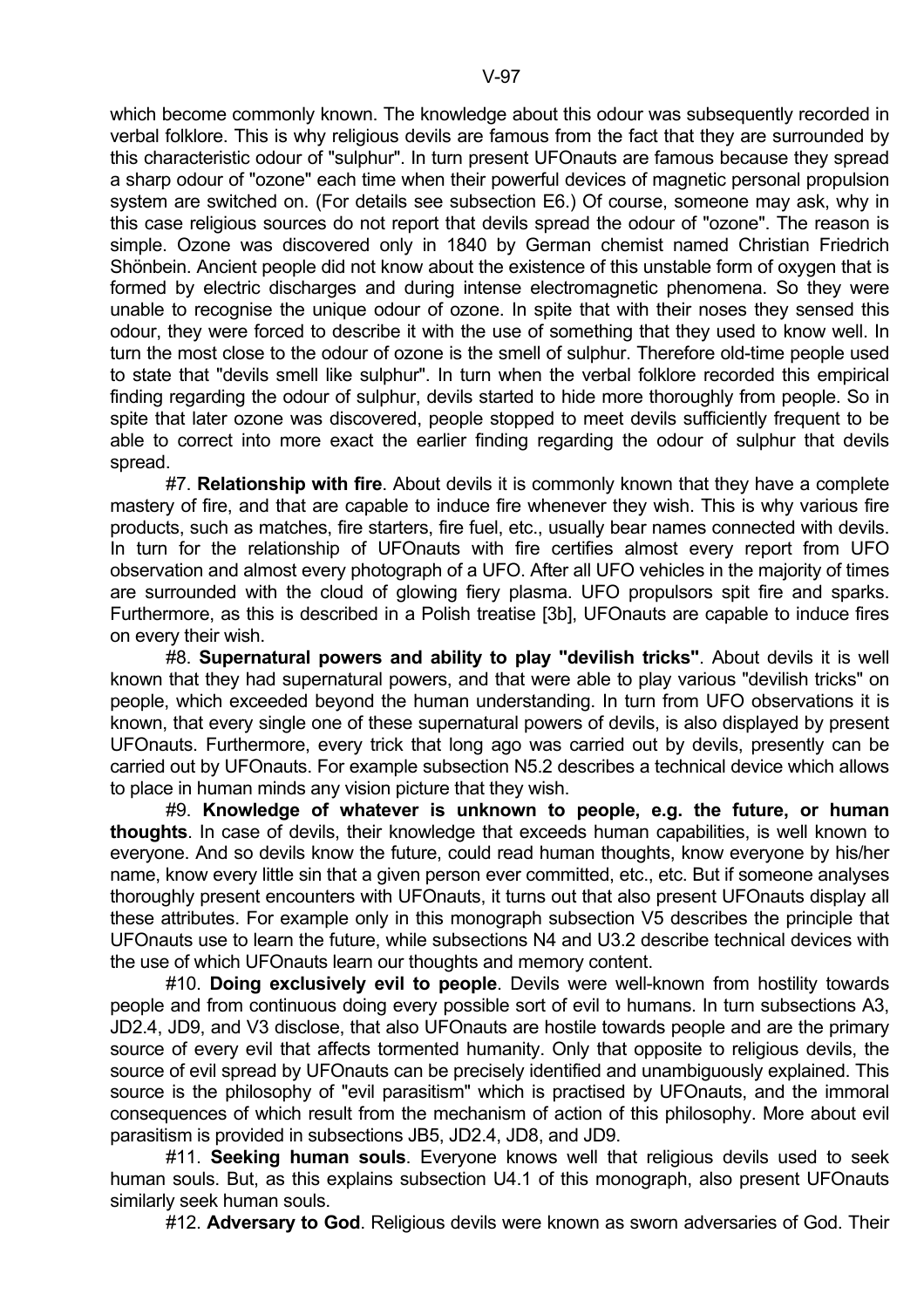name literally means "adversary" of God. As it is already known, and explained in this monograph, present UFOnauts are sworn atheists and adversaries of God. They oppose moral laws established by God in all their actions. They impersonate Jesus and other holly people. They lead astray various religions and cults on Earth. Etc., etc. For details see subsections from VB5.3 to VB5.3.3, and JB4 of this monograph.

 Of course, attributes unique for devils do not finish on the above 12 major classes, which hit our eyes most easily, and thus which are considered firstly in this proof. For example, several further such attributes, which already are discussed in this monograph, but which are not listed in the above evidence, include, amongst others:

 - abductions of people by devils - from these abductions originate a well-known Polish saying "go to the devil" - i.e. "niech cie diabli porwa" (and also abductions of people by UFOnauts onto decks of UFO vehicles),

- tempting people by devils (or hypnotic programming of collaborators by UFOnauts),

 - whispering sinful thoughts by devils (or manipulations on human minds by UFOnauts), having sexual intercourse with humans by devils (or raping people by UFOnauts),

 - growing "dog ears" by some races of UFOnauts (and also having identical "dog ears" by some races of UFOnauts),

 - residing of devils under the ground and frequent emerging from the underground in sight of people (and having by UFOnauts temporary underground bases in caves and tunnels; e.g. in Poland under the Babia Gora mountain, under the Lysa Gora mountain, under Sobotka mountain, and under the Malbork Castle of medieval Teutonic Knights; in turn in New Zealand under the "Saddle Hill" between Mosgiel and Dunedin),

 - unreliability, evilness, changeability, sadism, revenge, unpleasantness, hostility, etc. in devils (and also exactly the same attributes in UFOnauts that occupy Earth),

 - having bat-like wings by devils (and also wearing by UFOnauts the costume of "human glider" described in subsection VB5.1.1 which is characterised by large insertions similar to winds of bats); etc., etc.

 Therefore future versions of this proof also may use, if needed, any other set of further or different attributes for the purpose of proving with the method of matching attributes.

 The evidence referred above documents conclusively that every one out of listed here 12 classes of attributes characteristic for religious devils, in fact is also manifested in numerous observations of UFOnauts. In turn according to the scientific method of "matching attributes", such a manifestation of precisely the same 12 classes of attributes both by religious devils and by present UFOnauts, represents a formal scientific proof that "religious devils are present UFOnauts". This in turn means that the evidence and logical deductions presented and referred in this subsection, after they are shaped into a form of proving method based on the "matching of attributes" and described in subsection P1 of this monograph, entitle us to formally declare that the proof discussed here is accomplished. From now on the fact that "religious devils are present UFOnauts" should be considered to be formally proven.

## V9.2. Subtle manifestations of nearby presence of a UFO

 Fortunately for us, even UFO vehicles and UFOnauts that are visually unnoticeable for us, still disclose their presence in various other ways. Therefore, in spite that UFOnauts that occupy us try to hide their presence from us so thoroughly that almost continually operate in the invisible mode, still there are various phenomena that reveal their presence. These phenomena are either caused by the principle of operation of their propulsion systems, or by effects of their sabotages, or just by ordinary lack of care. For a careful observer these are able to disclose a nearby presence of a UFO or a UFOnaut, even when this UFO or UFOnaut operate in the mode invisible for eyes. One of the goals of this monograph is to realise the reader a type of physical phenomena, that certify for the invisible presence of a nearby UFO vehicle or an UFOnaut. Such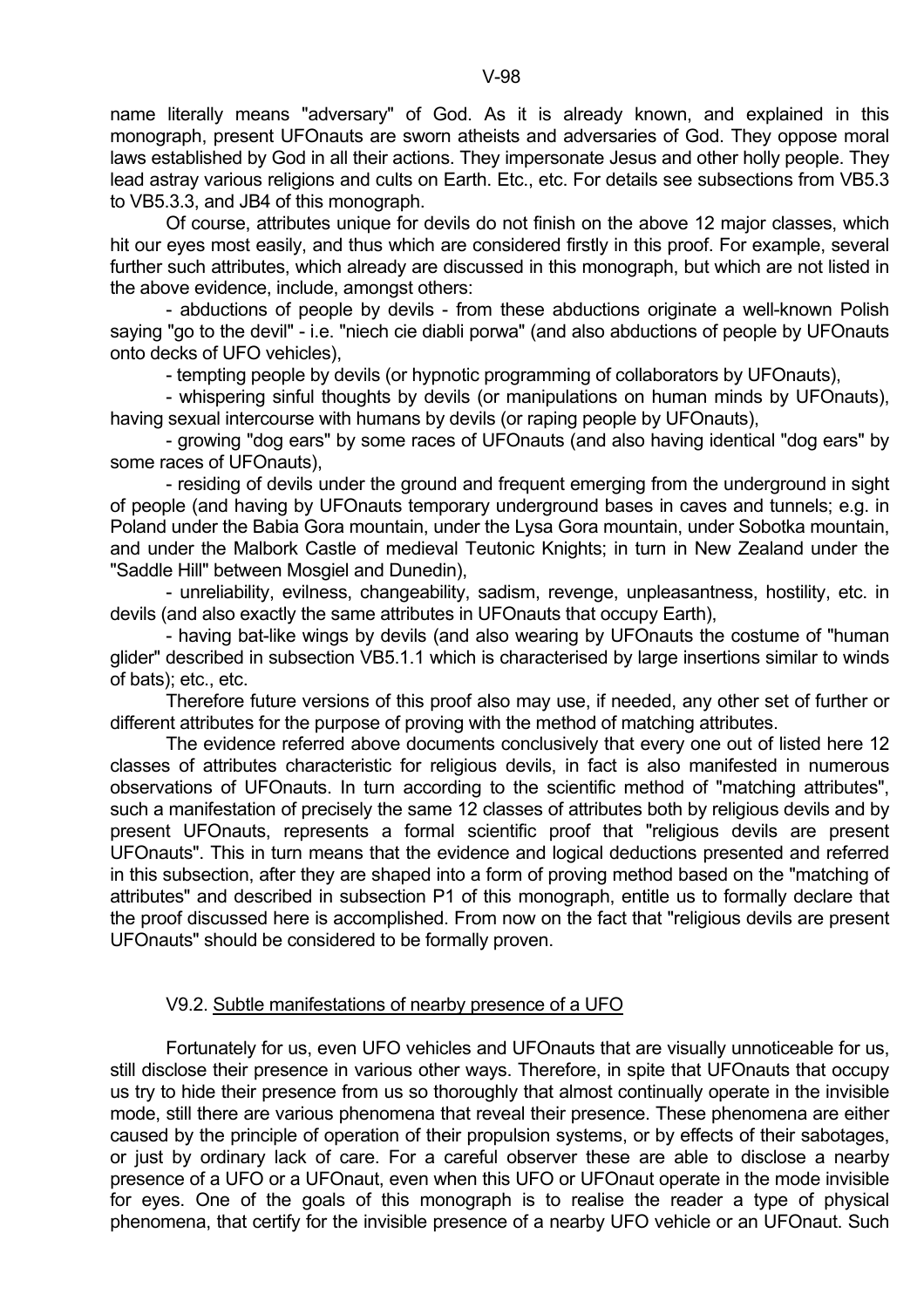phenomena allow for empirical disclose of cases when UFOnauts are up to something in our vicinity. The majority of already identified such phenomena are described in subsection U3.

# V10. What we must expect during fight with UFOnauts

 As this is explained by the motto of chapter VB, the fundamental condition of winning any struggle is to get to know the enemy. So now when the "**time of trial**" has come to Earth, and we are facing a need to undertake a struggle with our evil occupant, in our vital interest lies to get to know well also these devilish enemies. We must get to know what type of creatures confront us, how they look like, how they think, what is their morality and philosophy, how they act, what we must expect from them, etc. Unfortunately, our cosmic occupant almost always acts from hiding and surrounds itself with the screen of invisibility. In normal circumstances we do not have opportunity to get to know it. Therefore information about it must be collected laboriously and slowly, this information must then be put brick by brick together, while conclusions should be drawn only by someone who thoroughly investigated this invisible enemy for many years. This subsection is aimed at providing the first summaries about what we must expect from these evil enemies of ours.

 The information collected in this subsection about behaviour of our enemies during fights, were collected in the effect of many years of efforts. These are the result of long research, analyses, and thinking over, regarding the philosophy of our tormentors, their actions and behaviours, mechanisms of functioning of their bandit society, etc. Practically behind every information summarised here a long history hides. Also every information can be supported with lengthily evidence.

 Of course, a list of the type provided here can be extended infinitively. After all, UFOnauts are characterised by an infinitively large number of attributes. So the fighting profile provided below must be limited to the most important items. It is only aimed at revealing these attributes which allow the reader to understand what type of enemy we are facing. In all points where to a given statement led any longer research or deduction, I tried to pinpoint the source in which this research or deduction is presented in more details. Here are the most vital data that reveal the fighting profile of our enemies:

 #1. **The lack of principles**. UFOnauts whom we are confronting do not obey any principles nor respect any rules of fight. What this practically means in the situation of conflict, was already indicated by Hitler's people. Hitler's people also never respected any conventions, although still were not bad enough to be called "devils".

 #2. "**Playing dirty**". UFOnauts are used to practice in fight exclusively immoral movements and manners of hitting, which in slang are described as "playing dirty". So in fight with them we must not expect that they are going to use any open or honourable actions.

 #3. **Revenge on innocent**. In struggles amongst people almost no-one contemplates killing families of the enemy. However, the first thing that UFOnauts always do if they have a fight with someone, is to murder the family and loved ones of their opponent. As UFOnauts declare this openly, for actions of a given person they punish all relatives and close ones of this person, up until 7th generation inclusively.

 #4. **Inferiority of women**. The shocking is attitude of UFOnauts towards women, including their own females. The society of UFOnauts is the society of males, while women are in it citizens of the lowest category. Actually for them women are servants of men and in the hierarchy occupy place between the "biorobots" and males of the lowest casts (see description of "biorobots" provided in subsection U4.2). Practically in the society of UFOnauts women have no any rights, similarly as this takes place on Earth with Muslim women. Their only task is to serve as instruments of reproduction and providers of pleasure for males. In the society of our occupants the blind obedience is required from women. They are completely subordinate to their husbands or superiors - who even order the subordinate women with whom they should have a sexual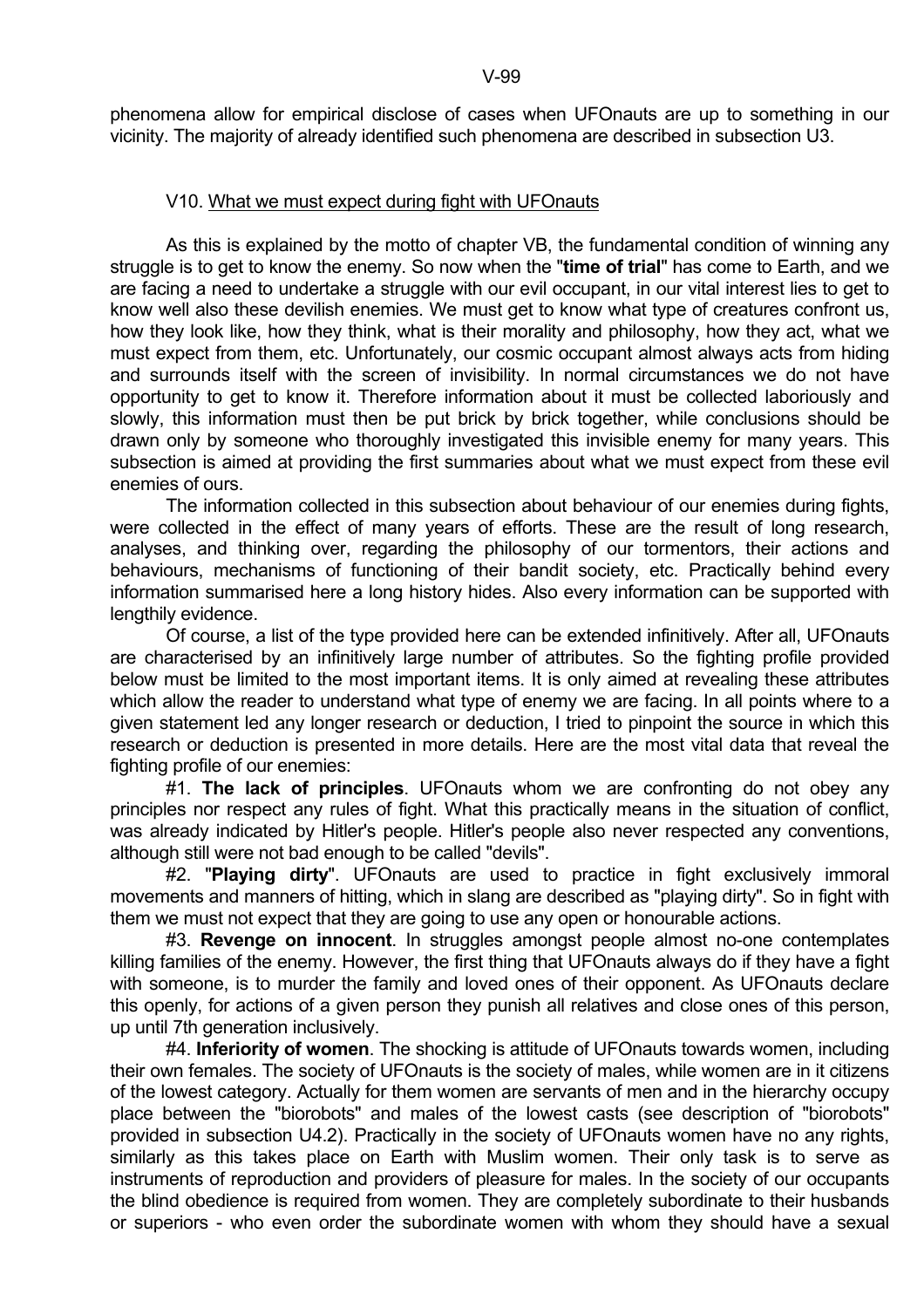intercourse - for details see descriptions in the Polish treatise [3B]. Interestingly, while UFOnauts intensely force their parasitic philosophy onto inhabitants of Earth, for centuries they also try to impose on us a similar treatment of women to make them inferior to men. In all cases when in any areas they managed to impose their philosophy on us, or managed to deviate any our religion, they also accomplished a success in imposing on us just such a treatment of women. Thus wherever their parasitic philosophy is spread on Earth, women are deprived any rights.

 #5. **Doctrine of superiority**. UFOnauts always believe in their own superiority over all these who are lower then themselves in their parasitic hierarchy. So these lower in the hierarchy are contempt, considered "unclean", ruthlessly exploited, etc. In turn UFOnauts who believe to be higher in the hierarchy, consider themselves to be an élite, cream, superiors, etc. In regard to people from the planet Earth all members of the occupying confederation of UFOnauts are extremely arrogant, considering people to be very primitive, extremely stupid, and worth only contempt. UFOnauts literally get wild if someone pinpoints to them, and proves on an example or evidence, that people are better than UFOnauts in something. This their arrogance can be utilised for self-defence by provoking them to commit errors through pinpointing to them areas where they are inferior towards people. I am describing such cases in subsection W6.

 #6. **Egoism**. UFOnauts do not help each other. They obey the doctrine "in troubles you are on your own" - see Polish treatise [3B]. The only kind of assistance that UFOnauts may receive from their countrymen is the help from institutions that were established especially for helping, e.g. from their equivalents to our ambulance, fire brigade, police, etc. The doctrine of not helping each other includes not only their professional life, but also personal life, and all possible dangers in which any of them may accidentally find him/herself.

 #7. **Cutting out Earth from rest of the universe**. All cosmic civilisations that do not adhere to the philosophy of UFOnauts and thus do not belong to their parasitic confederation, were completely cut off from a physical access to Earth. (I.e. UFOnauts cut off from the physical access to Earth all creatures that adhere to philosophies of the totaliztic type.) However, these totaliztic creatures had a free access to Earth in the first phase of populating our planet. But currently their contacts with humanity are only carried out at a distance, through the use of telepathic projectors described in subsection N5.2. Some forms of their contacts and help are discussed in subsection W7.

 #8. **High intelligence combined with the deviated morality**. UFOnauts of all races from the definition are more intelligent than people from Earth. Their higher intelligence results from the "equation of intelligence" described in subsection JE9.2, or more strictly from the higher than Earth gravity of the planets on which they live. Furthermore, the so-called "communication capacity" described in subsection I5.4 is also higher for them than for people. This in turn gives them a significant intellectual advantage over people. (Although does not make them better than people, because in many other areas, e.g. feelings or creative capacities, we display characteristics that are much better from theirs.) In order to be even worse, this their high intelligence forms an explosive mixture with their deviated morality. So practically we must expect from them any evil that one can imagine.

 #9. **Hypocrisy**. UFOnauts are extremely hypocritical. Their "coefficient of deception" that was defined in subsection JB7.2, amounts to around  $\varphi$ =180°. So they always tell a complete opposite than their real intention is. For example, they loudly are declaring that they come to help us, while in reality they only rob us. They may also wish us loudly a success in a given activity, while simultaneously quietly and in a hidden manner they do everything possible to stop us in accomplishing this success - see Polish treatise [3B].

 #10. **Short temper**. In the emotional life UFOnauts are explosive, bad wishing, vindictive, and full of vices and short tempers. But they never admit this to people and in front of us they pretend to be perfect. (This pretending that they are opposite to what they really are, is the outcome of their "coefficient of deception" equal to  $\varphi$ =180°.) The best description of their emotional state is contained in the Greek mythology. (In the Greek mythology: short tempered "gods" = "UFOnauts who occupy Earth".)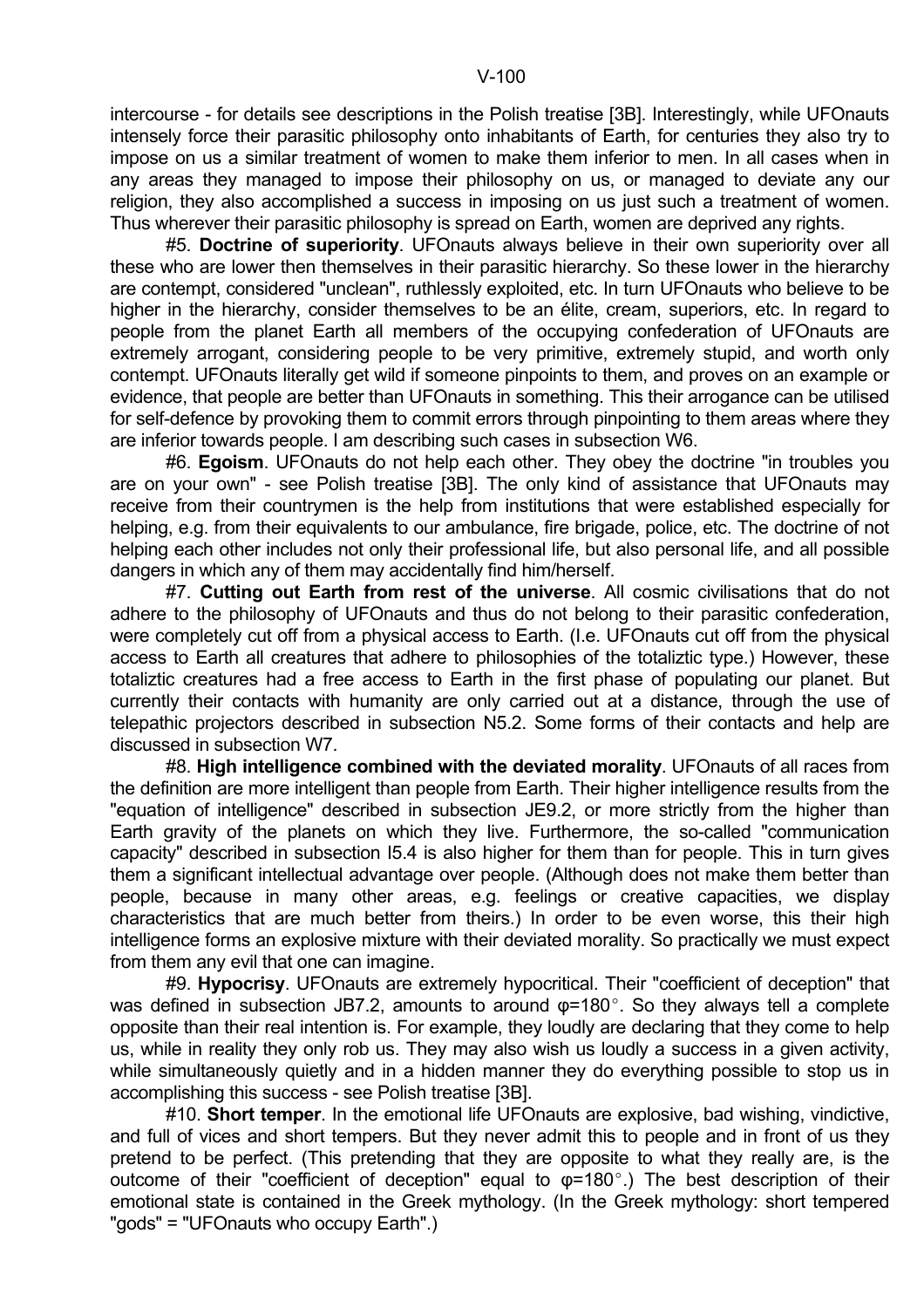Their short temper and vices can be utilised for our self-defence. For example, if one excites their emotions then they forget the procedures recommended to them and make significant errors (see example from subsection VB4.2). Methods that can be utilised to excite their emotions can be the same which work also on people.

 #11. **Atheism**. UFOnauts do not recognise the existence of God - see subsections VB5.3.2 and JB4. Therefore they do not show a respect neither to God nor to the order that God established in the universe. Therefore with every their action they do not hesitate to break every law and to carry out every evil for which the punishment is not going to hit them.

 #12. **Empirical knowledge of moral laws**. UFOnauts learned already the existence and the action of moral laws. Thus, on the cognitive level they know moral laws much better than humans are able to perceive these through the organ of conscience. But UFOnauts treat these laws not as guidelines about everyday behaviour, but as "natural obstacles" which in the everyday life they need to learn to walk around skilfully. They obey moral laws only when the walking around of them requires too much troubles and just is not worth it, or when the benefit from going around moral laws would be too insignificant. But simultaneously UFOnauts quite rarely break moral laws. If they are unable, or do not wish, to walk around these laws, then they just ordinarily obey them.

 In spite of this knowledge of UFOnauts about moral laws, the contribution of morality into their actions is significantly lower than the contribution of morality in human lives. Also moral laws never stop them from doing very immoral things, if there is a need for these immoral things because of the current desires, politics, security, life experience, intelligence, etc. After all, in such cases UFOnauts either find a manner to walk around moral laws, or force their human collaborators to break moral laws for them.

 Notice that a type of immorality that is practised by UFOnauts, in subsection JD5.2 is called "**pseudo-morality**".

 #13. **The duty to host indoctrination implants**. All UFOnauts host in their heads devices implanted them compulsory, which modify their thoughts. (See descriptions of these implants provided in subsection N4.) These implants cause that all members of their confederation, independently of their race and a planet from which they originate, adhere to exactly the same views, practice exactly the same philosophy of evil parasitism, and are characterised by the exactly the same morality. So there is not such thing as a "free will" amongst them, they do not have rights to choose their path, they do not have rights for a privacy of their thoughts, while the uniformness of views is artificially forced upon them and exactly the same in all of them - for more details see subsection N4.

 The repulsive attribute of UFOnauts is, that a version of such indoctrination implants designed especially for people they also implant every person on Earth. Many people in which these implants start to work incorrectly may detect their existence with the use of MIR test described in subsection U3.1.1.

 #14. **Sending of rebellious UFOnauts to "rehabilitation camps"**. In the bandit society of UFOnauts, all these beings who do not wish to obey the philosophy and immorality imposed onto them, means those ones with my personal characteristics, are send to special "rehabilitation camps". (It is good that I do not live on their planet, because I would be send to such a camp a long time ago.) The organisation and operation of these camps, are quite similar to "concentration camps" of Hitler. In these camps a significant percentage of their societies is locked. (At some stage I read estimates of someone "invited" to a planet of UFOnauts, that in these camps was locked over half of their population - this explains why their planets were called "hell" by people.)

 #15. **Gloominess**. UFOnauts are always very gloomy and almost never smile. Their accumulation of moral energy stays on the level close to the barrier of marasmus. (This is also the reason for which UFOnauts by themselves are unable to do anything constructive or positive, and only can hold back and oppress others - see subsection V2.)

 #16. **Official slavery**. In spite of their technical advancement, the social system that prevails in bandit societies of UFOnauts is a typical slavery. It is very similar to an official slavery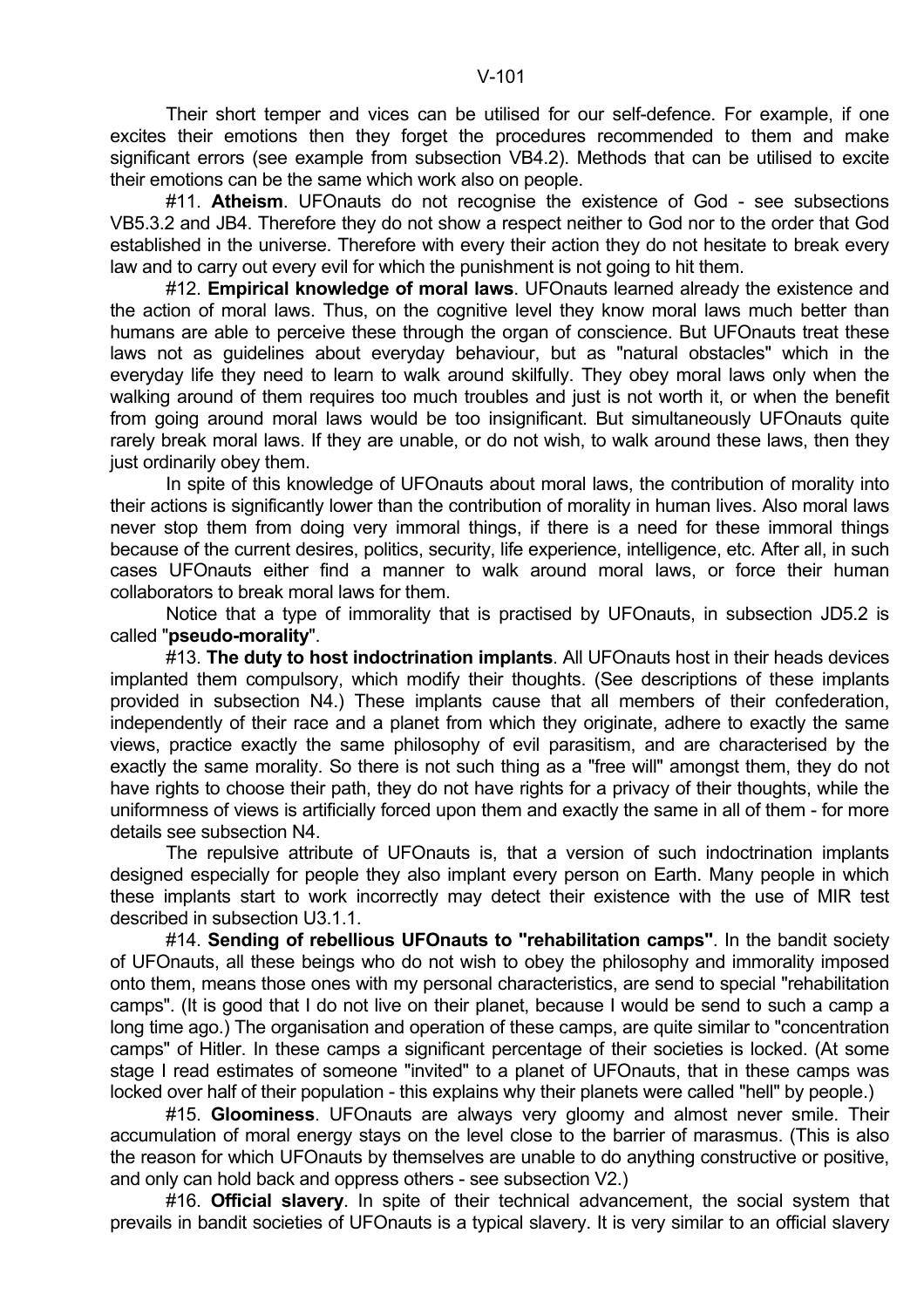own slaves or subordinates, is in their society the highest good and the final goal of all activities.

 #17. **The subdivision of Earth**. UFOnauts subdivided Earth amongst themselves. This means that specific UFOnauts have obtained strictly defined areas of operation. Thus in these regions UFOnauts know literally the history of every house, stone, tree, animal, and person. If someone, like myself, changes the area of living, then during such travel he/she also changes UFOnauts who take control over him/her. This change is easily noticeable, because after each our shifting, all procedures of our abductions and treatments are changed.

 #18. **Reliable methods**. In the occupation of Earth and dealing with people, UFOnauts always utilise methods already proven in action and verified on many civilisations - see subsection VB3. Thus whatever UFOnauts do, most of the time they do it very professionally and with a huge dose of intelligence. So they represent a very dangerous and difficult enemy. Fortunately for us, due to the in-born clumsiness and because of the lack of powerful motivations, they also make mistakes which we may utilise in our fight.

 #19. **Intentionally doing only evil**. All intentional actions of UFOnauts are always oriented towards doing evil. Only sometimes by accident, or because they are forced so by circumstances, they may also do something good. In doing all this evil UFOnauts have no any scruples. Thus correct is the statement, that "whatever bad happens on Earth, always the primary reason for this bad are UFOnauts".

 #20. **Incomprehensible technical advancement**. In the disposal of UFOnauts are devices, technology, and knowledge, about which we people never even dreamed. For example they have devices for shifting time back and forth, for instant hypnotising us, for walking through walls and rocks, for indestructiveness, for seeing us through walls, for knowing all our secrets and past, etc. These devices give to them a huge advantage over people.

 #21. **Infinitive live**. UFOnauts, or at least these their races which mastered time travel, live almost infinitively long time. But the extending of their lives they accomplish not through actual prolonging it, but through unlimited repetition of shifting back in time close to the end of their lives, so that they repetitively return to their young age. In this manner they live through their lives infinitive number of times. This process is described in subsections M1 and V5. But UFOnauts still remain prisoners of their own times. This means that they are able to live infinitively long, but the span of their lives does not extend beyond the area defined by laws of nature. This, combined with the regional specialisation in their activities, cause that they know by name every person and every stone that exist in the region of their activity. After all, with this person and stone they meet infinitive number of times.

 #22. **Limitations**. In their actions UFOnauts must obey specific "rules of the game". These rules cause that not everything is possible for them, and not every their intention finishes with a success. An exact learning of these rules, and subsequent skilful utilising them for our selfdefence, should become one of the superior goals of our research. For example a part of these rules result from the need to consider the action of moral laws.

 #23. **The capability to do any evil**. In spite of the need to obey "rules of the game", and in spite of knowing about moral laws, UFOnauts do not refry from almost anything in their actions, if this leads them to their goals and benefits. So we must expect from them practically everything, what could be expected from even the greatest barbarians, psychopaths, and criminals. For example, as this is explained in subsections V2 and VB4.5.1, UFOnauts never refry from murdering inconvenient people, or even murdering the entire civilisation (see subsection V3). Only that they commit these atrocities in a more intelligent and cunning manner than it is done by human monsters. So we must be beware of them, and not stop in our efforts until we remove them from our backs, and until we sweep this cosmic vermin back into the bottomless pit of space from which it crawls to us.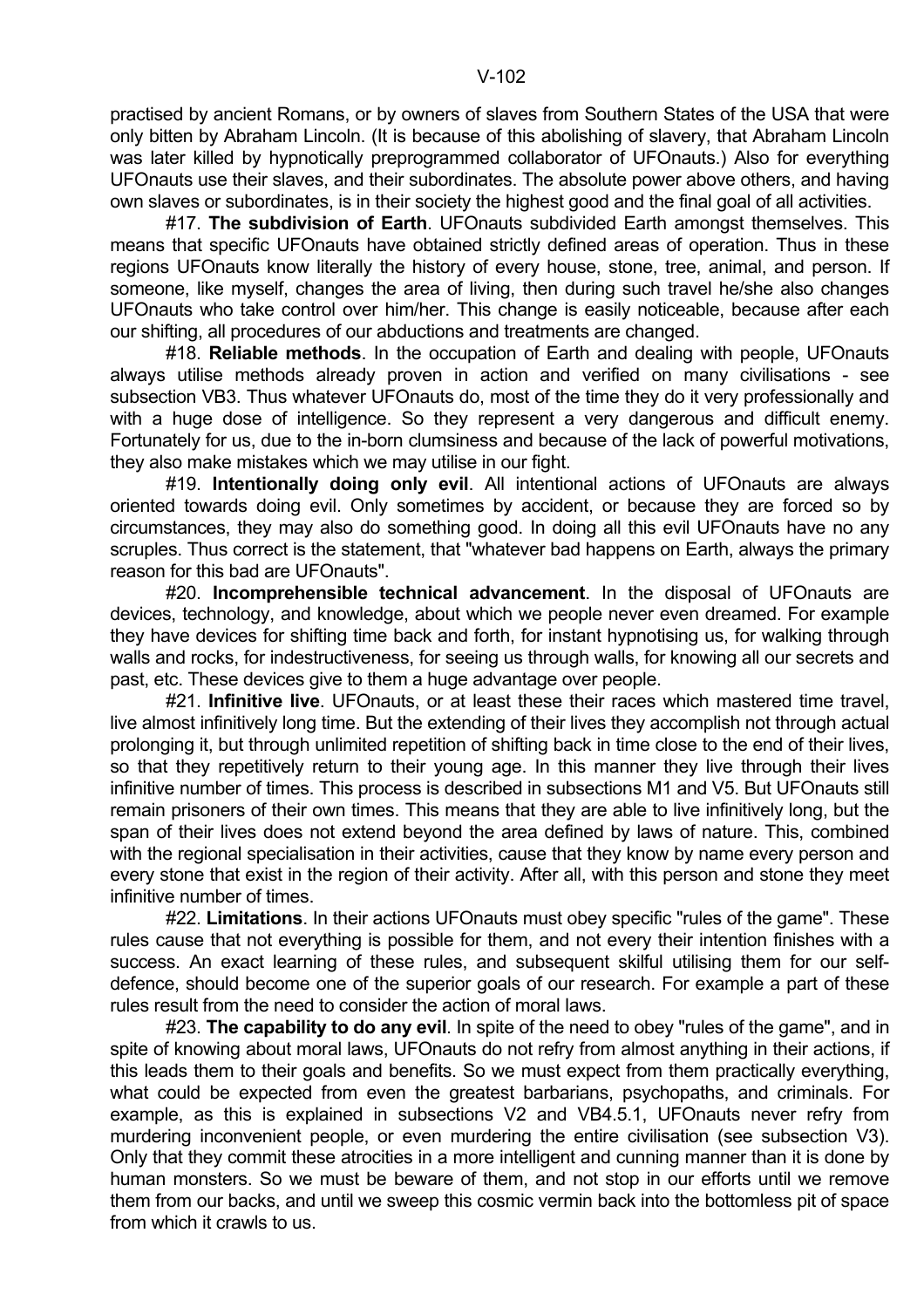This is the enemy with which we odd to fight. So it is going to be an extraordinary kind of defence fight. It reminds me putting a stick into a nest of wasps. Unfortunately we do not have any other option but to put up this defence fight, because it is unimaginable as to what happens if we do not awake from the present illusion and soon join ourselves with this nest of cosmic parasites.

### V11. "The "Achilles heel" of UFOnauts, which neutralises their physical domination over us

 After reading this chapter, it becomes clear, that UFOnauts significantly dominate over us. They are more intelligent, have a better technology, their knowledge and technical devices are incomparably more advanced than ours, there is more of them than people, they have no moral scruples and act with people in a very barbaric and ruthless manner, etc., etc. One may think that they are unbeatable. But everyone probably remembers a highly meaningful Greek legend about the so-called "Achilles heel". From this legend quite a good news emerges for us. Namely, everyone who appears to be invincible, actually has somewhere his "Achilles heel", means a point of weakness with the use of which he or she can be beaten. This is also the case with UFOnauts. They also have their "Achilles heel". It is morality.

 Even before humanity learned about the existence and operation of moral laws, people already were less immoral than UFOnauts. So in the area of morality, we dominated over UFOnauts even at that primitive stadium. In turn presently, when we already learned about the existence and operation of moral laws, on the field of morality we are bitting UFOnauts totally. Thus presently **morality is the Achilles heel of UFOnauts**, with the use of which it becomes possible to defeat them. The reason is, that the moral laws and the universal justice do not work in a blind manner, as human laws and human justice do. Actually the moral laws and the universal justice work in an intelligent manner. In turn their intelligent action decisively strike out all manifestations of immorality. This includes also the extermination of everything, that UFOnauts do with people on Earth. After all, the entire activities of UFOnauts on Earth are immoral from the beginning to end. Expressing this in other words, the moral laws and the universal justice are supporting humanity, while working against UFOnauts. So now, when we initially get to know the action of moral laws, we can utilise them increasingly effective to aid our defence fight with UFOnauts. And as it turns out, with a skilful utilisation of them, moral laws may become so powerful our ally, that they completely neutralise the physical power of UFOnauts. So they make possible for us to defeat UFOnauts, in spite that UFOnauts appear to be so invincible.

 A first taste of the manner on which moral laws may neutralise for us the physical power of UFOnauts, provides the "method of Jesus" described in subsection W6.2. This method utilises the reliable operation of the moral law, which in subsection I4.1.1 is described under the name "**the law of automatic transformation of a moral victory into a physical victory**". This moral law was programmed by the universal intellect just in order to make even the chances of these ones, who are leading an uneven defence fight against and aggressor that dominates over them with the physical force. This law works in a very amazing manner. Namely, in every confrontation which finishes with a physical defeat of the moral winner, this law causes an automatic change of the moral victory into a physical victory. This change is carried out automatically by moral laws themselves. So it occurs even if the moral winner does not want, or for some reasons is unable, to struggle further with the enemy that just defeated him or her. This practically means, that if we stand up against UFOnauts and undertake this uneven defence fight, then even if we loose the fight physically, but win it morally, then our physical defeat will be transformed into a physical win by the moral laws themselves. This will happen because moral laws will somehow cause, that because of us, UFOnauts either start to quarrel and to fight between themselves, or on their planet a totaliztic revolution breaks out, or a killing plague gets them, or a cosmic catastrophe destroys their planet, or one of their large UFO vehicles accidentally explodes above their capitol, or happens something else that completely cancels their physical win.